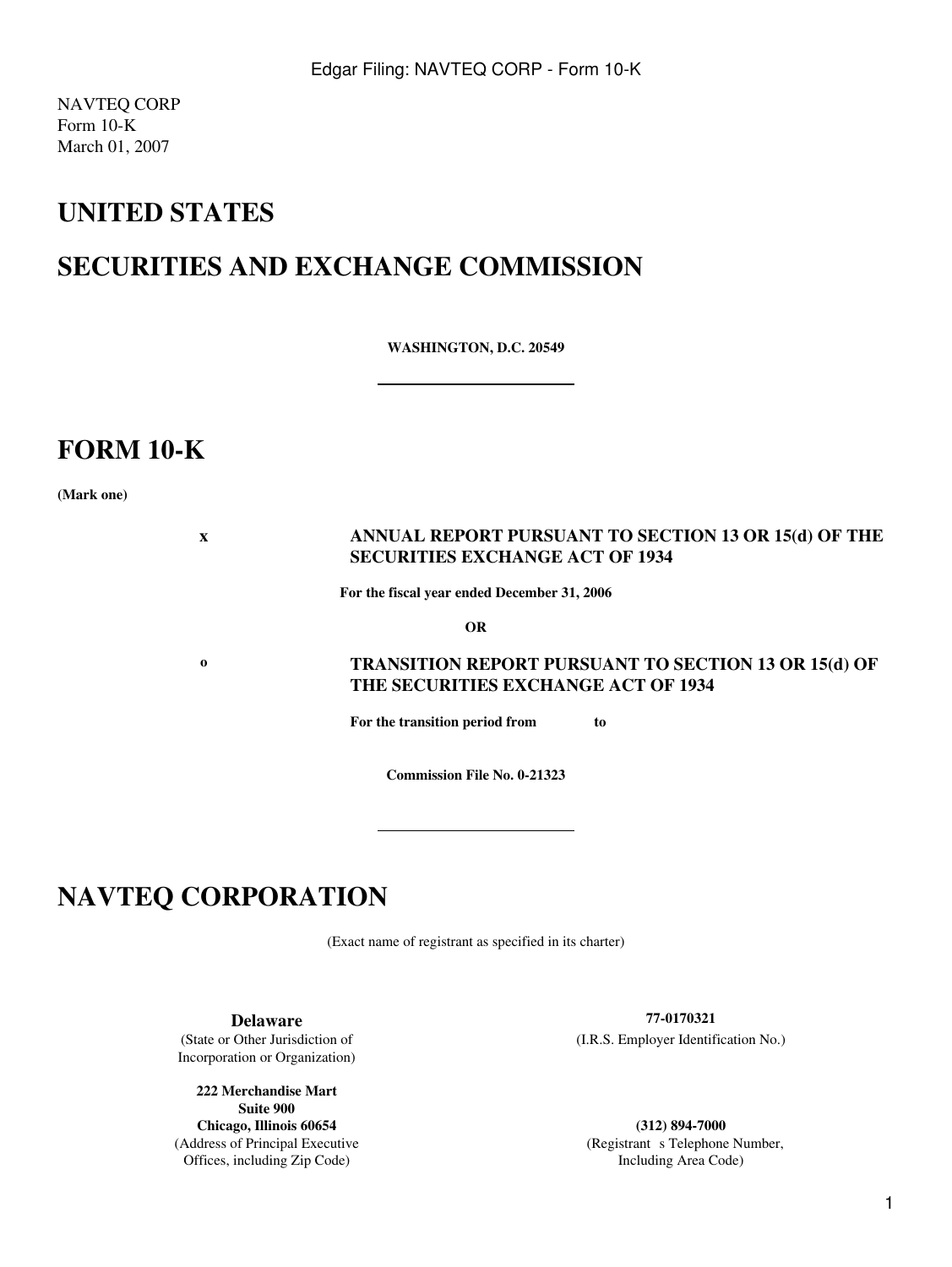Securities registered pursuant to Section 12(b) of the Act:

**Title of Each Class to be so Registered Name of Each Exchange on Which Registered**

**Common Stock, par value \$.001 per share New York Stock Exchange** 

Securities registered pursuant to Section 12(g) of the Act: **None**

Indicate by check mark if the registrant is a well-known seasoned issuer (as defined in Rule 405 of the Securities Act). Yes x No o

Indicate by check mark if the registrant is not required to file reports pursuant to Section 13 or 15(d) of the Act. Yes  $\alpha$  No x

Indicate by check mark whether the registrant (1) has filed all reports required to be filed by Section 13 or 15(d) of the Securities Exchange Act of 1934 during the preceding 12 months (or for such shorter period that the registrant was required to file such reports), and (2) has been subject to such filing requirements for the past 90 days. Yes  $\bar{x}$  No o

Indicate by check mark if disclosure of delinquent filers pursuant to Item 405 of Regulation S-K is not contained herein, and will not be contained to the best of the registrant s knowledge, in the definitive proxy statement incorporated by reference in Part III of this Form 10-K or any amendment to this Form 10-K. o

Indicate by check mark whether the registrant is a large accelerated filer, an accelerated filer or a non-accelerated filer.

Large accelerated filer x Accelerated filer o Non-accelerated filer o

Indicate by check mark whether the registrant is a shell company (as defined in Rule 12b-2 of the Exchange Act).

Yes o No x

As of June 30, 2006, the aggregate market value of the registrant s common stock held by non-affiliates, computed by reference to the price at which the common stock was last sold, equaled approximately \$4,164,300,000.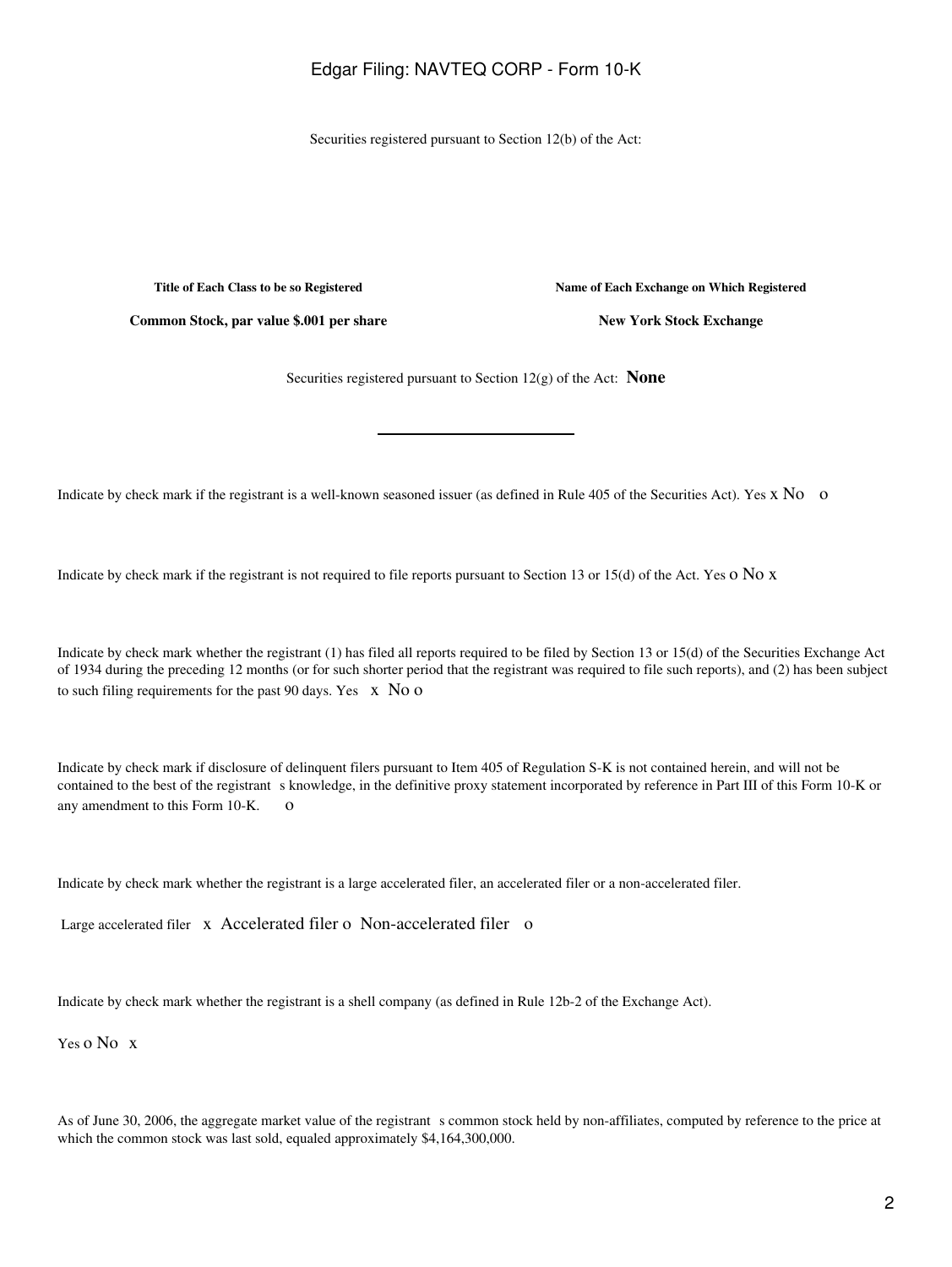The number of shares of the registrant s common stock, \$0.001 par value, outstanding as of February 1, 2007 was 93,582,574

### **DOCUMENTS INCORPORATED BY REFERENCE**

Portions of the registrant s Proxy Statement relating to the registrant s 2007 Annual Meeting of Stockholders, to be held on May 22, 2007, are incorporated by reference into Part III of this Annual Report on Form 10-K where indicated.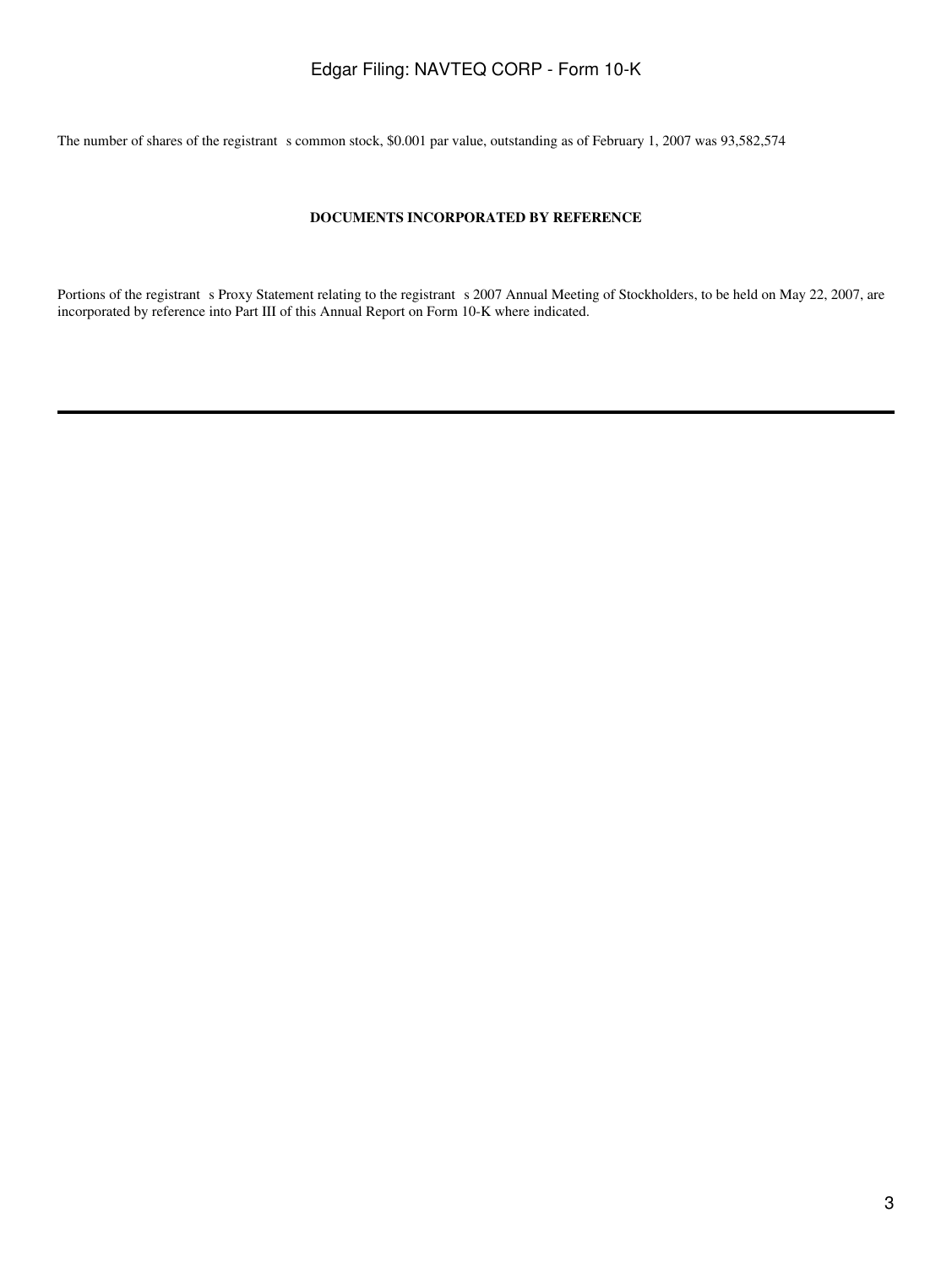### **PART I**

Certain statements in this document contain or may contain information that is forward-looking within the meaning of Section 27A of the Securities Act of 1933, as amended, and Section 21E of the Securities Exchange Act of 1934, as amended. In some cases, you can identify forward-looking statements by the terminology used for example, words and phrases such as may, should, expect, anticipate, plan, believe estimate, predict and other comparable terminology typically would be deemed forward-looking. Actual events or results may differ materially from those described in the forward-looking statements and will be affected by a variety of risks and factors, including, without limitation, the risks described in this annual report under Item 1A. Risk Factors. Readers should carefully review this annual report in its entirety, including, but not limited to, the financial statements and notes thereto. NAVTEQ undertakes no obligation to publicly release any revisions to such forward-looking statements to reflect events or circumstances after the date hereof. You should rely only on the information contained in this document. We have not authorized anyone to provide you with information that is different. The information contained herein may only be accurate as of the date of this document.

References in this annual report to NAVTEQ, the Company, we, us, and our refer to NAVTEQ Corporation and its subsidiaries.

### **Item 1. Business.**

### **Our Company**

We are a leading provider of comprehensive digital map information for automotive navigation systems, mobile navigation devices and Internet-based mapping applications. Our map database enables providers of these products and services to offer dynamic navigation, route planning, location-based services and other geographic information-based products and services to consumer and commercial users. We believe that our database is the most used source of digital map information for automotive and Internet-based navigation products and services in Europe and North America, and that we are a leading provider of such information for use in mobile devices.

By developing software applications that interface with our map database, our customers offer a broad range of navigation and geographic-based products and services to consumers and businesses. Our database enables these providers to offer:

• *Dynamic Navigation.* Our map database enables real-time, detailed turn-by-turn route guidance through vehicle navigation systems, as well as through GPS-enabled handheld navigation devices, and other mobile devices. Customers that use our map database to provide dynamic navigation applications include vehicle navigation systems manufacturers, such as Harman Becker, Alpine and Siemens, and mobile navigation device manufacturers, such as Garmin, TomTom, and Magellan. Every major automobile manufacturer that currently offers a navigation system in North America or Europe uses our database in one or more of its models.

• *Route Planning.* Our database enables driving directions, route optimization and map display through services provided by Internet portals and through computer software for personal and commercial use. Customers that use our map database to provide route planning applications include leading Internet portals and websites, such as AOL/MapQuest, Microsoft/MSN, Google and Yahoo!, software developers, such as Microsoft and Rand McNally, and leading parcel and overnight delivery service companies. In 2006, there were more than 28 billion route planning transactions derived from our database in North America on the leading Internet portals and websites.

• *Location-Based Services.* Our database enables location-specific information services, providing geographic information about people and places that is tailored to the immediate proximity of the specific user. Current applications using our map database include points of interest locators, mobile directory assistance services, emergency response systems, and vehicle-based telematics services. Customers that use our map database to provide location-based products and services include directory assistance providers, police and emergency care providers and wireless carriers.

• *Geographic Information Systems.* Our database enables software applications that render geographic representations of information and assets for management analysis and decision making. Examples of these applications include infrastructure cataloging and tracking for government agencies and utility companies, asset tracking and fleet management for commercial logistics companies and demographic analysis, such as new location identification for restaurants and policyholder and claims analysis for insurance companies.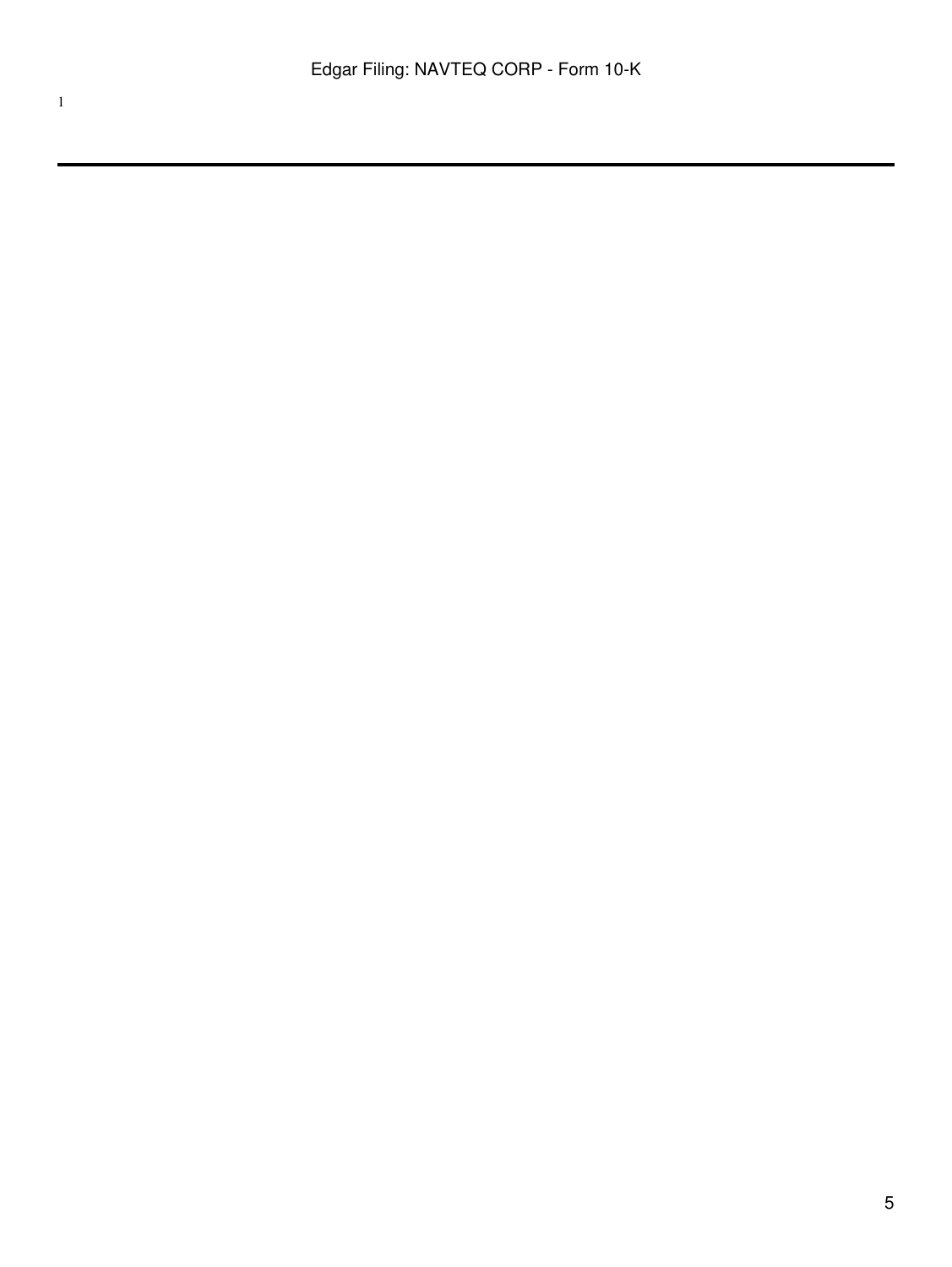Our map database is a highly accurate and detailed digital representation of road transportation networks in Europe, the United States, Canada and other regions. Our database offers extensive geographic coverage, including data at various levels of detail for 59 countries on six continents, covering approximately 11 million miles of roadway worldwide. In Europe, our database covers virtually all main arterial roads within Western Europe s major highways network and has detailed coverage for numerous cities throughout Europe. We currently provide coverage relating to approximately 6.1 million miles of roadway in North America, which includes detailed coverage in areas in which a majority of the population live and work. Our most detailed coverage includes extensive road, route and related travel information, including attributes collected by road segment that are essential for routing and navigation, such as road classifications, details regarding ramps, road barriers, sign information, street names and addresses and traffic rules and regulations. In addition, our database currently includes over 15 million points of interest, such as airports, hotels, restaurants, retailers, civic offices and cultural sites.

We use a multi-step process to create, maintain and deliver a high-quality database. The process involves utilization of proprietary software and technologies combined with our dedicated field force of over 600 employees around the world. Due to the complexity of our database building process and the depth and breadth of the information it contains, we believe it would take substantial time and resources for a new market entrant to build a digital map database with a comparable level of detail and accuracy.

### **Acquisition of Traffic.com**

On November 5, 2006, we entered into an Agreement and Plan of Merger (the Merger Agreement) by and among Traffic.com, Inc., a Delaware corporation (Traffic.com), NAVTEQ Holdings B.V., a corporation organized under the laws of The Netherlands and wholly-owned subsidiary of NAVTEQ, NAVTEQ Holdings Delaware, Inc., a Delaware corporation (Merger Subsidiary) and an indirect wholly-owned subsidiary of NAVTEQ, and us, pursuant to which Traffic.com will be merged with and into Merger Subsidiary (the Merger). Upon consummation of the Merger, the separate existence of Traffic.com will cease, and Merger Subsidiary will be the surviving corporation. The equity value of the transaction was approximately \$179 million as of the date of the Merger Agreement. The Merger was approved by our Board of Directors and Traffic.coms Board of Directors. Traffic.com is a publicly traded company with shares listed on the Nasdaq Global Market. We expect the transaction to close in early March 2007.

Traffic.com is a leading provider of accurate, real-time traffic information in the United States, based on the quality of its traffic data and the extent of its geographic coverage. Traffic.com combines traffic incident and event information, collected using traditional methods, with comprehensive flow data collected through its network of roadside sensors to offer detailed traffic information, including specific speeds, travel times and delay times. Traffic.com has built its TIMS data management system to process the above information in real time and to deliver customized reports to large numbers of radio, television, online, mobile device, and in-vehicle navigation system users. For the nine months ended September 30, 2006, Traffic.com s revenue was approximately \$32 million.

Pursuant to the Merger Agreement, at the effective time of the Merger, each share outstanding of Traffic.com common stock will be converted into the right to receive, at the election of the holder thereof (subject to certain conditions, including those pertaining to pro-ration): (i) \$8.00 in cash, without interest or (ii) 0.235 shares of our common stock, par value \$0.001 per share (collectively, the Merger Consideration). The election of cash or stock will be subject to a limit on total cash consideration of approximately \$49 million (minus the cash value of dissenting shares) and a total stock consideration equal to approximately 4.3 million shares of our common stock (less the shares of our common stock issued to holders of warrants to purchase Traffic.com stock that are exchanged for our common stock based on the per share stock consideration).

The Merger Agreement includes customary representations, warranties and covenants of the parties. The covenants of Traffic.com include, subject to certain exceptions, covenants to (i) conduct its business in the ordinary course consistent with past practice during the period between the execution of the Merger Agreement and the consummation of the Merger, (ii) have its Board of Directors recommend that its stockholders vote for the approval and adoption of the Merger Agreement and the Merger, (iii) hold a stockholders meeting for the purpose of voting on the adoption of the Merger Agreement, (iv) not withdraw its Board of Directors recommendation, approve an alternative business combination transaction or proposal, or approve or enter into an agreement for an alternative business combination transaction, (v) not solicit, encourage or facilitate alternative business combination transaction proposals, and (vi) not engage in discussions or negotiations concerning or disclose nonpublic information in connection with alternative business combination transactions or proposals.

The consummation of the Merger is subject to the approval of stockholders of Traffic.com by a majority of the votes cast at the meeting of Traffic.com s stockholders and other customary closing conditions, including (i) expiration or termination of the applicable waiting period under the Hart-Scott-Rodino Antitrust Improvements Act of 1976, as amended, (HSR Act) (ii) the absence of any law or regulation that makes illegal the Merger or the transactions contemplated thereby or prohibits or otherwise prevents the consummation of the Merger or any of the transactions contemplated thereby, (iii) the effectiveness of the registration statement on Form S-4 to be filed with the Securities and Exchange Commission (SEC), (iv) the number of shares dissenting from approval of the Merger not exceeding ten percent of the aggregate number of shares of Traffic.com capital stock outstanding as of the record date for Traffic.com s stockholders meeting, and (v) the approval of our common stock to be issued in the Merger for listing on the New York Stock Exchange. Each partys obligation to close is also subject to, among other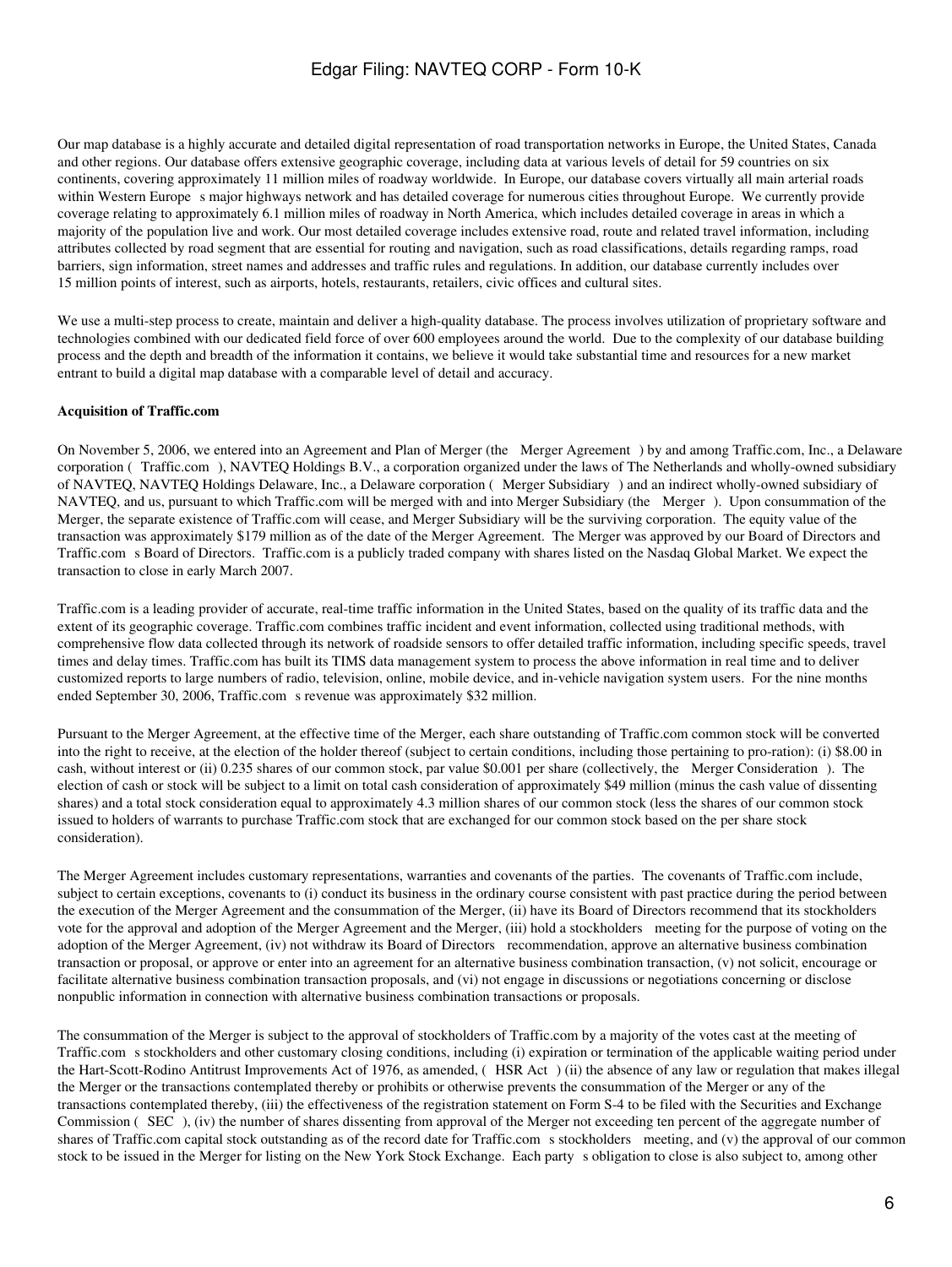closing conditions, the accuracy of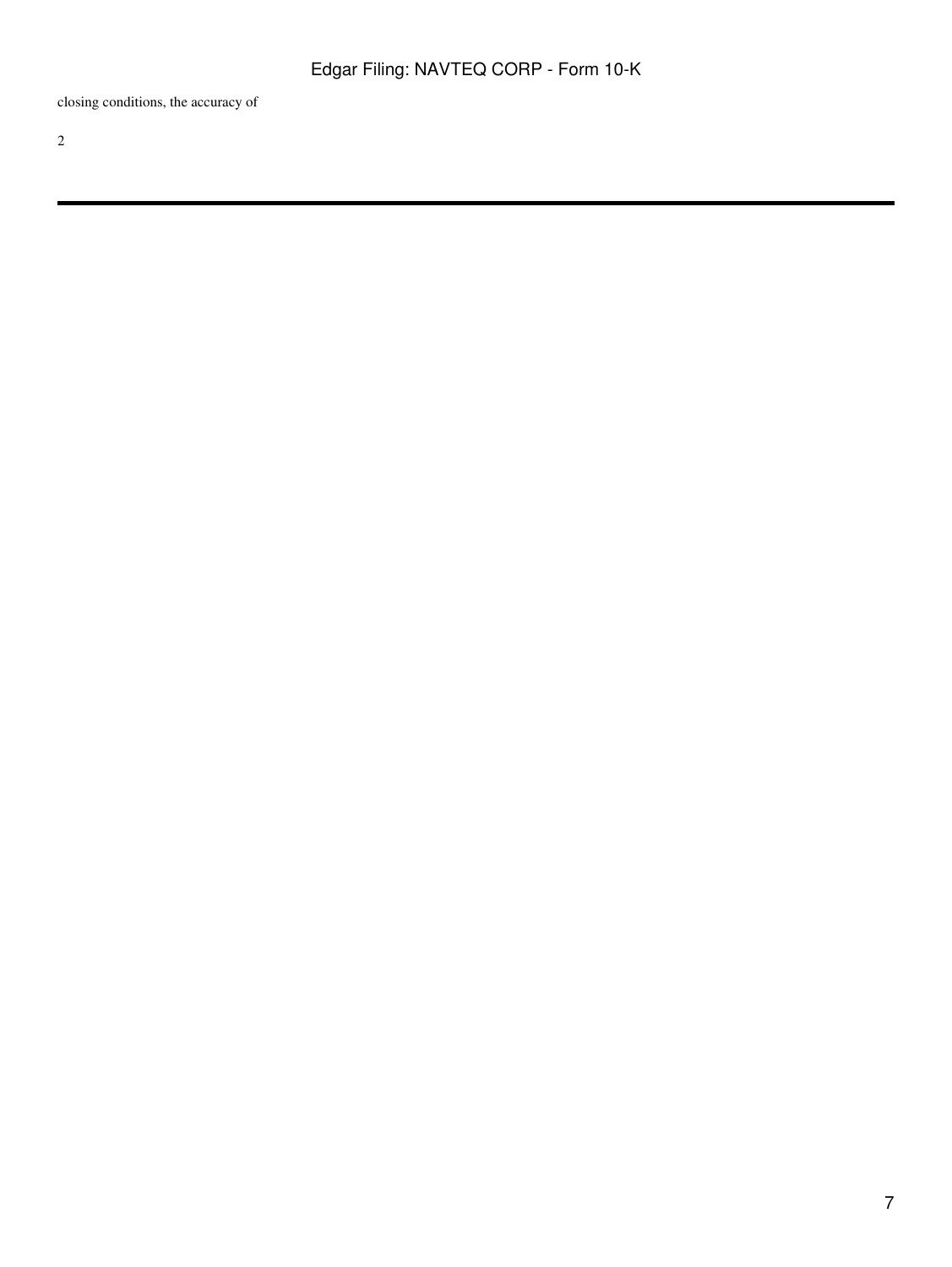representations and warranties of the other party and compliance by the other party of the covenants required to be complied with on or prior to closing, the receipt of required regulatory approvals, the delivery to each party of customary tax opinions from its counsel that the Merger will qualify as a tax-free reorganization for federal income purposes, the absence of an event constituting a material adverse effect on the other party, as described in the Merger Agreement, and the delivery of certain third party consents by the other party. Furthermore, our obligation to close is subject to, among other closing conditions, the delivery of written agreements from certain holders of outstanding Traffic.com warrants providing for the exercise of such warrants in full at or prior to closing, the exchange of such warrants for the per share stock consideration set forth in the Merger Agreement or the replacement of such warrants by new warrants in a form agreed to by us and such holders. The waiting period under the HSR Act terminated on January 8, 2007.

The Merger Agreement contains certain termination rights of Traffic.com and us and further provides that Traffic.com will be required to pay us a termination fee of \$6.25 million under certain specified circumstances.

The foregoing description of the Merger Agreement and the Merger does not purport to be complete and is qualified in its entirety by reference to the Merger Agreement filed hereto as Exhibit 2.1.

Concurrently with the execution and delivery of the Merger Agreement, certain stockholders of Traffic.com entered into agreements with us and Traffic (the Voting Agreements) pursuant to which those stockholders have agreed to vote their Traffic.com shares in favor of adoption and approval of the Merger Agreement and approval of the Merger. Copies of the forms of Voting Agreements are filed herewith as Exhibits 10.23(a) and 10.23(b).

A registration statement on Form S-4 containing a proxy statement/prospectus of NAVTEQ and Traffic.com relating to the Merger was declared effective by the SEC on February 1, 2007. The definitive proxy statement/prospectus has been sent to security holders of Traffic.com seeking their approval of the proposed Merger. Investors and security holders are urged to read carefully the definitive proxy statement/prospectus and other relevant documents filed by either party with the SEC before making any voting or investment decision because these materials will contain important information regarding us, Traffic.com and the proposed Merger.

### **Acquisition of The Map Network**

On December 5, 2006, we entered into an Agreement and Plan of Merger by and among The Map Network, Inc., a Delaware corporation (TMN), NAVTEQ Holdings B.V., a corporation organized under the laws of The Netherlands (B.V. Sub), NAVTEQ Holdings Delaware II, Inc., a Delaware corporation (Merger Sub), Gannett Satellite Information Network, Inc., as the representative of TMN s Stockholders and us (the TMN Merger Agreement). The transactions contemplated by the TMN Merger Agreement were consummated on December 15, 2006. Pursuant to the TMN Merger Agreement, B.V. Sub acquired TMN through a merger of Merger Sub with and into TMN (the TMN Merger) for a total purchase price of \$37,500,000, subject to certain purchase price adjustments (the Merger Consideration). The TMN Merger was approved by the Boards of Directors of both NAVTEQ and TMN and by the requisite percentage of TMN s stockholders.

Pursuant to the TMN Merger Agreement, at the effective time of the TMN Merger, each TMN stockholder and holder of TMN convertible securities received his, her or its allocable portion of the Merger Consideration subject to certain purchase price adjustments. In addition, to secure the indemnification obligations, including any purchase price adjustments, of the Participating Stockholders (as defined in the TMN Merger Agreement), \$7,500,000 of the Merger Consideration was deposited in escrow; any amount remaining in escrow at the end of 24 months will be released to the Participating Stockholders to the extent not subject to pending indemnification claims by us and our related parties.

The TMN Merger Agreement contained customary representations, warranties, covenants and related indemnification provisions.

The foregoing description of the TMN Merger Agreement and the TMN Merger does not purport to be complete and is qualified in its entirety by reference to the TMN Merger Agreement filed hereto as Exhibit 2.2.

The Map Network produces official maps for travel destinations, special events and major hotels and marquee venues. The Map Network s detailed, accurate maps, are generally available in both print and online form, for over 90 U.S. cities, more than 200 trade shows and events and a number of leading convention centers, stadiums and hotels. Map content includes detailed building layouts (interior and exterior), robust event listings and locally relevant community and business Points of Interest and information. Clients include the Washington, DC Convention & Tourism Corporation and Super Bowls XL and XLI.

### **Corporate Information**

We originally incorporated in the State of California in August 1985 as Karlin & Collins, Inc., and reincorporated in the State of Delaware in September 1987 as Navigation Technologies Corporation. In February 2004, we changed our name to NAVTEQ Corporation. Our principal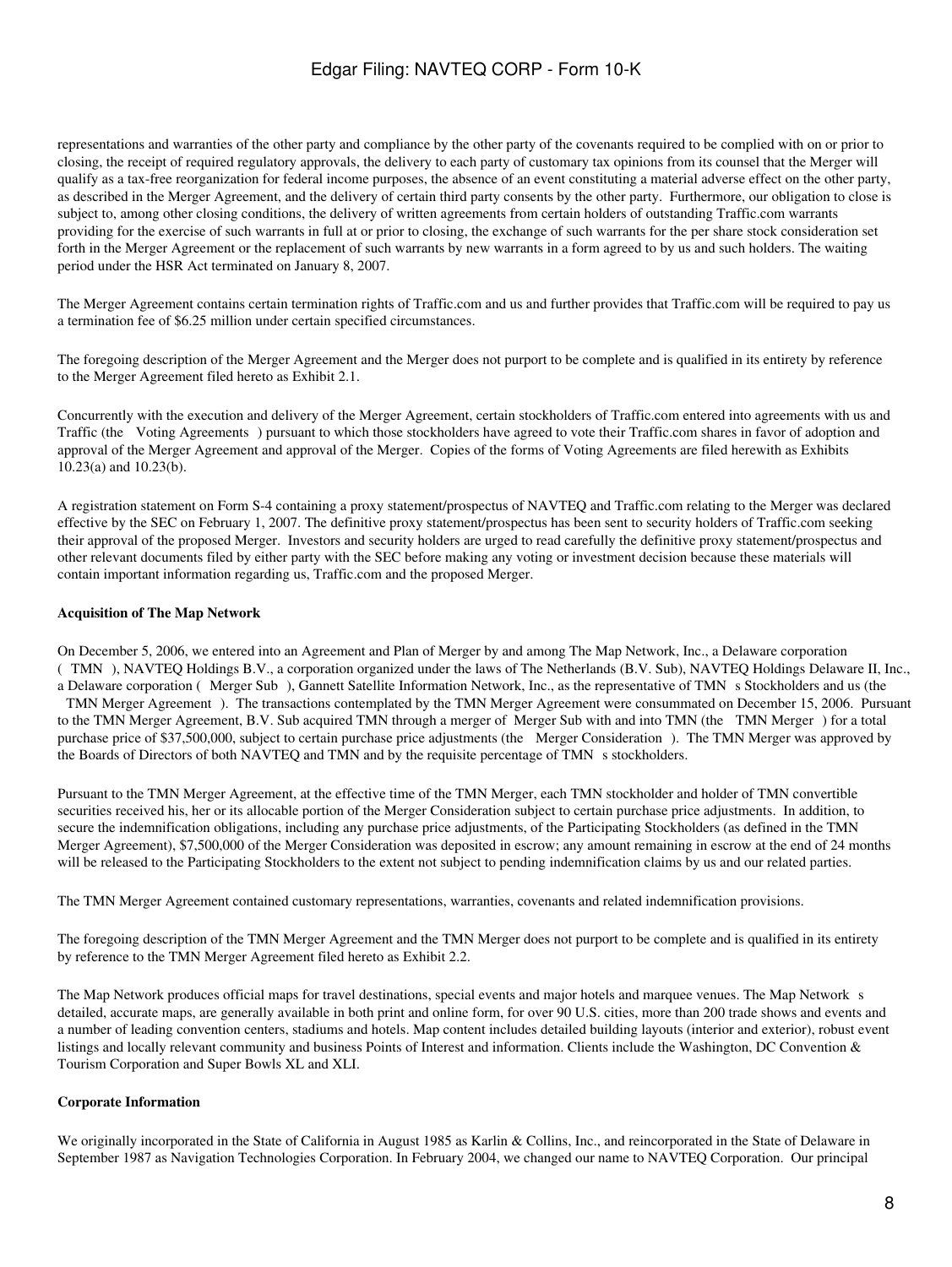executive offices are located at 222 Merchandise Mart, Suite 900, Chicago, Illinois 60654, and our telephone number at that address is (312) 894-7000. We maintain a web site at www.navteq.com. Our annual reports on Form 10-K, quarterly reports on Form 10-Q and current reports on Form 8-K, and amendments thereto, are available on our web site free of charge as soon as reasonably practicable after we file such reports with the SEC. Information contained on, or that may be accessed through,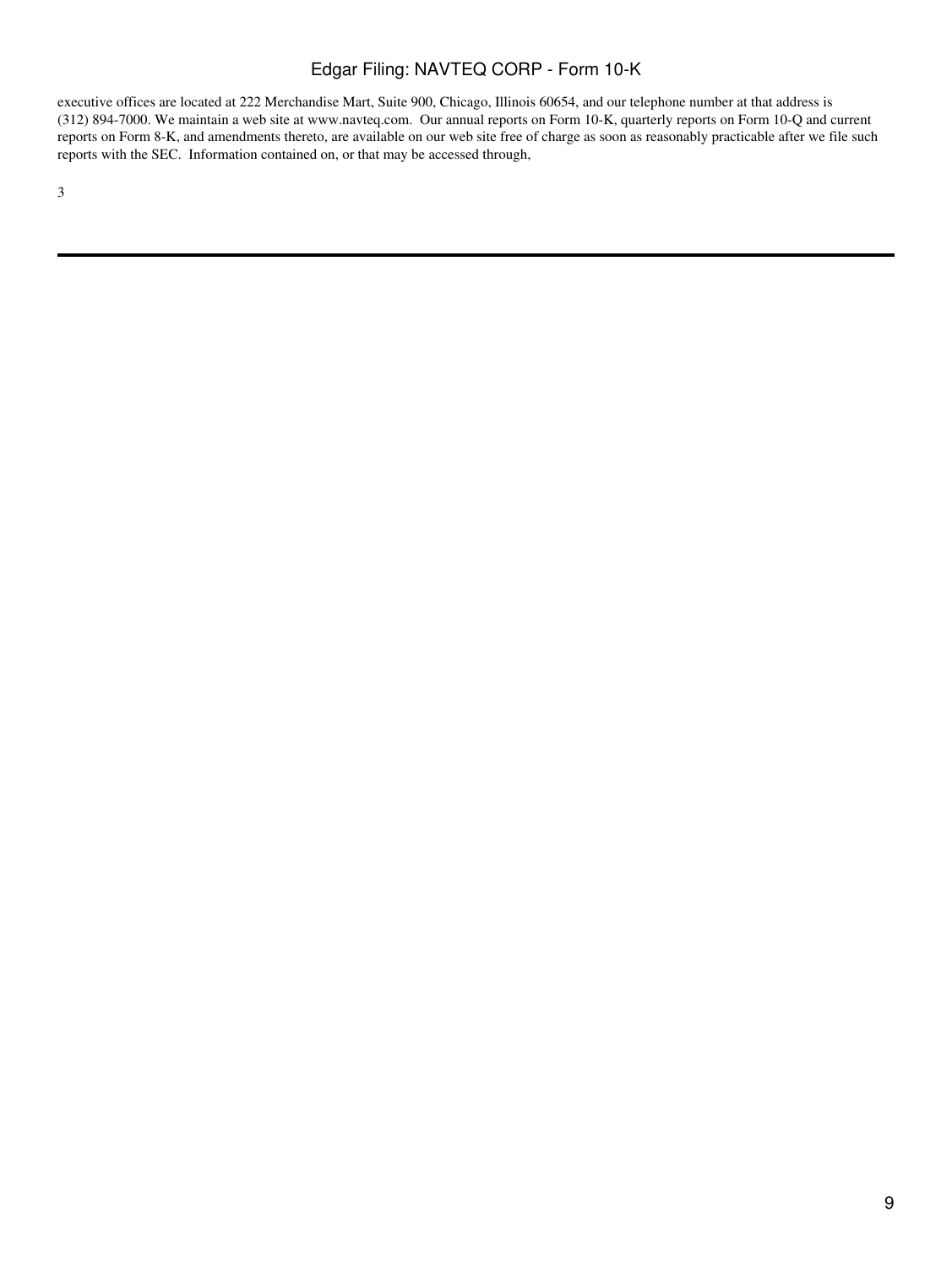our web site is not part of this annual report.

#### **Industry Overview**

Consumers have traditionally relied on printed maps for vehicle navigation and route planning information. In more recent years, the use of maps in digital form has proliferated, both as a substitute for the uses provided by paper maps and for more advanced functions. In particular, the development of the digital map database industry has been, and continues to be, accelerated by the commercialization of GPS technology. Originally developed for military applications, GPS technology has been increasingly used for consumer applications and commercial usage has begun to expand as cheaper and smaller GPS chipsets have been introduced. GPS technology provides a precise latitude and longitude of an object in digital form. The usefulness of this information is enhanced by referencing it to the location of other objects. A digital map database provides a means to accurately reference relative positions of objects to each other in an automated fashion.

We are focused primarily on the segment of the digital map database industry that provides digital map information for a wide range of navigation, mapping and geographic-related applications in vehicle navigation, mobile devices and Internet-based mapping. This segment of the industry is currently experiencing rapid growth as a result of increasing consumer acceptance of navigation systems and route planning services and the active efforts today of a variety of businesses in several industries to develop and market a wide range of applications and services that incorporate a digital map database. Currently, the principal providers of digital map information within this industry segment range from several commercial providers (primarily, NAVTEQ and Tele Atlas N.V.) to numerous governmental and quasi-governmental mapping agencies (such as Ordnance Survey in the United Kingdom) that license map data for commercial use. We believe that we are the number one provider in North America and Europe within this industry segment based on revenue.

We believe that the digital map database industry will grow and evolve due to the rapid adoption of new technologies, applications and products. A variety of businesses in several industries are actively developing and marketing a wide range of applications and services that incorporate a digital map database.

Currently, we provide our digital map database and related services in several areas, as described below.

#### *Vehicle Navigation*

The automotive industry led the early adoption of GPS-enabled navigation technologies. Vehicle navigation customers, consisting primarily of automobile manufacturers and their navigation systems suppliers, are currently our largest channel by revenue. However, we believe that mobile devices will represent a majority of our revenue from digital map database sales in the near future. In 2005 and 2006, approximately 70% and 66%, respectively, of our revenue was generated from sales of our map database for use in self-contained navigation hardware and software systems installed in vehicles. Although we expect our revenue generated from sales to the vehicle navigation industry will continue to grow, we expect that these sales as a percentage of our total revenue will decline over time, primarily due to anticipated higher growth rates in the use of our database in GPS-enabled mobile devices. Our sales in the vehicle navigation industry are primarily in Western Europe and North America.

A number of factors are expected to continue to drive growth in the penetration of navigation systems in Europe and North America. Technological advancements and manufacturing economies from higher production volumes are expected to lead to a continual decrease in the average price of vehicle navigation systems although this has not occurred as rapidly as we had expected. Additionally, as competition among automobile manufacturers intensifies, they will increasingly look for ways to differentiate their product offerings. As a result, we expect automobile manufacturers in North America to continue to expand beyond offering navigation systems primarily in the luxury and sport utility vehicle classes to other vehicle classes.

### *Mobile Devices*

A variety of mobile devices have been introduced in recent years that are GPS-enabled and capable of supporting dynamic navigation and location-based services applications. These include mobile phones (including smart phones), personal digital assistants (PDAs) and portable navigation devices (PNDs). Demand for navigation and location-based products and services is growing as consumers become more familiar with and depend upon real-time electronically delivered information. We believe that the confluence of nascent market demand for location-based services, government regulation requiring or encouraging mobile phones to be location-enabled and the desire of wireless service providers to increase their average revenue per user will continue to drive the development of location-based applications and result in accelerated growth in this area in the future.

#### *Internet-based Mapping Applications*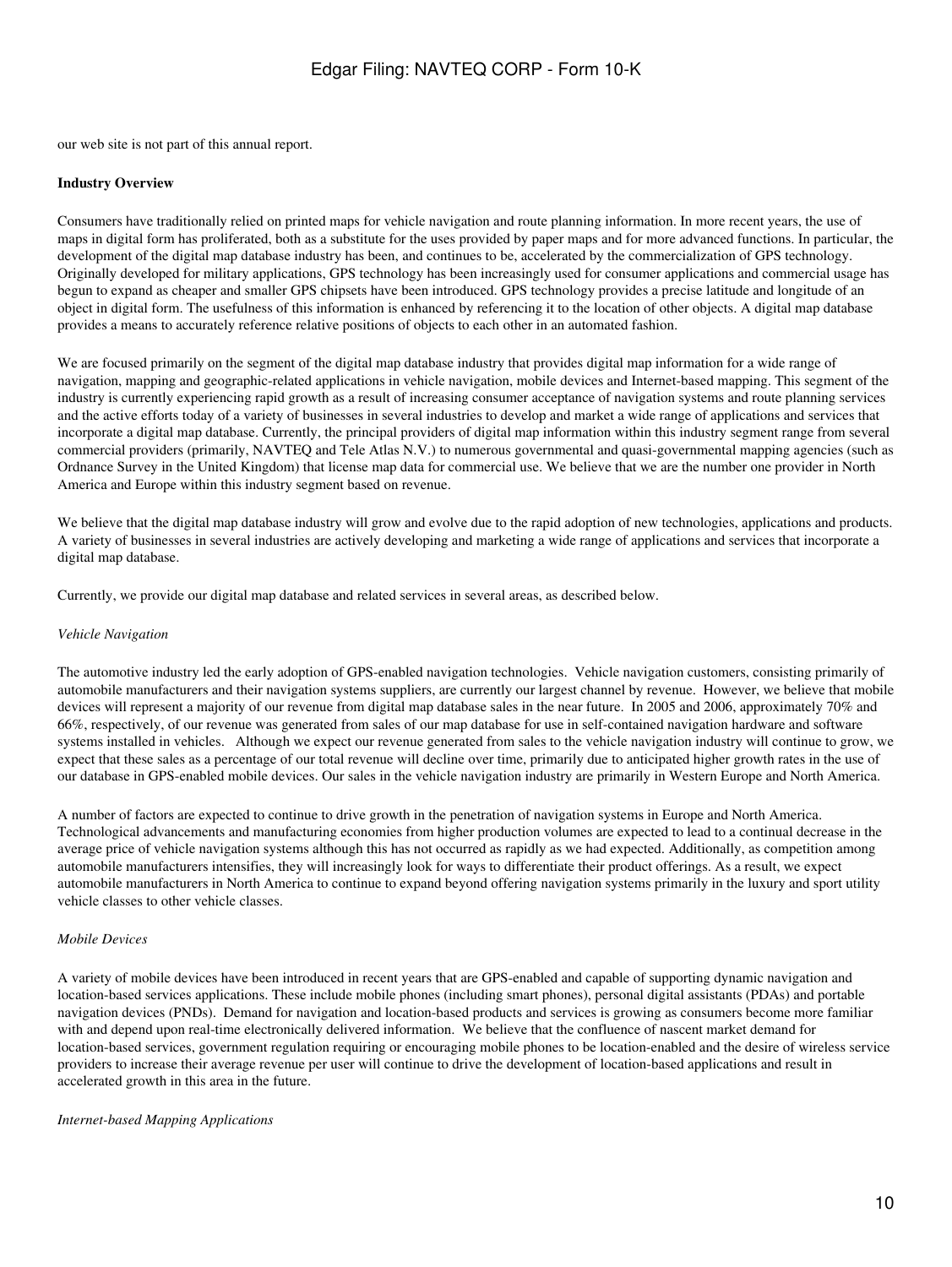Leading websites and portals, such as AOL/MapQuest, Microsoft/MSN, Google and Yahoo!, derive a substantial amount of traffic from consumers seeking route planning services such as static digital maps and point-to-point driving directions. Many of the leading websites and portals offering route planning services use our database to provide these services. The revenue we receive from these websites/portals does not represent a substantial portion of our business; however, we view this business to be an important driver of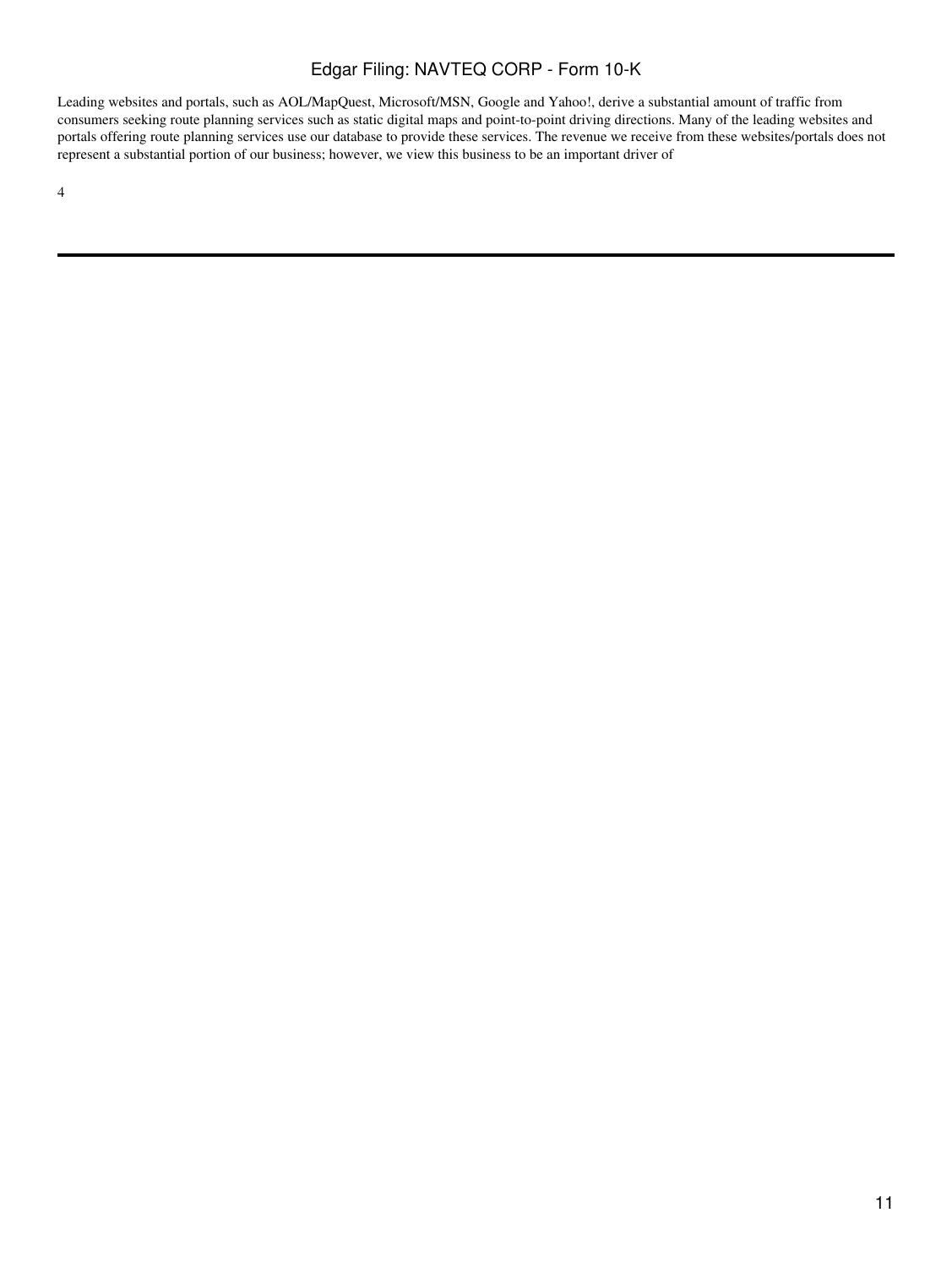consumer awareness of digital route planning services and increased comfort levels with the more advanced dynamic navigation offerings in the vehicle and mobile device industries. In 2006, there were more than 28 billion route planning transactions derived from our database in North America on the leading Internet portals and websites.

### *Other Applications*

Commercial enterprises and government agencies also deploy location-based applications to manage certain aspects of their business. Businesses with large fleets of vehicles benefit from understanding the changing location of the vehicles and optimizing routing in order to achieve fuel and labor efficiencies. Many consumer businesses such as insurers and retailers use geographic information to analyze their customer bases, while utility companies use precise geographic information to understand the location of their assets.

### **Competitive Strengths**

We believe that we enjoy a number of important competitive strengths that drive our success and differentiate us in the various industries we serve, including:

• *Market Leadership.* We are the leader in providing digital map information to automobile manufacturers and automotive navigation systems manufacturers in Europe and North America. Every major automobile manufacturer that currently offers a navigation system in Europe and North America uses our database in one or more of their models. We believe that we are the leading provider to Internet sites providing route planning services in North America. We also believe that our experience and reputation in serving these markets enhances our ability to penetrate other industries utilizing highly accurate digital map data, such as the emerging location-enabled mobile device market.

• *Extensive Global Coverage.* An important consideration to automobile manufacturers, navigation systems suppliers and Internet portals is the ability to provide a comprehensive global product offering. We offer extensive geographic coverage, including 59 countries on six continents covering approximately 11 million miles of roadway.

• *Detail and Richness of Our Database.* We offer a highly-detailed database, enabling real-time, turn-by-turn route guidance to specific addresses, points of interest and other locations. Unlike basic road maps, our map database currently can have over 204 unique attributes for a particular road segment, including details regarding ramps, road barriers, sign information, street names and addresses and traffic rules and regulations. Our database also includes information on an array of points of interest, such as airports, hotels, restaurants, retailers, civic offices and cultural sites. We believe that the inclusion of detailed navigation-related information as well as points of interest make our product more useful and relevant to users, enhancing the overall navigation experience. We continue to expand the detail and breadth of coverage of the database through direct collection and third party sources.

• *Integrated Data Collection Process.* We have a data collection process that combines proprietary technology with a global field force of over 600 trained technicians, enabling us to effectively collect, update and verify detailed road network data. We also believe that our data collection process provides superior quality and accuracy, as our field force experiences the roadway in the same manner as end-users, and that this quality and accuracy provides us with a distinct competitive advantage over comparable databases that are aggregated solely or more primarily from third party sources.

• *Strong Business Relationships.* We have long-standing, collaborative relationships with manufacturers of automobiles, vehicle navigation systems and mobile devices. We are a direct supplier to a number of the major automobile manufacturers, including BMW, DaimlerChrysler, Fiat, Ford, General Motors, Porsche, PSA Peugeot Citroën, Renault and Volkswagen. We also supply some of these automobile manufacturers and others, such as Honda and Toyota, indirectly through relationships with the major navigation systems manufacturers, including AISIN AW, Alpine, Denso, Harman Becker, Siemens and Mitsubishi. In addition, we have established relationships with a number of GPS-enabled mobile device manufacturers, such as Garmin and Magellan. We work closely with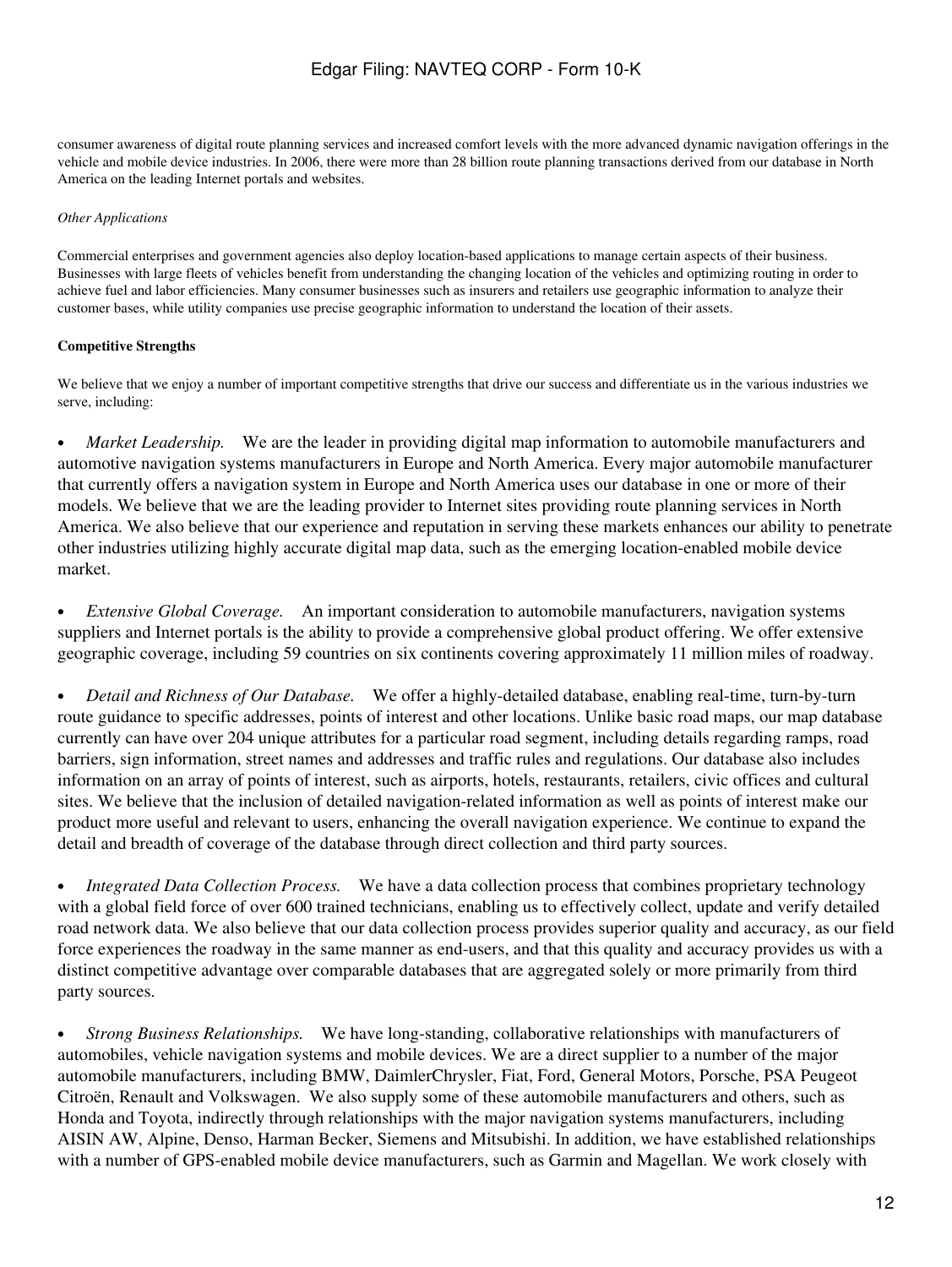these manufacturers at various points in the product life cycle to facilitate their use of our database. We strive to collaborate with our customers in their engineering, marketing, information technology and sales functions and in any other areas within their organizations that are integral to their use of our map database. We believe this approach improves the product offerings of our customers.

• *Consistent Global Specification.* Our maintenance of common data standards and a uniform digital mapping approach worldwide enables us to deliver highly accurate, timely and consistent data to our customers. Maintaining a consistent global specification not only enables us to rapidly enhance maps and add attributes in new or existing coverage areas, but also allows us to meet our customers objectives of uniform quality and format on a global basis. This minimizes their costs and time required to process our data and incorporate it into their products and services. To the extent we acquire digital map databases, we intend to migrate the acquired databases to our global specification.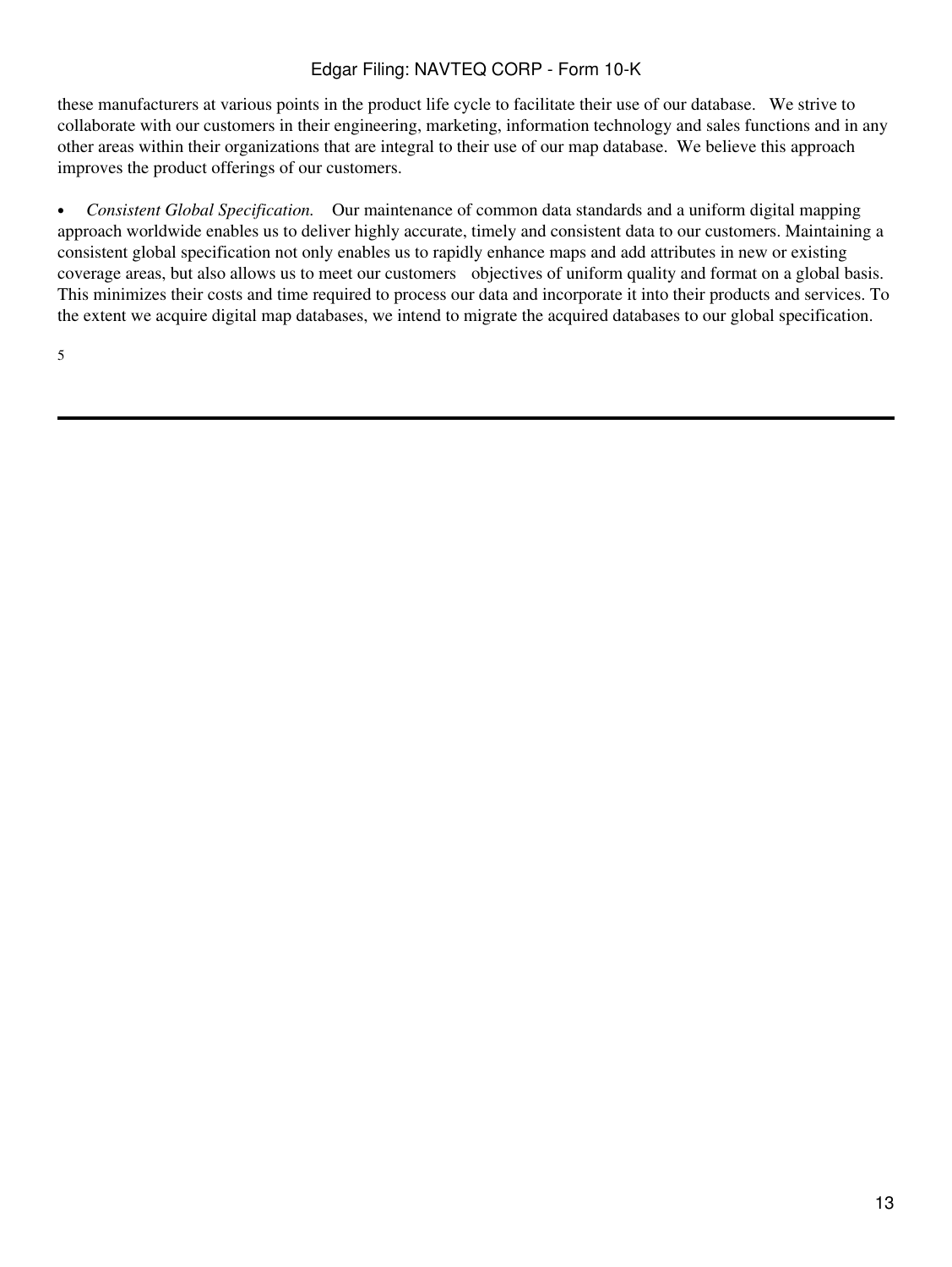### **Our Database**

Our principal product is a map database that is a digital representation of road transportation networks in Europe, North America and other regions. Our database is constructed to provide the high level of accuracy and detail necessary to support a variety of applications providing dynamic navigation, route planning, location-based services and other geographic information-based products and services. We believe our digital map has the most extensive navigable geographic coverage of any commercially available today, currently including coverage at various levels of detail for 59 countries on six continents, covering approximately 11 million miles of roadway.

We devote significant resources to creating, updating and enhancing our data and maintaining its quality. We also have made significant investments in software and related tools for database creation and updating. Our database is constructed to the same overall specifications regardless of coverage area so that product developers, manufacturers and service providers generally can design a single product that can be sold globally.

We provide varying levels of coverage ranging from intertown coverage, which is our base coverage, to detailed coverage, which is our most comprehensive coverage. Detailed coverage provides sufficient detail to allow turn-by-turn route guidance to addresses, points of interest and other locations within detailed coverage areas. Road network coverage, which is the coverage level in between detailed coverage and intertown coverage, typically includes most roads in the covered area with the exception of some local, residential or rural roads (referred to as functional class 5 roads) with verification made of roads that typically contain the most complex driving and navigating decisions (referred to as functional class 1-4 roads). Intertown coverage includes the major roadways and select local travel information, and seamlessly connects the detailed coverages. Route guidance products typically incorporate both detailed and intertown information.

In the United States and Canada, our database covers close to 100% of both the population and the public road network. Detailed coverage is complete for cities and their respective surrounding areas, covering in the aggregate approximately 69% of the total combined population of North America. In Western Europe and Eastern Europe, our database covers approximately 100% and 29%, respectively, of the population of the countries listed below under Europe.

14

We currently offer coverage in the following countries:

### **North America**

**Europe**

| • United States<br>(including Puerto Rico)<br>and Virgin Islands)                                                                                                                                                                                                                                                          | • Canada                                                                                                                                                                                                                                                                 | $\bullet$ Mexico                                                                                                                                           |
|----------------------------------------------------------------------------------------------------------------------------------------------------------------------------------------------------------------------------------------------------------------------------------------------------------------------------|--------------------------------------------------------------------------------------------------------------------------------------------------------------------------------------------------------------------------------------------------------------------------|------------------------------------------------------------------------------------------------------------------------------------------------------------|
| • Albania<br>• Andorra<br>• Austria<br>• Belgium<br>• Bosnia and<br>Herzegovina<br>• Bulgaria<br>$\bullet$ Croatia<br>• Czech Republic<br>• Denmark<br>• England (including<br>Crown Territories, Isle<br>of Man, Channel Islands<br>and Gibraltar)<br>• Estonia<br>• Finland<br>$\bullet$ France<br>• Germany<br>• Greece | • Hungary<br>• Ireland<br>$\bullet$ Italy<br>• Latvia<br>• Liechtenstien<br>• Lithuania<br>• Luxembourg<br>• Macedonia<br>$\bullet$ Monaco<br>• Montenegro<br>• The Netherlands • Wales<br>• Northern Ireland<br>• Norway<br>$\bullet$ Poland<br>• Portugal<br>• Romania | • Russia<br>• San Marino<br>• Serbia<br>• Scotland<br>$\bullet$ Slovak<br>Republic<br>• Slovenia<br>• Spain<br>• Sweden<br>• Switzerland<br>• Vatican City |
|                                                                                                                                                                                                                                                                                                                            |                                                                                                                                                                                                                                                                          |                                                                                                                                                            |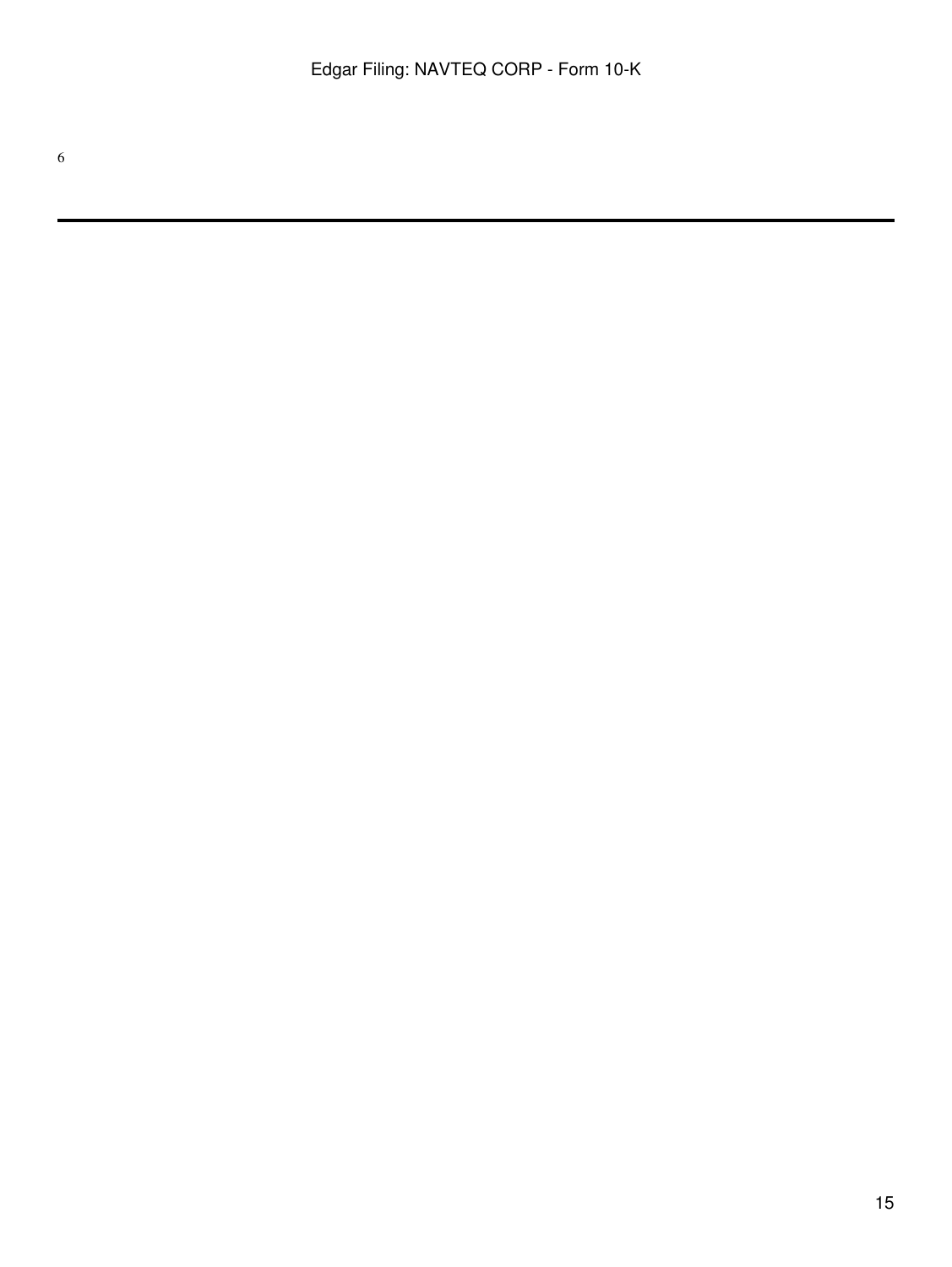### **Rest of World**

| • Australia                  | • Malaysia     | • South Africa |
|------------------------------|----------------|----------------|
| • Bahrain                    | $\bullet$ Oman | • South Korea  |
| $\bullet$ Brazil             | • $Qatar$      | • Taiwan       |
| • China (Hong Kong           | • Saudi Arabia | • United Arab  |
| and<br>$Macao)*$<br>• Kuwait | • Singapore    | Emirates       |

\*We also offer data for mainland China indirectly through our Chinese joint venture, NAV2.

Creating, maintaining and delivering a comprehensive, high quality map database is a multi-step, labor-intensive process. We currently employ over 190 geographic analysts in our centralized production facility and a global workforce of over 600 geographic analysts in 27 countries, all working with a consistent build methodology and using one global specification.

The major steps in building our digital map database include:

• *Source Acquisition.* When building a map of a new area, it is generally more efficient and productive for us to start with a base map with basic road network information. Under the leadership of our field operations, we evaluate national, regional and local sources of private and publicly available information to obtain base road information and other points of interest, such as airports, hotels, restaurants, retailers, civic offices and cultural sites.

During initial database creation, our field force develops relationships with authorities at all levels responsible for the roadways in order to gather driving rules and other information and field-verify the database. In some cases, reliable third party source material may not be available. In these instances, we initiate field data collection.

• *Digitization.* Source material may either be in a digital or analog format (such as paper maps or aerial photography). For analog sources, we must digitize the information (convert the source material into an electronic format). This work is generally accomplished in our production facility or through select outsourcing.

• *Geometry.* The base road geometry is then associated with the appropriate longitude and latitude in a variety of ways, including field drives and the use of digital imagery.

• *Field Data Collection.* Using proprietary tools and processes, we supplement the base map data with complex geographic data, street name information and navigation information or attributes (such as barriers, one-way restrictions, turn restrictions and other driving rules and points of interest) by direct observation using our field force.

• *Geocoding.* We use our proprietary technologies and methods to convert the data that we have collected into our database according to our specifications. Our method consists of creating a geometric base of elements that represent objects in the real world and then applying additional data, such as street names and addresses, postal codes and one-way road information.

• *Data Validation.* Throughout the data entry process, hundreds of validation tests automatically check the accuracy of the data, indicating when field verification through direct observation is needed for resolution. This is complemented by monthly reports monitoring data quality and on-site field-testing of randomly selected geographic areas.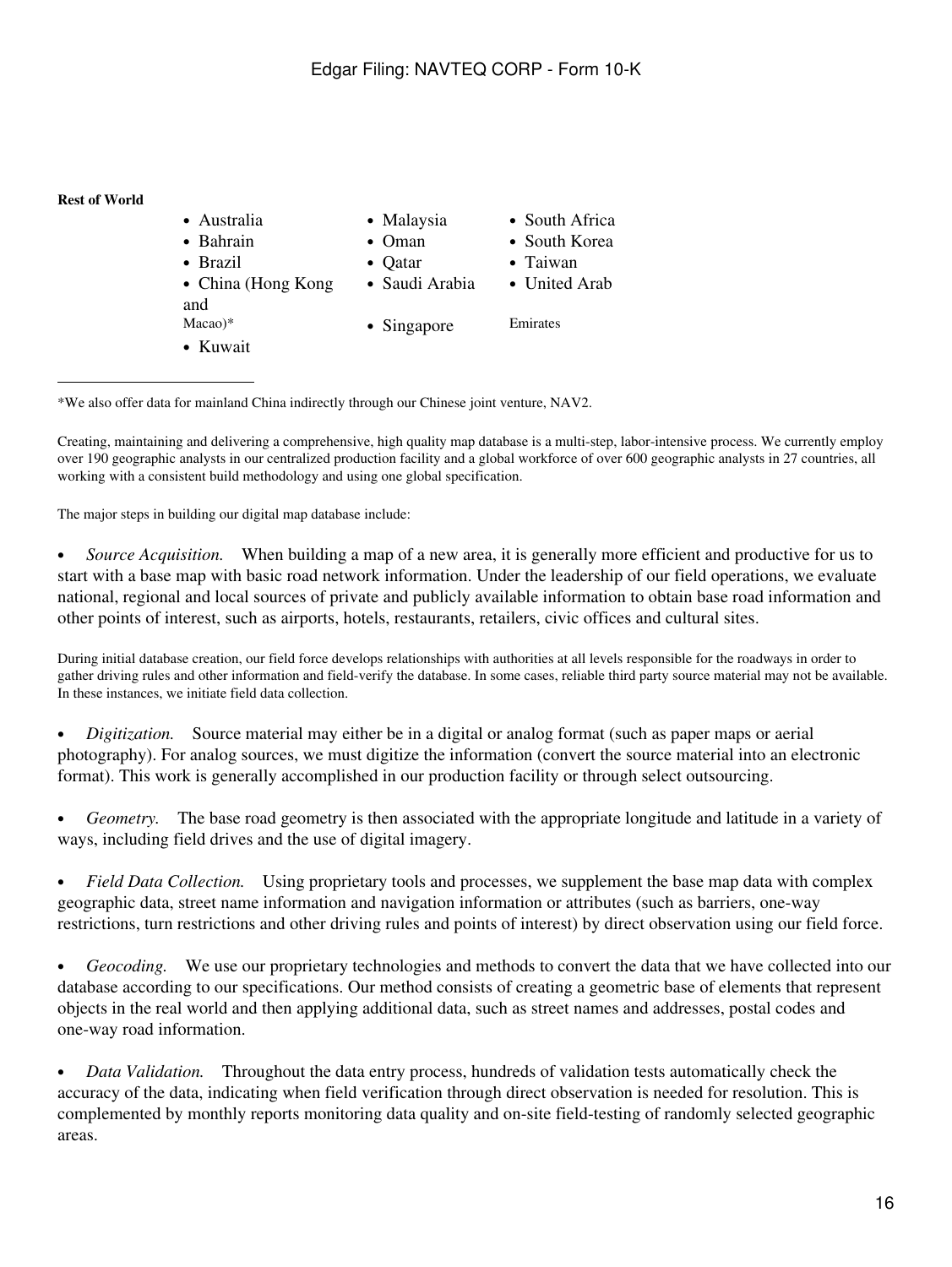After our maps are created, we then process the data into a variety of formats and data sets for delivery to our customers in the data extraction process.

Once initial development for an area is complete we continually update our database to reflect changes to the roadway network, points of interest, and new content, and we release these updates to our customers on a periodic basis throughout the year. The major steps in maintaining and updating our digital map database include:

• Large-Scale Sources. When available, we utilize large-scale information (such as, governmental postal file information or high resolution digital imagery) to identify changes in our database.

• *Local Sources.* We also use our field force s network of local and regional contacts to identify changes or additions to the road network. Our local field offices gather information on road conditions and plans from multiple sources, check data quality and continually validate database information.

• *Customer Input.* Customer and end-user feedback is captured through a comprehensive database update request process used to identify errors and anomalies in the data.

• *Field Data Collection.* Areas requiring updates or changes to the database are integrated into our on-going data-collection drive plans in order to capture the specific attribution required for navigation through direct observation.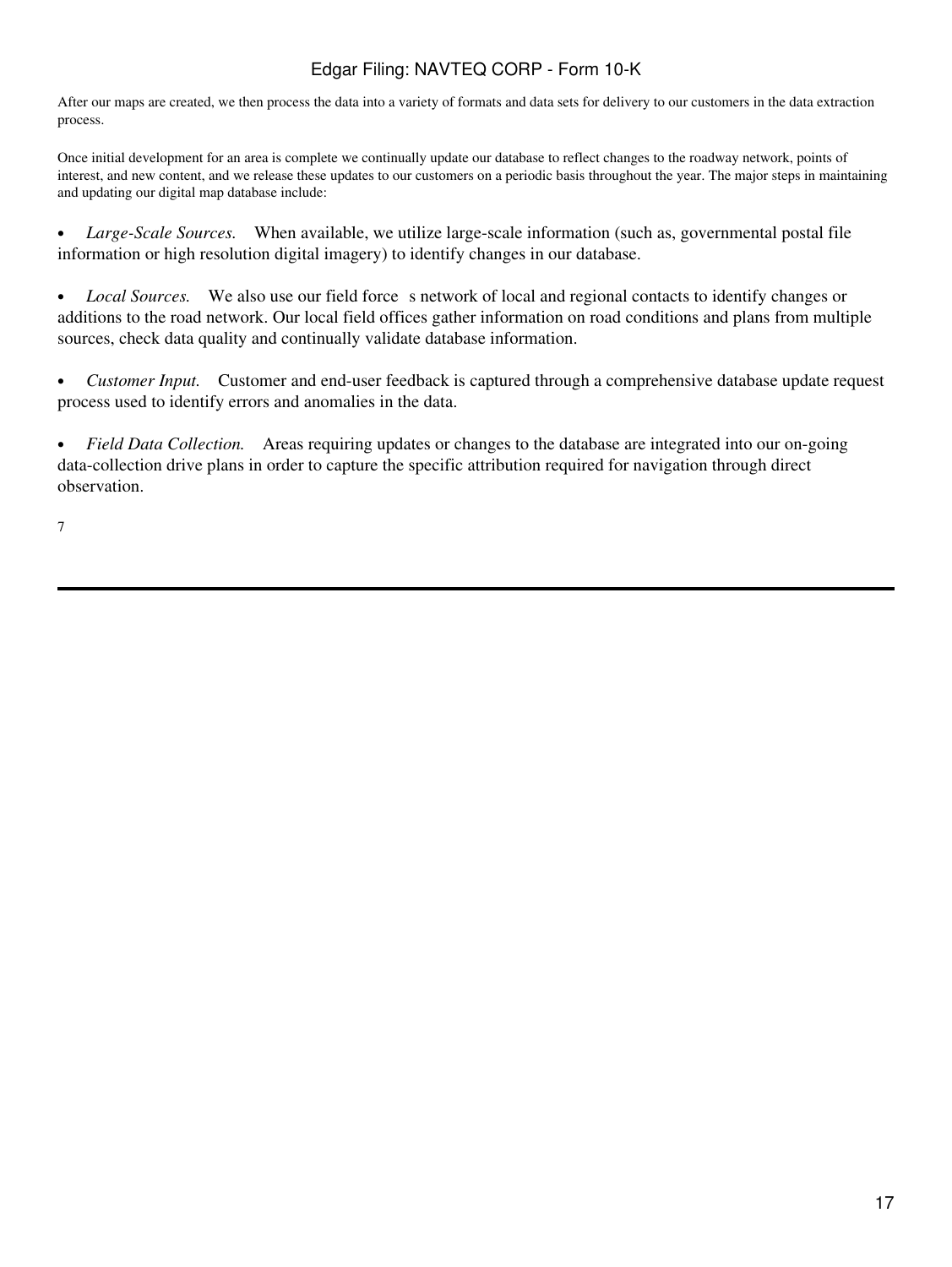In connection with the licensing of our map database, we sometimes provide our customers with related distribution and technical support services. These additional services facilitate the use and adoption of our database by assisting our customers with the complexities of distributing storage media (for example, multiple formats, languages and countries) and reducing their development costs and time to market for their products and services that use our data.

Distribution services include the manufacturing and shipping of digital storage media to automobile manufacturers and dealers or directly to end-users as well as a complete range of services, including inventory management, order processing, on-line credit card processing, multi-currency processing, localized VAT handling and consumer call center support. We handle more than 2.7 million pieces of storage media annually (both CDs and DVDs) and some component of our distribution services are currently used by more than 20 car brands.

Technical support services include technical content support, technical software support, resident engineering and program management. Technical content support is provided to all customers to assist them in optimizing use of our data in their products and services. Technical software support provides shelf-ready, third party and custom software tools and solutions. Finally, resident engineering and program management services help define and manage broad program implementation to ensure successful product launches. Our technical support services are designed to facilitate more successful and rapid entry by our customers into the navigation market, accelerate growth of the entire navigation market and enhance the relationship between us and our customers. Our technical support service staff also works closely with both sales personnel and customers to better understand customer requirements for new product deployment.

### **Technology**

Technology development is a critical part of our continued growth and success. Our technology team consists of approximately 350 employees, focusing on initiatives to better serve our customers needs as well as to improve our efficiency. We also outsource some of our software development and data production functions to third parties located in foreign countries. This enables us to leverage a global talent pool and complete projects in a cost effective and timely manner.

Our customers evolving uses and requirements for our map database drive our technology developments and innovations in data gathering, processing, delivery and deployment. Our technology effort will continue to focus on system software tools and services that enable us to efficiently create, manage and distribute the map database. We expect to continue to develop proprietary technologies where appropriate and to purchase or license technologies where cost-effective.

We believe that a significant factor in the successful creation and updating of our database is our proprietary software environment. We employ an integrated approach to our database, software support and operations environments. We devote significant resources and expertise to the development of a customized data management software system. We also have built our workstation software to enable sophisticated database creation and the performance of updating tasks in a well-controlled and efficient environment. A particular capability that we have developed in this area is the ability to access the common database from any of our more than 140 satellite offices and the ability to edit portions of the data concurrently among several users. Our proprietary software enables our field force to gather data on a real-time basis on portable computers in field vehicles. Once the data has been gathered and stored on portable computers, our field force performs further data processing at our field offices before integrating the changes into the common database. In addition, we are currently migrating to an enhanced database platform that will enable us to support electronic, incremental delivery of map data and reduce latency between data collection, database updates and distribution of information. The new system will also enable us to provide on-demand delivery of map database updates to our customers in the future.

#### **Marketing and Database Distribution**

Our marketing efforts include a direct sales force, attendance and exhibition at trade shows and conferences, advertisements in relevant industry periodicals, direct sales mailings and advertisements, electronic mailings, Internet-based marketing and co-marketing with customers.

We provide our data to end-users through multiple distribution methods. For example, our customers produce copies of our data on various media, such as CD-ROMs, DVDs and other storage media. Our customers then distribute those media to end-users directly and indirectly through retail establishments, automobile manufacturers and their dealers, and other re-distributors. The media may be sold by our customer separately from its products, bundled with its products or otherwise incorporated into its products. We also produce copies of our data and distribute those copies to end-users both directly and indirectly through automobile manufacturers and their dealers. In those cases where we produce and distribute copies to end-users, the copies are compiled into our customers proprietary format for use with the customers products. Additionally, some of our customers store our data on servers and distribute information, such as map images and driving directions, derived from our data over the Internet and through other communication networks.

#### **Customers**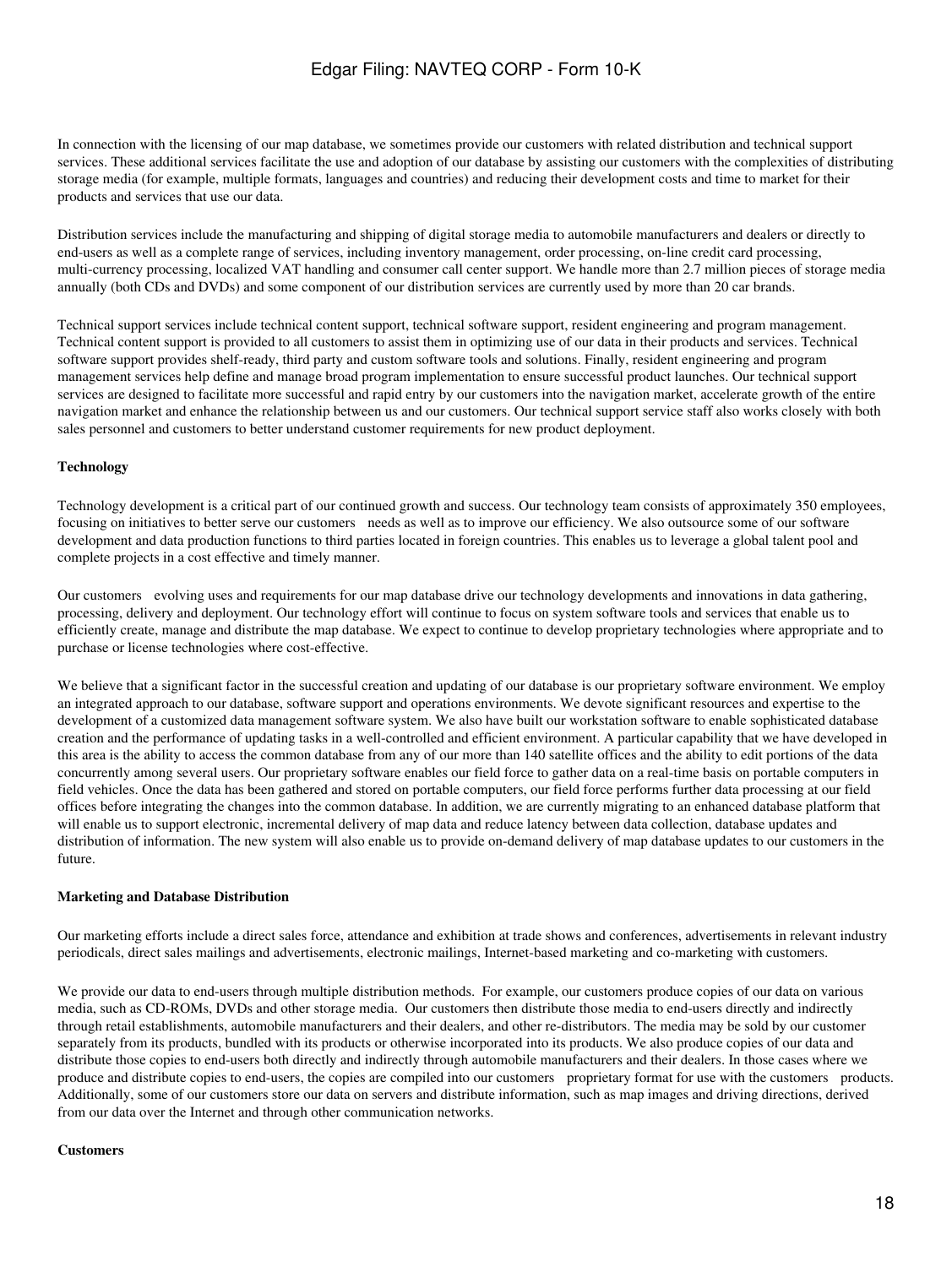We provide our database to automobile manufacturers and dealers, navigation systems manufacturers, software developers, Internet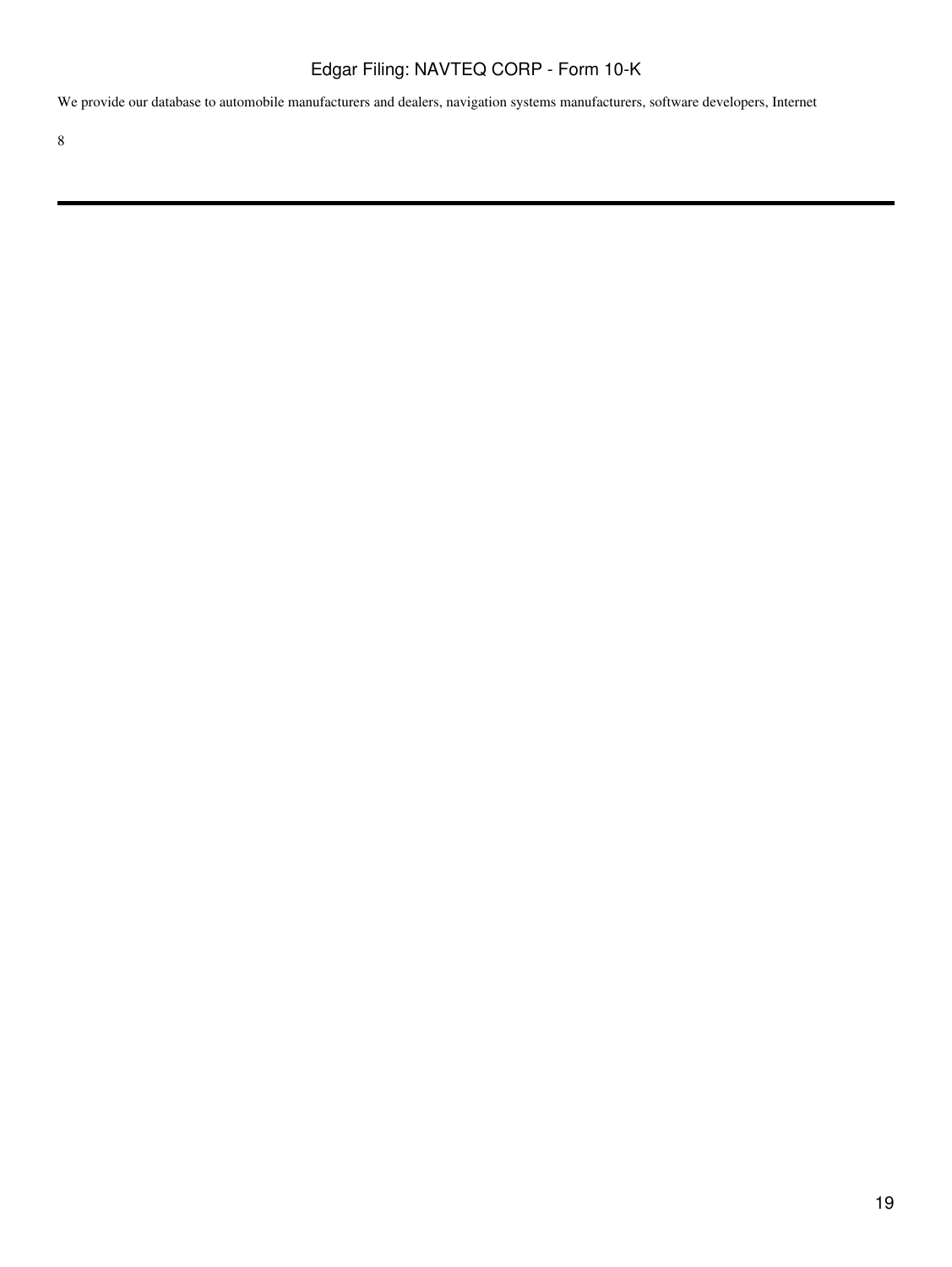portals, parcel and overnight delivery services companies and governmental and quasi-governmental entities, among others. Our customers include developers and marketers of vehicle and mobile navigation systems and devices, providers of route planning and map display applications, providers of location-based products and services and providers of other geographic information-based products and services. We have entered into written agreements of various types, principally license agreements, with each of our customers. The majority of these agreements, however, are not requirements contracts.

The following table presents a representative sample of our customers and their respective map-based applications.

| <b>Industry Type</b>          | <b>Map-Based Applications</b>     | <b>Representative Customers</b>                    |
|-------------------------------|-----------------------------------|----------------------------------------------------|
| Vehicle Navigation            | • Dynamic navigation              | • BMW, Daimler-Chrysler, VW-Audi,<br><b>PSA</b>    |
|                               | • Telematics services             | Peugeot Citroën, Ford, General Motors              |
|                               | • Real-time traffic data          | (Automotive)                                       |
|                               |                                   | • Harman Becker, AISIN AW, Alpine,<br>Siemens,     |
|                               |                                   | Denso<br>(Navigation systems manufacturers)        |
|                               |                                   | • OnStar, ATX (Telematic)                          |
|                               |                                   | • XM Satellite Radio, Sirius Satellite<br>Radio    |
| <b>Mobile Devices</b>         | • Map display                     | • Garmin, Magellan,                                |
|                               | • Driving directions              | TomTom, T-Info, Verizon Wireless                   |
|                               | • Dynamic navigation              | deCarta, PTV, Tel-Map                              |
| <b>Internet-Based Mapping</b> | • Map display                     | • AOL/MapQuest,                                    |
|                               | • Driving directions              | Microsoft/MSN, Yahoo!, Google                      |
|                               |                                   | (Internet portals)                                 |
|                               |                                   | • Microsoft, Rand McNally                          |
|                               |                                   | (PC Software)                                      |
| Other                         | • Asset tracking/fleet management | • Leading parcel and overnight delivery<br>service |
| (Commercial Logistics,        | • Route optimization              | companies, PTV, ESRI                               |
| Geographic Information        | • Geographic information          | Federal, state, local and quasi-                   |
| Analysis, etc.)               | Emergency response                | government agencies                                |
|                               | • Traffic management              |                                                    |

During the fiscal years ended December 31, 2004, 2005 and 2006, BMW AG (including its affiliates) represented approximately 16%, 13% and 12% of revenue, respectively. We sell copies of our database and map disks to BMW in North America and Europe pursuant to BMW s standard purchasing terms and conditions, modified in specific instances by separate agreements with BMW. BMW is not obligated to make any minimum purchases under these arrangements. We have also entered into an agreement with BMW to develop a database for South Africa and to sell copies of this database and map disks to BMW.

In addition, for the years ended December 31, 2004, 2005, and 2006, sales to our top 15 customers accounted for approximately 77%, 76% and − 71% of our revenue, respectively.

### **License Agreements**

We license and distribute our database in several ways, including licensing and delivering our database to our business customers, such as application developers and service providers, who then distribute the database directly or indirectly to business and consumer end-users in connection with their products and services. We also license and distribute our database directly (or indirectly through distributors) to both business and consumer end-users. In addition to the basic license terms that typically provide for non-exclusive licenses, our license agreements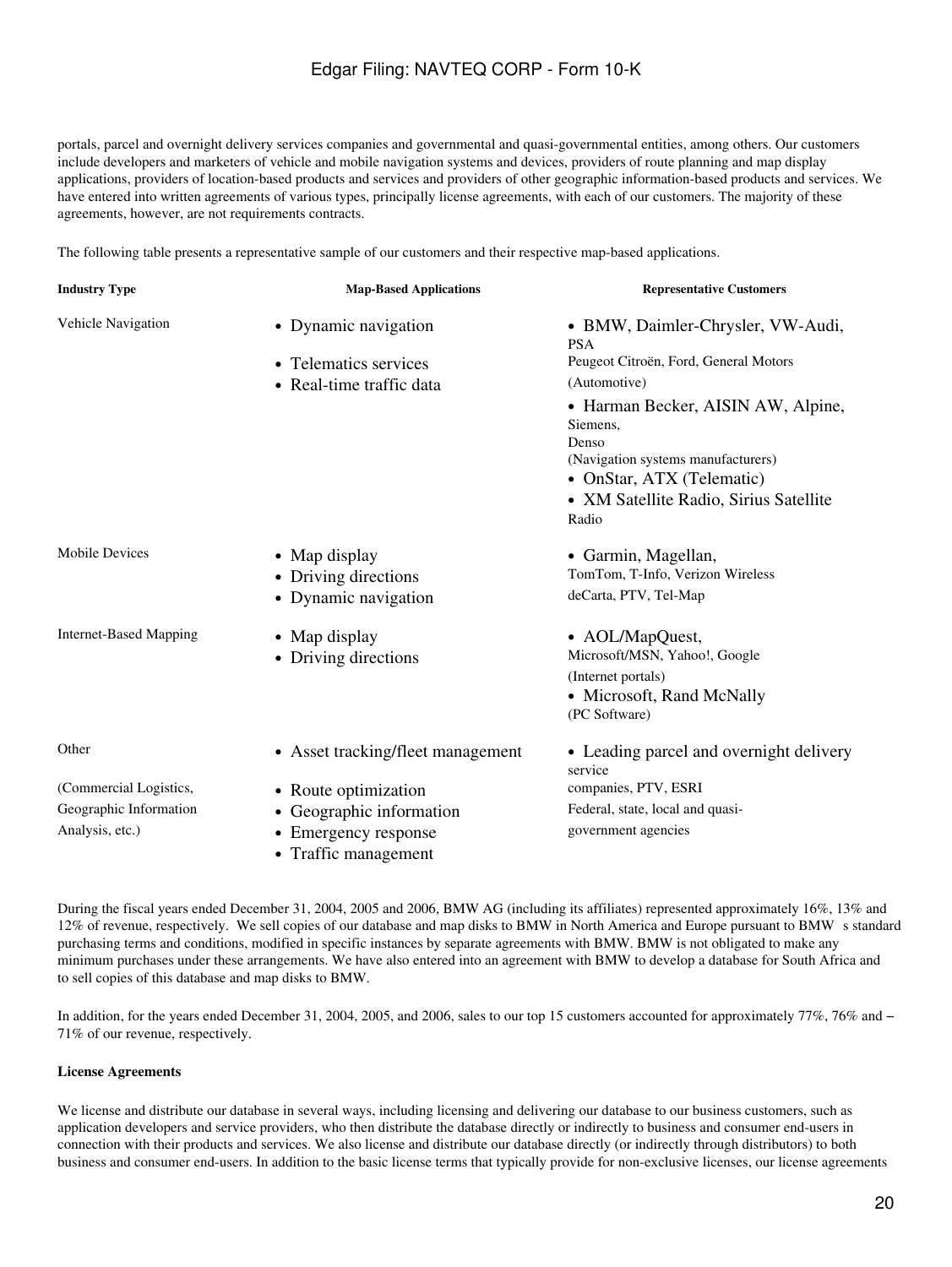generally include additional terms and conditions relating to the specific use of the data.

Our license fees vary depending on several factors, including the content of the data to be used by the product or service, the use for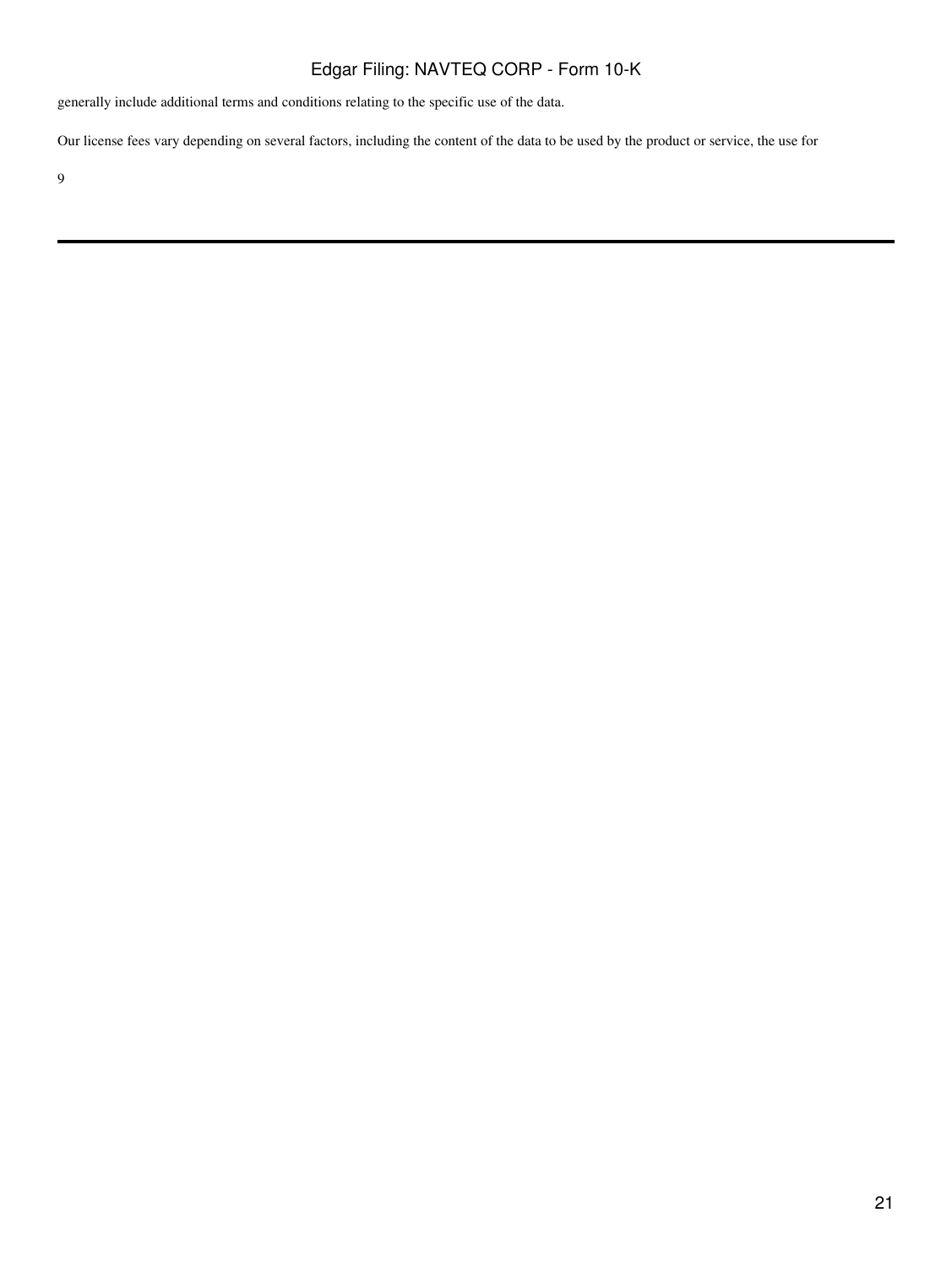which the data has been licensed and the geographical scope of the data. The license fees paid for the licenses are usually on a per-copy basis or a per-transaction basis. In general, there is no requirement that a customer sell a minimum number of copies or transactions, although certain of the licenses require a minimum annual license fee or other minimum fee to be paid by the customer to us.

Certain of the license agreements allow our customers to require or request us to produce copies of the database on their behalf and to deliver those copies to the customer or to another distributor for redistribution to consumer end-users. Similarly, we produce and deliver database copies to automobile manufacturers pursuant to purchase orders or other agreements, and the automobile manufacturers and their dealers redistribute the copies to automobile purchasers. If a customer elects for us to provide these database copies, or if we agree to provide these copies to an automobile manufacturer, then this customer, automobile manufacturer or another party is obligated to pay us a fee for each copy that we produce and deliver which includes a per-copy license fee and a service fee for packaging and distribution.

### **Competition**

The market for map information is highly competitive. We compete with other companies and governmental and quasi-governmental agencies that provide map information to a wide variety of users in a wide range of applications with varying levels of functionality. We believe that the principal elements of competition in the market for map information are:

- the geographic coverage of the database;
- the range and specificity of the information in the database;
- database accuracy;
- value-added services;
- content;
- the price to customers for the use of the database; and

• the availability of software and hardware products that are compatible with the database (or available or used in products/services that use this map information).

We currently have several major competitors, including Tele Atlas and numerous European governmental and quasi-governmental mapping agencies (e.g., Ordnance Survey in the United Kingdom) that license map data for commercial use. Governmental and quasi-governmental agencies are also making more map data information with greater coverage and content, and higher quality, available free of charge or at lower prices, which may encourage new market entrants or reduce the demand for fee-based products and services which incorporate our map database.

In addition, some of our customers prefer to license data from several vendors in order to diversify their sources of supply and to maintain competitive and pricing pressure. Increased competition from our current competitors or new market entrants (which may include our customers) with respect to quality content, pricing, and otherwise, actions taken by our customers to diversify their sources of supply and increase pricing pressure, initiatives to develop community and probe-based map data and other competitive pressures, may result in price reductions, reduced profit margins or loss of business.

### **Intellectual Property**

Our success and ability to compete are dependent, in part, upon our ability to establish and adequately protect our intellectual property rights. In this regard, we rely primarily on a combination of copyright laws (including, in Europe, database protection laws), trade secrets and patents to establish and protect our intellectual property rights in our database, software and related technology. We hold a total of more than 175 U.S. patents, which cover a variety of technologies, including technologies relating to the collection and distribution of geographical and other data, data organization and format, and database evaluation and analysis tools. Although we actively attempt to utilize patents to protect our technologies, we believe that none of our patents, individually or in the aggregate, are material to our business. We have licensed others to practice certain of our patents or patent rights and expect to continue licensing certain of our patents or patent rights in the future. We also protect our database, software and related technology, in part, through the terms of our license agreements and by confidentiality agreements with our employees, consultants, customers and others. We also claim rights in our trademarks and service marks. Certain of our marks are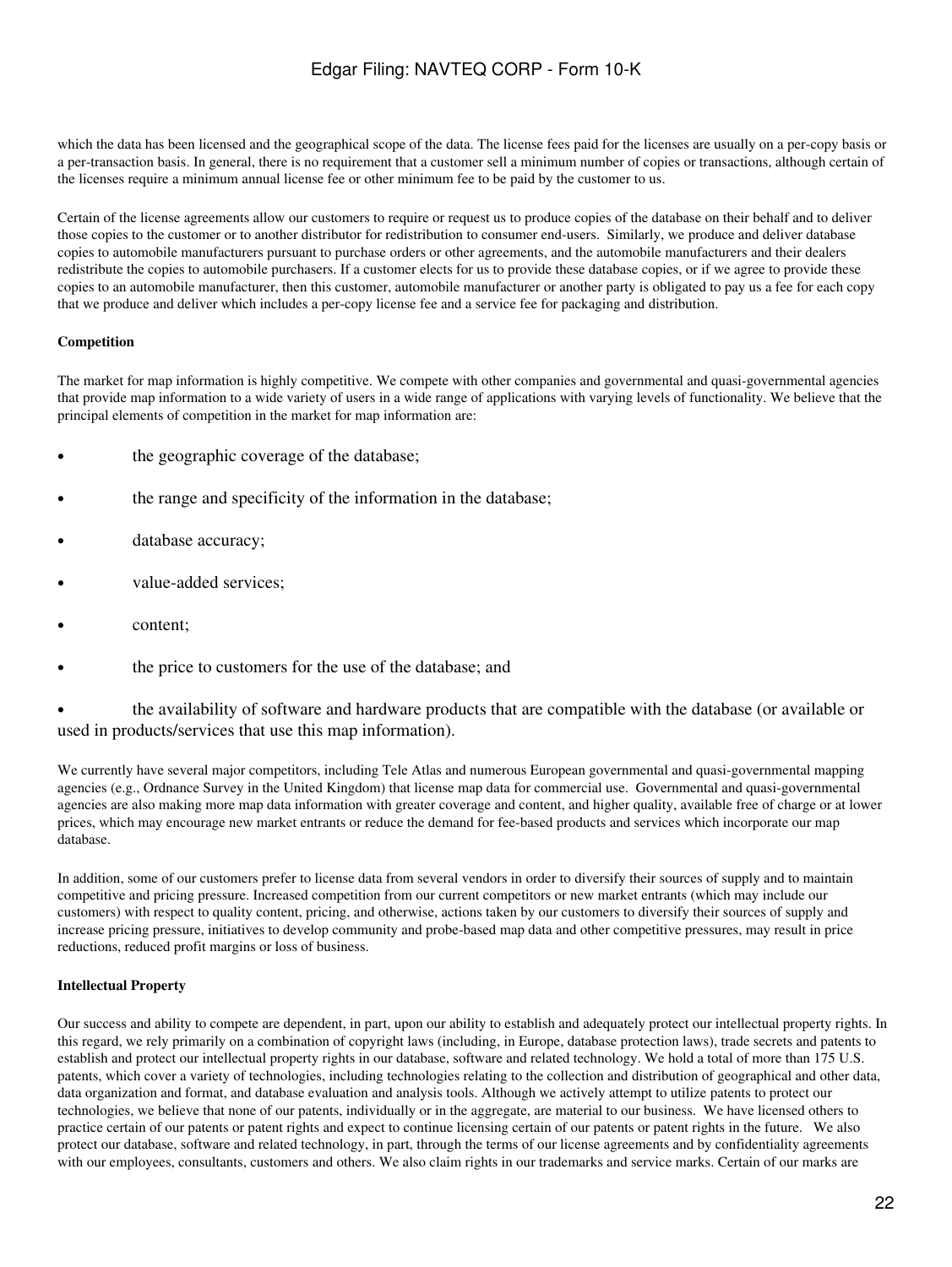registered in the United States, Europe and elsewhere and we have filed applications to register certain other marks in these jurisdictions. We have licensed others to use certain of our marks in connection with our database and expect to continue licensing certain of our marks in the future.

NAVTEQ is a trademark of NAVTEQ Corporation and Map Network is a trademark of The Map Network, Inc., which was recently acquired by us. All other trademarks or service marks appearing in this annual report are trademarks or service marks of others.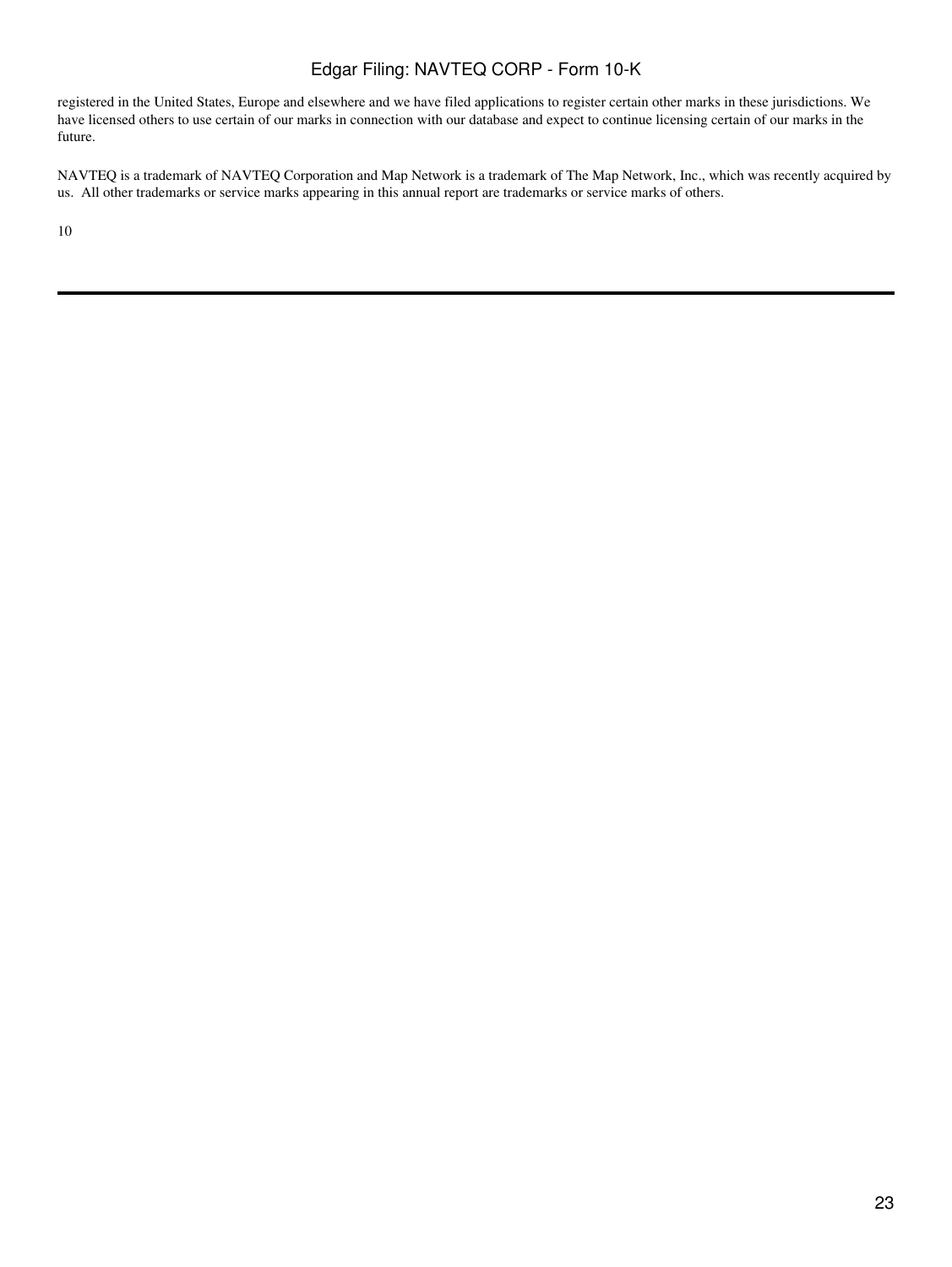### **Seasonality**

Revenue derived from the use of our data in location-enabled mobile devices, as opposed to in-vehicle navigation devices, is becoming a much more significant part of our overall operating results. As such, our total revenue will likely have a more seasonal pattern with first quarter revenue generally being relatively weaker than other quarters and fourth quarter revenue generally being relatively stronger than other quarters. Since we are in the early stages of this shift in our revenue, our ability to forecast our revenue, particularly in the fourth quarter, may be limited, and may result in material differences between any forecasted operating results and our actual results. This could cause volatility in our stock price. In addition, if we become more dependent on revenues associated with location-enabled devices, our business may be more sensitive to the general strength of the fourth quarter holiday shopping season and external retail shopping factors, each of which could significantly negatively impact our business.

### **Employees**

As of December 31, 2006, we had a total of 2,198 employees. We believe that relations with our employees are good, and we have not experienced any work stoppages due to labor disputes.

### **International Operations**

We have substantial operations in Europe and other jurisdictions and we expect a significant portion of our revenues and expenses will be generated by our European operations in the future. Accordingly, our operating results are and will continue to be subject to the risks of doing business in foreign countries, including compliance with, or changes in, the laws and regulatory requirements of various foreign countries and the European Union, difficulties in staffing and managing foreign subsidiary operations, taxes, trade barriers and business interruptions. In addition, substantially all of our expenses and revenues relating to our international operations are denominated in foreign currencies. We are not currently engaged in activities to hedge our foreign currency exposures. We are, and will continue to be, subject to risks related to foreign currency fluctuations until we engage in such hedging activities, if ever. Any of these matters could increase our expenses and have a material adverse effect on our financial condition and results of operations.

The following summarizes net revenue on a geographic basis for the years ended December 31, 2004, 2005 and 2006 (in thousands):

| <b>Years Ended December 31,</b> |           |                 |         |
|---------------------------------|-----------|-----------------|---------|
|                                 |           | 2005            | 2006    |
|                                 |           |                 |         |
|                                 | 267.541   | 316,208         | 360,056 |
|                                 |           | 172,789         | 216,150 |
|                                 |           | 7.515           | 5,413   |
|                                 | 392,858   | 496.512         | 581,619 |
|                                 | \$<br>\$. | 2004<br>125,317 |         |

We derive our revenues primarily from database license fees. Revenues for geographic data of Europe, North America and Korea are attributed to Europe, Middle East, and Africa (EMEA), Americas and Asia Pacific, respectively. Revenues for geographic data for Central and South America are attributed to Americas. Revenues for geographic data for countries outside of Europe, the Americas and Korea are attributed to EMEA, and are not material.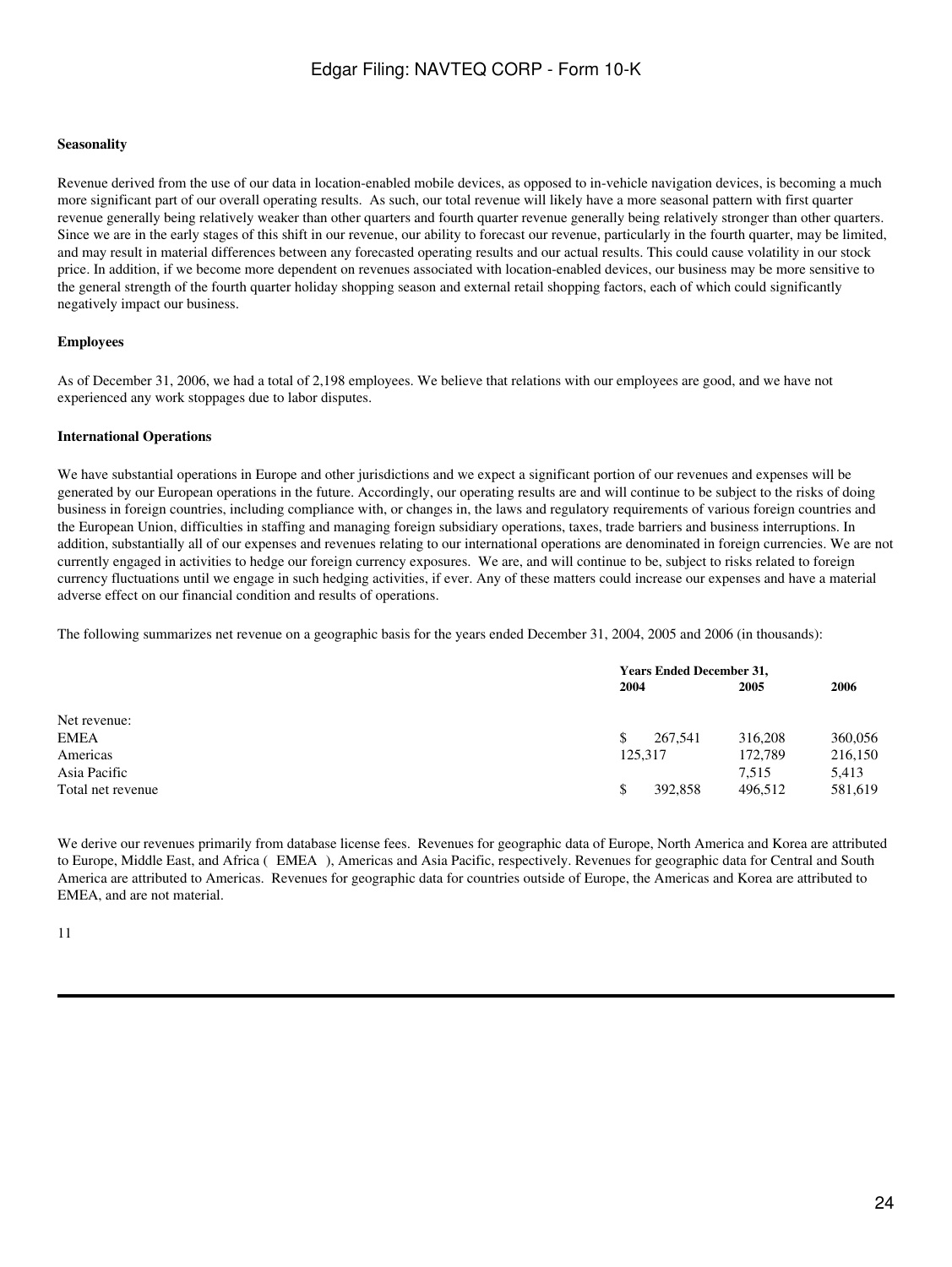The following summarizes long-lived assets on a geographic basis as of December 31, 2005 and 2006 (in thousands):

|                                                   | December 31,<br>2005 | 2006   |
|---------------------------------------------------|----------------------|--------|
| Property and equipment, net:                      |                      |        |
| EMEA                                              | \$<br>5.731          | 7,077  |
| Americas                                          | 14,396               | 19,810 |
| Asia Pacific                                      | 701                  | 575    |
| Total property and equipment, net                 | \$<br>20,828         | 27,462 |
| Capitalized software development costs, net:      |                      |        |
| <b>EMEA</b>                                       | \$                   | 1,454  |
| Americas                                          | 25,761               | 17,390 |
| Asia Pacific                                      |                      |        |
| Total capitalized software development costs, net | 25,761<br>\$         | 18,844 |

### **Executive Officers of the Registrant**

Our executive officers and their ages and positions, as of February 15, 2007, are as follows:

| Name                       | Age | Position(s)                                                    |
|----------------------------|-----|----------------------------------------------------------------|
| <i>Executive officers:</i> |     |                                                                |
| Judson C. Green $(1)$      | 54  | President, Chief Executive Officer and Director                |
| John K. MacLeod            | 49  | Executive Vice President, NAVTEQ Connected Services            |
| David B. Mullen            | 56  | Executive Vice President and Chief Financial Officer           |
| Clifford I. Fox            | 51  | Senior Vice President, NAVTEO Map                              |
| Winston Guillory, Jr.      | 50  | Senior Vice President, Consumer and Business Sales             |
| Lawrence M. Kaplan         | 43  | Senior Vice President, General Counsel and Corporate Secretary |
| Jeffrey L. Mize            | 43  | Senior Vice President, NAVTEQ Vehicle Sales                    |
| M. Salahuddin Khan(2)      | 55  | Senior Vice President, Global Marketing and Strategy           |
| Amreesh Modi               | 55  | Senior Vice President and Chief Technology Officer             |
| Richard E. Shuman          | 54  | Senior Vice President, Asia Pacific Sales                      |
| Denise M. Doyle            | 34  | Vice President, Business Affairs                               |
| Christine C. Moore         | 57  | Vice President, Human Resources                                |

(1) Serves as a member of our board of directors pursuant to the terms of his employment agreement.

(2) Mr. Khan retired from NAVTEQ effective February 23, 2007.

### **Executive Officers**

*Judson C. Green* serves as our President and Chief Executive Officer and as a member of our board of directors. Mr. Green joined us in May 2000. Previously, Mr. Green was the President of Walt Disney Attractions, the theme park and resort segment of The Walt Disney Company, from August 1991 until December 1998, and Chairman from December 1998 until April 2000. Prior to his positions at Walt Disney Attractions, he served as Chief Financial Officer of The Walt Disney Company from December 1989 until August 1991. Mr. Green is also currently a director of Harley-Davidson, Inc. Mr. Green holds a M.B.A. from the University of Chicago Graduate School of Business and a bachelor s degree in economics from DePauw University.

*John K. MacLeod* serves as our Executive Vice President, NAVTEQ Connected Services. Mr. MacLeod joined us in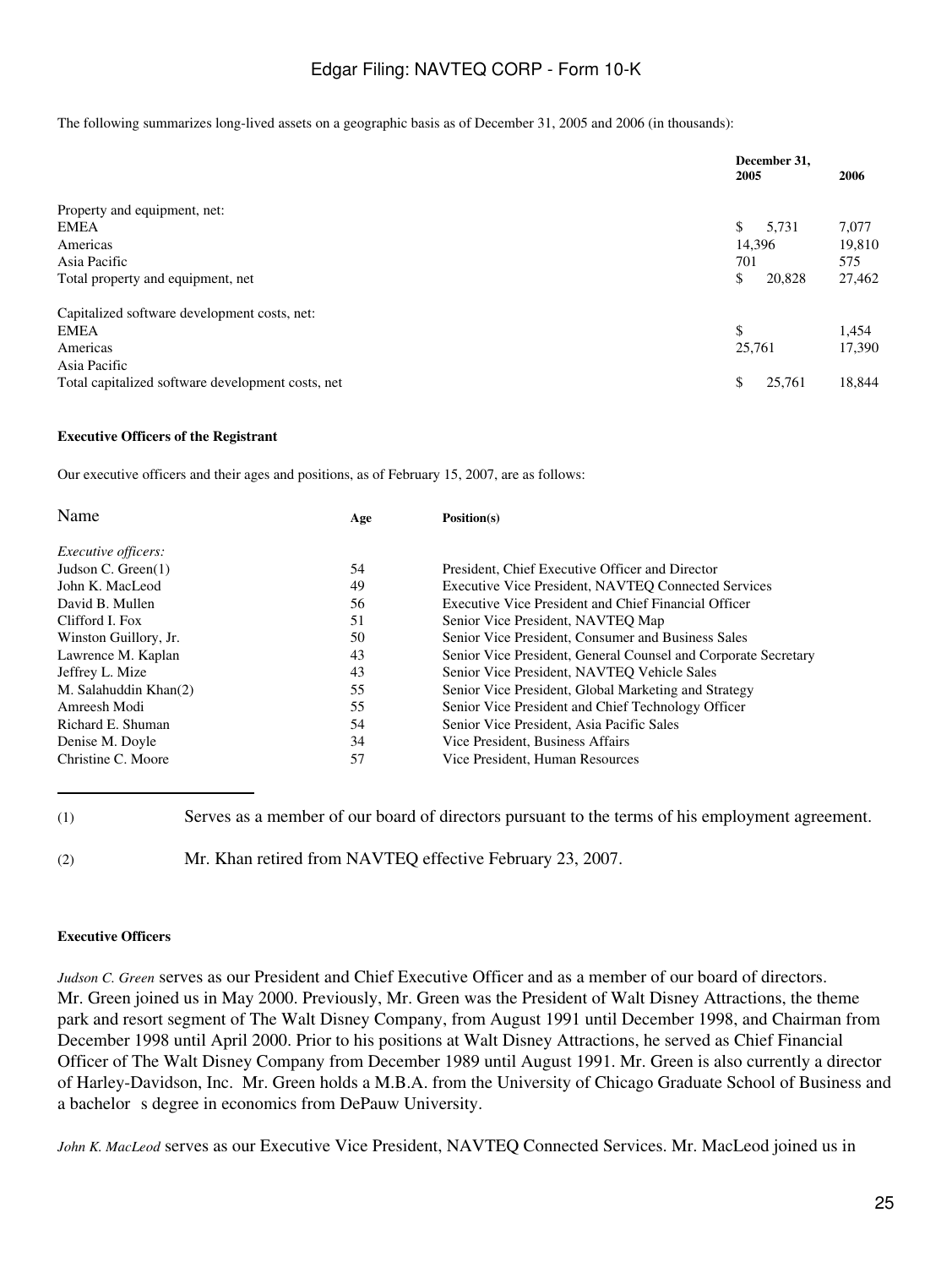September 2000 as Executive Vice President, Marketing and Sales for North America and World Markets and also served as our Executive Vice President, Global Marketing and Strategy. From November 1999 until September 2000 he was an independent consultant. From January 1996 until November 1999, Mr. MacLeod was Senior Vice President Development and Operations, Sony Retail Entertainment division of Sony Corporation of America, which division s principal business was location-based entertainment. Mr. MacLeod holds a M.B.A. from the Stanford Graduate School of Business and a bachelor s degree in economics from Harvard.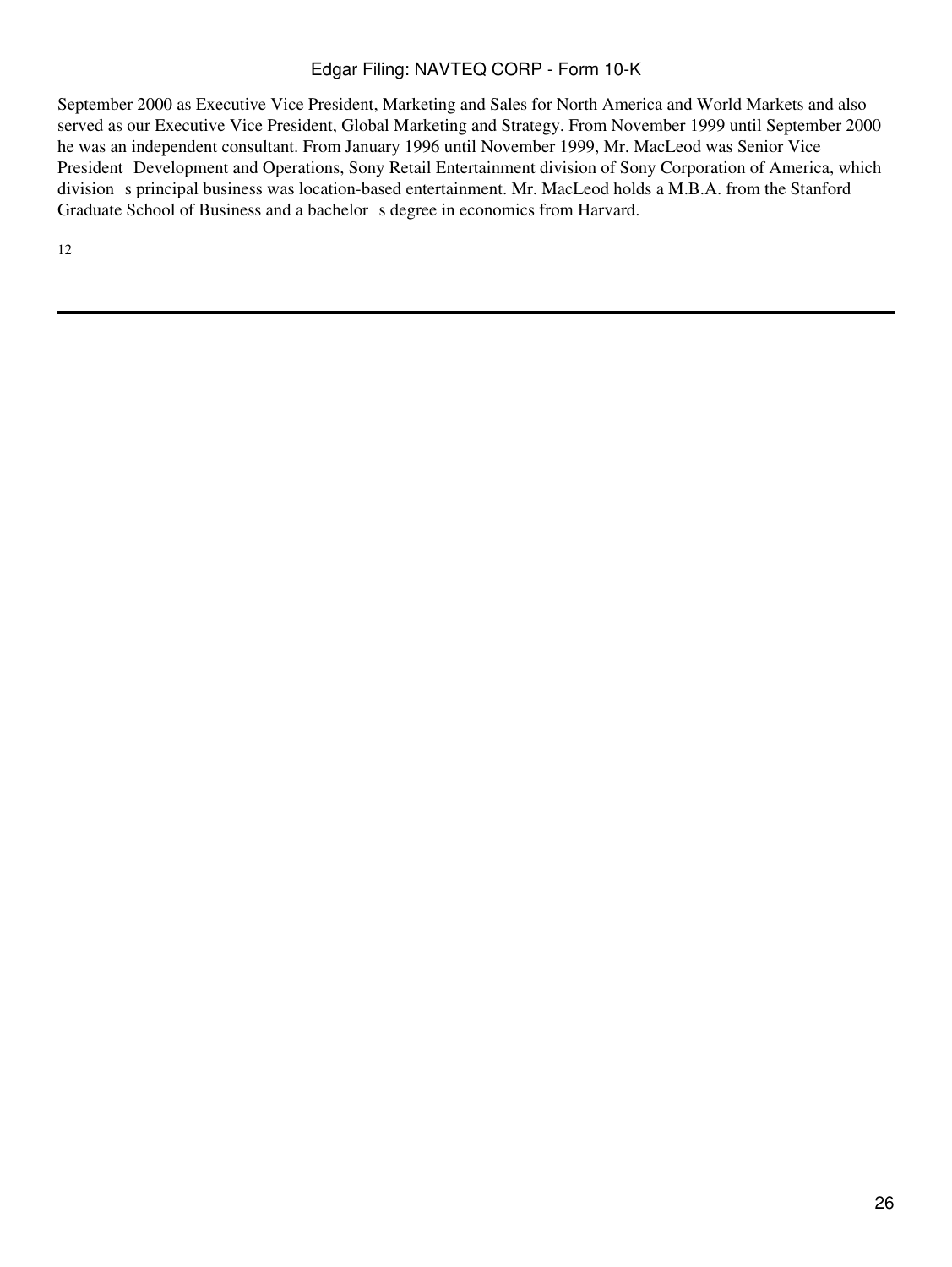*David B. Mullen* serves as our Executive Vice President and Chief Financial Officer. Prior to joining us in December 2002, he was Chief Financial Officer of Allscripts Healthcare Solutions, Inc., a healthcare technology firm, from August 1997 to September 2002. From 1995 to 1997, Mr. Mullen was Chief Financial Officer of Enterprise Systems, a publicly-held healthcare software company. Earlier he held several top management positions with CCC Information Services, a software and information services company serving the insurance industry, and spent a number of years in the audit and systems consulting practices of Ernst & Young LLP. Mr. Mullen holds a M.B.A. from the Wharton School at the University of Pennsylvania and a bachelor s degree in statistics from Princeton University. Mr. Mullen is a director of Eagle Test Systems.

*Clifford I. Fox* serves as our Senior Vice President, NAVTEQ Map. Mr. Fox joined us in June 2000 and has served in several senior level positions including Vice President and General Manager Sales for In-Vehicle Applications and Vice President Global Product Management. Previously he worked for twenty three years at Honeywell. The last nine of these years was spent working in various senior management positions including Director of Sales, Marketing and Engineering for the Automotive Sensor business, Director of Business Development and Director of Customer Support. Mr. Fox holds a B.S. in Physics from Iowa State University.

*Winston Guillory, Jr.* serves as our Senior Vice President, Consumer and Business Sales. Mr. Guillory joined us in July 2003 as Senior Vice President, North America Sales. Prior to joining us, Mr. Guillory worked from 1997 until 2002 in senior executive sales roles for Intermec Technologies, a leading provider of supply chain information products, services and technologies. Earlier he held senior sales positions with Weblink Wireless, Inc, a leading wireless company in North America, and Visual Information Technology, a provider of image processing hardware. Mr. Guillory spent the first nine years of his career at IBM in a variety of marketing and sales management roles. Mr. Guillory holds a B.B.A. in marketing from Lamar University.

*Lawrence M. Kaplan* serves as our Senior Vice President, General Counsel and Corporate Secretary. Mr. Kaplan joined us in 1995 as our Director of Intellectual Property and became Vice President and General Counsel in January 2001 before being promoted to Senior Vice President in December 2004. Previously, he was an attorney in private practice with the law firm of Brinks Hofer Gilson & Lione. Mr. Kaplan holds a J.D. from the University of Illinois College of Law and a B.S. in general engineering from the University of Illinois.

*M. Salahuddin Khan* served as our Senior Vice president, Global Marketing and Strategy until he retired on February 23, 2007. Mr. Khan joined us in 1998 as Vice President, OEM Marketing and also served as our Senior Vice President, Technology & Development and Chief Technology Officer. Previously, Mr. Khan was at Computervision Corporation for nearly twenty years, most recently as Vice President, Research and Product Development. Mr. Khan holds a B.S. in aeronautics and astronautics from the University of Southampton.

*Jeffrey L. Mize* serves as our Senior Vice President, Vehicle Sales. Mr. Mize joined us in March 2001 as Sales Director, North America Vehicle Applications. In March 2003, he was promoted to Vice President and General Manager, Europe Vehicle Applications, and relocated to Frankfurt, Germany. In January 2006, he was promoted to Senior Vice President, Vehicle Sales. In 1986, Mr. Mize began his career at the MICRO SWITCH Division of Honeywell and held a variety of sales and marketing positions in the automotive OEM and industrial factory floor automation markets. In 1998, he joined C&K Systems, a manufacturer of electronic security equipment, as the Vice President of Sales and Operations for the Americas. In 1999, Honeywell acquired C&K and Mr. Mize re-joined Honeywell as a Vice President of Sales for the Security Division until joining NAVTEQ. Mr. Mize holds a B.S. in Electrical Engineering from the University of Illinois at Champaign.

*Amreesh Modi* serves as our Senior Vice President and Chief Technology Officer. Before joining us in December 2006, he held a number of senior positions at Motorola, Inc., most recently as Vice President, Integrated Communications Solutions. Before Motorola, Mr. Modi was at Bell Laboratories for nearly 15 years in various product management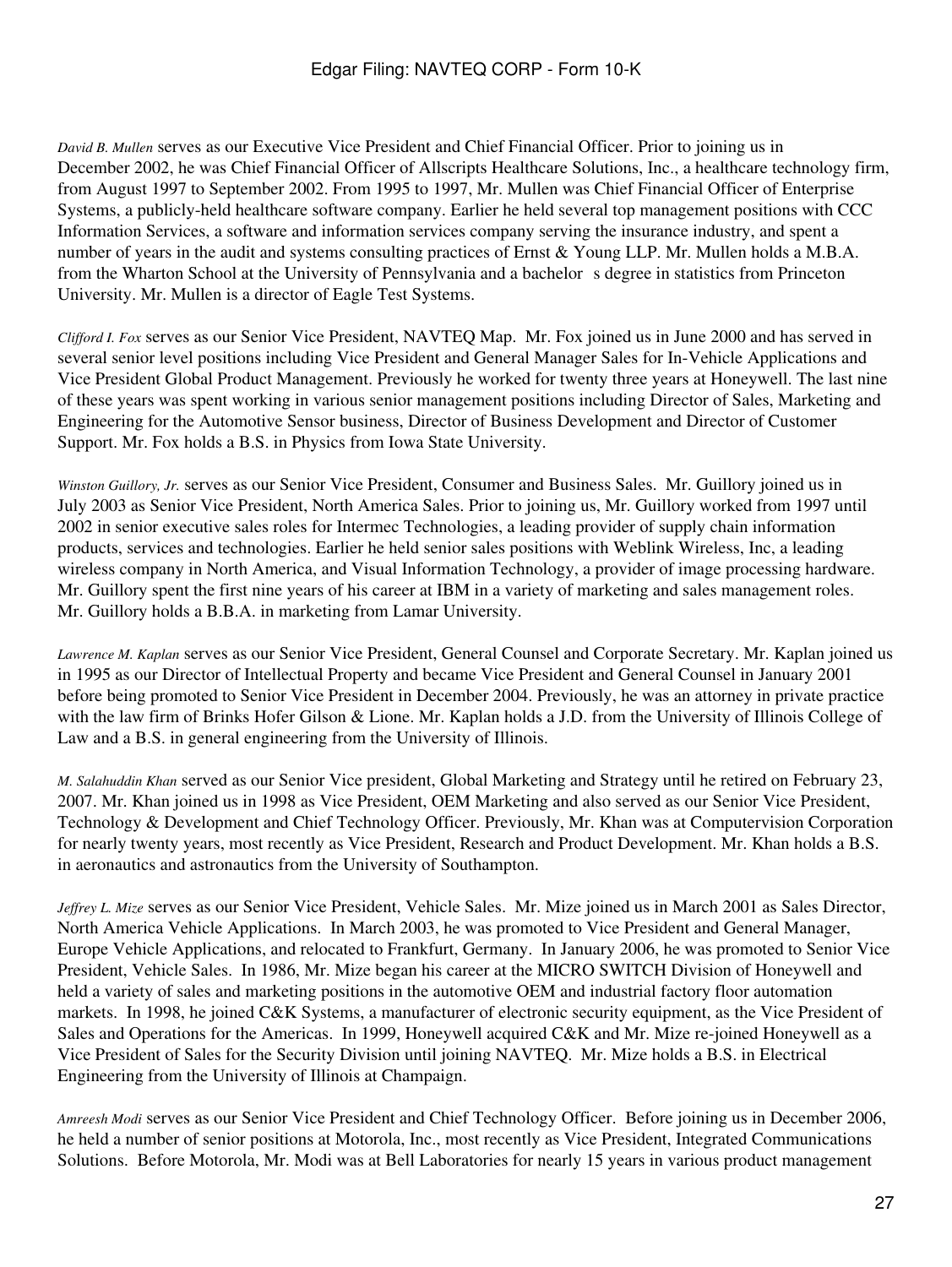and engineering positions. Mr. Modi holds a B.S. in Electrical Engineering from Gujarat University in India, an M.S. in Electrical Engineering from the University of Wisconsin at Madison and an MBA from the University of Chicago Graduate School of Business.

*Richard E. Shuman* serves as our Senior Vice President, Asia-Pacific Sales. Mr. Shuman has been with us since 1987, and prior to his current position, Mr. Shuman held several other senior level positions, including General Manager, Vehicle Applications Europe, Senior Director, Automotive Business Development and Vice President, Asia-Pacific Sales. Mr. Shuman joined us from Cellular Business Systems Inc., where he was Vice President of Operations from 1984 to 1987. Prior to that, he was Regional Manager for SEI Information Technology. Mr. Shuman holds a B.A. in performance music from Roosevelt University.

*Denise M. Doyle* serves as our Vice President, Business Affairs. Ms. Doyle has been with us since 1999 and has held positions of increasing responsibility within the Business Affairs organization. Prior to joining us, Ms. Doyle held corporate strategy and product management positions at Miller Brewing Company, America Online, Inc. and Wilton Industries, Inc. Ms. Doyle holds a B.A. degree in international studies from St. Norbert College.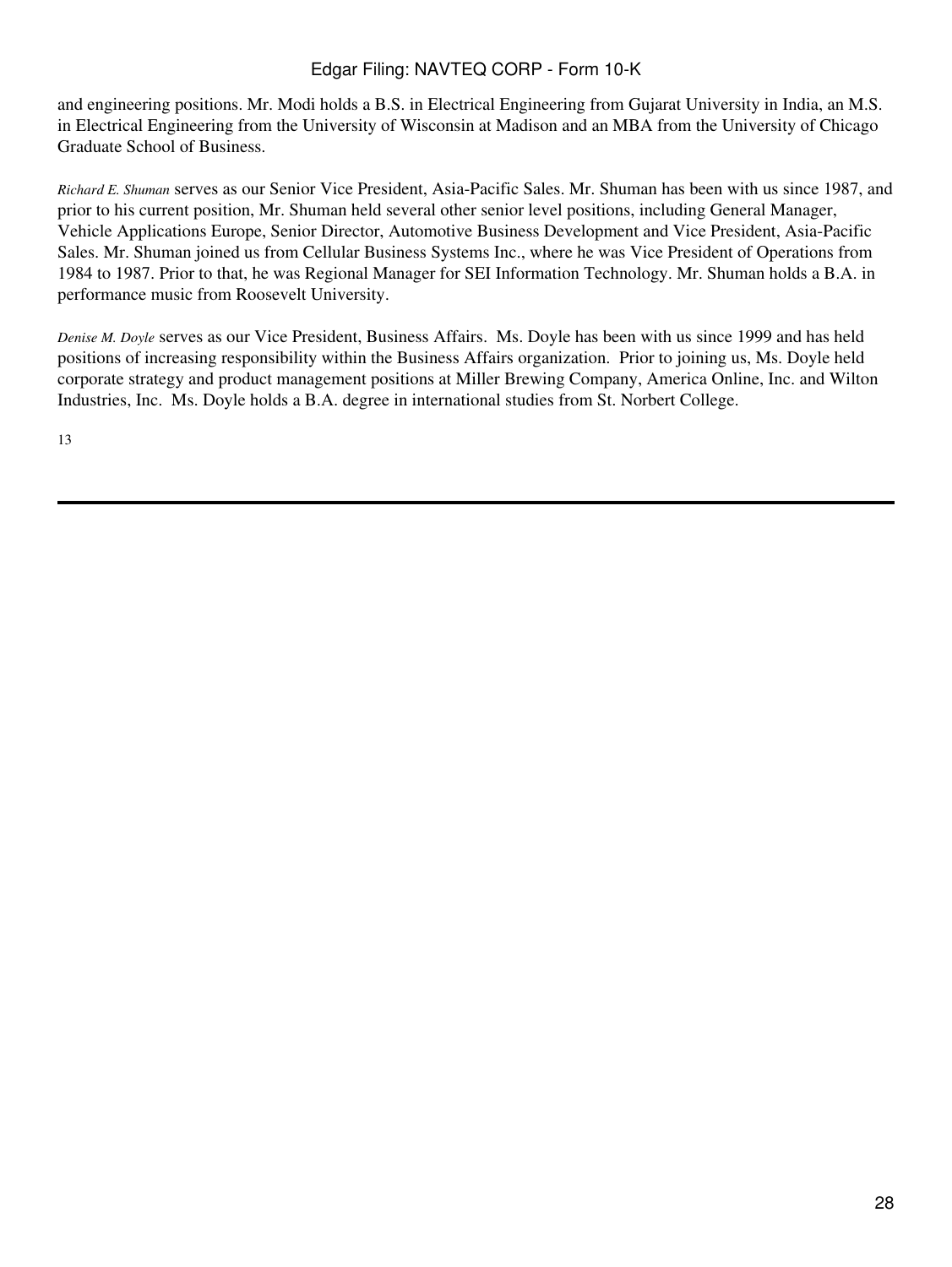*Christine C. Moore* serves as our Vice President, Human Resources. Ms. Moore joined us in June 2000. Previously, Ms. Moore was with The Walt Disney Company for almost 30 years, most recently as Director, Communications and Special Projects, for the Chairman of Disney s Theme Parks and Resorts Division. During her career with Disney, Ms. Moore held a variety of positions including General Manager, Human Resources, for the Disneyland Paris project, and Manager of Administration and Personnel for the Walt Disney World Resorts. Ms. Moore holds a Masters degree from the Crummer School of Business and a B.A. in both English and history from Marshall University.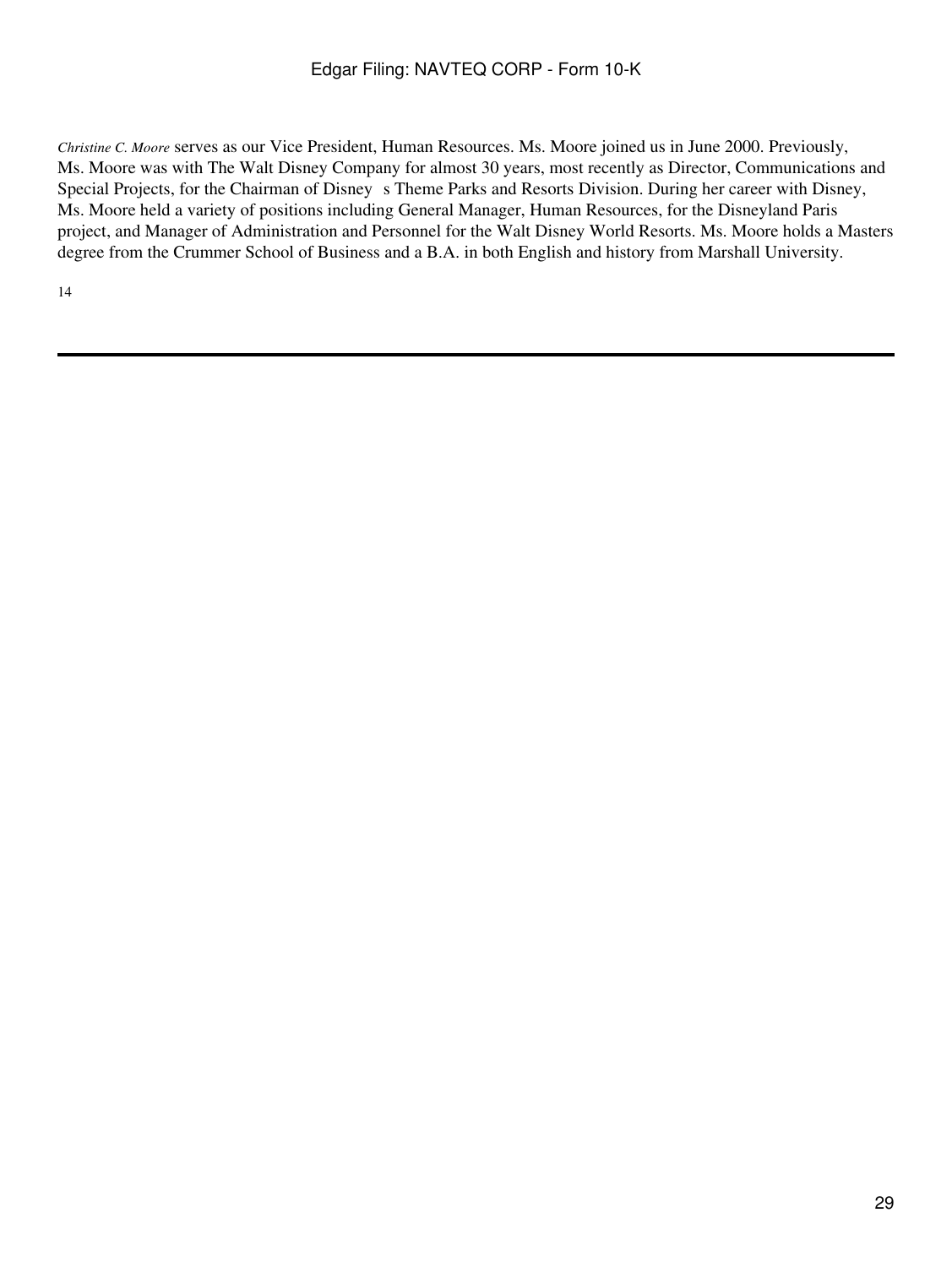### **Item 1A. Risk Factors**.

### **Risks Related to Our Business**

### *We derive a significant portion of our revenue from a limited number of customers, and if we are unable to maintain these customer relationships or attract additional customers, our revenue will be adversely affected.*

For the years ended December 31, 2004, 2005 and 2006, revenue from our largest customer, BMW AG, accounted for approximately 16%, 13% and 12%, respectively, of our total revenue. In addition, during those three years, sales to our top 15 customers accounted for approximately 77%, 76% and 71% of our revenue, respectively. Although we have achieved some success in expanding our customer base, we anticipate that a limited number of customers will continue to represent a significant percentage of our revenue for the foreseeable future. In addition, although we have contractual arrangements with most of our key customers, the majority of these arrangements are not long term and generally do not obligate our key customers to make any minimum or specified level of purchases. Therefore, our relationships with these key customers may or may not continue in the future, and we are not guaranteed any minimum level of revenue from them. We cannot assure you that our revenue from our current customers will reach or exceed historical levels in any future period. The loss of one or more of our key customers, or fewer or smaller orders from them, would adversely affect our revenue.

### *If we are unable to integrate acquired companies effectively, our business could be adversely affected.*

We may pursue acquisitions of existing companies in order to grow our business, to expand the scope and breadth of our database and to diversify our products and services. We cannot assure you that we will be able to successfully integrate our recent acquisition of The Map Network, Inc. or any future acquisitions, including the pending acquisition of Traffic.com, that these acquired companies will operate profitably, or that we will realize the potential benefits from these acquisitions. If we do not successfully integrate acquired companies, the attention of our management may be diverted and our business, financial condition and results of operations could be adversely affected.

The integration of Traffic.com into our business will be a complex, time-consuming and expensive process that, even with proper planning and implementation, could significantly disrupt our business and the business of Traffic.com. The anticipated benefits and synergies of the merger are based on a number of projections and assumptions, not actual experience, and assume a successful integration. While we believe that the merger will

• combine Traffic.com s valuable proprietary sensor network and related real-time traffic data with our customer base and expertise in creating, maintaining and distributing digital map data resulting in a stronger, more diversified provider of geographic and other location-based content;

- allow for the realization of cost synergies; and
- result in a combined company with a potential for increased revenue and a stronger strategic position in the traffic business;

we cannot assure you that any or all of these results will be achieved. Moreover, our ability to realize the anticipated benefits of the merger will depend, in part, upon the following:

• maintaining and growing Traffic.com s business of delivering traffic data to traditional media outlets (such as television and radio) and the corresponding advertising revenue associated therewith and significantly increasing Traffic.com s business of delivering traffic data to new media lines of distribution (such as the Internet, wireless devices and in-vehicle navigation systems) and the corresponding advertising revenue associated therewith;

• creating innovative combined product and service offerings;

• integrating Traffic.com s business, technology and personnel into our business in an efficient and timely manner, including reducing redundant expenses and leveraging our existing infrastructure and business, without significant disruption to our business and Traffic.com s business;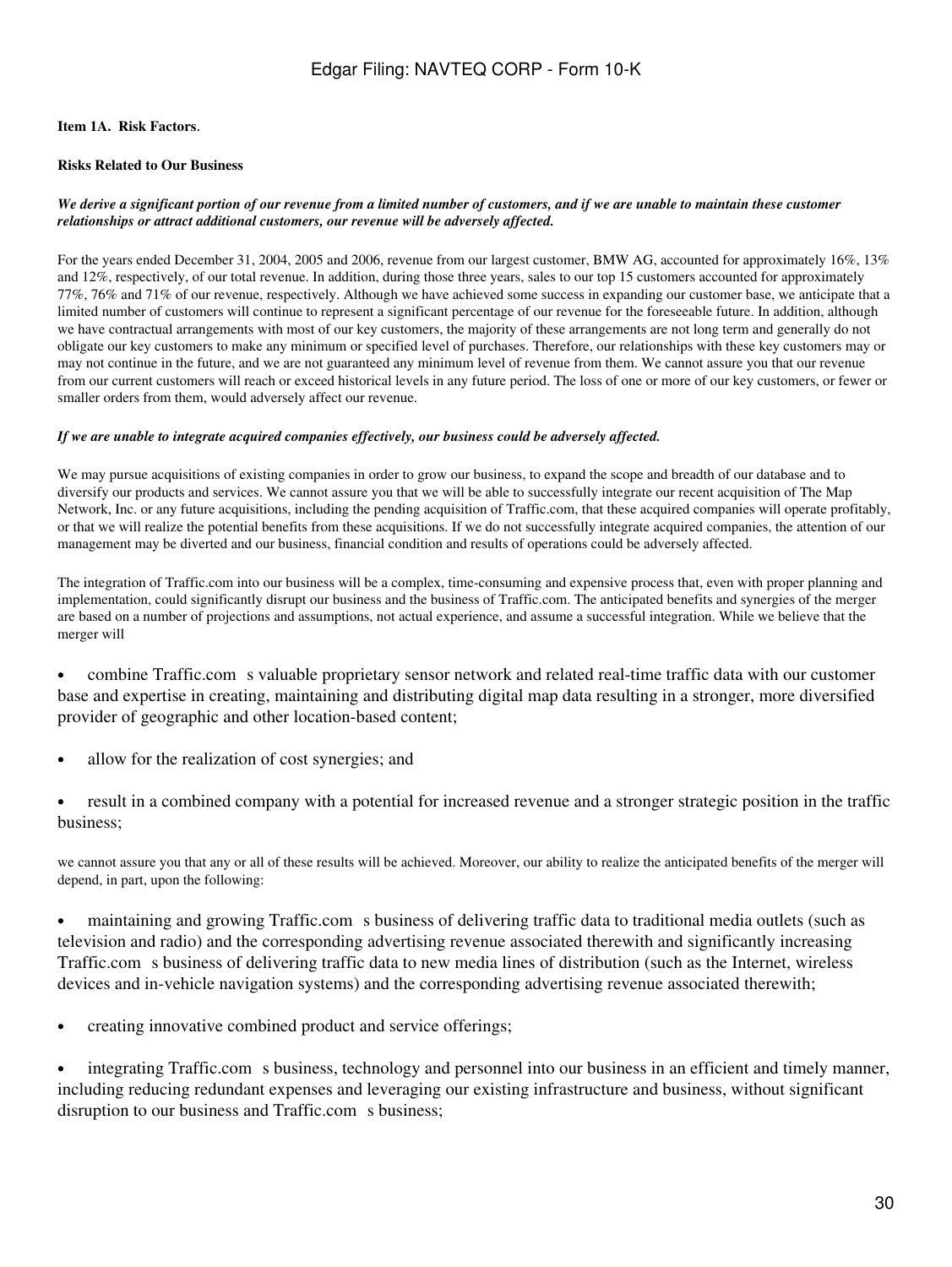• the potential loss of our customers and Traffic.com customers in connection with the merger, as well as the potential for lower than expected demand or greater than expected price sensitivity from current and targeted customers in the future;

• any charges associated with integrating Traffic.com into our business following the closing;

• United States and worldwide macroeconomic conditions, both generally and specifically within the traffic data business;

- potential incompatibility of business cultures;
- potential loss of key employees;
- the diversion of management s attention from ongoing business concerns; and
- coordinating geographically separate organizations.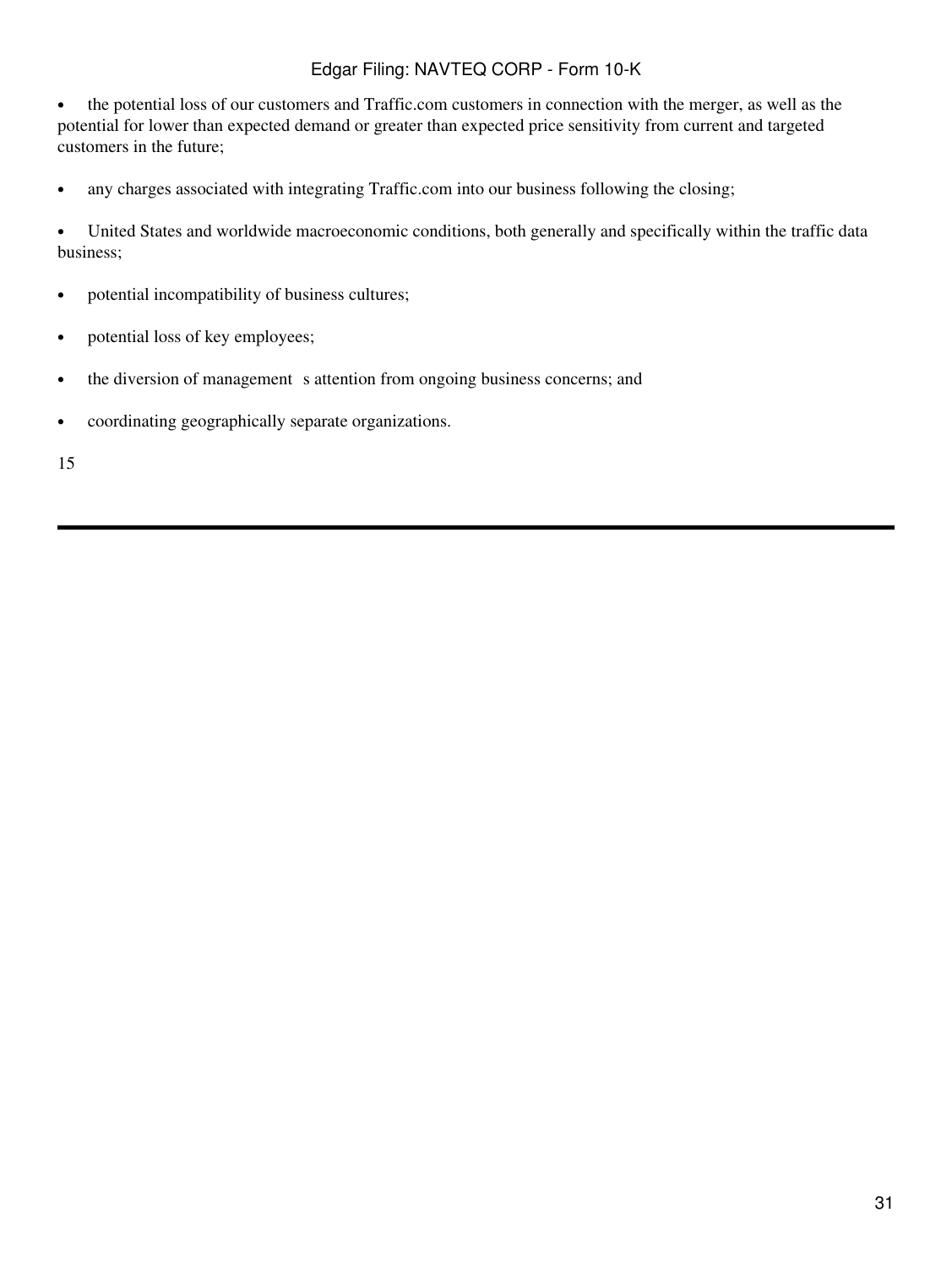Some of these factors are outside of our control. One or more of these factors could result in increased operating costs, lower revenues, lower earnings or losses, or failures to compete effectively in the traffic data business, any of which could reduce the price of our stock.

In addition, to the extent we are unable to realize the anticipated benefits of the pending acquisition of Traffic.com, it may become necessary to cut or delay planned development within our traffic business as well as other portions of our business. Should these cuts or delays become necessary, there may be an adverse impact on our earnings and growth following the acquisition.

### *The issuance of shares of our common stock to Traffic.com stockholders in the pending acquisition and charges associated with the acquisition may have a negative impact on our earnings per share.*

If the pending acquisition of Traffic.com is completed, we expect that 4.3 million shares of our common stock will be issued to Traffic.com stockholders. Based on the increased number of our shares outstanding following the acquisition, Traffic.com s historical operating losses, the anticipated accounting charges related to the acquisition and the potential for additional costs associated with integrating Traffic.com into our business, the acquisition may result in lower earnings per share than would have been earned by us in the absence of the acquisition. We expect that over time the acquisition will yield cost and revenue synergies and other benefits to us such that the acquisition will ultimately be accretive to earnings per share. However, we cannot assure you that an increase in earnings per share will be achieved. In order to achieve increases in earnings per share as a result of the acquisition, we will, among other things, need to increase Traffic.com s revenues, including significantly growing the business of providing traffic data to new media distribution channels (such as Internet, wireless and in-vehicle navigation applications) and the corresponding advertising revenue associated therewith, successfully integrate Traffic.coms operations into our business after the acquisition and reduce Traffic.com s historic increases in operating expenses.

### *The market for products and services incorporating our map database is evolving and its rate of growth is uncertain.*

Our success depends upon the availability and functionality of our customers products and services, and our customers abilities to successfully market and sell their products and services incorporating our database. Continued growth in the adoption of route guidance products in the automotive industry and in the consumer mobile device industry (in products such as mobile phones, PDAs and PNDs), technological improvements in wireless devices, such as inclusion of GPS capabilities in mobile devices and increases in functional memory, and continued development by our current and potential customers of dynamic navigation, route planning, location-based services, asset tracking and other geographic-related products and services incorporating our database, are critical to our future growth. If our customers do not continue to successfully develop and market new products and services incorporating our database, or the products that our customers develop and market do not meet consumer expectations in terms of functionality, price and quality, our revenue and operating results will be adversely affected. Even if these products and services continue to be developed and marketed by our customers and gain market acceptance, we may not be able to license the database at prices that will enable us to maintain profitable operations.

Growth in the market for vehicle navigation products and services historically has occurred first in Europe and then in North America. If the market growth in North America is not consistent with the growth we have experienced in Europe, our ability to grow our revenue will be adversely affected. In addition, we expect that the retail price for vehicle navigation products and services will significantly decrease, which will result in a more affordable price for consumers and a higher volume of sales of such products and services. This decrease in retail price has not occurred as quickly as we had expected, and the delay or lack of such decreases in the future would adversely affect our future growth.

#### *Our product offering is not diversified and if we attempt to diversify, we may not be successful.*

Our map database is our principal product, and a substantial majority of our revenue is attributable to the licensing of our database for route guidance applications. Consequently, if the market for existing and new products and services incorporating our database declines or does not continue to grow, our business would be seriously harmed because we currently do not have additional products or services that would generate sufficient revenue to enable us to sustain our business while seeking new markets and applications for our database. In addition, any attempt by us to diversify our product and service offerings may not be successful and may cause us to divert resources and management attention away from our core business, which could adversely affect our financial position, reputation and relationships with our customers.

Even with respect to our principal map database product, customers continue to request that additional types of content be included in our data. If we are unable to timely include such content in our product and service offerings or do not effectively determine what types of content to include and the related prioritization of developing such product and service offerings, our customers may purchase map data and related content elsewhere, which would adversely affect our revenue.

### *If we are unable to manage our growth effectively, our profitability and ability to implement our strategy will be adversely affected.*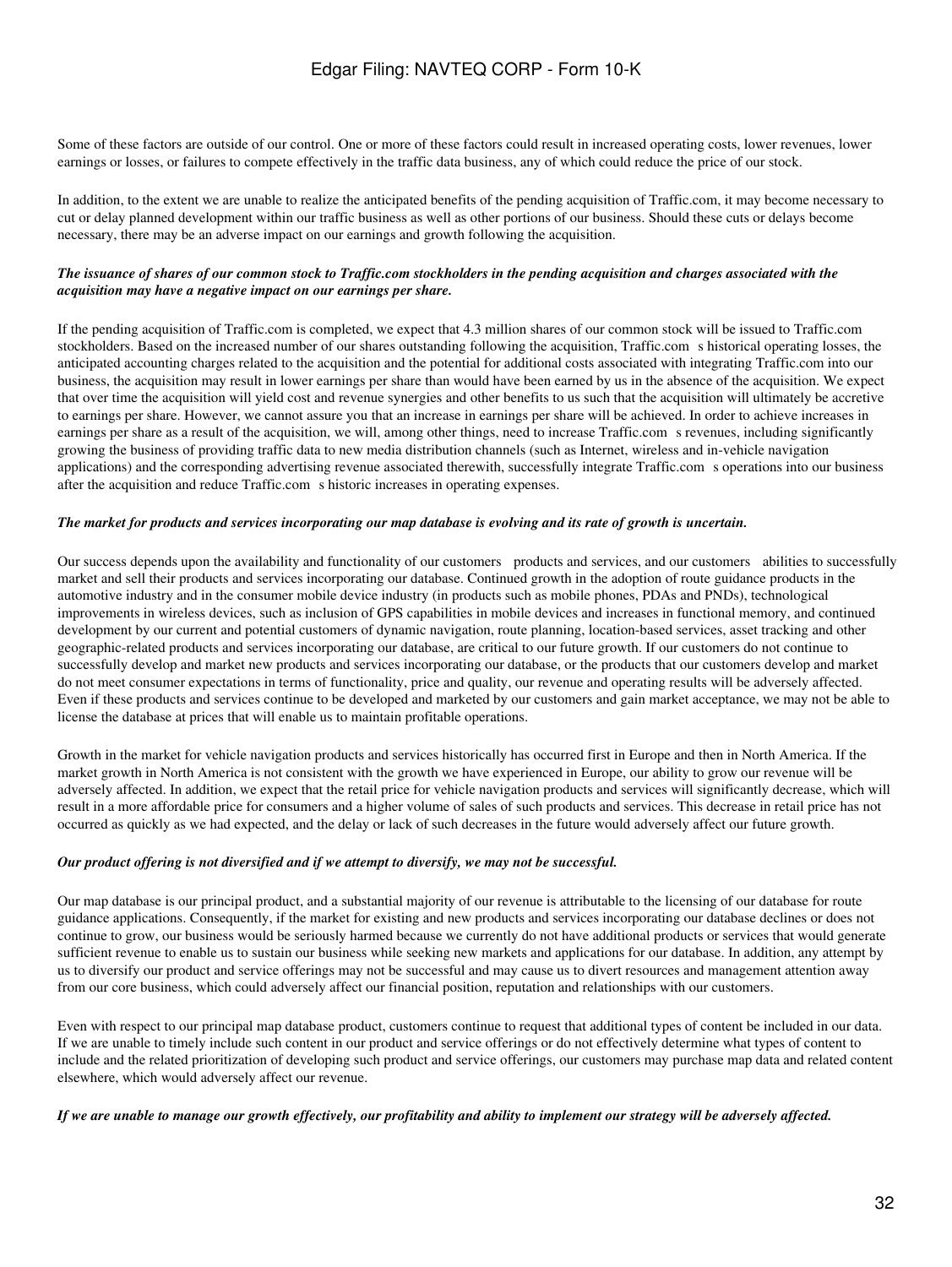Our continued growth has and will continue to place significant demands on our managerial, operational and financial resources. To accommodate this growth and successfully execute our strategy, we will need to continue to hire additional qualified personnel and implement new or upgraded operating and financial systems and internal operating and financial controls and procedures throughout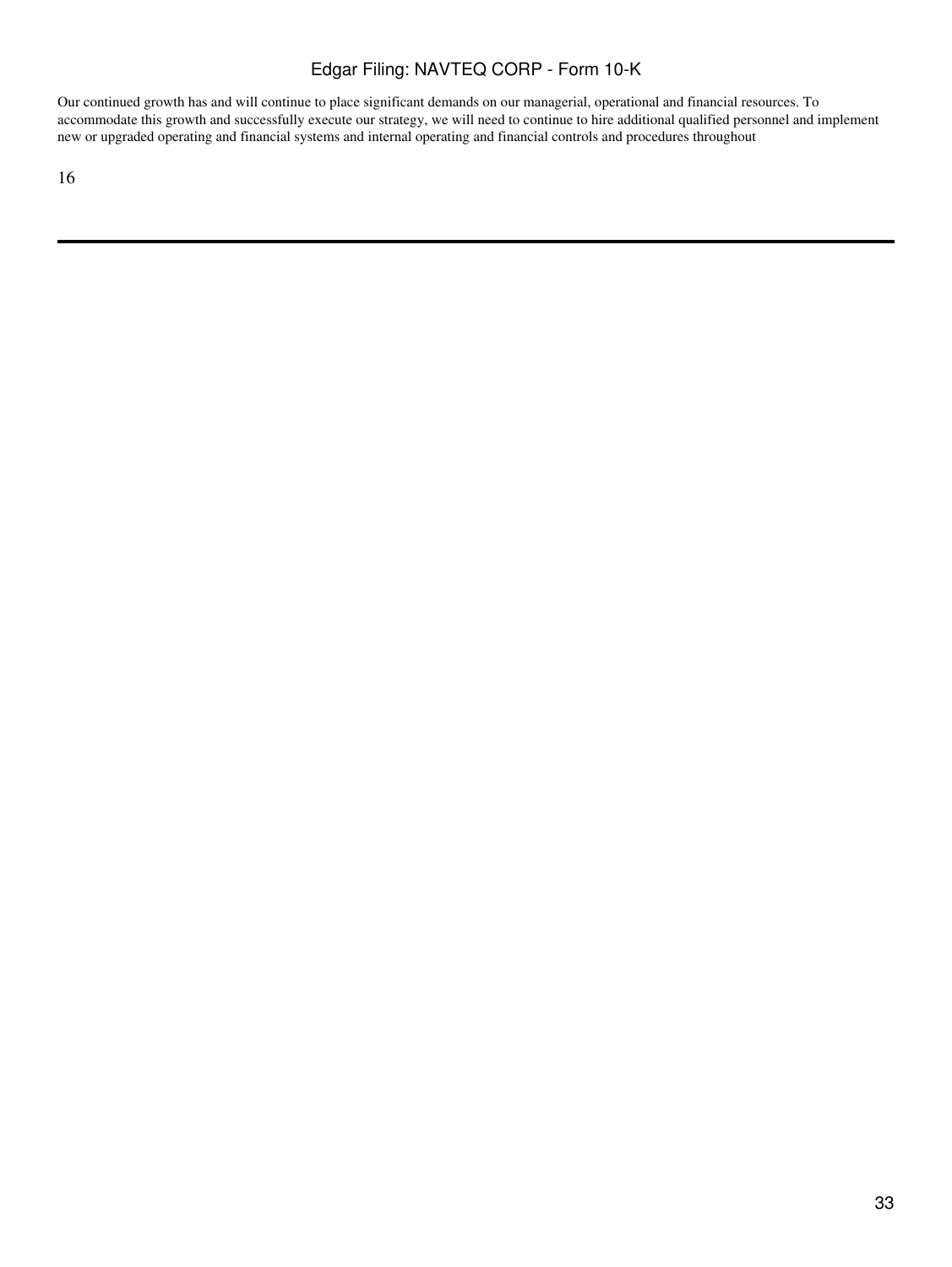the company. Our inability to expand and integrate these additions and upgrades in an efficient and timely manner could cause our expenses to increase, revenue to decline and could otherwise adversely affect our profitability and ability to implement our strategy.

### *We derive the majority of our revenue from the use of our map database in vehicle navigation systems and fluctuations in the condition of the automotive market may result in fluctuations in the demand for products incorporating our database.*

The use of our database in vehicle navigation systems, which we supply directly and indirectly to automobile manufacturers, historically has accounted for a substantial majority of our revenue. Approximately 82%, 72% and 66% of our revenue for the years ended December 31, 2004, 2005 and 2006, respectively, were generated by the sale of our database for use in new automobiles equipped with navigation systems. Any significant downturn in the demand for these products would materially decrease our revenue. The automotive market historically has experienced fluctuations due to increased competition, economic conditions and circumstances affecting the global market for automobiles generally, and additional fluctuations are likely to occur in the future. To the extent that our future revenue depends materially on sales of new automobiles equipped with navigation systems enabled by digital maps, our business may be vulnerable to these fluctuations.

### *If our customers are unable to pay their fees in a timely manner, our revenue and results of operations could be materially negatively impacted.*

We have a number of customers with individually large amounts due at any given balance sheet date. Any unanticipated change in the creditworthiness of one of these customers or other matters affecting the collectibility of amounts due from these customers could have a material adverse affect on our results of operations in the period in which these changes or events occur and make it difficult to forecast our results. We record allowances for estimated losses from uncollectible accounts based upon specifically-identified amounts that we believe to be uncollectible. In addition, we record additional allowances based on historical experience and our assessment of the general financial condition of our customer base. If our actual collections experience changes, revisions to our allowances may be required. Our credit losses have historically been within both our expectations and the provision recorded, but fluctuations in credit loss rates in the future may affect our financial results.

### *We are experiencing significant changes in our customer base which is resulting in new challenges that may decrease our growth, negatively impact our business and make it more difficult to forecast our results.*

Revenue derived from the use of our data in location-enabled mobile devices, as opposed to in-vehicle navigation devices, is becoming a much more significant part of our overall operating results. This shift is requiring us to focus on a number of factors, including the following:

- incorporating alternative pricing structures into our business models;
- the importance of brand awareness and loyalty;
- serving a larger number of small customers; and
- shorter design cycles which makes it easier to substitute map data.

If we are unable to effectively respond to these factors, our growth and business would be negatively affected.

In addition, our total revenue will likely have a more seasonal pattern with first quarter revenue generally being relatively weaker than other quarters and fourth quarter revenue generally being relatively stronger than other quarters. Since we are in the early stages of this shift in our revenue, our ability to forecast our revenue, particularly in the fourth quarter, may be limited, and may result in material differences between any forecasted operating results and our actual results. This could cause volatility in our stock price. In addition, if we become more dependent on revenues associated with location-enabled devices, our business may be more sensitive to the general strength of the fourth quarter holiday shopping season and external retail shopping factors, each of which could significantly negatively impact our business.

### *Our results of operations will suffer if we are not able to maintain our license fees.*

Our profitability depends significantly on the prices we are able to charge customers for our data and other services. The license fees we charge our customers are affected by a number of factors, including:

• the quality of our data and other products and services and our customers perception of such quality;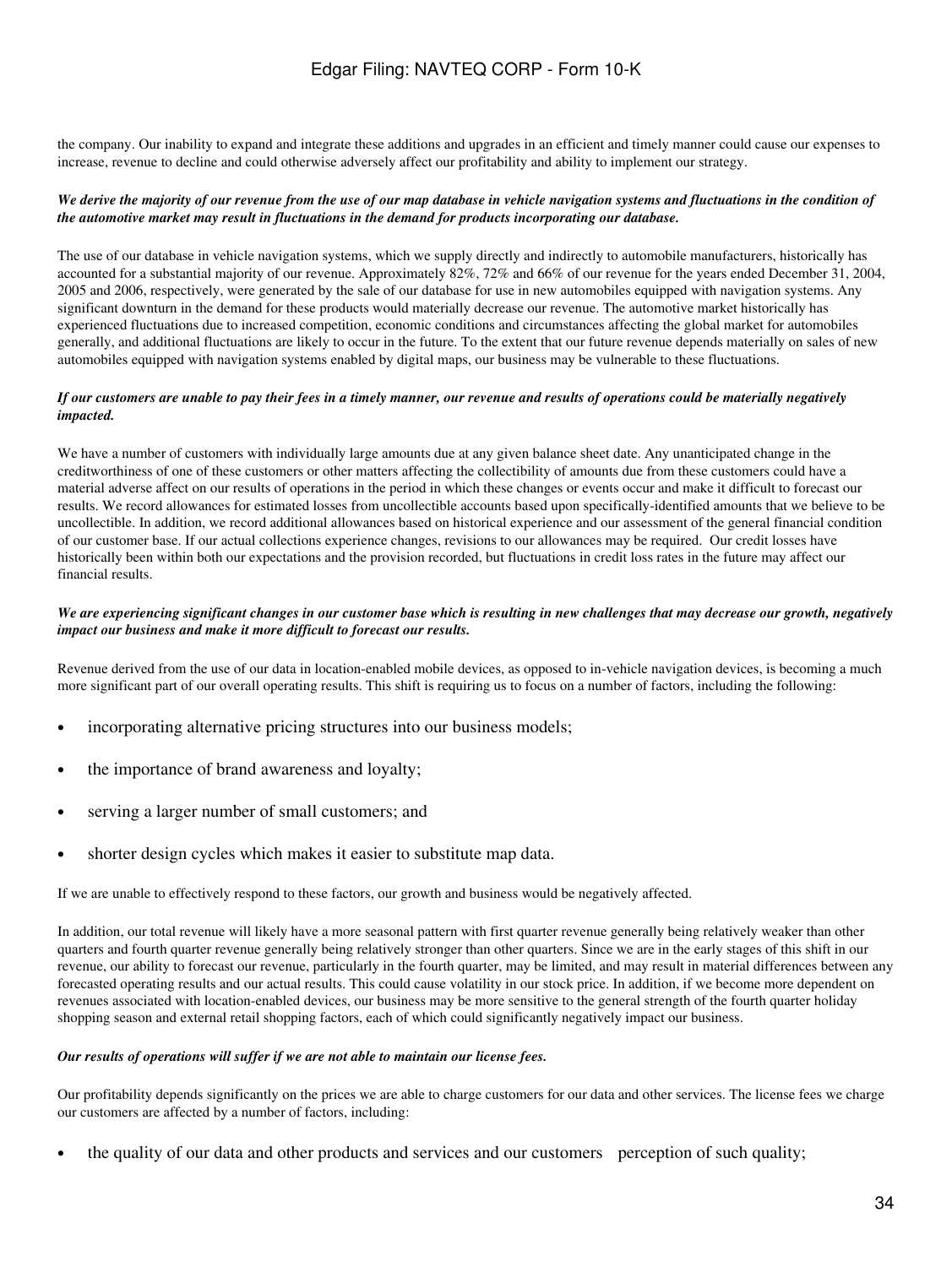- brand awareness and loyalty;
- the proliferation of navigation applications in lower-cost products and services and market acceptance of those products and services;

• Our customers expectations of lower license fees as a result of economies of scale, customer-imposed efficiency improvements and decreases in prices of hardware and software incorporating our database;

• competition;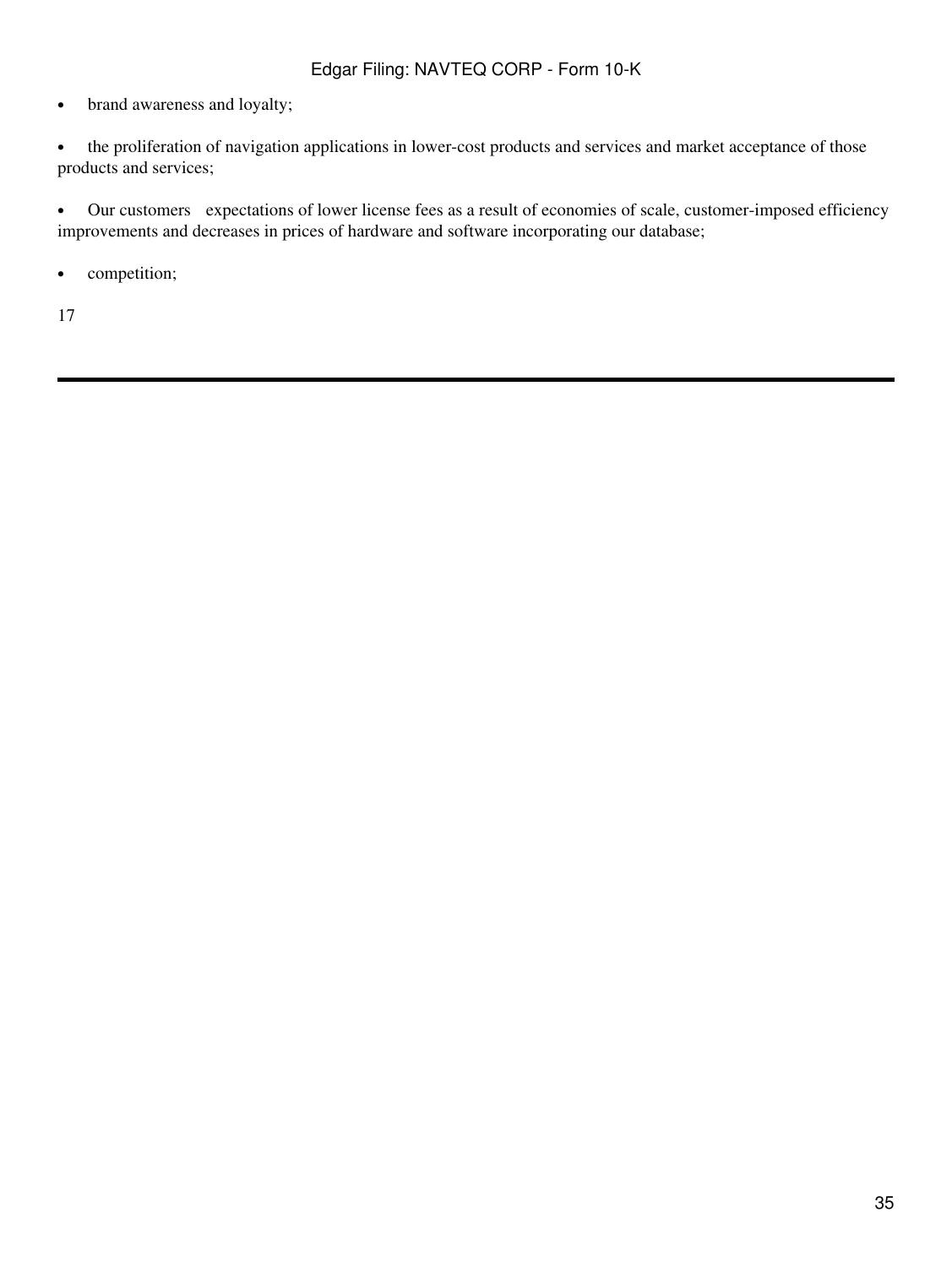- advances in technology that reduce the cost of geographic data acquisition;
- introduction of new services or products by us or our competitors;
- pricing policies of our competitors;
- price sensitivity of end-users of navigation products and services; and
- general economic conditions.

Any one or a combination of these factors could cause a decline in our license fees and thus, adversely affect our revenue and profitability. In addition, the success of our pricing policies is based, in part, on our assessment of the evolution of the market for products and services incorporating navigation applications, which is uncertain, and our ability to correlate the price we charge for various uses of our database. If either our assessment of the market evolution or our price correlations turn out to be incorrect, then our revenue and profitability may be adversely affected.

The automotive market and the market for mobile devices are highly competitive and manufacturers in these markets are continually looking for ways to reduce the costs of components included in their products in order to maintain or broaden consumer acceptance of those products. Because our map database is a component incorporated in automotive, mobile phone and handheld navigational systems, we face pressure, from time to time, from our customers to lower our database license fees. We have in the past, and may in the future, need to lower our license fees to preserve customer relationships or extend use of our database to a broader range of products. To the extent we lower our license fees in the future, we cannot assure you that we will be able to achieve related increases in the use of our database or other benefits to offset fully the effects of these adjustments.

In addition, increased competition has affected our ability to maintain the level of our prices. If price adjustments resulting from increased competition are not offset by increases in sales of our database, our revenue and profitability could be adversely affected.

#### *Increased competition could result in price reductions, reduced profit margins or loss of market share by us.*

The market for map information is highly competitive. We compete with other companies and governmental and quasi-governmental agencies that provide map information to a wide variety of users in a wide range of applications with varying levels of functionality.

We currently have several major competitors in providing map information, including Tele Atlas N.V. and numerous European governmental and quasi-governmental mapping agencies (e.g., Ordnance Survey in the United Kingdom) that license map data for commercial use. Governmental and quasi-governmental agencies also are making more map data information with greater coverage and content, and higher quality, available free of charge or at lower prices, which may encourage new market entrants or reduce the demand for fee-based products and services which incorporate our map database.

In addition, some of our customers prefer to license data from several vendors in order to diversify their sources of supply and to maintain competitive and pricing pressures. Increased competition from our current competitors or new market entrants (which may include our customers) with respect to quality, content, pricing and otherwise, actions taken by our customers to diversify their sources of supply and increase pricing pressure, initiatives to develop community and probe-based map data and other competitive pressures may result in price reductions, reduced profit margins or loss of market share by us.

### *One of our primary competitors has filed a complaint against us alleging various anti-competitive and tortious acts which could adversely affect our business, results of operations and financial condition.*

On April 22, 2005, Tele Atlas N.V. and Tele Atlas North America (Tele Atlas) filed a complaint against us in the United States District Court for the Northern District of California. The complaint alleges that we violated Sections 1 and 2 of the Sherman Act, Section 3 of the Clayton Act, and Sections 16720, 16727 and 17200 of the California Business and Professions Code, and that we intentionally interfered with Tele Atlass contractual relations and prospective economic advantage with third parties, by allegedly excluding Tele Atlas from the market for digital map data for use in navigation system applications in the United States through exclusionary and predatory practices. On August 16, 2005, Tele Atlas filed an amended complaint based on these same causes of action. Specifically, in its amended complaint, Tele Atlas alleges that we control a predominant share of variously defined markets for digital map data and have entered into exclusive contracts with digital map data customers for the purpose of acquiring or maintaining an illegal monopoly in these alleged markets. Tele Atlas also contends that these allegedly exclusive contracts have interfered with Tele Atlas current and prospective business relationships and amount to unfair competition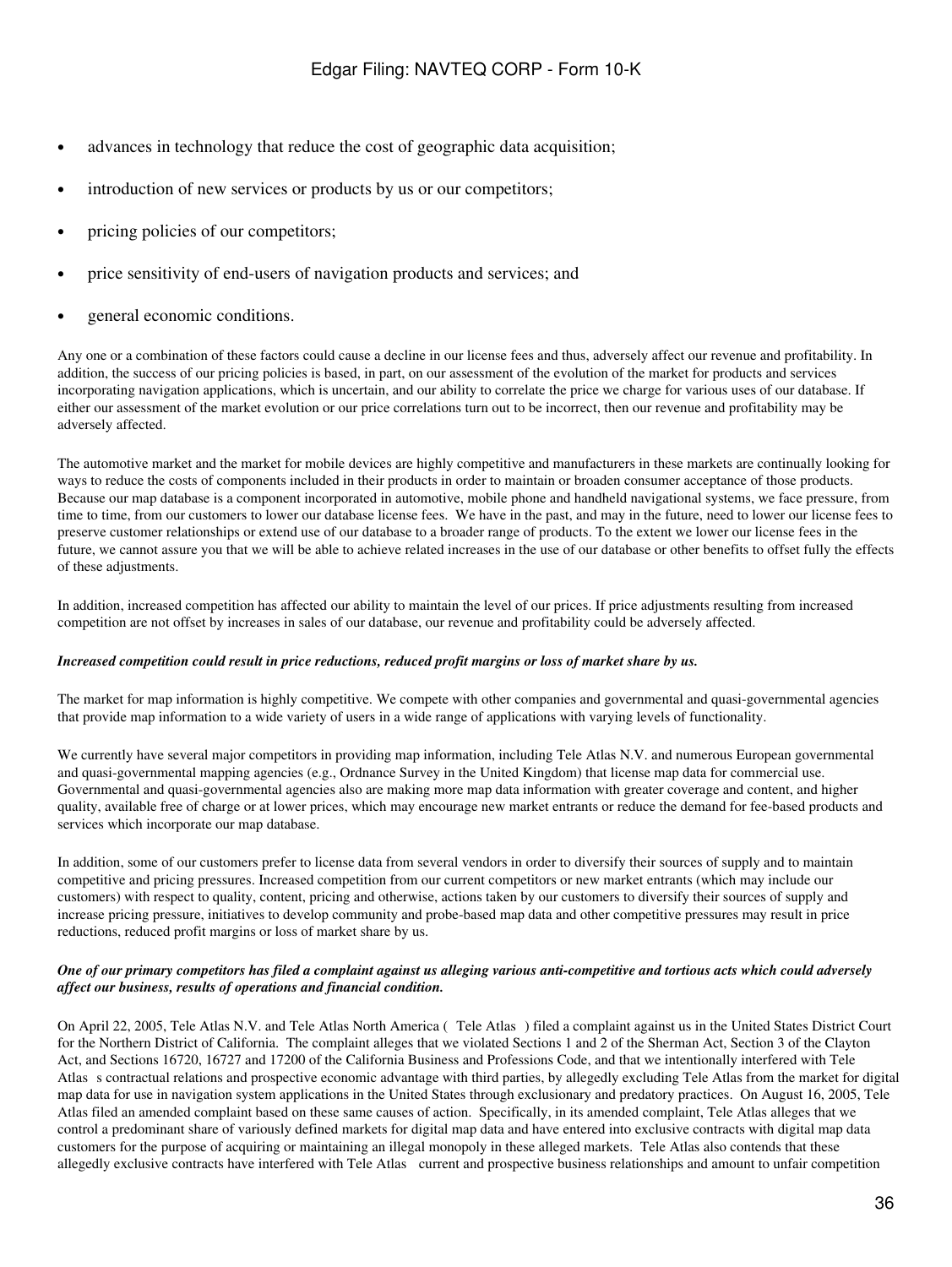under California state law. In addition, Tele Atlas alleges that we, through our license under U.S. Patent No. 5,161,886, control a predominant share of the alleged relevant technology market consisting of methods for displaying portions of a topographic map from an apparent perspective view outside and above a vehicle in the United States, and allegedly have entered into patent licenses and/or other arrangements in a manner that violates the aforesaid laws. On November 2, 2005, the Court dismissed some, but not all, of the Tele Atlas claims for failure to state valid causes of action. On November 22, 2005, Tele Atlas filed a second amended complaint based on the same causes of action and essentially the same allegations as in its first amended complaint and we filed an answer denying Tele Atlas claims. On February 19, 2007, Tele Atlas filed a Motion for Leave to Amend and Supplement Second Amended Complaint, seeking to file a third amended complaint based on the same causes of action and allegations as in its second amended complaint. Tele Atlass proposed third amended complaint adds allegations regarding an additional defined market for digital map data and regarding our control, through our license under U.S. Patent No. 6,735,515, of a technology market consisting of methods and systems designed to continuously provide driver assistance systems with updated data about paths along roads onto which a motor vehicle can travel from its current position, and use of such control to enter into a patent licenses and/or other agreements in a manner that violates federal and state antitrust laws. Tele Atlas seeks preliminary and permanent injunctive relief, unspecified monetary, exemplary and treble damages, and costs and attorneys fees of suit. Based on a review of the second and draft third amended complaint, we believe that the allegations are without merit. We intend to take all necessary steps to vigorously defend ourselves against this action; however, because this matter is in a very early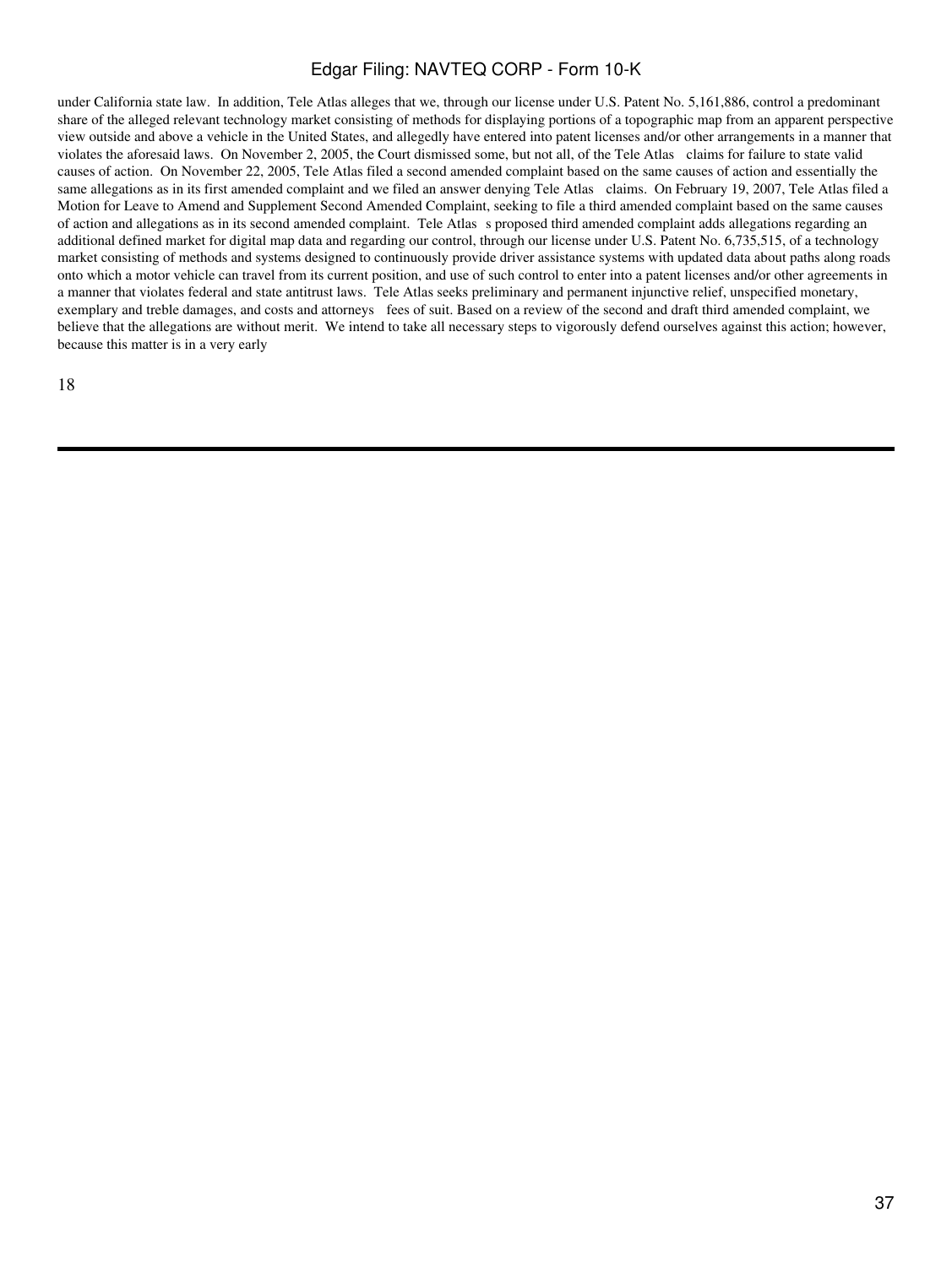stage, we cannot predict its outcome or potential effect, if any, on our business, financial position or results of operations. A negative outcome could adversely affect our business, results of operations and financial condition. Even if we prevail in this matter, we may incur significant costs in connection with our defense, experience a diversion of management time and attention, realize a negative impact on our reputation with our customers and face similar governmental and private actions based on these allegations.

### *We have historically incurred operating losses and we may not achieve sustained profitability.*

Prior to the year ended December 31, 2002, we had been unprofitable on an annual basis since our inception. For the years ended December 31, 2000 and 2001, we had operating losses of \$51.3 million and \$28.9 million, respectively, and net losses of \$109.6 million and \$116.5 million, respectively. As of December 31, 2006, we had an accumulated deficit of \$186.9 million. Although we have achieved an operating profit and a net profit for the year ended December 31, 2002 and each fiscal year thereafter, we cannot assure you that our revenue will continue to grow at its current rate or that we will be able to maintain profitability in the future.

### *Our dependence on our vehicle navigation systems manufacturer customers for compilation could result in a material decrease in our revenue or otherwise adversely affect our business.*

For vehicle navigation systems, we rely on our vehicle navigation systems manufacturer customers to compile copies of our map database into their proprietary formats. This can be a time and labor intensive and complex process. In some cases, these customers also are responsible for distributing the compiled database to the automobile manufacturers. If these customers do not compile or distribute our map database in a timely manner and consistent with the requirements of the automobile manufacturers, our reputation and relationships with the automobile manufacturers could be adversely affected. In other cases, our navigation systems manufacturer customers compile our map database and then return a master copy to us. We then distribute copies of the database to the automobile manufacturers in exchange for a distribution fee. If these customers do not fulfill their obligations to us to compile our map database, or to the extent we have not entered into agreements clearly specifying their obligations or fail to do so in the future, we may not be able to satisfy our obligations to automobile manufacturers, which could result in its contractual liability to these automobile manufacturers, and would likely decrease our revenue and adversely affect our business. Our vehicle navigation systems manufacturer customers also could decide not to provide compilation services to us, which would prevent us from providing distribution services to the automobile manufacturers with respect to these customers navigation systems, and would result in a material decrease in our revenue.

### *We derive a significant portion of our revenue from our international operations and economic, political and other inherent risks of international operations may adversely affect its financial performance.*

We have approximately 140 satellite and administrative offices in 27 countries worldwide. We have substantial operations in Europe. Approximately 68%, 64% and 62% of our total revenue for the years ended December 31, 2004, 2005 and 2006, respectively, were attributable to our European operations. We expect a significant portion of our revenue and expenses will be generated by our European operations in the future. Accordingly, our operating results are and will continue to be subject to the risks of doing business in foreign countries, which could have a material adverse effect on its business. We also collect data in various foreign jurisdictions and outsource some software development and data production functions in foreign jurisdictions. The key risks to us of operating in foreign countries include:

## • reduced or inadequate intellectual property protections and/or high rates of intellectual property piracy in some jurisdictions;

- multiple, conflicting, vague and changing laws and regulations, including tax laws, employment laws, governmental approvals, permits and licenses;
- restrictions on the movement of cash;
- general political and economic instability;
- restrictions on the import and export of technologies;
- price controls or restrictions on exchange of foreign currencies;
- trade barriers, including tariffs and other laws and practices that favor local companies;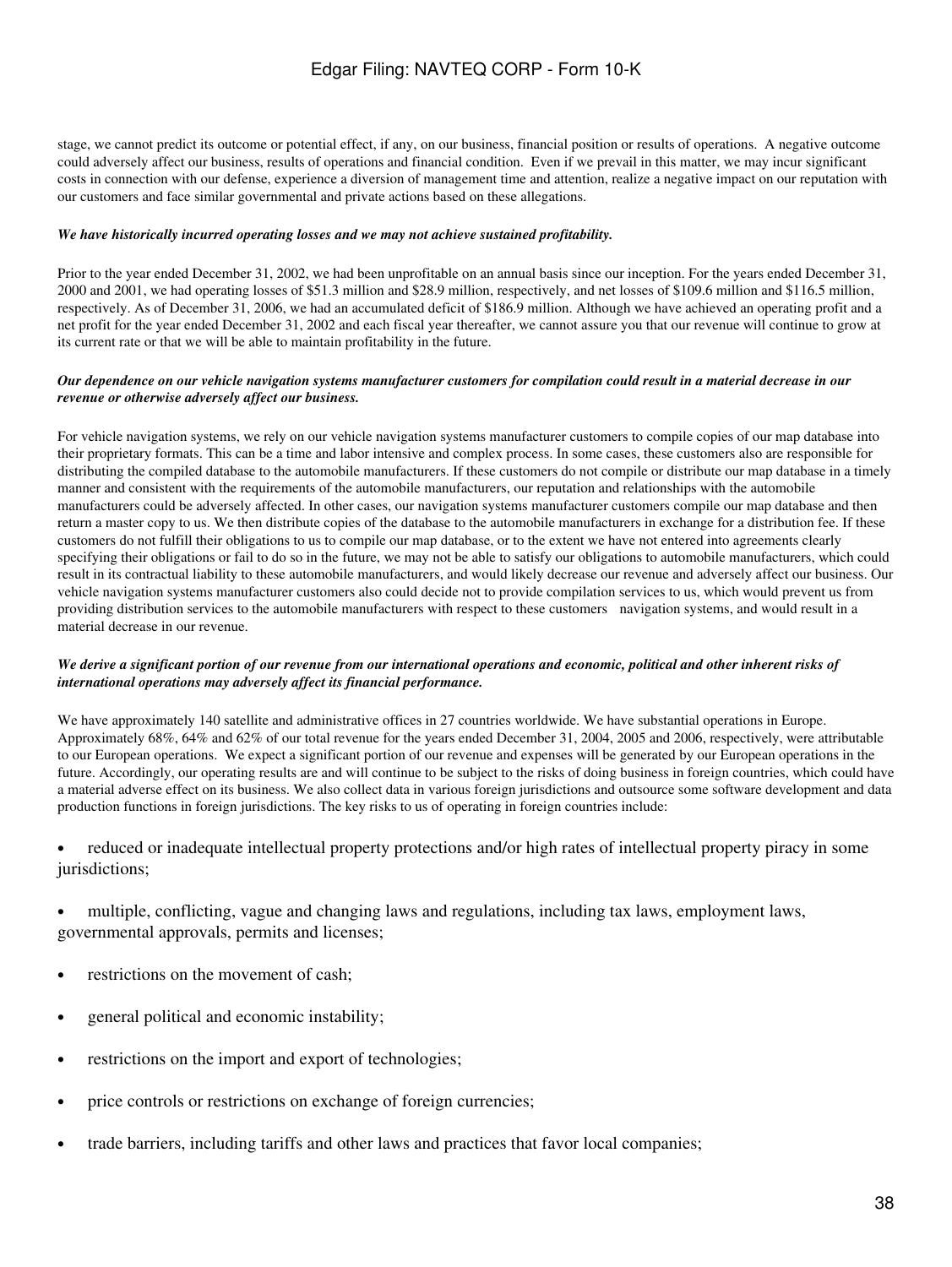- maintenance of quality standards for outsourced work; and
- difficulties and costs in staffing and managing foreign subsidiary operations, including cultural differences.

We expect to continue to expand internationally into other countries and regions, including into emerging economies, where we believe that many of these risks are increased. In some cases, this expansion may require or result in investments in or acquisitions of local companies or other strategic relationships, any of which may involve these risks.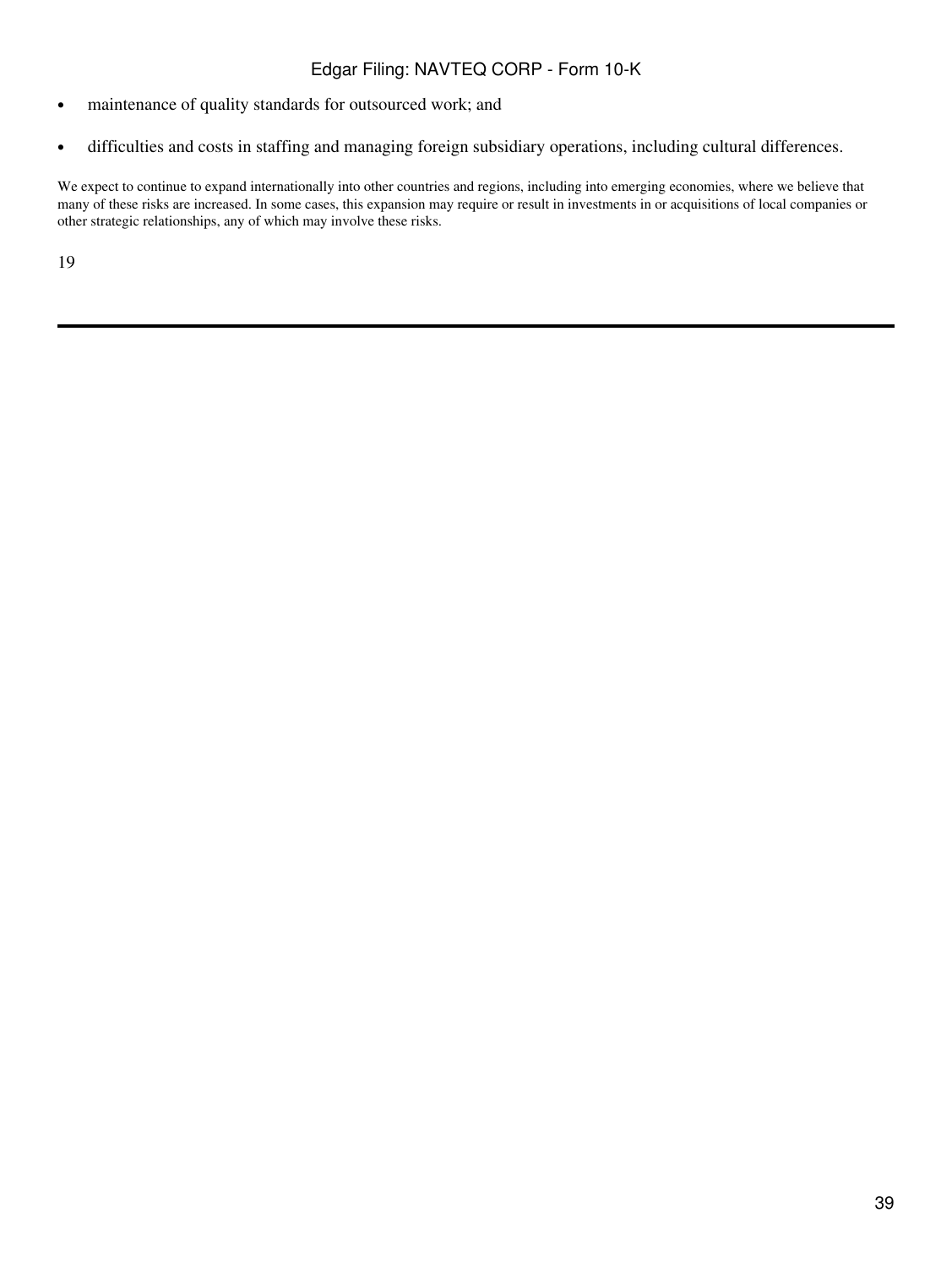### *Currency translation risk and currency transaction risk may adversely affect our results of operations.*

Material portions of our revenue and expenses have been generated by our Europe, Middle East, and Africa (EMEA) operations, and we expect that our EMEA operations will account for a material portion of our revenue and expenses in the future. Substantially all of our international expenses and revenue are denominated in foreign currencies, principally the euro. As a result, our financial results could be affected by factors such as changes in foreign currency exchange rates or weak economic conditions in Europe and other foreign markets in which we have operations. Accordingly, fluctuations in the value of those currencies in relation to the U.S. dollar have caused and will continue to cause dollar-translated amounts to vary from one period to another. In addition to currency translation risks, we incur currency transaction risk whenever one of our operating subsidiaries enters into either a purchase or a sales transaction using a currency other than the local currency in which we receive revenue and pay expenses.

For the year ended December 31, 2006, we generated approximately 63% of our total revenue, and incurred approximately 48% of our total costs in foreign currencies. Our EMEA operations reported revenue of \$360.1 million for the year ended December 31, 2006. For the year ended December 31, 2006, every one cent change in the exchange ratio of the euro against the dollar resulted in a \$2.9 million change in our revenue and a \$1.4 million change in our operating income. Our analysis does not consider the implications that such fluctuations could have on the overall economic activity that could exist in such an environment in Europe or the United States. Given the volatility of exchange rates, we may not be able to manage effectively our currency translation and/or transaction risks, which may adversely affect our financial condition and results of operations.

### *We are subject to income taxes in many countries because of our international operations and we exercise judgment in order to determine our provision for income taxes. Because that determination is an estimate, we cannot be certain that our income tax provisions and accruals will be adequate.*

We are subject to income taxes in many countries, jurisdictions and provinces. Our international operations require us to exercise judgment in determining our global provision for income taxes. Regularly, we make estimates where the ultimate tax determination is uncertain. While we believe our estimates are reasonable, we cannot assure you that the final determination of any tax audit or tax-related litigation will not be materially different from that reflected in our historical income tax provisions and accruals. The assessment of additional taxes, interest and penalties as a result of audits, litigation or otherwise, could be materially adverse to our current and future results of operations and financial condition.

#### *We may not generate sufficient future taxable income to realize our deferred tax assets.*

We have a significant amount of tax loss carryforwards and interest expense carryforwards that will be available to reduce the taxes we would otherwise owe in the future. We have recognized the value of these future tax deductions in our consolidated balance sheet at December 31, 2006. The realization of our deferred tax assets is dependent upon our generation of future taxable income during the periods in which we are permitted, by law, to use those assets. We exercise judgment in evaluating our ability to realize the recorded value of these assets, and consider a variety of factors, including the scheduled reversal of deferred tax liabilities, projected future taxable income and tax planning strategies in making this assessment. Our evaluation of the realizability of deferred tax assets must consider both positive and negative evidence, and the weight given to the potential effects of positive and negative evidence is based on the extent to which the evidence can be verified objectively. While we believe that sufficient positive evidence exists to support our determination that the realization of our deferred tax assets is more likely than not, we cannot assure you that we will have profitable operations in the future that will allow us to fully realize those assets.

#### *Increased governmental regulation may place additional burdens on our business and adversely affect our ability to compete.*

Although we do not believe governmental regulation has had a material effect on our business and operations to date, it is possible that we will experience the effects of increased regulation in the future. In Europe and the United States, the combination of heightened security concerns and the increase in the breadth and accuracy of our map database could result in more restrictive laws and regulations, such as export control laws, applicable to our database. In addition, automobile safety initiatives may result in restrictions on devices that use our database. As we continue to expand our geographic coverage, policies favoring local companies and other regulatory initiatives may result in export control laws and other restrictions on our ability to access, collect and use map data or otherwise conduct business in various countries throughout the world. Our failure to comply with local policies and regulations could result in a number of adverse consequences, including loss of access to map data, restrictions or prohibitions on our use of map information, financial penalties, criminal sanctions or loss of licenses or other authority to do business in those jurisdictions. Any of these occurrences could adversely affect our ability to complete, improve, license or distribute our database, which could result in a competitive disadvantage for us and the possible loss of customers and revenue.

*We are required to evaluate our internal control over financial reporting under Section 404 of the Sarbanes-Oxley Act of 2002 and any adverse results from such evaluation could result in a loss of investor confidence in our financial reports and have an adverse effect on our stock price.*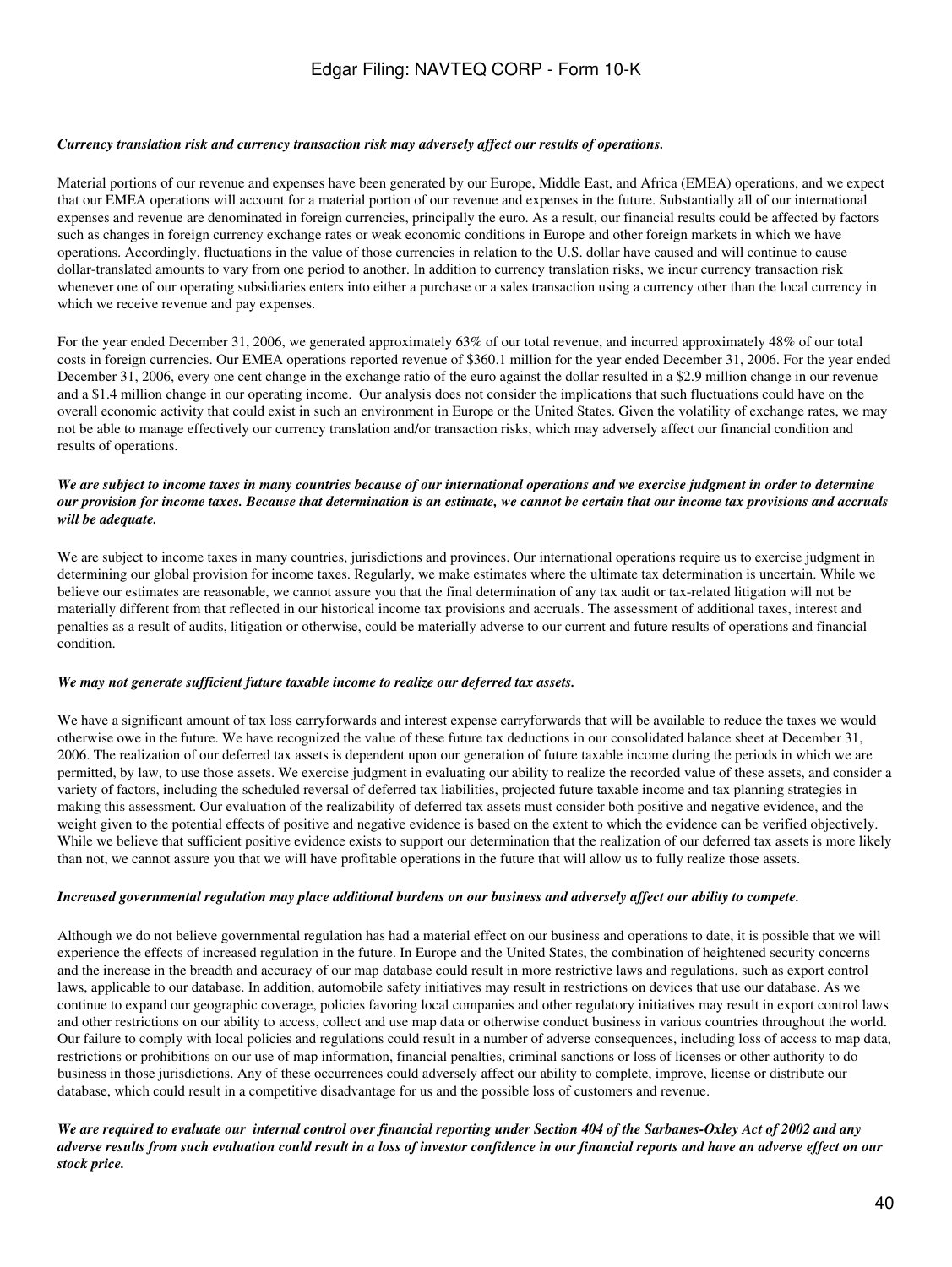As a public reporting company, we must comply with the Sarbanes-Oxley Act of 2002 and the related rules and regulations of the Securities and Exchange Commission, including expanded disclosures and accelerated reporting requirements. We are now required to furnish a report by our management on our internal control over financial reporting. The report must contain among other matters, an assessment of the effectiveness of our internal control over financial reporting as of the end of its fiscal year. This assessment must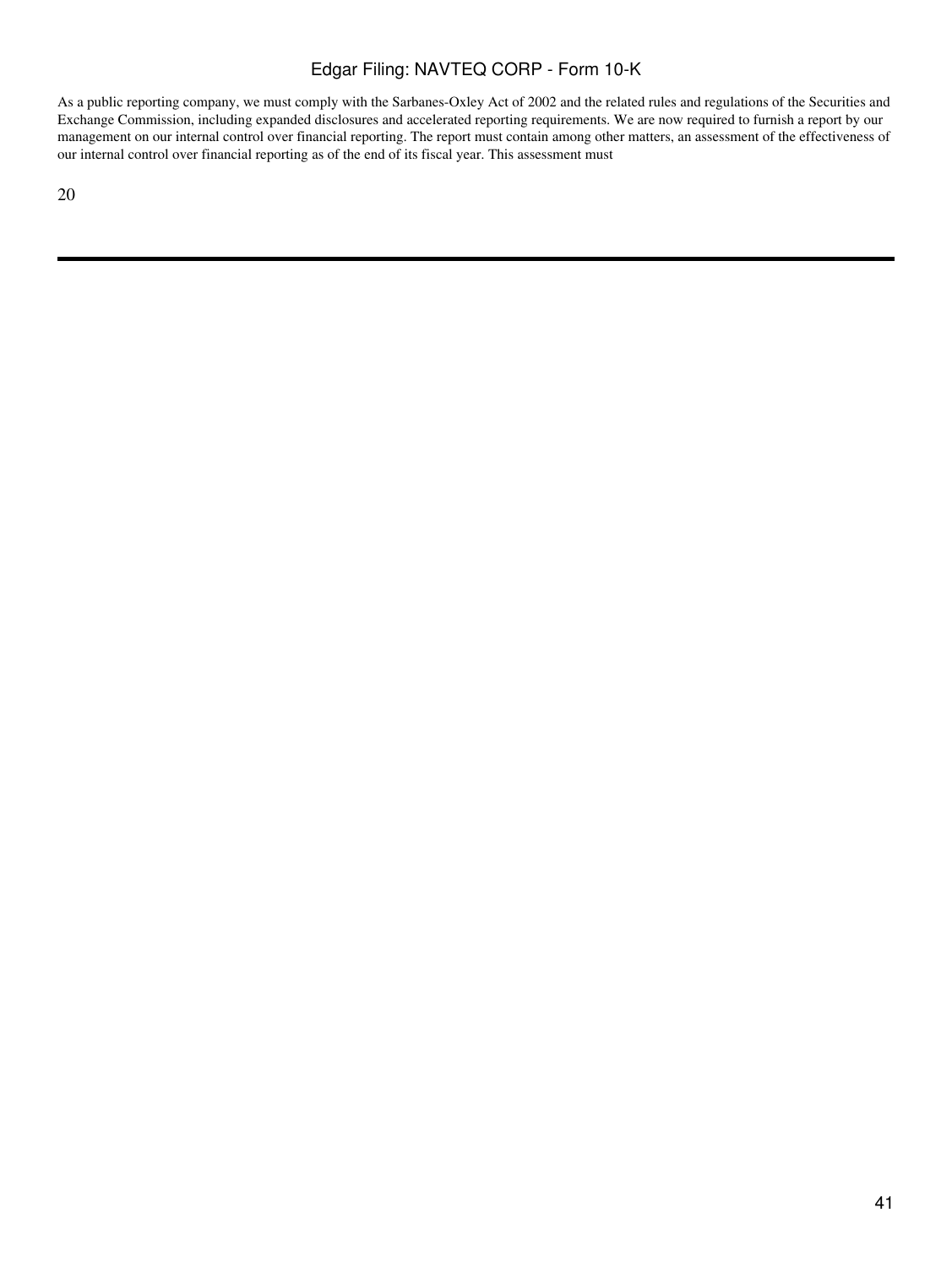include disclosure of any material weaknesses in our internal control over financial reporting identified by management. The report must also contain a statement that our auditors have issued an attestation report on management s assessment of such internal control.

This annual report on Form 10-K for the year ended December 31, 2006 includes our management s report stating that our management has assessed the effectiveness of our internal control over financial reporting for the year ended December 31, 2006, and has concluded that as of December 31, 2006, our internal control over financial reporting was effective in providing reasonable assurance regarding the reliability of financial reporting and the preparation of financial statements for external purposes in accordance with generally accepted accounting principles. We have also included in this annual report an attestation from our auditors that management s report is fairly stated. However, if our management identifies one or more material weaknesses in our internal control over financial reporting in the future in accordance with our annual assessment, we will be unable to assert that our internal control is effective. If we are unable to assert that our internal control over financial reporting is effective for any fiscal year, or if our auditors are unable to attest that our managements report is fairly stated or they are unable to express an opinion on the effectiveness of our internal control, we could lose investor confidence in the accuracy and completeness of our financial reports, which could have an adverse effect on our stock price.

Likewise, if we are not able to comply with the requirements of Section 404 in a timely manner or if our auditors are not able to complete the procedures required to support our attestation report, we could lose investor confidence in the accuracy and completeness of our financial reports, which could have an adverse effect on our stock price.

### *If we cannot retain our existing management team or attract and retain highly skilled and qualified personnel, our business could be adversely affected.*

Our success depends to a significant degree on the skills, experience and efforts of its current executive officers, including Judson C. Green, President and Chief Executive Officer, David B. Mullen, Executive Vice President and Chief Financial Officer and John K. MacLeod, Executive Vice President, NAVTEQ Connected Services and our other key employees, including management, sales, support, technical and services personnel. Qualified employees are in high demand throughout technology-based industries, and our future success depends in significant part on our ability to attract, train, motivate and retain highly skilled employees and the ability of our executive officers and other members of senior management to work effectively as a team.

### *If we fail to adapt our technology infrastructure, map database and data collection tools to changes in technology, we could lose our existing customers and be unable to attract new business.*

The market for products and services incorporating digital map information is evolving and is characterized by rapid technological change, changes in customer requirements, the introduction of new products and services and enhancements to existing products and services. Although our database currently can be used by our customers in a wide variety of applications, we will need to be able to maintain the compatibility of our map database with new products and services introduced as a result of technological changes. If we are unable to do so, demand for our database could decline and our revenue would be adversely affected.

In addition, our customers expect us to be able to handle larger amounts of data comprised of new and often dynamic content on an increasingly real-time basis. If our technology infrastructure and data collection tools are inflexible or unable to effectively respond to such expectations, our customers may purchase map data and related content from other sources.

### *If we fail to establish and maintain relationships with third party sources of data used in our map database or other suppliers, our business is likely to suffer.*

We depend upon third party sources for data to build, maintain and enhance our database. In certain cases, this data is readily available only from limited third party sources and/or at significant cost. We cannot assure you that we will be successful in maintaining our relationships with our current third party sources or that we will be able to continue to obtain data from them on acceptable terms or at all. We also cannot assure you that we will be able to obtain data from alternative sources if our current sources become unavailable. In some cases, we may obtain data on less favorable terms in order to satisfy our customers requirements. In addition, we may be unable to obtain data from additional sources that would allow us to enhance our existing coverage and expand our geographic coverage. Our rights to use any data we obtain may be limited in scope and duration and subject to various other terms and restrictions that may reduce its usefulness to us. As we increase the number of sources we use that contain restrictions on scope or other restrictive terms and conditions, it will become increasingly difficult to manage these restrictions, and any breach by us of these supplier agreements could result in the loss of a data source, litigation and/or damage to our reputation. Our inability to obtain data from our current sources or additional or alternative sources, or to use the acquired data for its intended purposes, may impair or delay the further development, updating and distribution of our database. Any impairments or delays may adversely affect its relationships with our customers and cause us to lose revenue. Further, if we must pay more for the data than we have in the past or acquire data on unfavorable terms to satisfy customer requirements, our profitability may be adversely affected.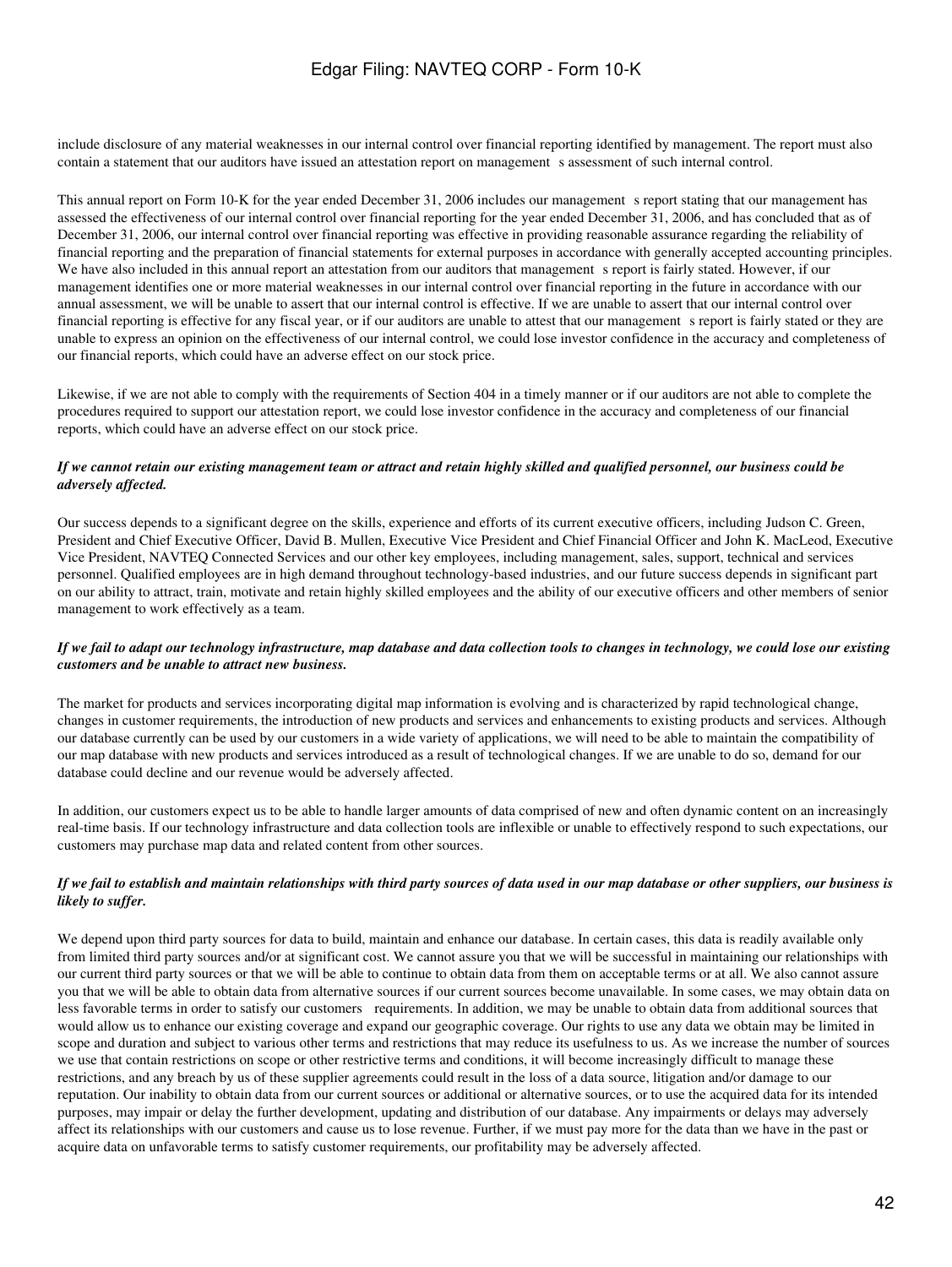We also rely on one of our suppliers to produce end-user copies of our data. If we are unable to obtain end-user copies from such supplier on terms acceptable to us or at all, it may be difficult to find a replacement, and could result in significant increase to our costs in cases where we distribute our map data directly to automotive manufacturers.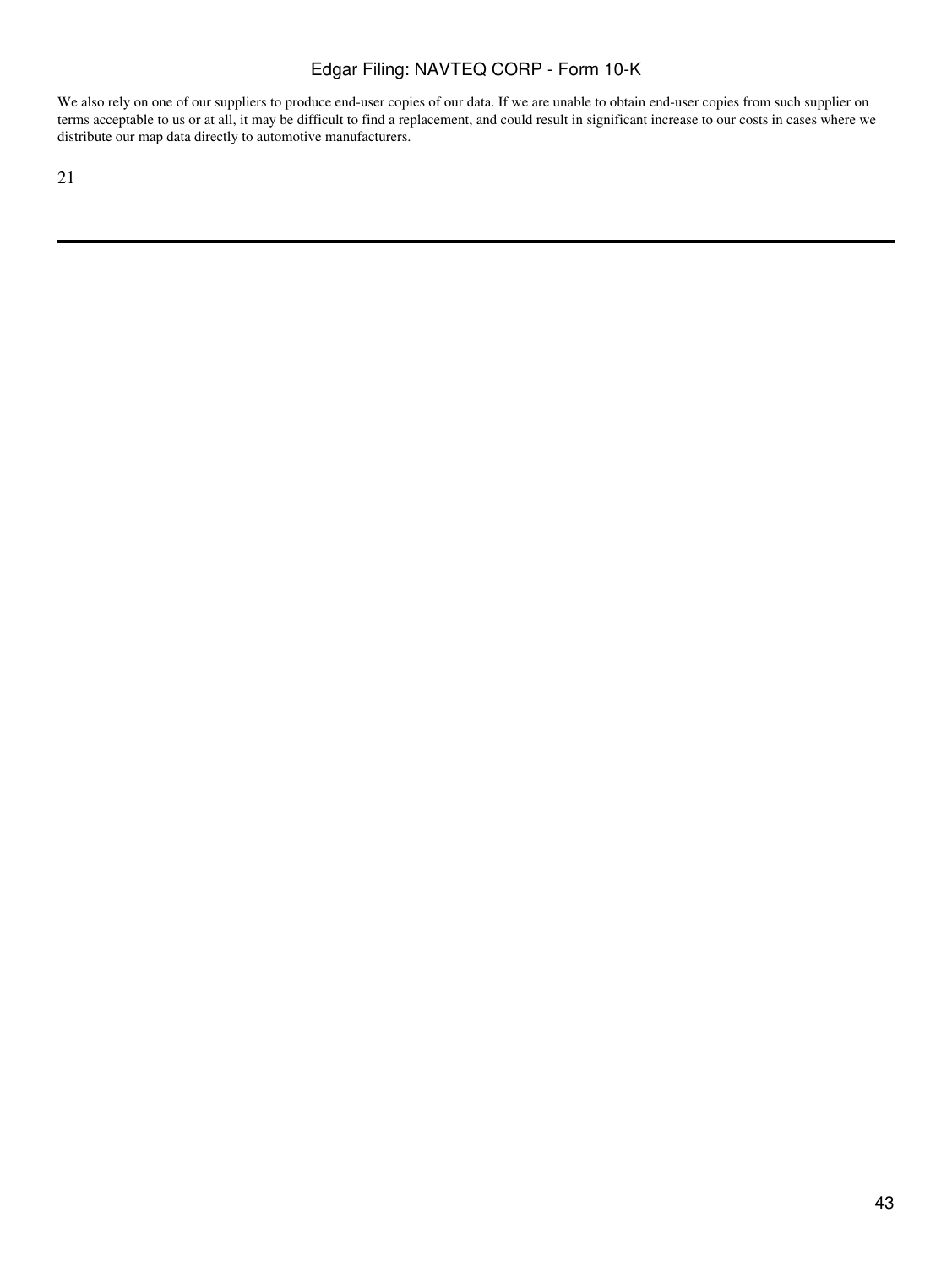### *If our customers do not accurately report the amount of license fees owed to us, we will not receive all of the revenue to which we are entitled.*

Except with respect to our automobile manufacturer customers for whom we make and distribute copies of our database, we rely on our customers to report the amount of license fees owed to us under our agreements with them. The majority of our agreements, including those with our key customers, give us the right to audit their records to verify this information. However, these audits can be expensive, time-consuming and possibly detrimental to our ongoing business relationships with our customers. As a result, to date we have only audited a small number of customers in any given year and have relied primarily on the accuracy of our customers reports. To the extent those reports are inaccurate, the revenue we collect from our customers could be materially less than the amount we should be receiving from them. Though we believe the revenue lost from underreporting has not been material historically, we cannot estimate the impact of underpayments in the future.

### *Errors or defects in the database we deliver to customers may expose us to risks of product liability claims and adversely affect our reputation, which could result in customer loss, decreased revenue, unexpected expenses and loss of market share.*

The use of our data in route guidance products and other navigation products and applications involves an inherent risk of product liability claims and associated adverse publicity. Claims could be made by our customers if errors or defects result in failure of their products or services, or by end-users of those products or services or others alleging loss or harm as a result of actual or perceived errors or defects in our map database. Our potential exposure may increase as products and services incorporating our map database begin to be used more widely in emergency response or other safety-related applications and as the information included in earlier versions of our map database becomes dated or obsolete. In addition, errors or defects in our database may require us to participate in product recalls, or cause us to voluntarily initiate a recall in order to maintain good customer relationships.

Product liability claims present a risk of protracted litigation, substantial money damages, attorneys fees, costs and expenses, and diversion of management s attention from the operation of our business. Although we have not had any product liability claims brought against us to date, we cannot assure you that claims will not be brought in the future. We attempt to mitigate the risks of product liability claims through the use of disclaimers, limitations of liability and similar provisions in our license agreements; however, we cannot assure you that any of these provisions will prove to be effective barriers to claims. Recalls also may be costly and divert management s attention from the operation of our business. In some circumstances, we are contractually obligated to indemnify our customers for liabilities, costs and expenses arising out of product liability claims. Providing indemnification or contesting indemnification claims from our customers may result in us incurring substantial costs and expenses. In some cases, purchase orders submitted by our customers purport to incorporate certain customer-favorable contractual terms and conditions which, if given effect, could increase our potential product liability and recall liability exposure. In addition, adverse publicity may reduce our customers willingness to incorporate our database and related applications into their products, which would adversely affect our revenue.

### *Our inability to adequately protect our map database and other intellectual property could enable others to market databases with similar coverage and features that may reduce demand for our database and adversely affect our revenue.*

We rely primarily on a combination of copyright laws, trade secrets, patents, database laws and contractual rights to establish and protect our intellectual property rights in our database, software and related technology. We cannot assure you that the steps we have taken or will take to protect our intellectual property from infringement, misappropriation or piracy will prove to be sufficient. Current or potential competitors may use our intellectual property without our authorization in the development of databases, software or technologies that are substantially equivalent or superior to ours, and even if we discover evidence of infringement, misappropriation or intellectual property piracy, our recourse against them may be limited or could require us to pursue litigation, which could involve substantial attorneys fees, costs and expenses and diversion of management s attention from the operation of our business. Our database is a compilation of public domain, licensed, otherwise-acquired and independently developed information obtained from various sources such as aerial photographs, commercially available maps and data, government records, other data sources and field observation. Current or potential competitors may be able to use publicly available sources of information and techniques similar to ours to independently create a database containing substantially the same information as our database. Any of these events likely would harm our competitive position.

The laws of some countries in which we operate do not protect our intellectual property rights to the same extent as the laws of other countries. For example, although our database and software are protected in part by copyright, database and trade secret rights, copyright protection does not extend to facts and legislative database protections that relate to compilations of facts currently exist only in certain countries of Europe and do not exist in the United States or Canada. In addition, as we continue to expand our geographic coverage outside of Europe and North America, there may be little or no intellectual property protection and increased rates of piracy. Further, we recently have begun to outsource some software development and data production functions and license certain data collection tools and know how to third parties located in foreign countries where we believe there is an increased risk of infringement, misappropriation and piracy and an increased possibility that we may not be able to enforce our contractual and intellectual property rights.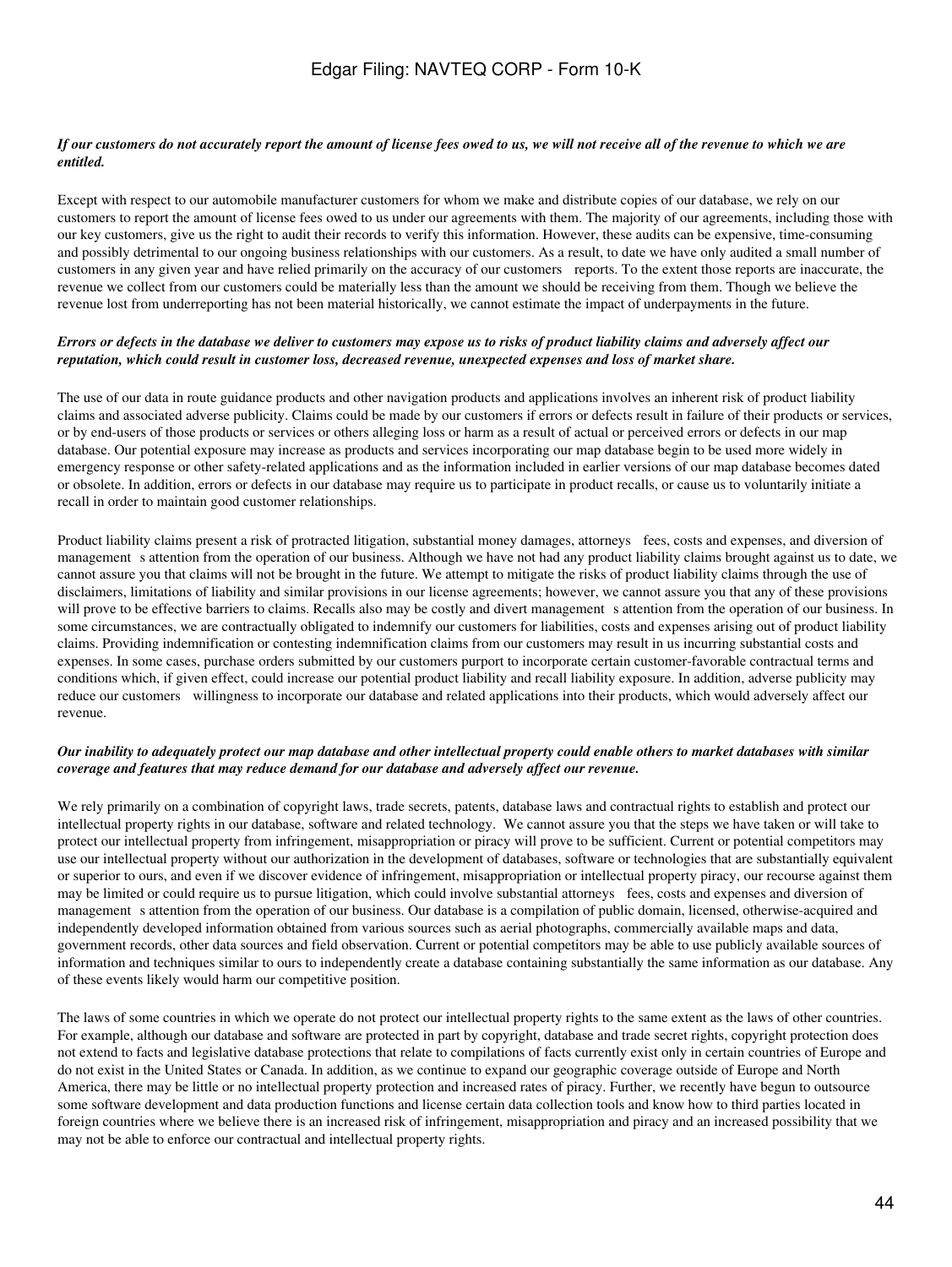Copies of our database that are distributed to end-users do not always include effective protection against unlawful copying. While we attempt to stop data piracy, our database is sometimes illegally copied and sold through auction sites and other channels.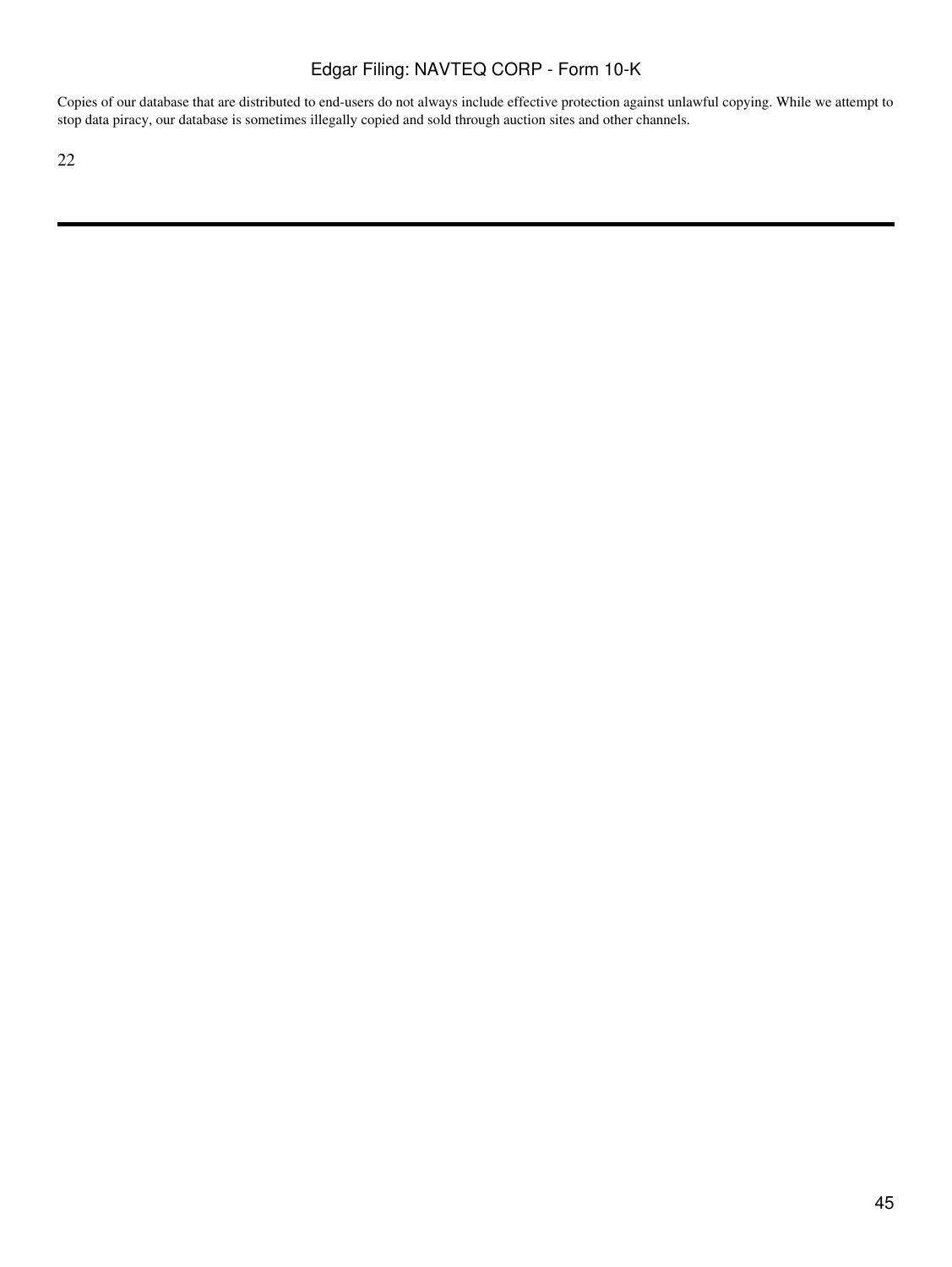### *We may face intellectual property infringement claims that could be time consuming, costly to defend and result in our loss of significant rights.*

Due to the uncertain and developing nature of this area of intellectual property law, we cannot assure you that claims of infringement or similar claims will not be asserted against us. Various public authorities and private entities claim copyright or other ownership of or protection with respect to certain data and map information that we use in our database. Although our general policy is to seek to obtain licenses or other rights where necessary or appropriate, we cannot assure you that we have obtained or will be successful in obtaining all of these licenses or rights. In the event that claims are asserted against us, we may be required to obtain one or more licenses from third parties. We may or may not be able to obtain those licenses at a reasonable cost or at all. Also, if we are found to have infringed the intellectual property rights of a third party, we may be subject to payment of substantial royalties or damages, or enjoined or otherwise prevented from marketing part or all of our database, software or related technologies and/or products which would incorporate our database, software or related technologies, any of which could cause us to lose revenue, impair our customer relationships and damage our reputation.

We also claim rights in our trademarks and service marks. Certain of our marks are registered in Europe, the United States, and elsewhere and we have filed applications to register certain other marks in these jurisdictions. Marks of others that are the same or similar to certain of our marks currently exist or may exist in the future. We cannot assure you that we will be able to continue using certain marks or that certain of our marks do not infringe the marks of others. We have licensed others to use certain of our marks in connection with our database and expect to continue licensing certain of our marks in the future. Licensees of our marks may take actions that might materially and adversely affect the value of our marks or reputation.

#### *Our intellectual property indemnification practices and potential obligations may adversely affect our business.*

Our license agreements with our customers generally contain indemnification provisions which, in certain circumstances may require us to indemnify our customers for liabilities, costs and expenses arising out of violations of intellectual property rights. These indemnification provisions and other actions by us may result in indemnification claims or claims of intellectual property right infringement. In some instances, the potential amount of the indemnities may be greater than the revenue we receive from the customer. Any indemnification claims or related disputes or litigation, whether ultimately we are or are not required to provide indemnification, could be time-consuming and costly, damage our reputation, prevent us from offering some services or products, or require us to enter into royalty or licensing arrangements, which may not be on terms favorable to us.

### *Our technology systems may suffer failures and business interruptions that could increase our operating costs and cause delays in our operations.*

Our operations face the risk of systems failures. Although we believe we have sufficient disaster recovery plans and redundant systems in place, our systems and operations are vulnerable to damage or interruption from fire, flood, power loss, computer hardware and software failure, telecommunications failure, computer hacking break-ins and similar events. The occurrence of a natural disaster or unanticipated problems with our technology systems at our production facility in Fargo, North Dakota, or at our offices in Chicago, Illinois and Veldhoven, the Netherlands could cause interruptions or delays in the ongoing development and enhancement of our map database and related software, and inhibit our ability to timely deliver our database to our customers, which in turn could cause us to lose customers or revenue. Our technology systems may also be subject to capacity constraints which would cause increased operating costs in order to overcome these constraints.

In addition, we are in the process of migrating our computer systems related to our database to a new platform, and during this process we are incurring both the costs associated with migrating and maintaining our legacy systems. While we cannot assure you that there will not be unanticipated costs, we do not believe that the costs associated with the migration will be material to our results of operations. Hardware failure or software errors occurring in our legacy systems or during repair or after the completion of this migration could result in errors in our database, which could cause us to have to repair and re-ship our database to some customers and hinder our ability to timely deliver our database to our customers. Repairs and reshipments of our data could result in a material increase in our operating costs, subject us to liability from our customers and end-users and harm our reputation. Delays in completing the migration also could inhibit our ability to enhance and improve our database, which could adversely affect our ability to compete.

### *We are required to achieve and maintain various quality assurance standards and if we are unable to do so, our key customers may not do business with us.*

Many of our customers, particularly those in the automotive industry, require their suppliers to maintain certain quality assurance standards and certifications, including those pursuant to the ISO series of international standards. Although we have achieved many of these certifications, we cannot assure you that we will be able to continue to meet these standards in the future or that our customers will not require us to obtain and maintain certifications under different or more stringent standards in the future, which we may or may not be able to accomplish. If we are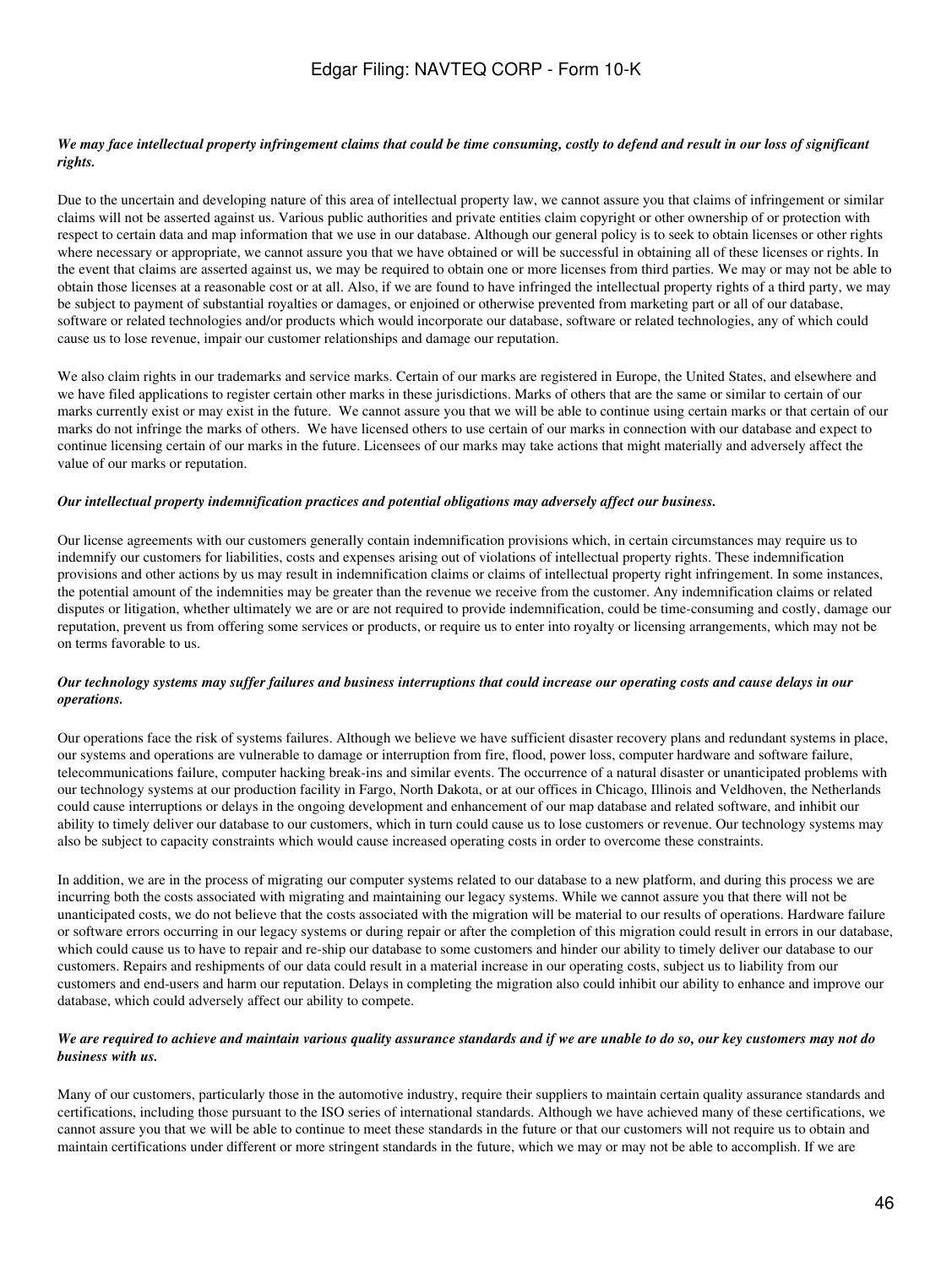unable to do so, those customers may refuse to do business with us, which could materially reduce our revenue and adversely affect our reputation.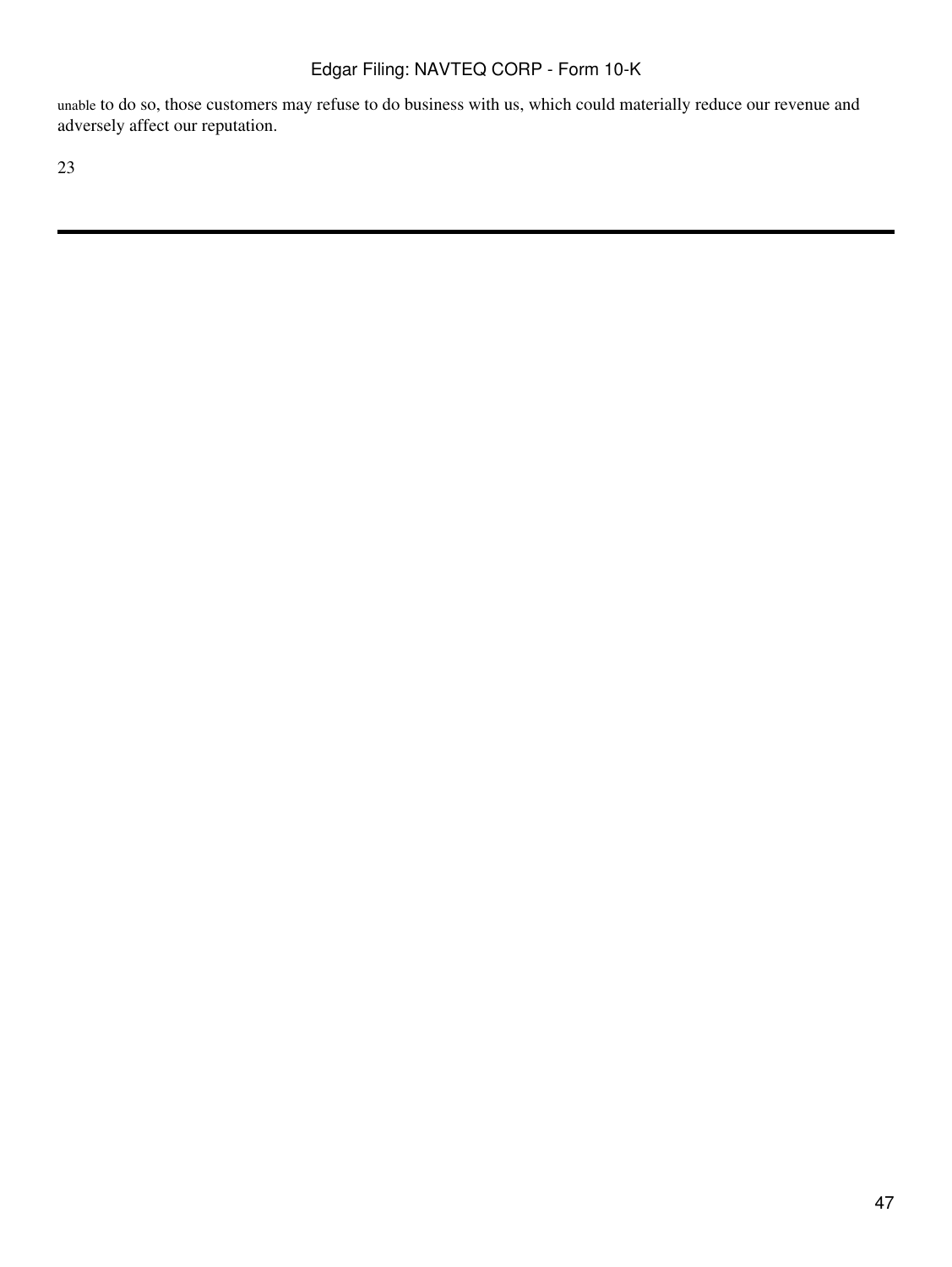#### *Changes to financial accounting standards may affect our results of operations and cause us to change our business practices.*

We prepare our financial statements to conform with generally accepted accounting principles, or GAAP, in the United States. These accounting principles are subject to interpretation by the American Institute of Certified Public Accountants, the Financial Accounting Standards Board, or FASB, the SEC and various bodies formed to promulgate and interpret appropriate accounting policies. A change in those accounting principles or interpretations could have a significant effect on our reported financial results and may affect our reporting of transactions completed before a change is announced or adopted.

#### **Risks Related to Ownership of Our Common Stock**

#### *Our stock price may be volatile, and you may not be able to resell shares of our common stock at or above the price you paid or at all.*

The price of our common stock may fluctuate widely, depending upon many factors, including the market s perception of our prospects and those of geographic data providers in general, differences between its actual financial and operating results and those expected by investors and analysts, changes in analysts recommendations or projections, changes in general economic or market conditions and broad market fluctuations. Broad market and industry factors may decrease the market price of our common stock, regardless of our actual operating performance. Stock prices for technology-related companies have experienced significant price and volume volatility. Companies that experience volatility in the market price of their securities often are subject to securities class action litigation. This type of litigation, if instituted against us, could result in substantial costs and divert management s attention and resources away from our business. In addition, we are currently experiencing a major shift in our business from in-vehicle navigation devices to location-enabled mobile devices which is causing our business to be more seasonal and difficult to predict, each of which could result in volatility in our stock price.

### *Our quarterly revenue and operating results are difficult to predict and if we do not meet quarterly financial expectations, our stock price may experience increased volatility.*

Our quarterly revenue and operating results are difficult to predict due to a variety of factors, including the timing of purchases by our customers, the introduction of new products or services by them incorporating our map database and changes in our pricing policies or those of our competitors. These or other factors, many of which are beyond our control, may result in this unpredictability continuing in the future. This could cause our operating results in some quarters to vary from market expectations and lead to volatility in our stock price. We currently do not provide guidance to the marketplace with respect to our quarterly financial results. As such, analysts estimates may not reflect our own expectations as to its future financial performance.

#### *If securities or industry analysts do not publish research or reports about our business, or if they change their recommendations regarding our stock adversely, our stock price and trading volume could decline.*

The trading market for our common stock will be influenced by the research and reports that industry or securities analysts publish about us or our business. If one or more of the analysts who cover us downgrade our stock, our stock price would likely decline. If one or more of these analysts ceases coverage of us or fails to regularly publish reports on us, we could lose visibility in the financial markets, which in turn could cause our stock price or trading volume to decline.

### *We may require additional capital in the future, which may not be available to us. Sales of our equity securities to provide this capital may dilute your ownership in us.*

We may need to raise additional funds through public or private debt or equity financings in order to:

- take advantage of expansion opportunities;
- acquire complementary businesses or technologies;
- develop new services and products; or
- respond to competitive pressures.

Any additional capital raised through the sale of our equity securities may dilute your percentage ownership interest in us. Furthermore, any additional financing we may need may not be available on terms favorable to us or at all. The unavailability of needed financing could adversely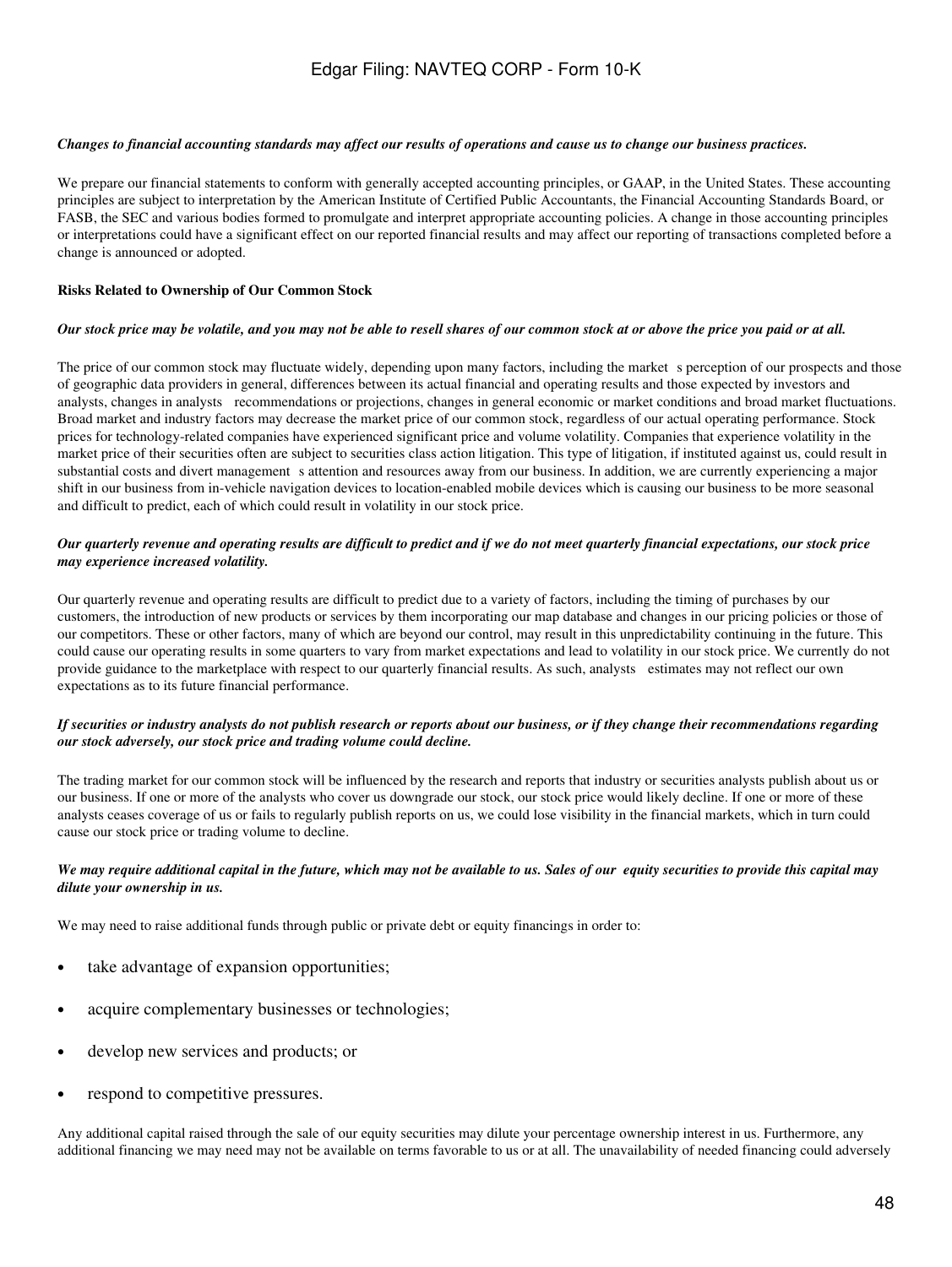affect our ability to execute our growth strategy.

## *We do not intend to pay dividends for the foreseeable future.*

Except for the special cash dividend that was paid on June 18, 2004 to our common stockholders of record as of April 19, 2004, we have never declared or paid any cash dividends on our common stock. Payment of future cash dividends will be at the discretion of our board of directors after taking into account various factors, including our financial condition, operating results, current and anticipated cash needs and plans for expansion, and any limitations on dividend payments included in any financing or other agreements that we may be party to at the time. Our existing credit facility currently restricts our ability to pay dividends. Consequently, investors cannot rely on dividend income and your opportunity to achieve a return on your investment in our common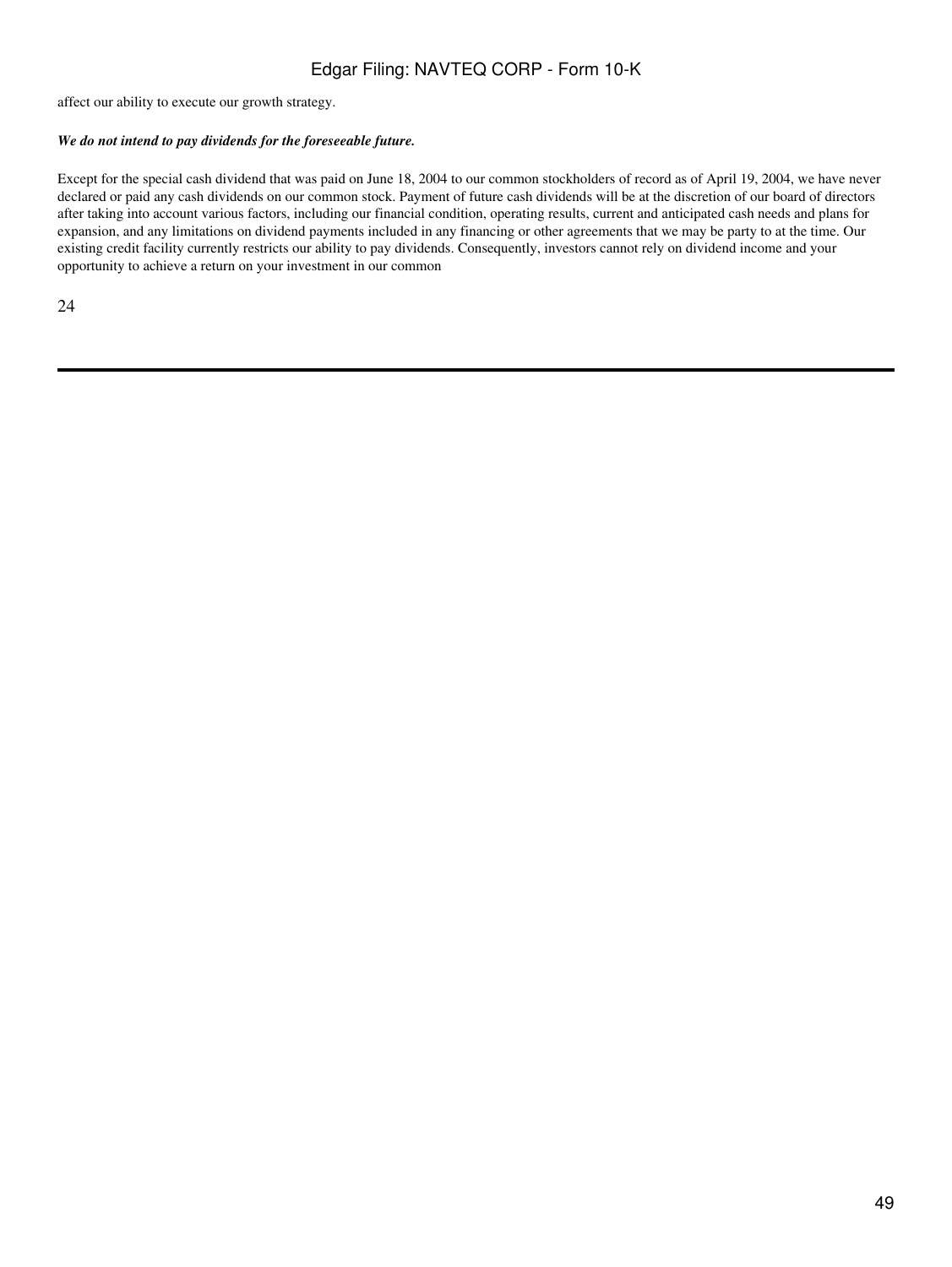stock will likely depend entirely upon any future appreciation in the price of our stock. There is no guarantee that the price of our common stock will appreciate in the future or that the price at which you purchased your shares will be maintained.

### *Delaware law and our certificate of incorporation and bylaws contain provisions that could delay and discourage takeover attempts that stockholders may consider favorable.*

Certain provisions of our certificate of incorporation and bylaws and applicable provisions of Delaware corporate law may make it more difficult for or prevent a third party from acquiring control of us or changing our board of directors and management. These provisions include:

- the ability by our board of directors to issue preferred stock with voting or other rights or preferences;
- our stockholders may only take action at a meeting of our stockholders and not by written consent; and

• our stockholders must comply with advance notice procedures in order to nominate candidates for election to our board of directors or to place stockholders proposals on the agenda for consideration at meetings of the stockholders.

Any delay or prevention of a change of control transaction or changes in our board of directors or management could deter potential acquirors or prevent the completion of a transaction in which our stockholders could receive a substantial premium over the then current market price for their shares.

### **Item 1B. Unresolved Staff Comments.**

None.

### **Item 2. Properties.**

Our corporate headquarters are located in Chicago, Illinois. We maintain a regional headquarters in Veldhoven, The Netherlands and a production facility in Fargo, North Dakota. The table below provides additional information concerning our principal facilities, including the approximate square footage of each facility and the lease or sublease expiration date. We are planning on moving our corporate headquarters to another facility in Chicago, Illinois in September 2007 to enable us to meet our needs from a space perspective.

|                            | <b>Square</b>              |         |                         |  |  |
|----------------------------|----------------------------|---------|-------------------------|--|--|
| Location                   | <b>Use/Purpose</b>         | Footage | <b>Lease Expiration</b> |  |  |
| Chicago, IL                | Corporate Headquarters     | 137.147 | September 30, 2007      |  |  |
| Chicago, IL                | Corporate Headquarters     | 11.665  | March 31, 2013          |  |  |
| Fargo, ND                  | <b>Production Facility</b> | 56,500  | September 30, 2011      |  |  |
| Veldhoven, The Netherlands | European Headquarters      | 41.505  | March 14, 2011          |  |  |

In addition to these facilities, we also have 140 satellite and administrative offices in 27 countries worldwide.

### **Item 3. Legal Proceedings.**

On April 22, 2005, Tele Atlas N.V. and Tele Atlas North America (Tele Atlas) filed a complaint against us in the United States District Court for the Northern District of California. The complaint alleges that we violated Sections 1 and 2 of the Sherman Act, Section 3 of the Clayton Act, and Sections 16720, 16727 and 17200 of the California Business and Professions Code, and that we intentionally interfered with Tele Atlass contractual relations and prospective economic advantage with third parties, by allegedly excluding Tele Atlas from the market for digital map data for use in navigation system applications in the United States through exclusionary and predatory practices. On August 16, 2005, Tele Atlas filed an amended complaint based on these same causes of action. Specifically, in its amended complaint, Tele Atlas alleges that we control a predominant share of variously defined markets for digital map data and have entered into exclusive contracts with digital map data customers for the purpose of acquiring or maintaining an illegal monopoly in these alleged markets. Tele Atlas also contends that these allegedly exclusive contracts have interfered with Tele Atlas current and prospective business relationships and amount to unfair competition under California state law. In addition, Tele Atlas alleges that we, through our license under U.S. Patent No. 5,161,886, control a predominant share of the alleged relevant technology market consisting of methods for displaying portions of a topographic map from an apparent perspective view outside and above a vehicle in the United States, and allegedly have entered into patent licenses and/or other arrangements in a manner that violates the aforesaid laws. On November 2, 2005, the Court dismissed some, but not all, of the Tele Atlas claims for failure to state valid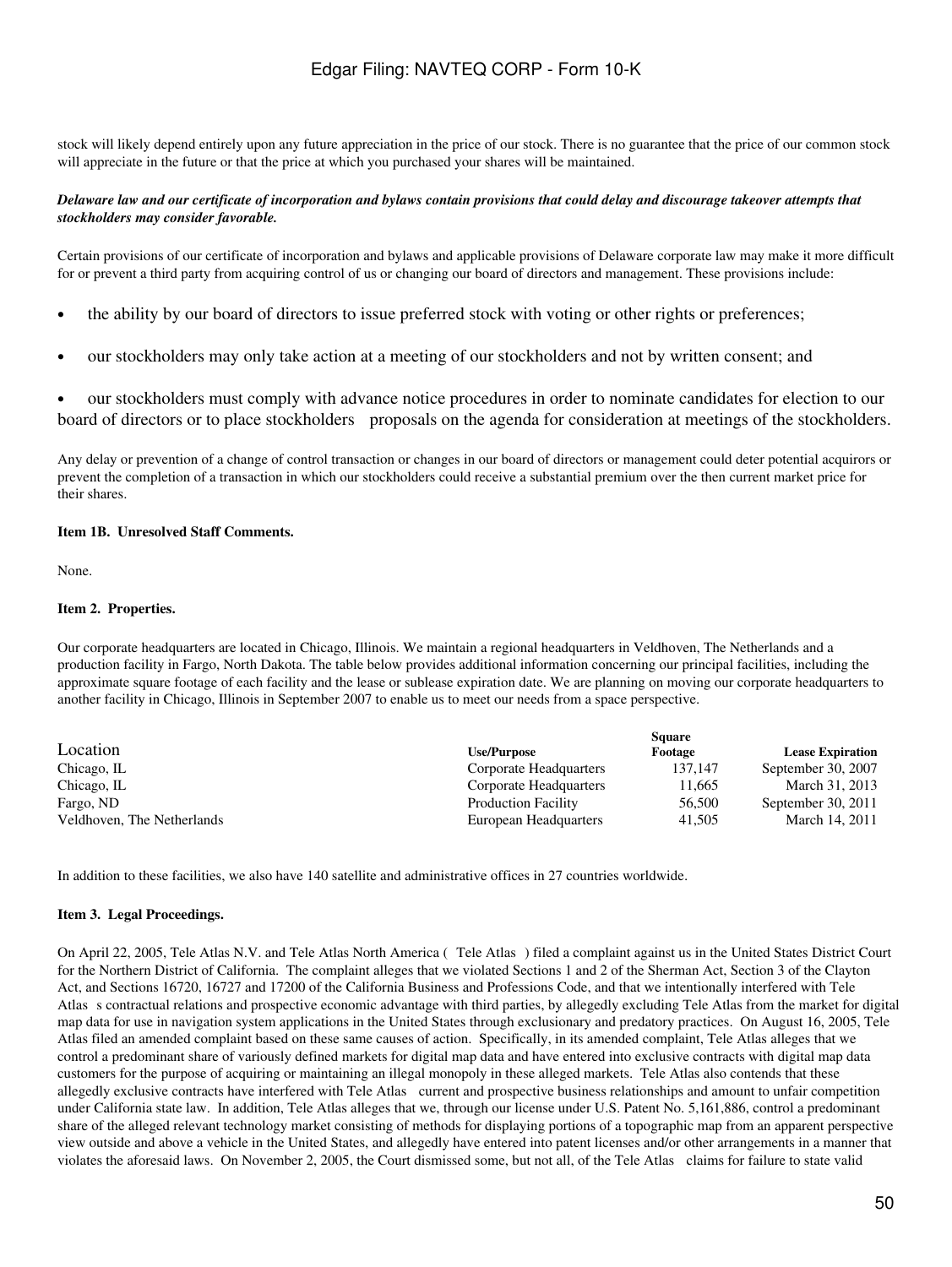causes of action. On November 22, 2005, Tele Atlas filed a second amended complaint based on the same causes of action and essentially the same allegations as in its first amended complaint and we filed an answer denying Tele Atlas claims. On February 19, 2007, Tele Atlas filed a Motion for Leave to Amend and Supplement Second Amended Complaint, seeking to file a third amended complaint based on the same causes of action and allegations as in its second amended complaint. Tele Atlass proposed third amended complaint adds allegations regarding an additional defined market for digital map data and regarding our control, through our license under U.S. Patent No. 6,735,515, of a technology market consisting of methods and systems designed to continuously provide driver assistance systems with updated data about paths along roads onto which a motor vehicle can travel from its current position, and use of such control to enter into a patent licenses and/or other agreements in a manner that violates federal and state antitrust laws. Tele Atlas seeks preliminary and permanent injunctive relief, unspecified monetary, exemplary and treble damages, and costs and attorneys fees of suit. Based on a review of the second and draft third amended complaint, we believe that the allegations are without merit. We intend to take all necessary steps to vigorously defend ourselves against this action; however, because this matter is in a very early stage, we cannot predict its outcome or potential effect, if any, on our business, financial position or results of operations. A negative outcome could adversely affect our business, results of operations and financial condition. Even if we prevail in this matter, we may incur significant costs in connection with our defense, experience a diversion of management time and attention, realize a negative impact on our reputation with our customers and face similar governmental and private actions based on these allegations.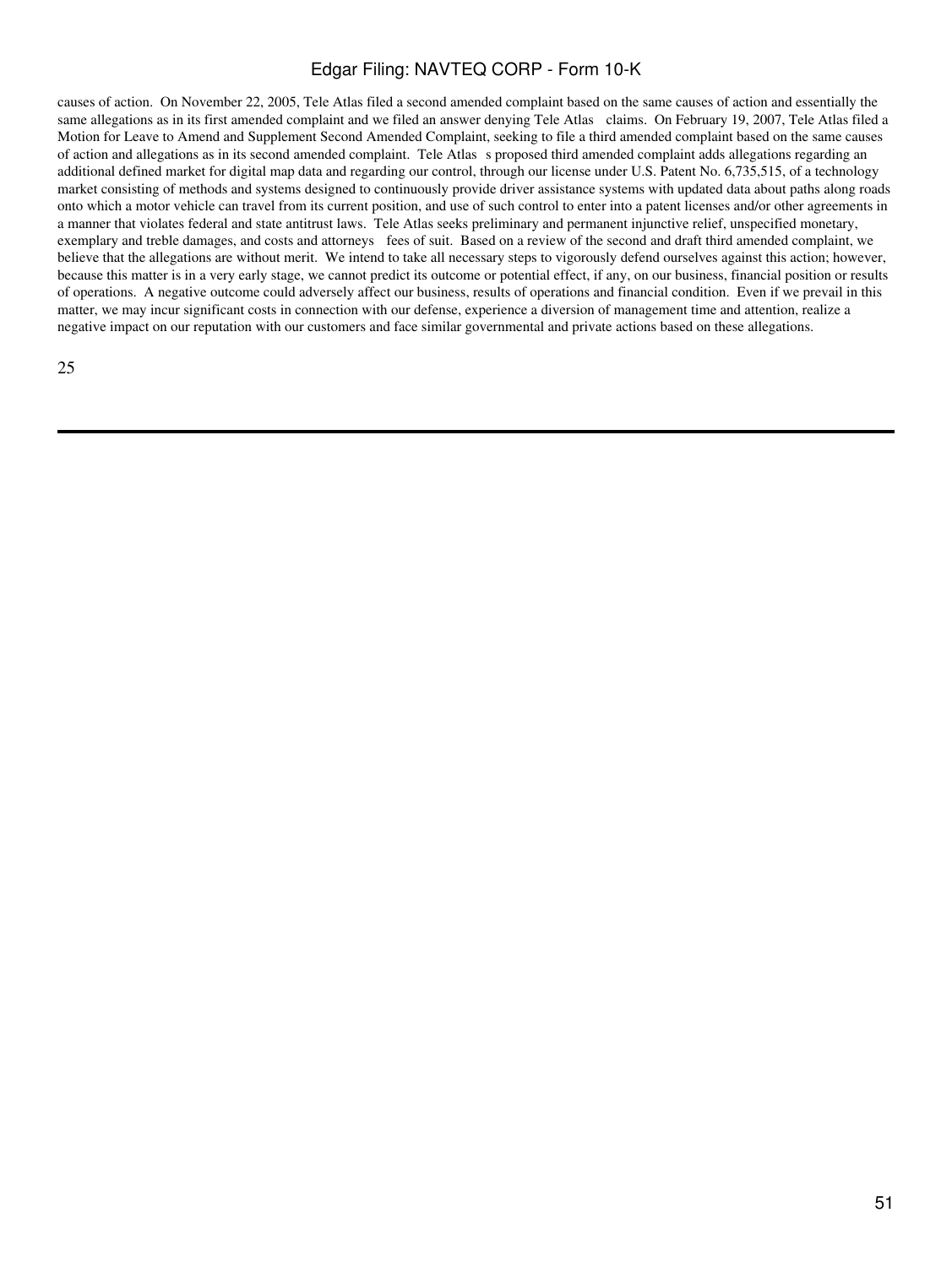We are subject to various other legal proceedings and claims arising in the ordinary course of our business. We do not believe that any of these other legal proceedings or claims will materially affect our business, financial position or results of operations.

## **Item 4. Submission of Matters to a Vote of Security Holders.**

None.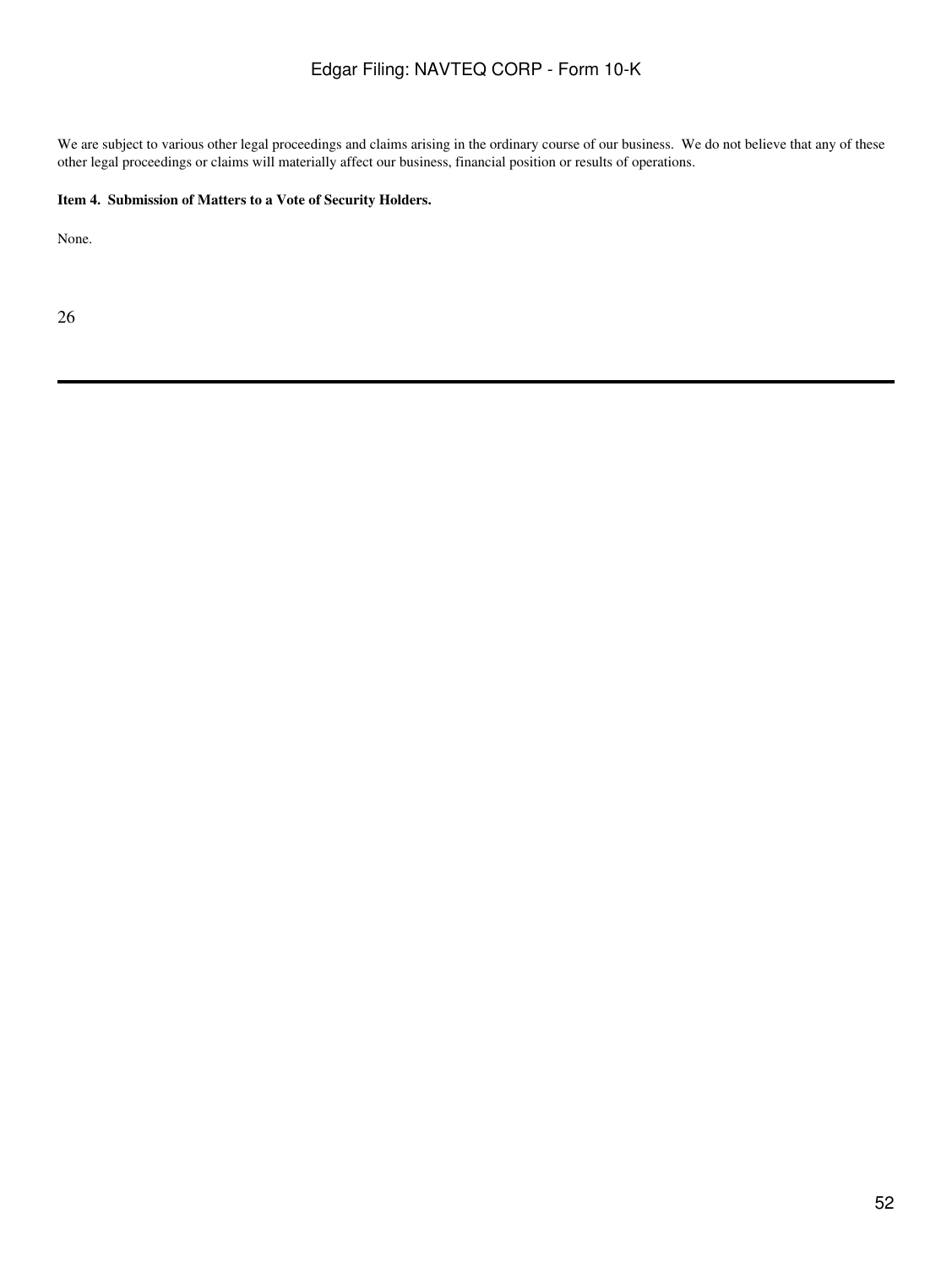### **PART II**

### Item 5. Market for Registrant s Common Equity and Related Stockholder Matters.

#### **Market Information**

Our common stock is listed on the New York Stock Exchange under the symbol NVT. The following table sets forth the high and low sales prices per share of our common stock for each quarter of 2005 and 2006

|             | <b>High</b> | Low     |
|-------------|-------------|---------|
| 2006        |             |         |
| 4th Quarter | \$37.25     | \$25.14 |
| 3rd Quarter | 45.00       | 23.73   |
| 2nd Quarter | 55.86       | 37.25   |
| 1st Quarter | 51.59       | 40.00   |
| 2005        |             |         |
| 4th Quarter | 53.70       | 38.40   |
| 3rd Quarter | 51.00       | 36.06   |
| 2nd Quarter | 45.23       | 34.30   |
| 1st Quarter | 48.57       | 37.30   |

### **Holders**

As of February 1, 2007, our common stock was held by 210 stockholders of record.

#### **Dividends**

Except for a special cash dividend that was paid to our common stockholders on June 18, 2004, we have never declared or paid any cash dividends on our common stock. We currently intend to retain future earnings, if any, to finance the expansion of our business and do not expect to pay any cash dividends in the foreseeable future. In addition, neither we nor our subsidiaries may pay any cash dividends with respect to any shares of any class of our capital stock in accordance with our existing revolving credit agreement. This restriction materially limits our ability to pay dividends on our common stock. Payment of future cash dividends, if any, will be at the discretion of our board of directors after taking into account various factors, including our financial condition, operating results, current and anticipated cash needs and plans for expansion, and in accordance with the revolving credit agreement. Our ability to pay dividends also may be limited by financing or other agreements that we may enter into in the future.

#### **Securities Authorized for Issuance Under Equity Compensation Plans**

See Item 12. Security Ownership of Certain Beneficial Owners and Management for information regarding the Company s securities authorized for issuance under equity compensation plans.

#### **Sale of Unregistered Securities**

We did not sell any equity securities during the fiscal year ended December 31, 2006 that were not registered under the Securities Act.

#### **Repurchases of Our Common Stock**

We have not repurchased any of our common stock, or announced any programs or plans to repurchase any of our common stock, during the year ended December 31, 2006.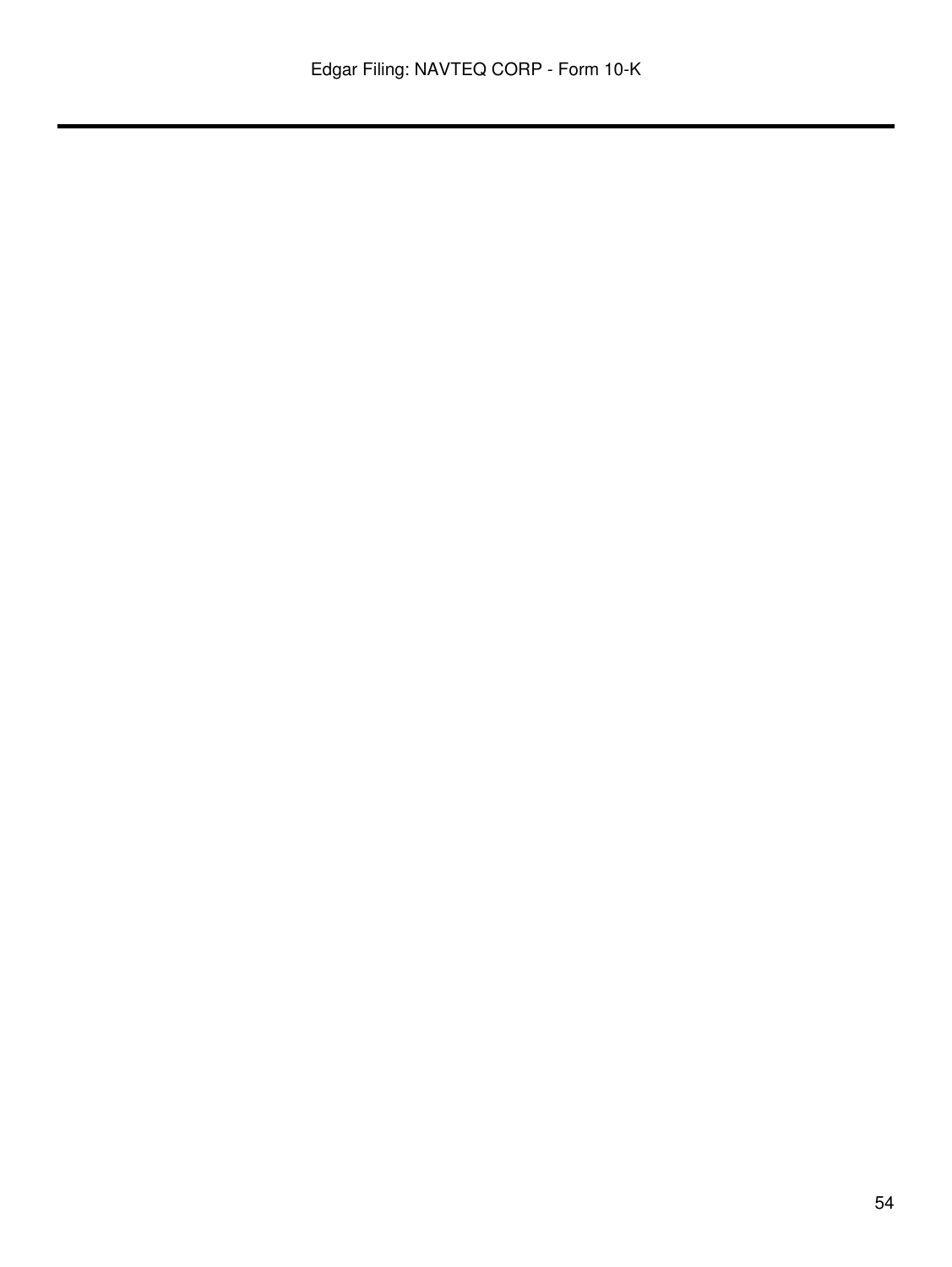### **Item 6. Selected Financial Data.**

The following selected historical consolidated financial data as of December 31, 2005 and 2006 and for the years ended December 31, 2004, 2005 and 2006 have been derived from the audited consolidated financial statements of NAVTEQ, appearing elsewhere in this document. The following selected historical consolidated financial data as of December 31, 2002, 2003 and 2004 and for the years ended December 31, 2002 and 2003 have been derived from the audited consolidated financial statements of NAVTEQ, which are not included herein. The historical results presented below are not necessarily indicative of the results to be expected in any future period. The selected historical consolidated financial data should be read in conjunction with Management s Discussion and Analysis of Financial Condition and Results of Operations and the consolidated financial statements and related notes thereto appearing elsewhere in this document.

## **NAVTEQ CORPORATION AND SUBSIDIARIES**

#### **(In thousands, except per share amounts)**

|                                                           | 2002   | <b>Years Ended December 31,</b> |           | 2003      | 2004    |           | 2005      |           | 2006    |  |
|-----------------------------------------------------------|--------|---------------------------------|-----------|-----------|---------|-----------|-----------|-----------|---------|--|
| <b>Consolidated Statement of Operations Data:</b>         |        |                                 |           |           |         |           |           |           |         |  |
| Net revenue                                               | \$     | 165,849                         |           | 272,623   | 392,858 |           | 496,512   |           | 581,619 |  |
| Operating costs and expenses:                             |        |                                 |           |           |         |           |           |           |         |  |
| Database creation and distribution costs (2)              | 94,356 |                                 |           | 133,119   | 197,089 |           | 236,405   |           | 275,449 |  |
| Selling, general and administrative expenses (2)          | 61,565 |                                 |           | 75,746    | 101,183 |           | 125.851   |           | 152,474 |  |
| Total operating costs and expenses                        |        | 155,921                         |           | 208,865   | 298,272 |           | 362,256   |           | 427,923 |  |
| Operating income                                          | 9,928  |                                 |           | 63,758    | 94,586  |           | 134,256   |           | 153,696 |  |
| Interest income (expense), net                            | (668)  |                                 | $\lambda$ | 380       | 1,134   |           | 4,237     |           | 11,257  |  |
| Other income (expense), net                               |        |                                 |           | 6,163     | (1,892) | $\lambda$ | 498       |           | (1,008) |  |
| Income before income taxes                                | 9,260  |                                 |           | 70,301    | 93,828  |           | 138,991   |           | 163,945 |  |
| Income tax expense (benefit) (1)                          | 1,105  |                                 |           | (165,514) | 39,762  |           | (31, 839) | $\lambda$ | 54,481  |  |
| Net income                                                | 8,155  |                                 |           | 235,815   | 54,066  |           | 170,830   |           | 109,464 |  |
| Cumulative effect of change in accounting principle       |        |                                 |           |           |         |           |           |           | 506     |  |
| Net income after cumulative effect of change in           |        |                                 |           |           |         |           |           |           |         |  |
| accounting principle                                      | \$     | 8,155                           |           | 235,815   | 54,066  |           | 170,830   |           | 109,970 |  |
| Cumulative preferred stock dividends                      |        | (110, 464)                      | $\lambda$ |           |         |           |           |           |         |  |
| Net income (loss) applicable to common stockholders       | \$     | (102,309)                       |           | 235,815   | 54,066  |           | 170,830   |           | 109,970 |  |
| Earnings (loss) per share of common stock:                |        |                                 |           |           |         |           |           |           |         |  |
| <b>Basic</b>                                              | \$     | (2.41)                          | $\lambda$ | 2.81      | 0.62    |           | 1.90      |           | 1.18    |  |
| Diluted                                                   | \$     | (2.41)                          | $\lambda$ | 2.69      | 0.59    |           | 1.81      |           | 1.15    |  |
| Weighted average shares used in per share<br>computation: |        |                                 |           |           |         |           |           |           |         |  |
| <b>Basic</b>                                              | 42,446 |                                 |           | 84,062    | 86,509  |           | 90,115    |           | 93,029  |  |
| Diluted                                                   | 42,446 |                                 |           | 87,593    | 92,001  |           | 94,198    |           | 95,713  |  |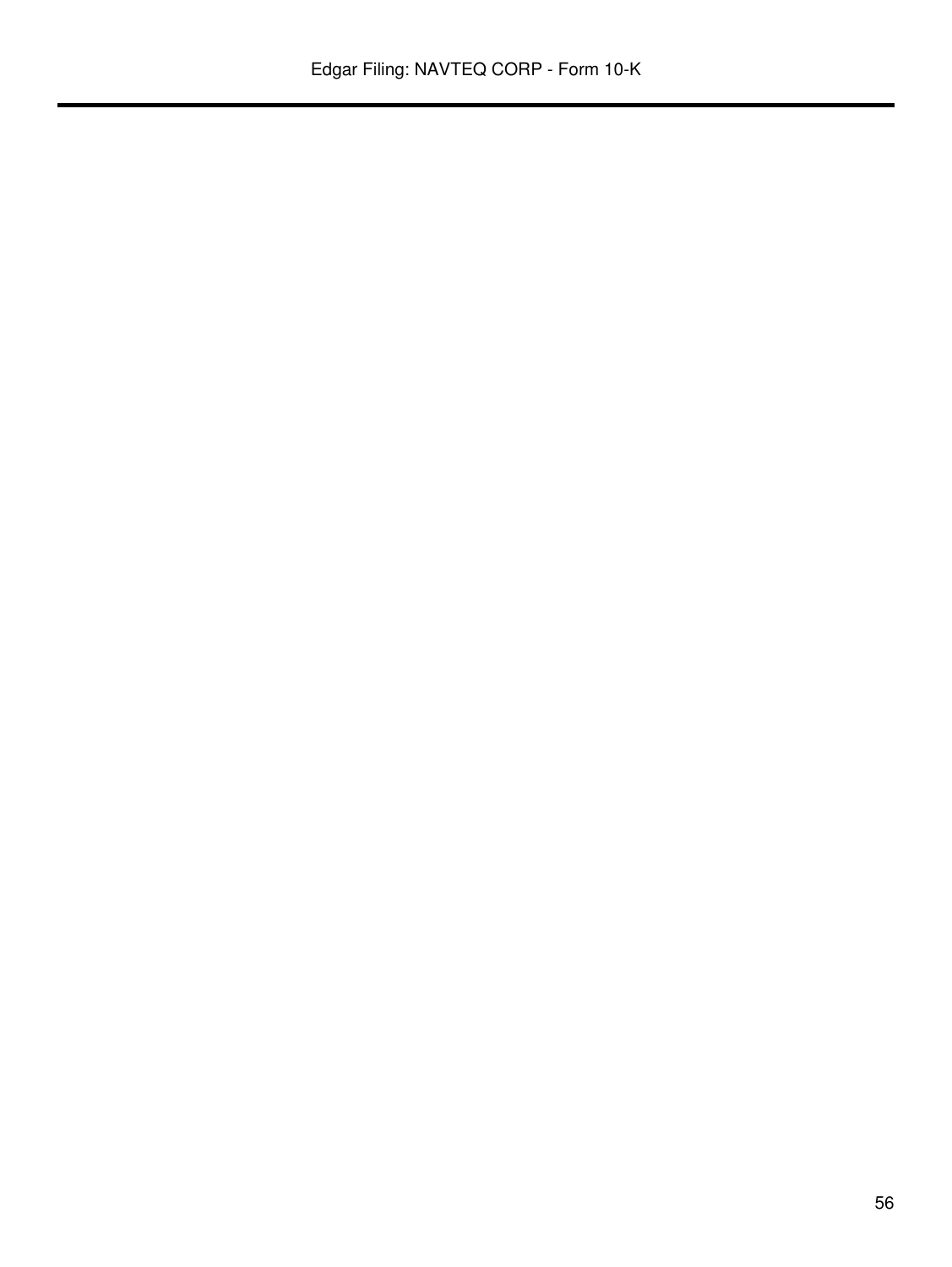|                                                                 | As of December 31,             |          |                            |           |          |
|-----------------------------------------------------------------|--------------------------------|----------|----------------------------|-----------|----------|
|                                                                 | 2002                           | 2003     | 2004                       | 2005      | 2006     |
| <b>Consolidated Balance Sheet Data:</b>                         |                                |          |                            |           |          |
| Cash and cash equivalents                                       | \$<br>9,427                    | 1,982    | 30,101                     | 85,070    | 122,335  |
| Cash on deposit with affiliate                                  | 10,000                         | 65,307   |                            |           |          |
| Marketable securities                                           |                                |          | 72,930                     | 133,728   | 200,196  |
| Working capital (deficit)                                       | (8,633)                        | 82,088   | 97,587                     | 190,945   | 272,144  |
| Deferred income tax assets(1)                                   |                                | 172,065  | 142,765                    | 211,848   | 196,623  |
| Total assets                                                    | 80,327                         | 325,165  | 364,708                    | 615,888   | 794,701  |
| Total stockholders equity                                       | 11,237                         | 217,911  | 232,818                    | 490,064   | 649,381  |
|                                                                 | <b>Year Ended December 31,</b> |          |                            |           |          |
|                                                                 | 2002                           | 2003     | 2004                       | 2005      | 2006     |
| <b>Consolidated Statement of Cash Flow Data:</b>                |                                |          |                            |           |          |
| Cash flow provided by operating activities                      | \$<br>22,234                   | 65,948   | 106,422                    | 137,753   | 140,008  |
| Capital expenditures                                            | (2,156)                        | (9,269)  | (12, 875)<br>$\rightarrow$ | (10, 466) | (17,834) |
| Capitalized software development costs                          | (10,027)                       | (9,966)  | (12,792)                   | (12,369)  | (9,055)  |
| Total capital expenditures and capitalized software development |                                |          |                            |           |          |
| costs                                                           | (12, 183)                      | (19,235) | (25,667)                   | (22, 835) | (26,889) |
| Depreciation and amortization                                   | 10,563                         | 12,030   | 15,568                     | 23,070    | 29,700   |

(1) During 2003, the valuation allowance on deferred tax assets was partially reversed, resulting in a benefit of \$168,752. During 2004, the balance of deferred tax assets was adjusted due to changes in corporate income tax rates, primarily in the Netherlands, resulting in expense of \$3,824. During 2005, additional valuation allowance on deferred tax assets was reversed, resulting in a benefit of \$83,270. Also during 2005, the balance of deferred tax assets was adjusted due to the reversal of tax benefits related to deferred compensation, resulting in expense of \$1,836 and due to changes in corporate income tax rates, primarily in the Netherlands, resulting in expense of \$720.

(2) Certain 2002, 2003, 2004 and 2005 expenses have been reclassified to Database creation and distribution costs that had been previously reported in Selling, general and administrative expenses.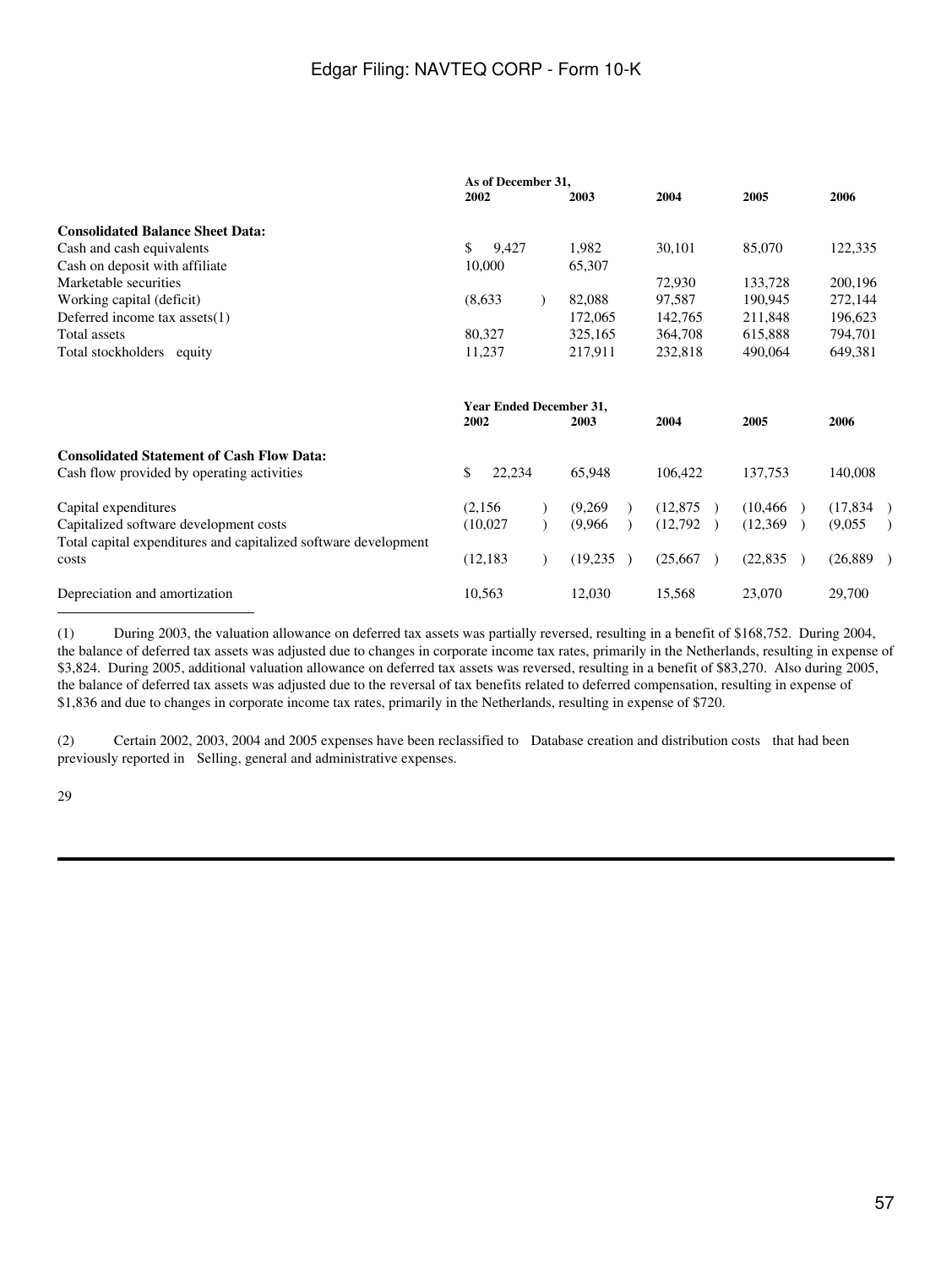#### Item 7. Management s Discussion and Analysis of Financial Condition and Results of Operations.

#### **(Amounts in thousands, except per share amounts)**

You should read the following discussion and analysis of our financial condition and results of operations in conjunction with our consolidated financial statements and the related notes thereto contained elsewhere in this document. Certain information contained in this discussion and analysis and presented elsewhere in this document, including information with respect to our plans and strategy for our business, includes forward-looking statements that involve risk and uncertainties. In evaluating these statements, you should specifically consider the various risk factors identified in Item 1A. Risk Factors that could cause results to differ materially from those expressed in such forward-looking statements.

#### **Overview**

We are a leading provider of comprehensive digital map information for automotive navigation systems, mobile navigation devices and Internet-based mapping applications. Our map database enables providers of these products and services to offer dynamic navigation, route planning, location-based services and other geographic information-based products and services to consumer and commercial users.

#### *Revenue*

We generate revenue primarily through the licensing of our database in Europe, Middle East, and Africa (EMEA) and North America (Americas). The largest portion of our revenue comes from digital map data used in self-contained hardware and software systems installed in vehicles (in-dash systems).

We believe that, in addition to automobile market conditions in general and automobile sales mix, there are two key factors that affect our performance with respect to this revenue: the number of automobiles sold for which navigation systems are either standard or an option (adoption) and the rate at which car buyers select navigation systems as an option (take-rate).

We believe the adoption of navigation systems in automobiles in Europe has stabilized at over 80%, but that adoption of such systems in North America continues to increase. In addition, the take-rates have increased during recent years in both Europe and North America and we expect that these will continue to increase for at least the next few years as a result of market acceptance by our customers of products and services that use our database and anticipated reductions in the price of in-dash systems. As the adoption of navigation systems in automobiles increases in North America, and the take-rates in both North America and Europe increase, we believe each of these can have a positive effect on our revenue, subject to our ability to maintain our license fee structure and customer base.

In addition, the market for products and services that use our database is evolving, and we believe that much of our future success depends upon the development of a wider variety of products and services that use our database. This includes growth in location-enabled mobile devices, such as mobile phones, personal digital assistants (PDAs), personal navigation devices (PNDs) and other products and services that use digital map data. Our revenue growth is driven, in part, by the rate at which consumers and businesses purchase these products and services, which in turn is affected by the availability and functionality of such products and services. We believe that both of these factors have increased in recent years and will continue to increase for at least the next few years. However, even if these products and services continue to be developed and marketed by our customers and gain market acceptance, we may not be able to license the database at prices that will enable us to maintain profitable operations. Moreover, the market for map information is highly competitive, and competitive pressures in this area may result in price reductions for our database, which could materially adversely affect our business and prospects.

We expect that revenue derived from the use of our data in location-enabled mobile devices will represent an increasing percentage of our total revenue in the next few years. As a result, our total revenue will likely have a more seasonal pattern with first quarter revenue generally being relatively weaker than other quarters and fourth quarter revenue generally being relatively stronger than other quarters. Since we are in the early stages of this shift in our business, our ability to forecast revenue, particularly in the fourth quarter, may be limited, and may result in material differences between forecasted operating results and our actual results.

We have also experienced, and expect to continue to experience, difficulty in maintaining the license fees we charge for our digital map database due to a number of factors, including automotive and mobile device customer expectations of continually lower license fees each year and a highly competitive environment. In addition, governmental and quasi-governmental entities are increasingly making map data information with higher quality and greater coverage available free of charge or at lower prices. Customers may determine that the data offered by such entities is an adequate alternative to our map database for all or some of their applications. Additionally, the availability of this data may encourage new entrants into the market by decreasing the cost to build a map database similar to ours. In response to these pressures, we are focused on: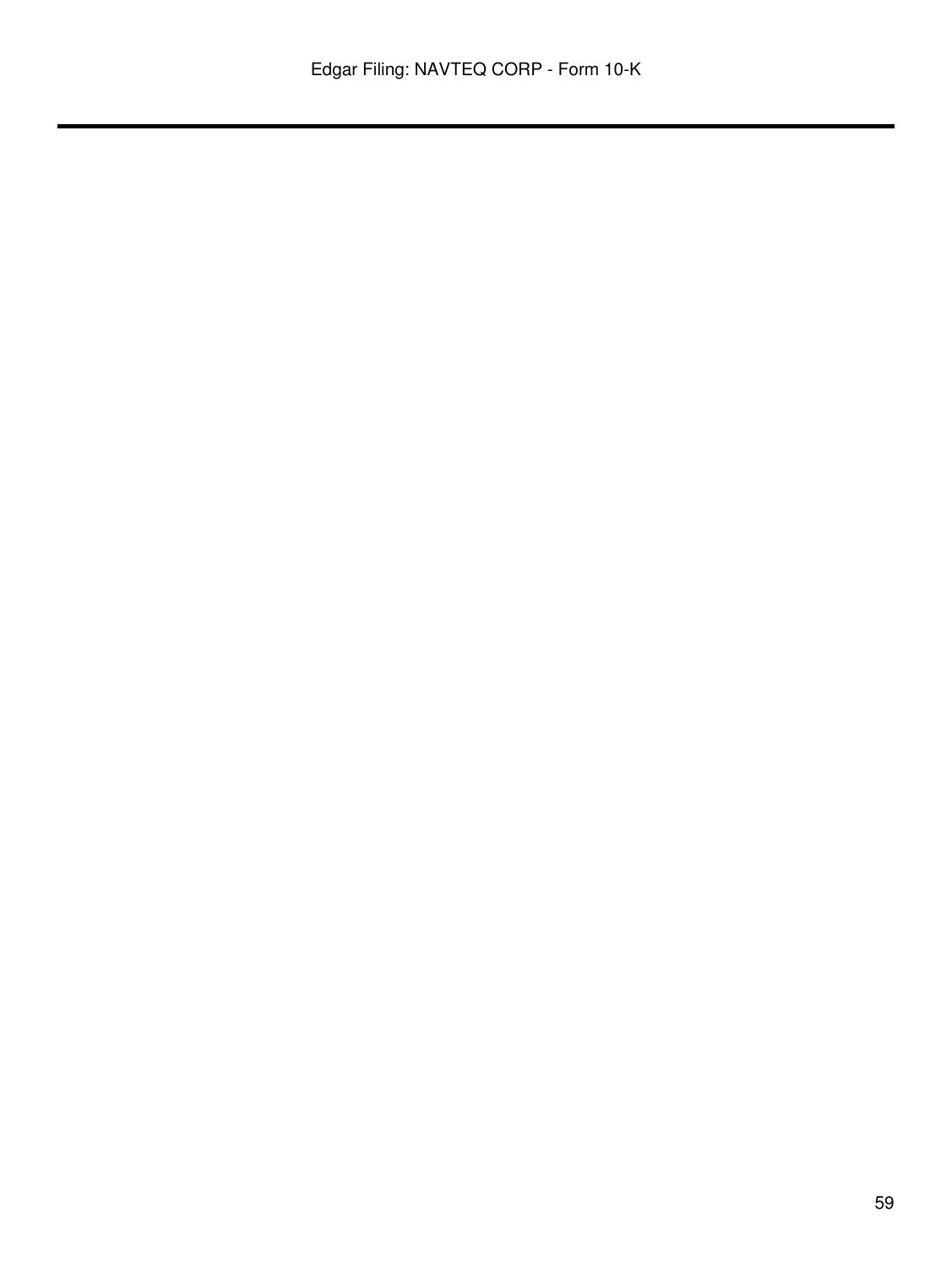• Offering a digital map database with superior quality, detail and coverage;

• Providing value-added services to our customers such as distribution services, and technical and marketing support; and

• Enhancing and extending our product offering by adding additional content to our map database such as integrated real-time traffic data, enhancements to support advanced driver assistance systems applications that improve vehicle safety and performance, and enriched points of interest, such as restaurant reviews, hours of operation and parking availability.

We also believe that in the foreseeable future the effect on our revenue and profitability as a result of any decreases in our license fees will be offset by volume increases as the market for products and services that use our database grows, although we cannot assure you that these increases will occur.

While we have only one customer that accounts for more than 10% of our revenue, we have another significant customer that did not pay its license fees in a timely manner during 2006. We have received partial payments and we continue to work with this customer to receive full payment from them. This customer has paid all outstanding receivables that have been recorded. We are now only recording revenue from this customer when cash has been received. However, to the extent that this customer or other significant customers are unable or unwilling to pay past due amounts and remit timely payments in the future, our revenue may be significantly less than we expect for the full year.

## *Operating Expenses*

Our operating expenses are comprised of database creation and distribution costs, and selling, general and administrative expenses. Database creation and distribution costs primarily include the purchase and licensing of source maps, employee compensation and third party fees related to the construction, maintenance and delivery of our database. Selling, general and administrative expenses primarily include employee compensation, marketing, facilities and other administrative expenses.

During the first quarter of 2006, we conducted a review of the classification of our operating expenses. As a result of this review, costs associated with certain functional groups historically classified as selling, general, and administrative expenses were reclassified as database creation and distribution costs. Certain operating expenses in previously reported periods have been reclassified to conform to this presentation. Total operating expenses were not affected by the reclassification.

Our operating expenses have increased as we have made investments related to the development, improvement and commercialization of our database. We anticipate that operating expenses will continue to increase as our growth and development activities continue, including further development and enhancement of our database and increasing our sales and marketing efforts. During the second quarter of 2006, we implemented a cost management program to slow the growth in our operating expenses. The program involved delaying or cancelling certain discretionary spending. While we plan to continue this cost management program in 2007, we do not intend on delaying or cancelling expenses to the extent we believe such spending is critical for future growth.

On January 1, 2006, we adopted Financial Accounting Standards Board Statement of Financial Accounting Standards (SFAS) No. 123(R), Share-Based Payment. This requires all share-based payments to employees, including grants of employee stock options, to be recognized as an operating expense in the statement of operations. The cost will be recognized over the requisite service period based on fair values measured on grant dates. We recognized stock-based compensation expense of \$14,501 for the year ended December 31, 2006. We also recorded a cumulative effect of changing to SFAS No. 123(R) resulting in income of \$506 (net of income tax expense of \$312) in the first quarter of 2006.

## *Income Taxes*

As of December 31, 2006, we had U.S. net operating loss carryforwards for Federal and state income tax purposes of approximately \$294,691 and \$127,370, respectively. The difference between the Federal and state loss carryforwards relate to certain limitations applicable to us because our principal operations were previously located in California. These include a 50% limitation on California loss carryforwards, capitalized research and development costs for California income tax purposes and a five-year limit on California net operating loss carryforwards. Net operating loss carryforwards are available to reduce future taxable income subject to expiration. Various amounts of our net operating loss carryforwards expire, if not utilized, each year until 2026.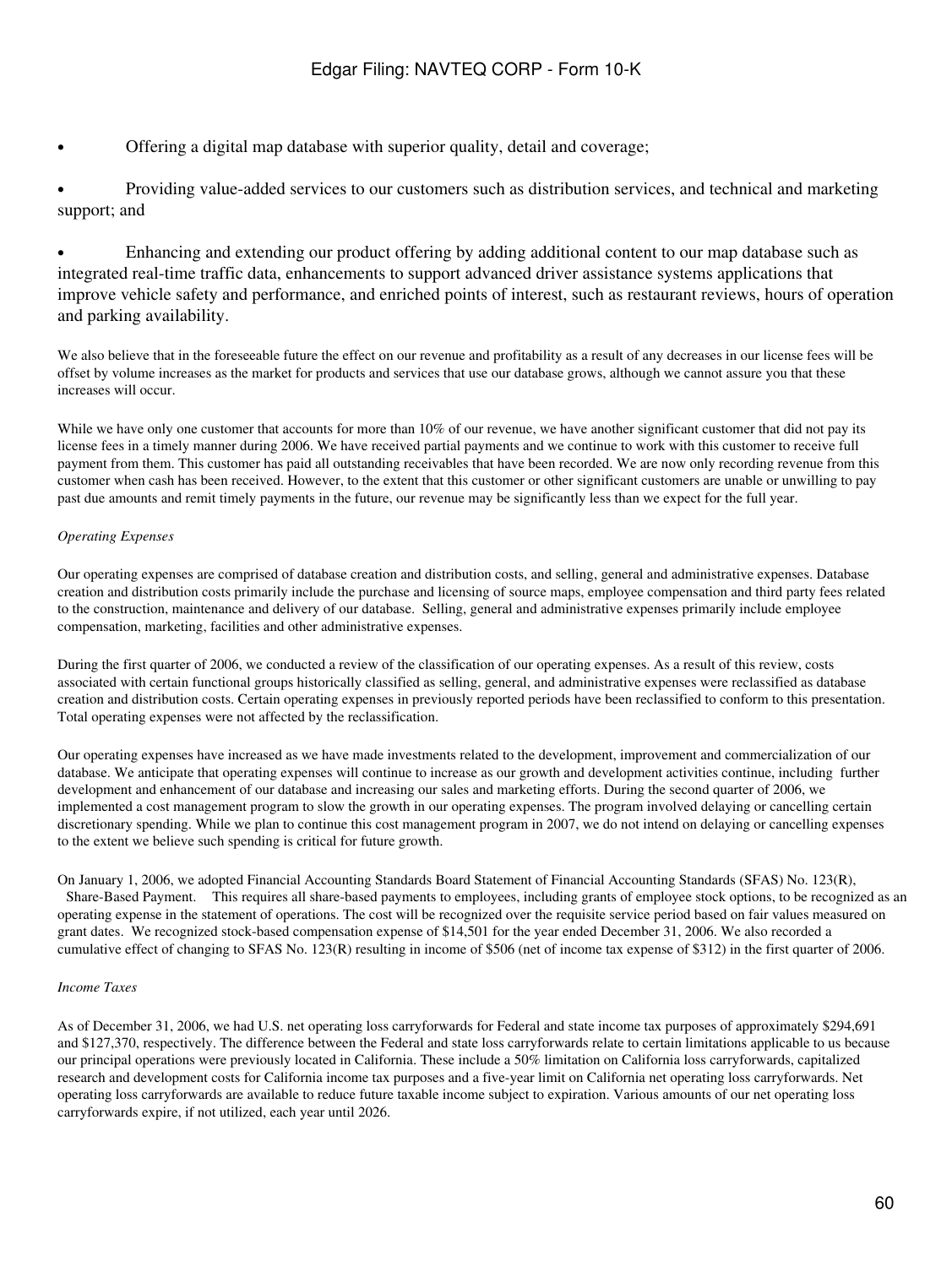The Company also has available tax credit carryforwards of approximately \$4,443 and \$1,930 for U.S. Federal and state tax purposes, respectively.

If not utilized, U.S. Federal and state net operating loss carryforwards expire through 2026 and U.S. Federal tax credit carryforwards expire in 2022, as follows: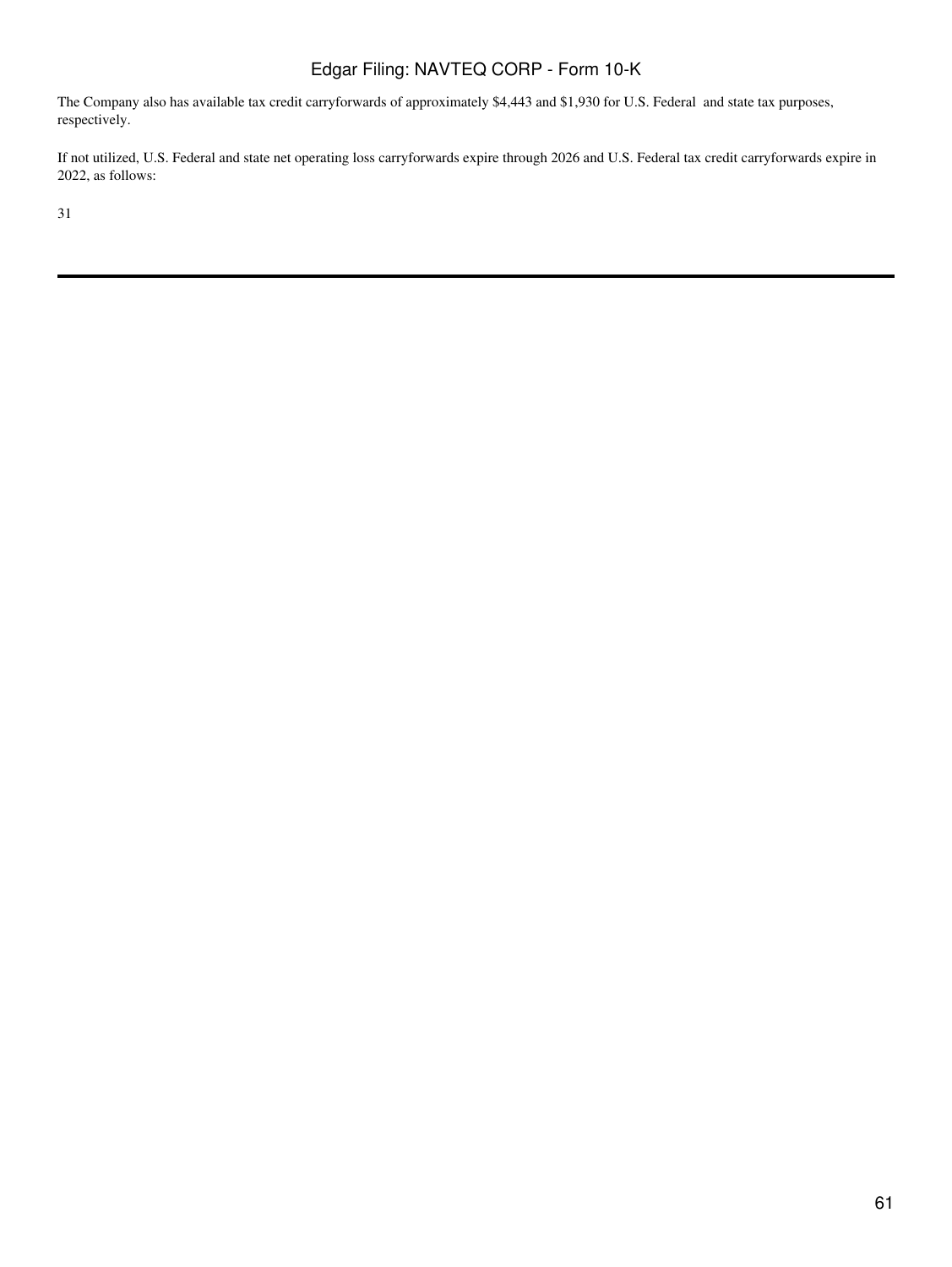| Year of expiration      | <b>Federal net</b><br>operating loss<br>carryforwards | <b>State net</b><br>operating loss<br>carryforwards | <b>Federal tax</b><br>credit<br>carryforwards |
|-------------------------|-------------------------------------------------------|-----------------------------------------------------|-----------------------------------------------|
| 2007                    |                                                       | 704                                                 | 152                                           |
| 2008                    | 4.039                                                 | 284                                                 | 114                                           |
| 2009                    | 5.715                                                 | 244                                                 | 28                                            |
| 2010                    | 25,772                                                | 6.706                                               | 102                                           |
| 2011                    | 34,609                                                | 670                                                 | 185                                           |
| Thereafter through 2026 | 224,556                                               | 118,762                                             | 3,862                                         |
|                         | 294.691                                               | 127,370                                             | 4.443                                         |

As of December 31, 2006, we also had net operating loss carryforwards in Canada of approximately \$1,103. If not utilized, these carryforwards will expire in 2007. The Canadian loss carryforwards generally have a seven-year carryforward period. In addition, as of December 31, 2006, we had U.S. interest expense carryforwards for both Federal and state income tax purposes of approximately \$205,328. There is no expiration date for state tax credit carryforwards and U.S. Federal interest expense carryforwards.

Prior to 2003, we had fully provided a valuation allowance for the potential benefits of the net operating loss and interest expense carryforwards as we believed it was more likely than not that the benefits would not be realized. During the fourth quarter of 2003, we reversed the valuation allowance related to the net operating loss carryforwards and other temporary items as we believed it was more likely than not that we would be able to use the benefit to reduce future tax liabilities. The reversal resulted in recognition of an income tax benefit of \$168,752 in 2003 and a corresponding increase in the deferred tax asset on the consolidated balance sheet.

As of June 27, 2004, we had fully reserved for the tax benefits related to the interest expense carryforwards as we believed it was more likely than not that the benefits would not be realized. At such time, we believed it was more likely than not that we would not realize the benefit associated with the interest expense carryforwards due to (1) restrictions placed on the deductibility of the interest as a result of a controlling interest in us by Philips Consumer Electronics Services B.V. (Philips) and (2) uncertainty about our ability to generate sufficient incremental future taxable income in the United States to offset the additional interest expense deductions. During the third quarter of 2004, Philips relinquished its controlling interest in us after our initial public offering. We are now allowed to deduct the deferred interest expense in tandem with our net operating loss carryforwards. As a result, we reevaluated, in the third quarter of 2004, whether it was more likely than not that the tax benefits associated with our net operating loss carryforwards together with our interest expense carryforwards would be realized. Based on that evaluation, we determined the amount of net deferred tax assets that we believed it was more likely than not that we would realize. Our estimate of the deferred tax assets that we expected was more likely than not to be realized did not require us to record an adjustment to the balance of the related valuation allowance prior to the third quarter of 2005.

During the third quarter of 2005, we recorded an income tax benefit of \$83,270 related to the reversal of the valuation allowance on a portion of our deferred tax assets. We also recorded the reversal of tax benefits of \$1,836 related to deferred compensation. In addition, we reversed the valuation allowance on deferred tax assets associated with stock-based compensation, which resulted in an increase to additional paid-in capital of \$34,552. We reassessed the realizability of the deferred tax assets and made the determination that it is more likely than not that we would be able to realize the benefits of the deferred tax assets related to net operating loss carryforwards and deferred interest credits in the United States. In reaching the determination, we considered both positive and negative evidence. Positive evidence included our strong recent revenue growth and operating performance, expectations regarding the generation of future taxable income, the length of available carryforward periods, our market position and the expected growth of the market. Negative evidence included our history of operating losses through 2001 and the likelihood of increased competition and loss of a significant customer. From that analysis, we determined that sufficient evidence existed to conclude that it was more likely than not that the benefits of certain of the deferred tax assets will be realized. Accordingly, we reversed the related valuation allowance. As of December 31, 2005, we had a valuation allowance for deferred tax assets of \$2,728 related to Canadian net operating loss carryforwards and research and experimental tax credits.

During the fourth quarter of 2004, we revalued the deferred tax asset on our balance sheet due to changes in statutory corporate income tax rates, resulting in a decrease to deferred tax assets and additional income tax expense of \$3,824. This revaluation was primarily due to legislation in the Netherlands enacted during the fourth quarter of 2004 that reduced statutory corporate income tax rates from 34.5% to 30% in stages over a four-year period starting in 2005. The 2006 statutory corporate income tax rate was subsequently reduced to 29.6% in the fourth quarter of 2005.

During the fourth quarter of 2005, we again revalued the deferred tax asset on our balance sheet due to changes in statutory income tax rates in the Netherlands and changes in the apportionment of income among states in the United States, resulting in a decrease to deferred tax assets and additional income tax expense of \$720.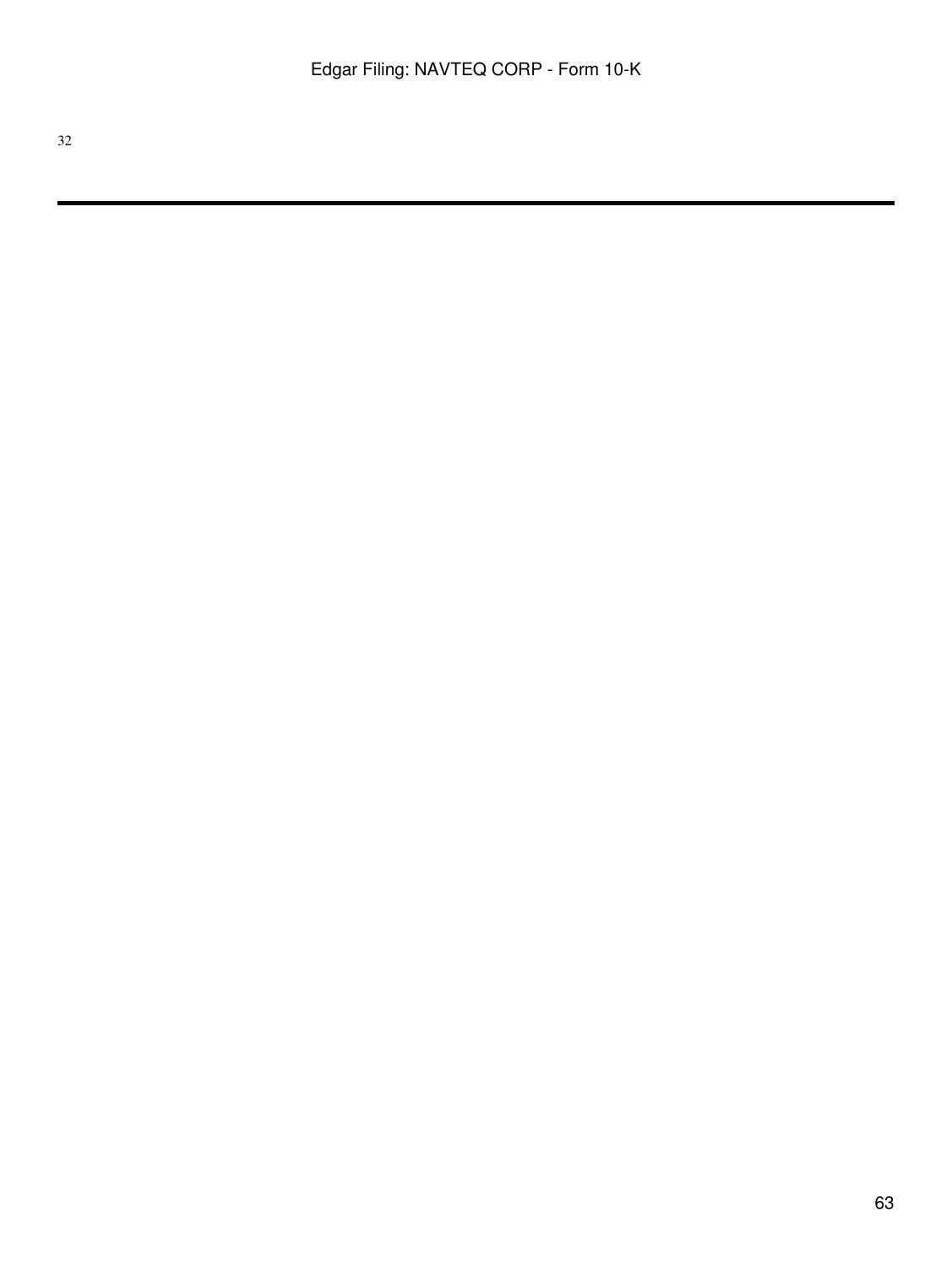#### *Cash and Liquidity*

Prior to the year ended December 31, 2002, we had been unprofitable on an annual basis since our inception, and, as of December 31, 2006, we had an accumulated deficit of \$186,914.

As of December 31, 2006, our balance of cash and cash equivalents and marketable securities was \$322,531, compared to \$218,798 as of December 31, 2005, which represents an increase of \$103,733.

In 2007, we expect to utilize a portion of our cash in the acquisition of Traffic.com. A total of up to approximately \$49,000 in cash may be utilized to fund this acquisition, which would reduce our cash and liquidity. The remainder of the merger consideration will be paid in shares of our common stock.

#### *Foreign Currency Risk*

Material portions of our revenue and expenses have been generated by our European operations, and we expect that our European operations will account for a material portion of our revenue and expenses in the future. Substantially all of our international expenses and revenue are denominated in foreign currencies, principally the euro. As a result, our financial results could be affected by factors such as changes in foreign currency exchange rates or weak economic conditions in Europe and other foreign markets in which we have operations. Accordingly, fluctuations in the value of those currencies in relation to the U.S. dollar have caused and will continue to cause dollar-translated amounts to vary from one period to another. In addition to currency translation risks, we incur currency transaction risk whenever one of our operating subsidiaries enters into either a purchase or a sales transaction using a currency other than the local currency in which it receives revenue and pays expenses.

 Historically, we had not engaged in activities to hedge our foreign currency exposures. On April 22, 2003, we entered into a foreign currency derivative instrument to hedge certain foreign currency exposures related to intercompany transactions. The underlying intercompany loan was repaid in the second quarter of 2006 and the instrument has been terminated. See Note 10 to our Consolidated Financial Statements for additional information on this foreign currency derivative instrument. For the year ended December 31, 2006, we generated approximately 63% of our net revenue and incurred approximately 48% of our total expenses in foreign currencies. Our European operations reported revenue of \$360,056 for the year ended December 31, 2006. Due to an increase in the exchange rate of the euro against the dollar, as compared to 2005, European revenue was approximately \$5,236 higher than what would have been reported had the exchange rate not increased. Based on the results of the year ended December 31, 2006, every one cent change in the exchange rate of the euro against the dollar resulted in approximately a \$2,900 change in our revenue and approximately a \$1,400 change in our operating income. Our analysis does not consider the implications that such fluctuations could have on the overall economic activity that could exist in such an environment in the United States or Europe.

#### *Customer Concentration*

Material portions of our revenue have been generated by a small number of customers, and we expect that a small number of customers will account for a material portion of our revenue in the future. For the year ended December 31, 2006, approximately 12% of our revenue was from one customer. Approximately 13% of our revenue for the year ended December 31, 2005 was from one customer. No other customer accounted for 10% or more of our revenue for the years ended December 31, 2005 and 2006, respectively. Approximately 26% of our revenue for the year ended December 31, 2004 was from two customers, accounting for approximately 16% and 10%, respectively, of our revenue. Our top fifteen customers accounted for approximately 77%, 76% and 71% of our revenue for the years ended December 31, 2004, 2005 and 2006, respectively.

The majority of our significant customers are automobile manufacturers and suppliers to automobile manufacturers. Conditions in the market for new automobiles generally and conditions affecting specific automobile manufacturers and suppliers may affect sales of vehicle navigation systems incorporating our database. Fluctuations in the automotive market have occurred in the past and are likely to occur in the future. To the extent that our future revenue depends materially on sales of new automobiles equipped with navigation systems enabled by digital maps, our business may be vulnerable to these fluctuations.

### **Critical Accounting Estimates**

Our discussion and analysis of our financial condition and results of operations are based upon our consolidated financial statements, which have been prepared in accordance with U.S. generally accepted accounting principles. The preparation of these financial statements requires that we make estimates and judgments that affect the reported amounts of assets, liabilities, revenue and expenses, and related disclosure of contingent assets and liabilities. On an ongoing basis, we evaluate our estimates based on historical experience and make various assumptions that we believe to be reasonable under the circumstances, the results of which form the basis for making judgments about the carrying values of assets and liabilities that are not readily apparent from other sources. Actual results may differ from these estimates under different assumptions or conditions. We believe that, of the significant policies used in the preparation of our consolidated financial statements (see Note 1 of Notes to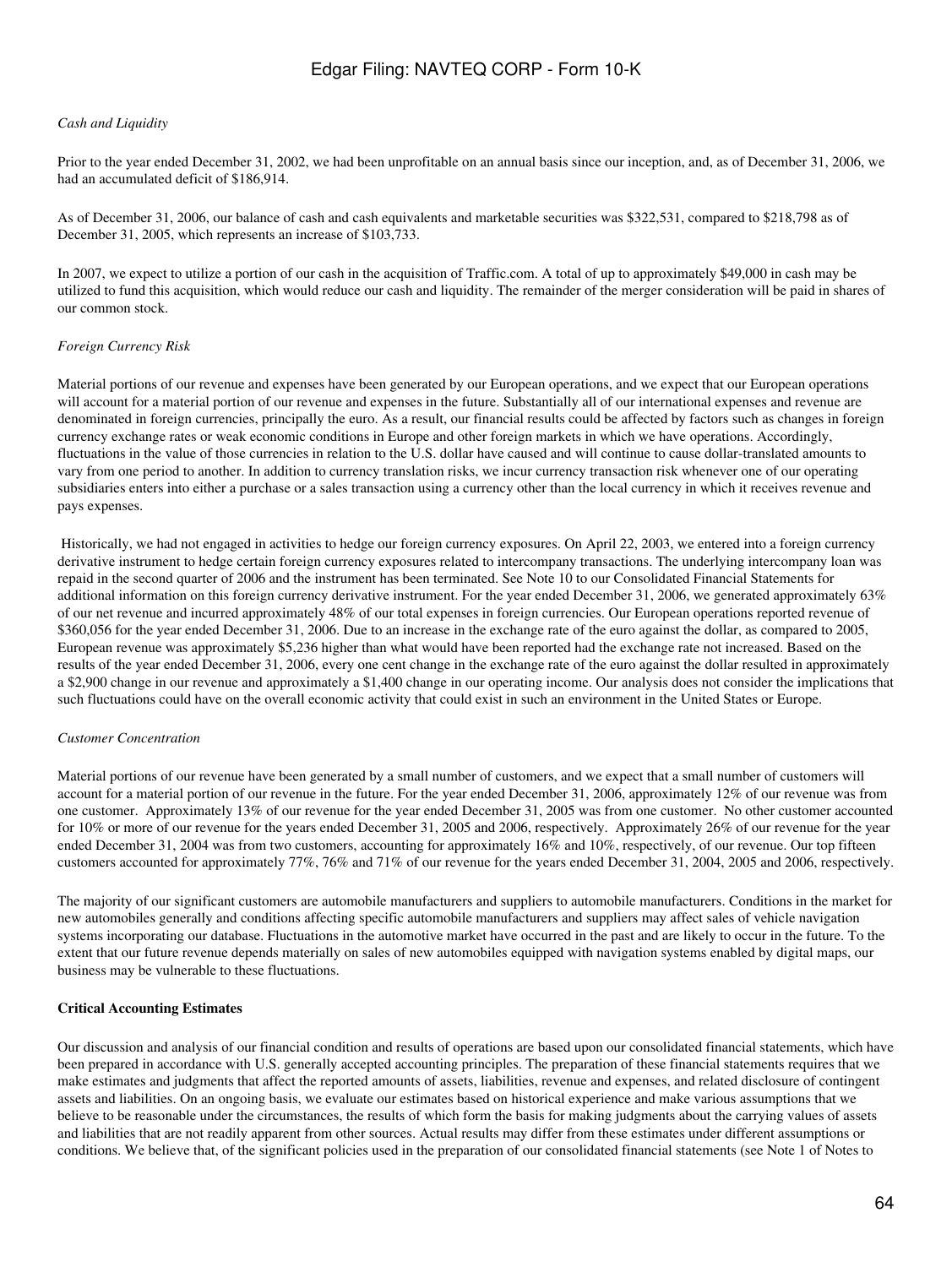Consolidated Financial Statements), the following are critical accounting estimates, which may involve a higher degree of judgment and complexity. Management has discussed the development and selection of these critical accounting estimates with our Audit Committee, and our Audit Committee has reviewed this disclosure.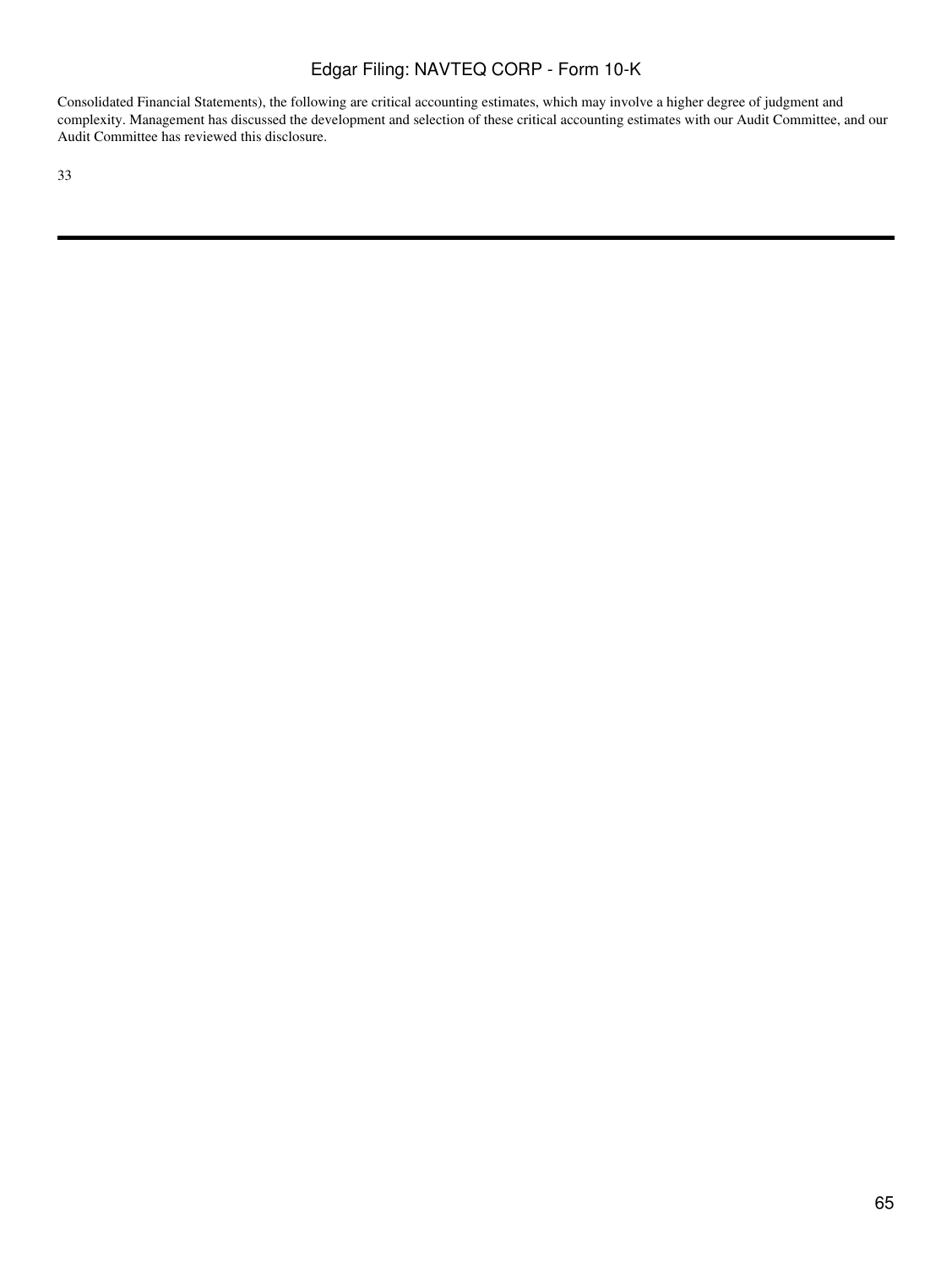#### *Revenue Recognition*

We derive a substantial majority of our revenue from licensing our database. We provide our data to end-users through multiple distribution methods, primarily media or server-based. For example, our customers produce copies of our data on various media, such as CD-ROMs, DVDs and memory cards. Our customers then distribute those media to end-users directly and indirectly through retail establishments, automobile manufacturers and their dealers, and other redistributors. The media may be sold by our customer separately from its products, bundled with its products or otherwise incorporated into its products. We also produce copies of our data and distribute those copies to end-users both directly and indirectly through automobile manufacturers and their dealers. Additionally, some of our customers store our data on servers and distribute information, such as map images and driving directions, derived from our data over the Internet and through other communication networks.

Revenue is recognized net of provisions for estimated uncollectible amounts and anticipated returns. Our map database license agreements provide evidence of our arrangements with our customers, and identify key contract terms related to pricing, delivery and payment. We do not recognize revenue from licensing our database until delivery has occurred and collection is considered probable. We provide for estimated product returns at the time of revenue recognition based on our historical experience for such returns, which have not been material. As a result, we do not believe there is significant risk of recognizing revenue prematurely.

For revenue distributed through the media-based method, license fees from usage (including license fees in excess of the nonrefundable minimum fees) are recognized in the period in which they are reported by the customer to us. Prepaid licensing fees are recognized in the period in which the distributor or customer reports that it has shipped our database to the end-user. Revenue for direct sales is recognized when the database is shipped to the end-user.

For revenue distributed through the server-based method, revenue includes amounts that are associated with nonrefundable minimum licensing fees, license fees from usage (including license fees in excess of nonrefundable minimum fees), recognition of prepaid licensing fees from our distributors and customers and direct sales to end-users. Nonrefundable minimum annual licensing fees are received upfront and represent a minimum guarantee of fees to be received from the licensee (for sales made by that party to end-users) during the period of the arrangement. We generally cannot determine the amount of up-front license fees that have been earned during a given period until we receive a report from the customer. Accordingly, we amortize the total up-front fee paid by the customer ratably over the term of the arrangement. When we determine that the actual amount of licensing fees earned exceeds the cumulative revenue recognized under the amortization method (because the customer reports licensing fees to us that exceed this amount), we recognize the additional licensing revenue.

Licensing arrangements that entitle the customer to unspecified updates over a period of time are recognized as revenue ratably over the period of the arrangement.

#### *Allowance for Doubtful Accounts*

We record allowances for estimated losses from uncollectible accounts based upon specifically identified amounts that we believe to be uncollectible. In addition, we record additional allowances based on historical experience and our assessment of the general financial condition of our customer base. If our actual collections experience changes, revisions to our allowances may be required.

We have a number of customers with individually large amounts due at any given balance sheet date. Any unanticipated change in the creditworthiness of one of these customers or other matters affecting the collectibility of amounts due from these customers could have a material adverse affect on our results of operations in the period in which these changes or events occur.

The allowance for doubtful accounts as reflected in our consolidated balance sheet reflects our best estimate of the amount of our gross accounts receivable that will not be collected. Our actual level of bad debts has been relatively stable in recent years, which we believe is due to our practice of requiring customer prepayments in certain instances together with prompt identification of potential problem accounts. We continue to refine our estimates for bad debts as our business grows, and while our credit losses have historically been within both our expectations and the provision recorded, fluctuations in credit loss rates in the future may affect our financial results.

#### *Database Creation, Distribution and Software Development Costs*

We have invested significant amounts in creating and updating our database and developing related software applications for internal use. Database creation and distribution costs consist of database creation and updating, database licensing and distribution, and database-related software development. Database creation and updating costs are expensed as incurred. These costs include the direct costs of database creation and validation, costs to obtain information used to construct the database, and ongoing costs for updating and enhancing the database content. Database licensing and distribution costs include the direct costs related to reproduction of the database for licensing and per-copy sales and shipping and handling costs. Database-related software development costs consist primarily of costs for the development of software as follows: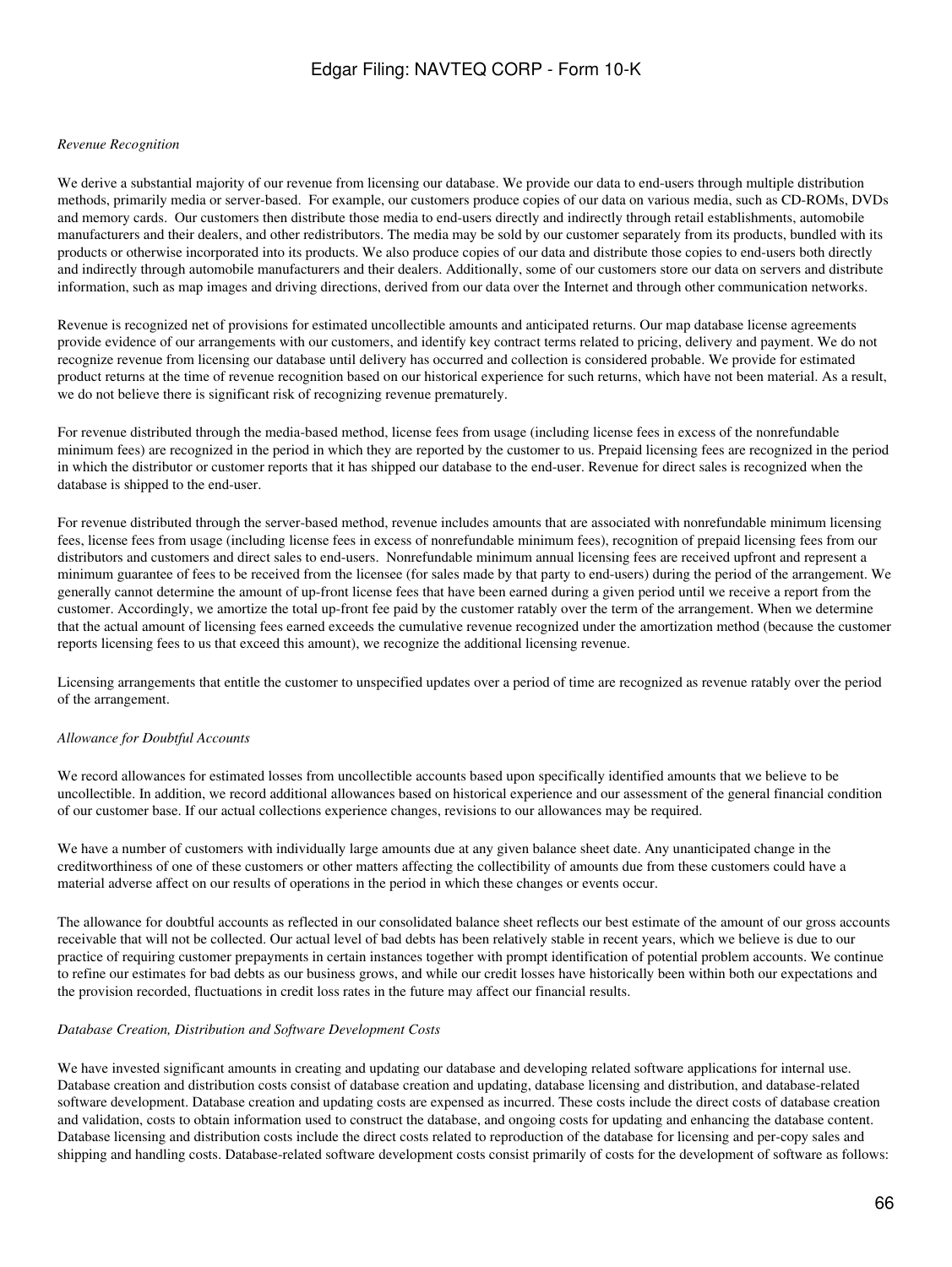(i) applications used internally to improve the effectiveness of database creation and updating activities, (ii) enhancements to internal applications that enable our core database to operate with emerging technologies, and (iii) applications to facilitate customer use of our database. Costs of internal-use software are accounted for in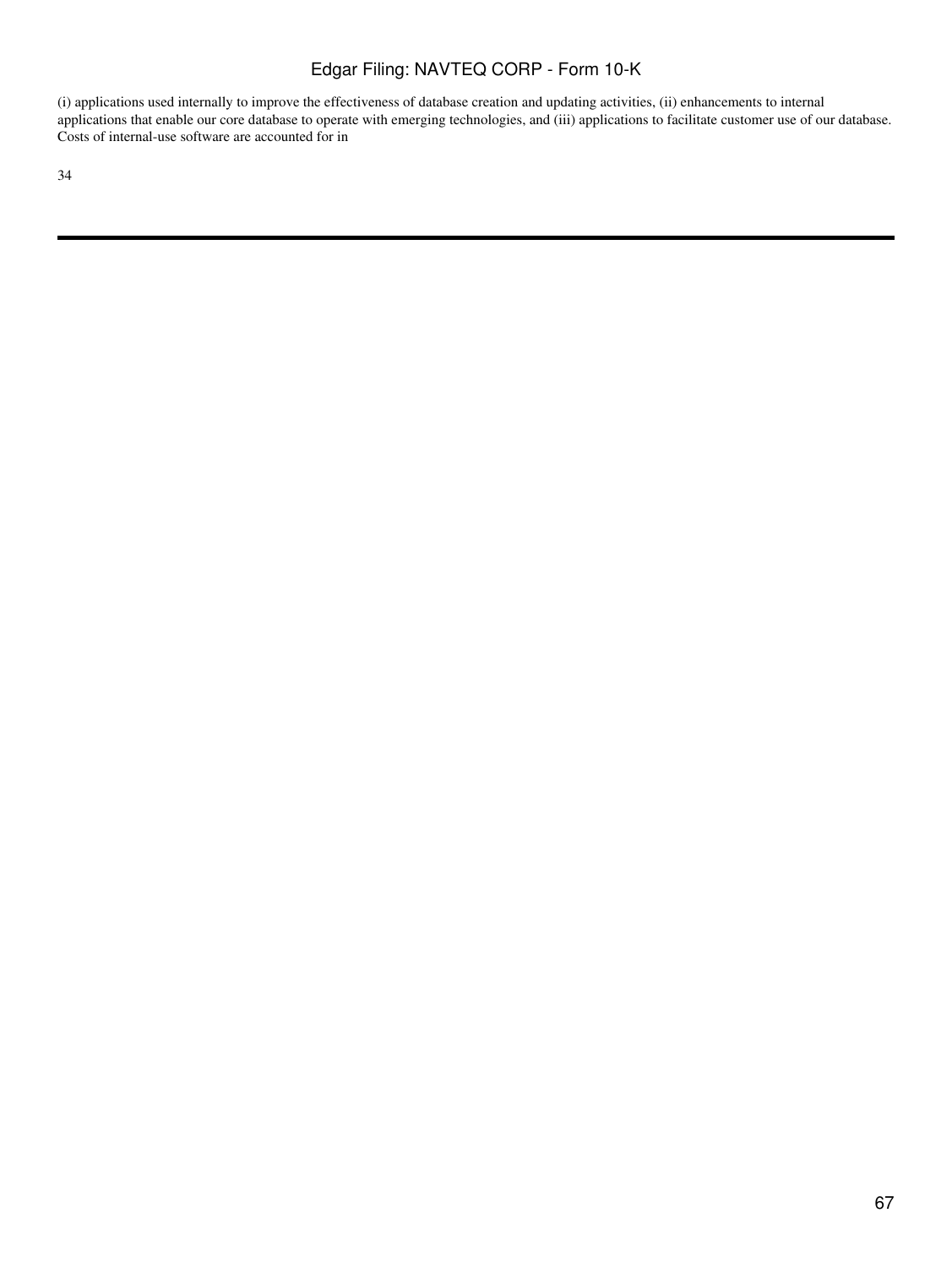accordance with AICPA Statement of Position (SOP) No. 98-1, Accounting for the Costs of Computer Software Developed or Obtained for Internal Use. Accordingly, certain application development costs relating to internal-use software have been capitalized and are being amortized on a straight-line basis over the estimated useful lives of the assets. It is possible that our estimates of the remaining economic life of the technology could change from the current amortization periods. In that event, impairment charges or shortened useful lives of internal-use software could be required.

#### *Impairment of Long-lived Assets*

As of December 31, 2005 and 2006, our long-lived assets consisted of property and equipment, internal-use software and acquired intangible assets. We review long-lived assets for impairment whenever events or changes in circumstances indicate that the carrying amount of an asset may not be recoverable. Additionally, goodwill is reviewed on at least an annual basis as well to determine if our recorded goodwill amounts are impaired in any manner. Recoverability of assets to be held and used is measured by comparison of the carrying amount of an asset to estimated undiscounted future cash flows expected to be generated by the asset. If the carrying amount of an asset exceeds its estimated future cash flows, an impairment charge is recognized in the amount by which the carrying amount of the asset exceeds the fair value of the asset. Significant management judgment is required in determining the fair value of our long-lived assets to measure impairment, including projections of future discounted cash flows.

#### *Realizability of Deferred Tax Assets*

The assessment of the realizability of deferred tax assets involves a high degree of judgment and complexity. In assessing the realizability of deferred tax assets, management considers whether it is more likely than not that some portion or all of the deferred tax assets will not be realized. The realization of deferred tax assets is dependent upon the generation of future taxable income during the periods in which temporary differences, as determined pursuant to SFAS No. 109, Accounting for Income Taxes, become deductible. Management considers the scheduled reversal of deferred tax liabilities, projected future taxable income, and tax planning strategies in making this assessment. Managements evaluation of the realizability of deferred tax assets must consider both positive and negative evidence, and the weight given to the potential effects of positive and negative evidence is based on the extent to which it can be objectively verified. We have generated significant taxable losses since our inception, and prior to the year ended December 31, 2003, management had concluded that a valuation allowance against substantially all of our deferred tax assets was required. However, our European operations generated taxable profits throughout 2002, and for the year ended December 31, 2003, both our European and U.S. operations generated taxable income. During 2003, we assessed the realizability of our deferred tax assets by weighing both positive and negative evidence. Positive evidence included qualitative factors such as growing market acceptance of navigation products in Europe and North America, particularly in automobiles, our leading competitive positions in both Europe and the U.S., and the significant time required and cost involved in building a database such as ours. Positive quantitative evidence included our strong recent operating performance in both Europe and the U.S., our projections of our future operating results that indicate that we will be able to generate sufficient taxable income to fully realize the benefits of our existing loss carryforwards before they expire, and the length of carryforward periods related to our net operating losses, approximately half of which have no statutory expiration date. Negative evidence included our history of operating losses through 2001, the likelihood of increased competition and the loss of a large customer. After evaluating the available evidence, management determined that sufficient objective evidence existed to conclude that it was more likely than not that a portion of the deferred tax assets would be realized. Accordingly, we reversed the valuation allowance related to net operating loss carryforwards and other temporary items in Europe and the United States, resulting in the recognition of an income tax benefit of \$168,752 in 2003.

As of June 27, 2004, we had fully reserved for the tax benefits related to interest expense carryforwards as we believed it was more likely than not that the benefits would not be realized. At that time, we believed it was more likely than not that we would not realize the benefit associated with the interest expense carryforwards due to (1) restrictions placed on the deductibility of the interest as a result of Philips controlling interest in us and (2) our ability to generate sufficient incremental future taxable income in the United States to offset the additional interest expense deductions. During the third quarter of 2004, Philips relinquished its controlling interest in us after our initial public offering. We were then allowed to deduct the deferred interest expense in tandem with our net operating loss carryforwards. Consequently, we reevaluated, in the third quarter of 2004, whether it was more likely than not that the tax benefits associated with our net operating loss carryforwards and our interest expense carryforwards would be realized. Our evaluation considered both positive and negative evidence, and the weight given to the potential effects of positive and negative evidence was based on the extent to which it can be objectively verified in the same manner as described above for the evaluation completed in 2003. Based on this evaluation, we determined the amount of net deferred tax assets that we believed was more likely than not that we will realize. The amount that was determined did not require us to record an adjustment to the balance of the related valuation allowance.

During the third quarter of 2005, we reassessed the realizability of the deferred tax assets and made the determination that it is more likely than not that we would be able to realize the benefits of the deferred tax assets related to net operating loss carryforwards and deferred interest credits in the United States. In reaching the determination, we considered both positive and negative evidence. Positive evidence included our strong recent revenue growth and operating performance, expectations regarding the generation of future taxable income, the length of available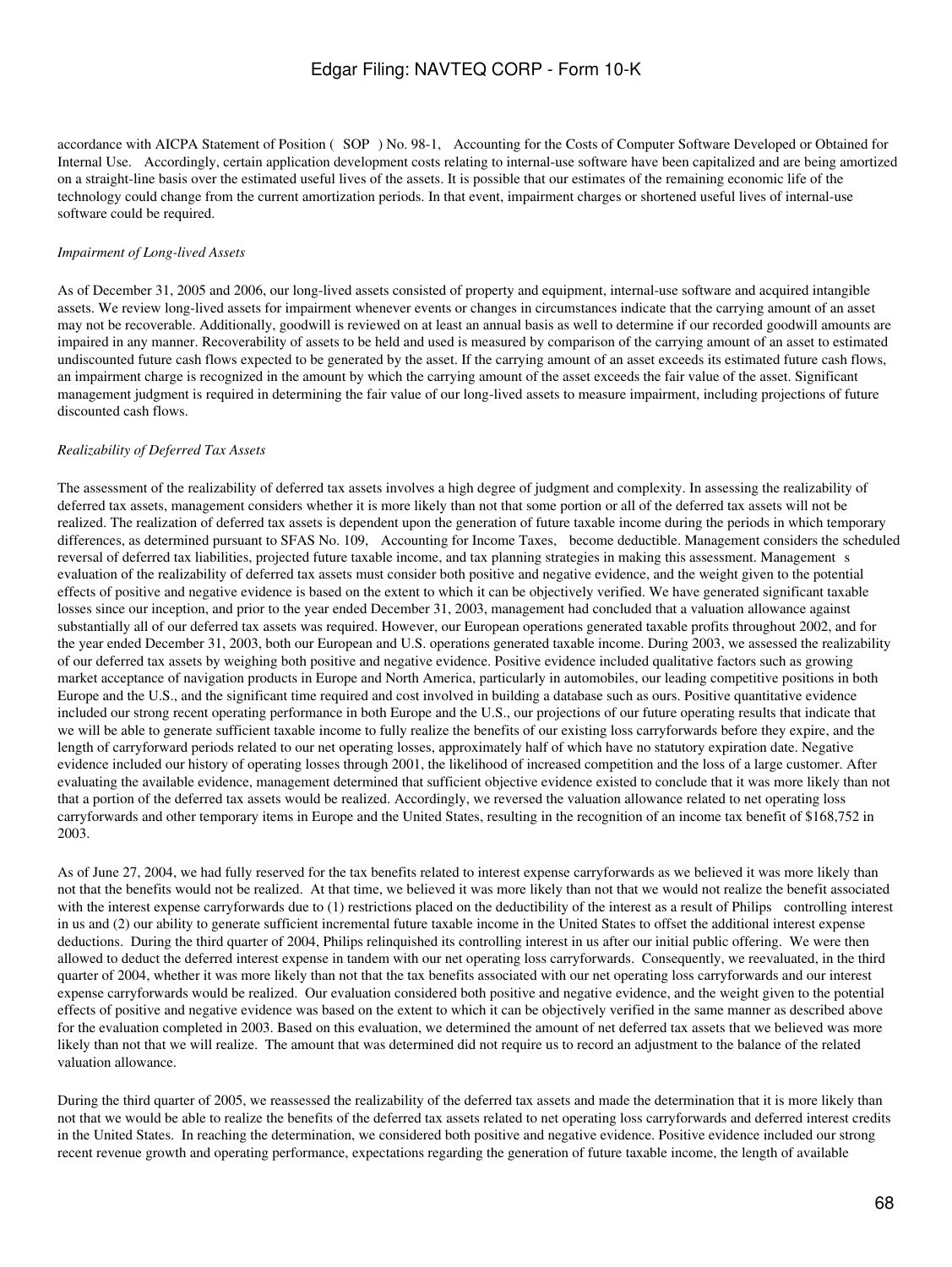carryforward periods, our market position and the expected growth of the market. Negative evidence included our history of operating losses through 2001 and the likelihood of increased competition and loss of a significant customer. From that analysis, we determined that sufficient evidence existed to conclude that it was more likely than not that the benefits of certain of the deferred tax assets will be realized. Accordingly, we reversed the related valuation allowance and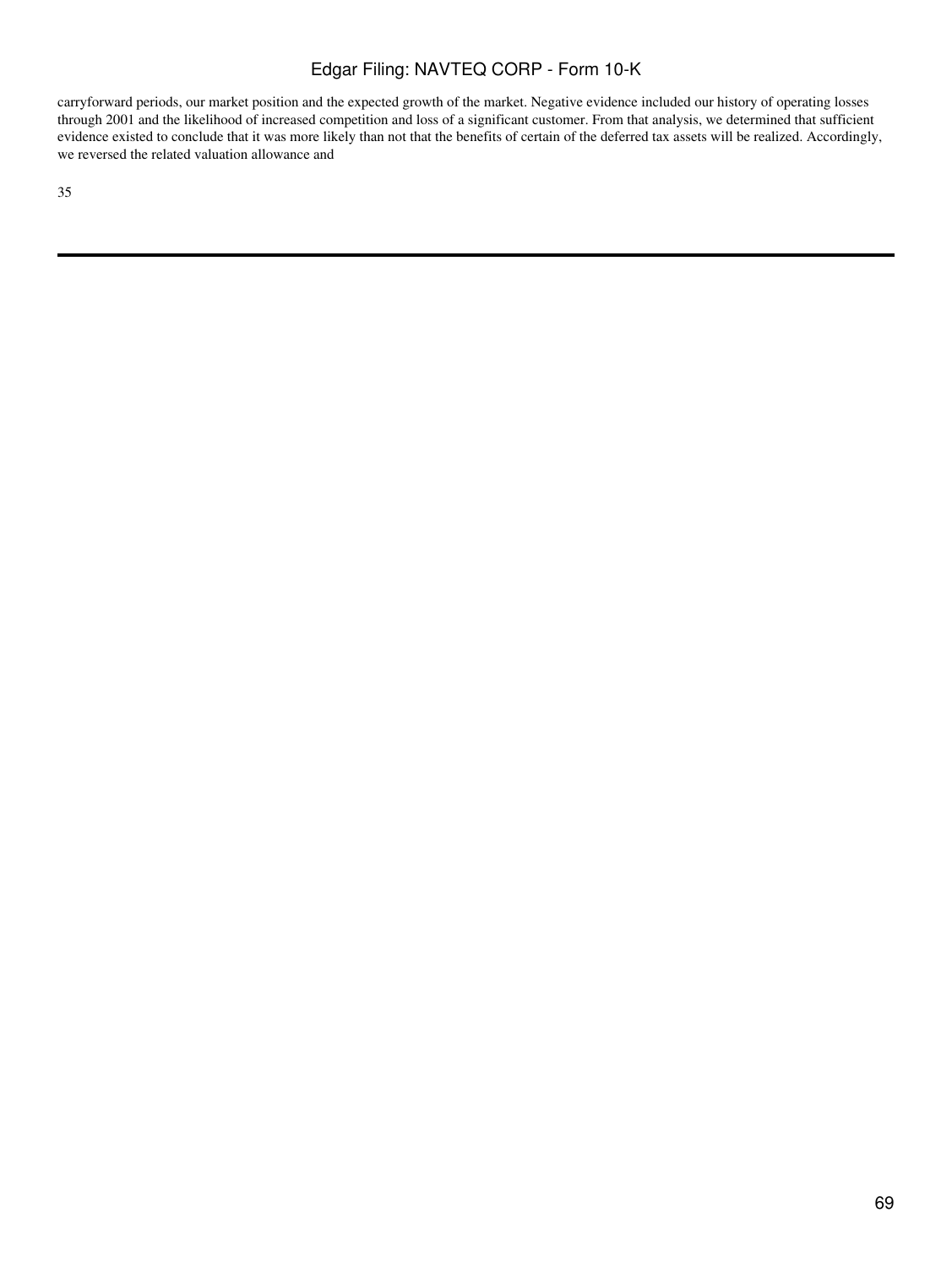recorded an income tax benefit of \$83,270. In addition, we reversed the valuation allowance on deferred tax assets associated with stock-based compensation, which resulted in an increase to additional paid-in capital of \$34,552.

As of December 31, 2006, we had a valuation allowance for deferred tax assets of \$2,439 related to Canadian net operating loss carryforwards, and research and experimental tax credits.

We cannot assure you that we will continue to experience taxable income at levels consistent with recent performance in some or all of the jurisdictions in which we do business. In the event that actual taxable income differs from our projections of taxable income by jurisdiction, changes in the valuation allowance, which could affect our financial position and net income, may be required.

## **Results of Operations**

### *Comparison of Years Ended December 31, 2005 and 2006*

*Operating Income, Net Income and Net Income Per Share of Common Stock.* Our operating income increased from \$134,256 in 2005 to \$153,696 in 2006, due primarily to our revenue growth in 2006. Our net income decreased from \$170,830 in 2005 to \$109,970 in 2006 due to an income tax benefit of \$83,270 recorded in 2005 primarily related to the reversal of the valuation allowance on a portion of our deferred tax assets offset by higher operating income and a lower effective tax rate in 2006. Basic net income per share of common stock decreased from \$1.90 in 2005 to \$1.18 in 2006. Diluted net income per share of common stock decreased from \$1.81 in 2005 to \$1.15 in 2006.

The following table highlights changes in selected line items, which are material to our results of operations. An analysis of the factors affecting each line is provided in the paragraphs that appear after the table. In addition, the percentage change for income tax (benefit) expense as compared to the prior year is not specified below. We believe that this percentage is not meaningful since the change is unusually large due to a non-recurring item more fully described in the narrative section below.

| 2005     | 2006    | <b>Change</b> | <b>Change</b> |      |
|----------|---------|---------------|---------------|------|
| 496.512  | 581,619 | 85,107        | 17.1          | %    |
| 236,405  | 275,449 | 39,044        | 16.5          | %    |
| 125.851  | 152,474 | 26.623        | 21.2          | $\%$ |
| 4.735    | 10.249  | 5.514         | 116.5         | $\%$ |
| (31,839) | 54.481  | 86,320        |               |      |
|          |         |               |               | $\%$ |

*Net Revenue.* The increase in net revenue was due to an increase in database licensing, resulting primarily from increased unit sales to customers. Growth occurred in EMEA and Americas in 2006. EMEA revenue increased 13.9% from \$316,208 in 2005 to \$360,056 in 2006. Americas revenue increased 25.1% from \$172,789 in 2005 to \$216,150 in 2006. EMEA and Americas revenue both increased primarily due to the increase in unit sales to vehicle navigation systems vendors, automobile manufacturers and mobile device manufacturers. Differences in foreign currency translation increased revenue within the EMEA operations by approximately \$5,236 during 2006 as compared to 2005. Revenue related to sales of our database used in vehicle navigation systems as a percentage of our revenue decreased to 66% of our revenue in 2006 from 72% of our revenue in 2005. Excluding the effect of the foreign currency translation, EMEA revenue would have grown 12.2% in 2006 as compared to 2005. Approximately 13% and 12% of our revenues from 2005 and 2006, respectively, came from one customer.

*Database Creation and Distribution Costs.* The increase in database creation and distribution costs was due primarily to geographic expansion and quality improvements. The capitalization of \$12,369 and \$9,055 for 2005 and 2006, respectively, for internal-use software reduced our expenses in those periods. A favorable foreign currency translation effect decreased expenses within EMEA operations by approximately \$2,502 in 2006 as compared to 2005.

Approximately 53% of our database creation and distribution costs for 2006 were comprised of personnel, software amortization, stock-based compensation, occupancy, and other business infrastructure expenses. Our direct distribution costs were approximately 33% of database creation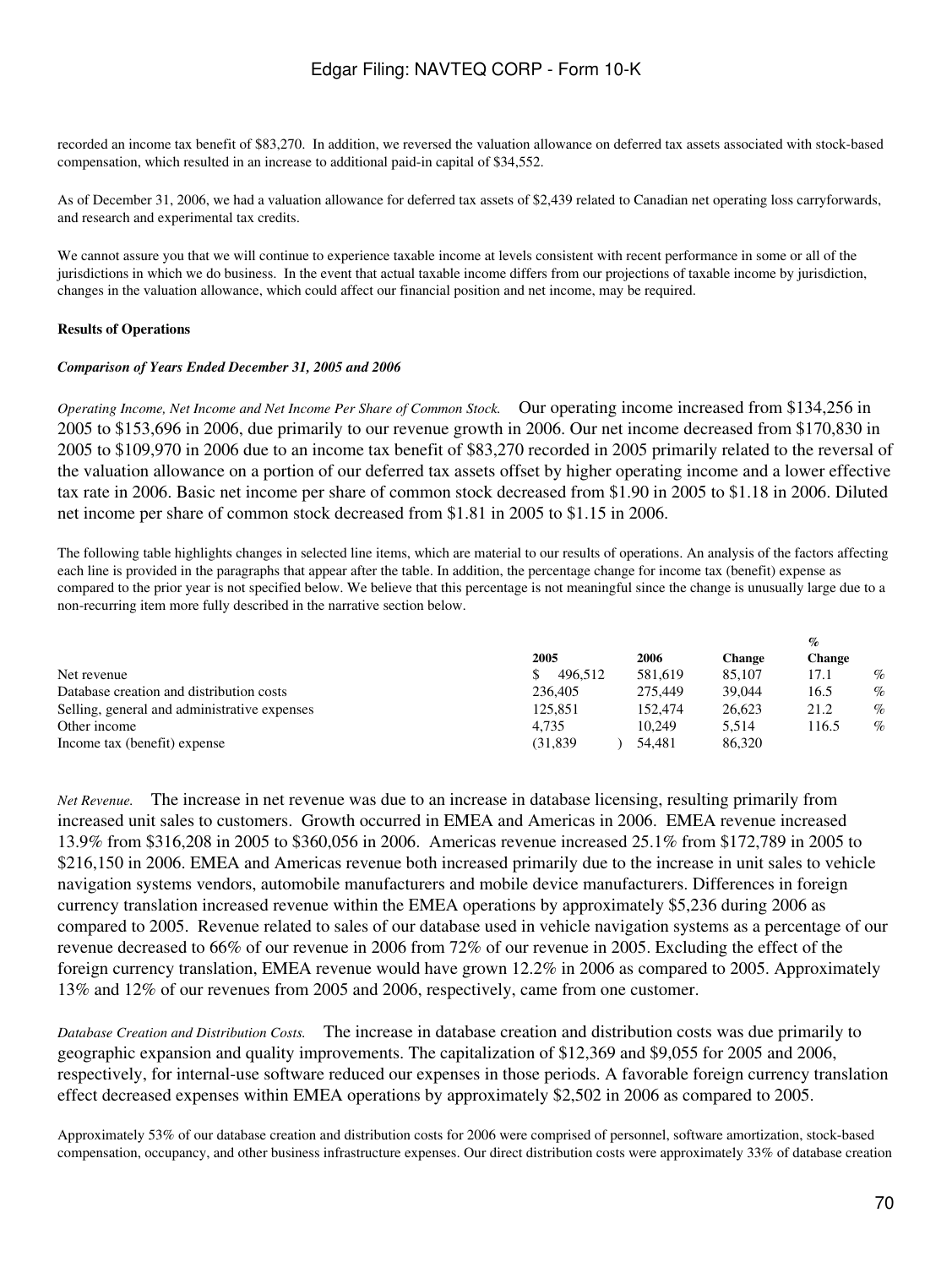and distribution costs in 2006.

*Selling, General and Administrative Expenses.* The increase in selling, general and administrative expenses was due primarily to our investments in growing our worldwide sales force and expanding the breadth of our product offerings and expenses related to improving our infrastructure to support future growth. Stock based compensation expense of \$8,236 was recorded in selling, general and administrative expense in 2005, compared to \$11,665 in 2006. A favorable foreign currency translation effect decreased expenses within EMEA operations by approximately \$977 for 2006 as compared to 2005.

Approximately 75% of our selling, general, and administrative expenses for 2006 were comprised of personnel, stock-based compensation, occupancy and other business infrastructure expenses.

*Other Income.* Interest income increased from \$4,262 in 2005 to \$11,269 in 2006 primarily due to higher average cash balances in 2006 as well as higher percentage returns on the invested cash.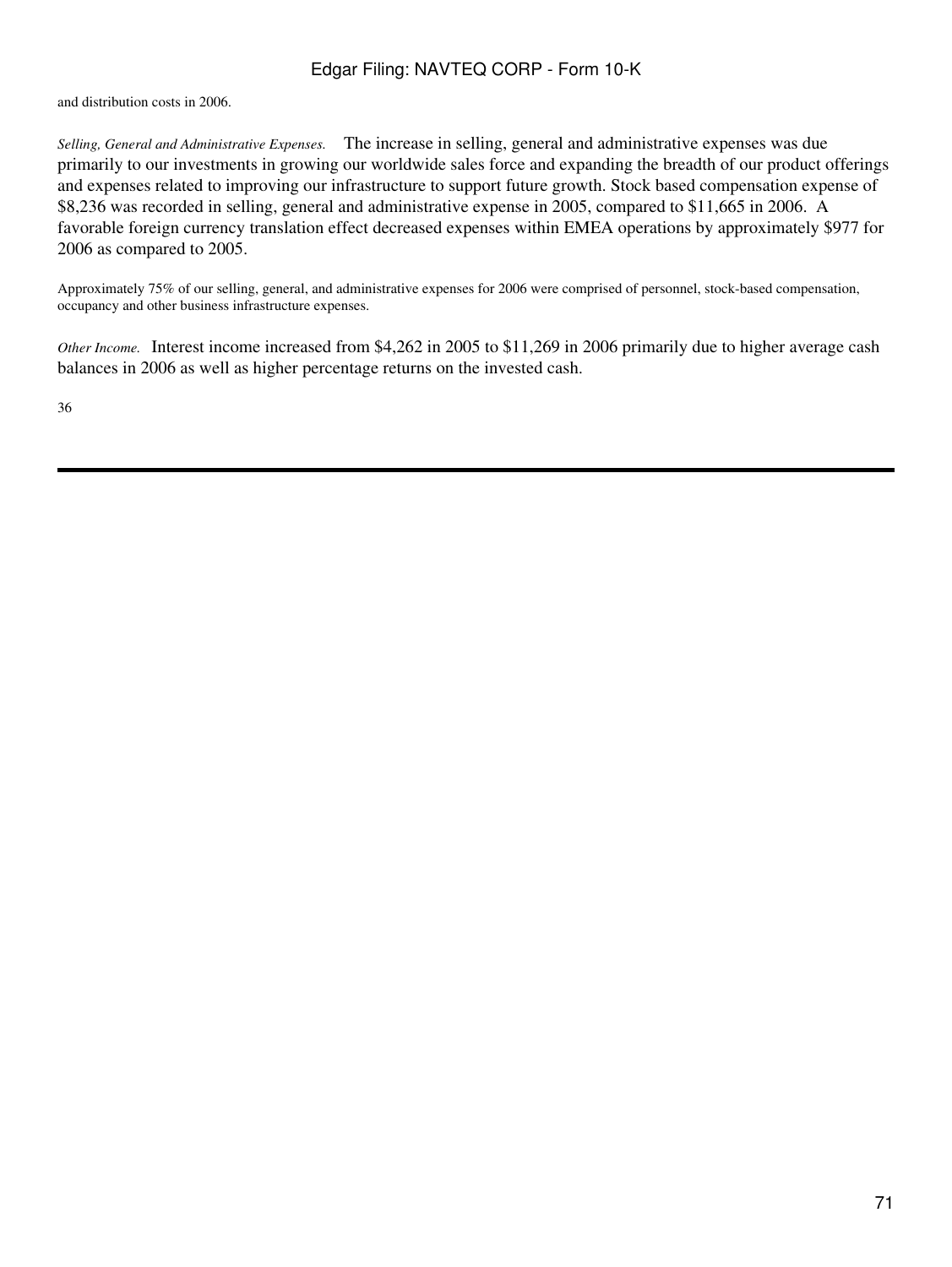*Income Tax (Benefit) Expense.* The increase in income tax expense is primarily due to the income tax benefit of \$83,270 recorded in the third quarter of 2005, as a result of the reversal of the valuation allowance on a portion of our deferred tax asset. Excluding the effects of the net income tax benefit, the effective tax rate in 2005 was 35.16% as compared to 33.2% in 2006. The decrease in the effective tax rate was primarily due to legislation in the Netherlands enacted during the fourth quarter of 2005 that reduced the 2006 statutory corporate income tax rate to 29.6%. The 2005 statutory corporate income tax rate in the Netherlands was 31.5%.

## *Comparison of Years Ended December 31, 2004 and 2005*

*Operating Income, Net Income and Net Income Per Share of Common Stock.* Our operating income increased from \$94,586 in 2004 to \$134,256 in 2005, due primarily to our revenue growth in 2005. Our net income increased from \$54,066 in 2004 to \$170,830 in 2005, due primarily to the \$83,270 effect of the reversal of the valuation allowance on our deferred tax assets related to net operating loss carryforwards and deferred interest credits in 2005 and our higher operating income. Basic net income per share of common stock increased from \$0.62 in 2004 to \$1.90 in 2005. Diluted net income per share of common stock increased from \$0.59 in 2004 to \$1.81 in 2005.

The following table highlights changes in selected line items, which are material to our results of operations. An analysis of the factors affecting each line is provided in the paragraphs that appear after the table. In addition, the percentage change for other income (expense) and income tax (benefit) expense as compared to the prior year is not specified below. We believe that these percentages are not meaningful since the changes are unusually large due to non-recurring items more fully described in the narrative section for each.

|                                              |         |         |         | $\%$          |
|----------------------------------------------|---------|---------|---------|---------------|
|                                              | 2004    | 2005    | Change  | <b>Change</b> |
| Net revenue                                  | 392,858 | 496.512 | 103.654 | $\%$<br>26.4  |
| Database creation and distribution costs     | 197,089 | 236,405 | 39.316  | $\%$<br>20.0  |
| Selling, general and administrative expenses | 101.183 | 125.851 | 29,668  | $\%$<br>24.4  |
| Other income (expense)                       | (758    | 4.735   | 5.493   |               |
| Income tax (benefit) expense                 | 39.762  | (31.839 | (71.601 |               |

*Net Revenue.* The increase in total revenue was due to a significant increase in database licensing, resulting primarily from increased unit sales to existing customers. Growth occurred in all geographic regions in 2005. European revenue increased 18.2% from \$267,541 in 2004 to \$316,208 in 2005. North American revenue increased 37.9% from \$125,317 in 2004 to \$172,789 in 2005. European and North American revenue both increased primarily due to the increase in unit sales to vehicle navigation systems vendors, automobile manufacturers and mobile device manufacturers. Foreign currency translation decreased revenue within the European operations by approximately \$666 during 2005 due to the weakening of the euro. Revenue related to sales of our database used in vehicle navigation systems as a percentage of our revenue decreased to 72% of our revenue in 2005 from 82% of our revenue in 2004. Approximately 26% of our revenue for 2004 came from two customers (accounting for approximately 16% and 10% of total revenue, respectively), while only one customer accounted for more than 10% of our revenue in 2005 (accounting for 13%).

*Database Creation and Distribution Costs.* The increase in database creation and distribution costs was due primarily to increased production costs of approximately \$20,700 in 2005 as compared to 2004, associated with higher sales where we provided distribution services, and our continued investment in updating, improving and maintaining the coverage of our database that resulted in an increase of approximately \$20,500 in 2005 as compared to 2004. This was offset by lower expenses related to technological enhancements to our database in both North America and Europe that resulted in a decrease of approximately \$4,200 in 2005 as compared to 2004. Reducing these expenses was the capitalization of \$12,792 and \$12,369 of development costs for internal-use software in 2004 and 2005, respectively.

Approximately 48% of our database, creation, and distribution costs for 2005 were comprised of personnel, software amortization, stock-based compensation, occupancy, and other business infrastructure expenses. Our direct distribution costs were approximately 38% of database creation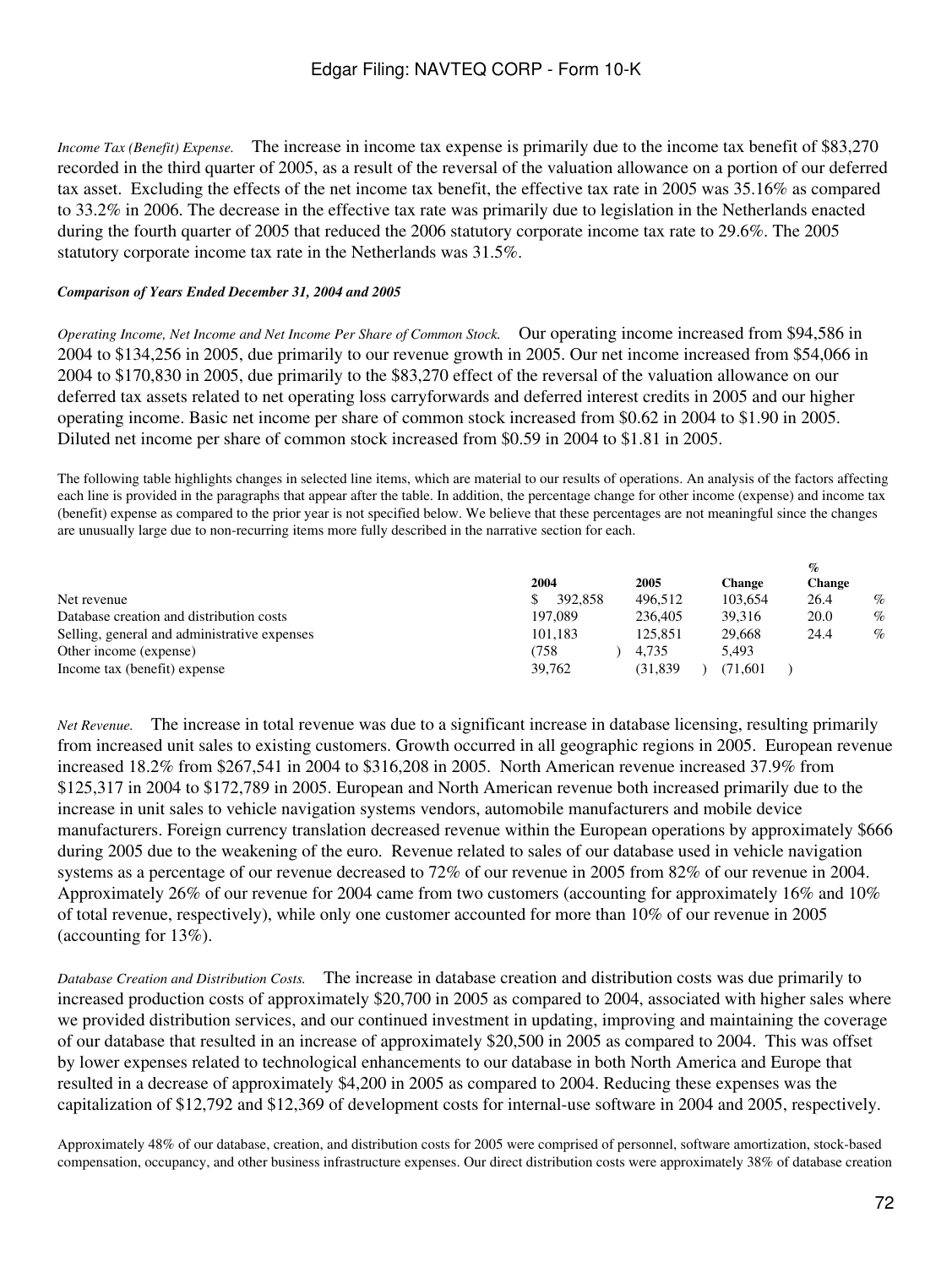and distribution costs in 2005.

*Selling, General and Administrative Expenses.* The increase in selling, general and administrative expenses was due primarily to our investments in growing the size of our worldwide sales force and expanding the breadth of our product offerings resulting in an increase of approximately \$20,000 in 2005 as compared to 2004. Also contributing to the increase were expenses related to improving our infrastructure to support future growth that resulted in an increase of approximately \$7,700 in 2005 as compared to 2004. Included in selling, general and administrative expenses during 2005 was approximately \$2,400 of costs related to our obligation to match social taxes on employee stock option exercises.

Approximately 74% of our selling, general, and administrative expenses for 2005 were comprised of personnel, stock-based compensation, occupancy and other business infrastructure expenses.

*Other Income (Expense).* Interest income increased from \$1,158 in 2004 to \$4,262 in 2005 primarily due to higher average cash balances in 2005 as well as higher percentage returns on the invested cash. In addition, during 2004 we recorded a foreign currency loss of \$1,686 as compared to a foreign currency gain of \$502 in 2005. The gain in 2005 was primarily due to the strengthening of the U.S. dollar as compared to the euro.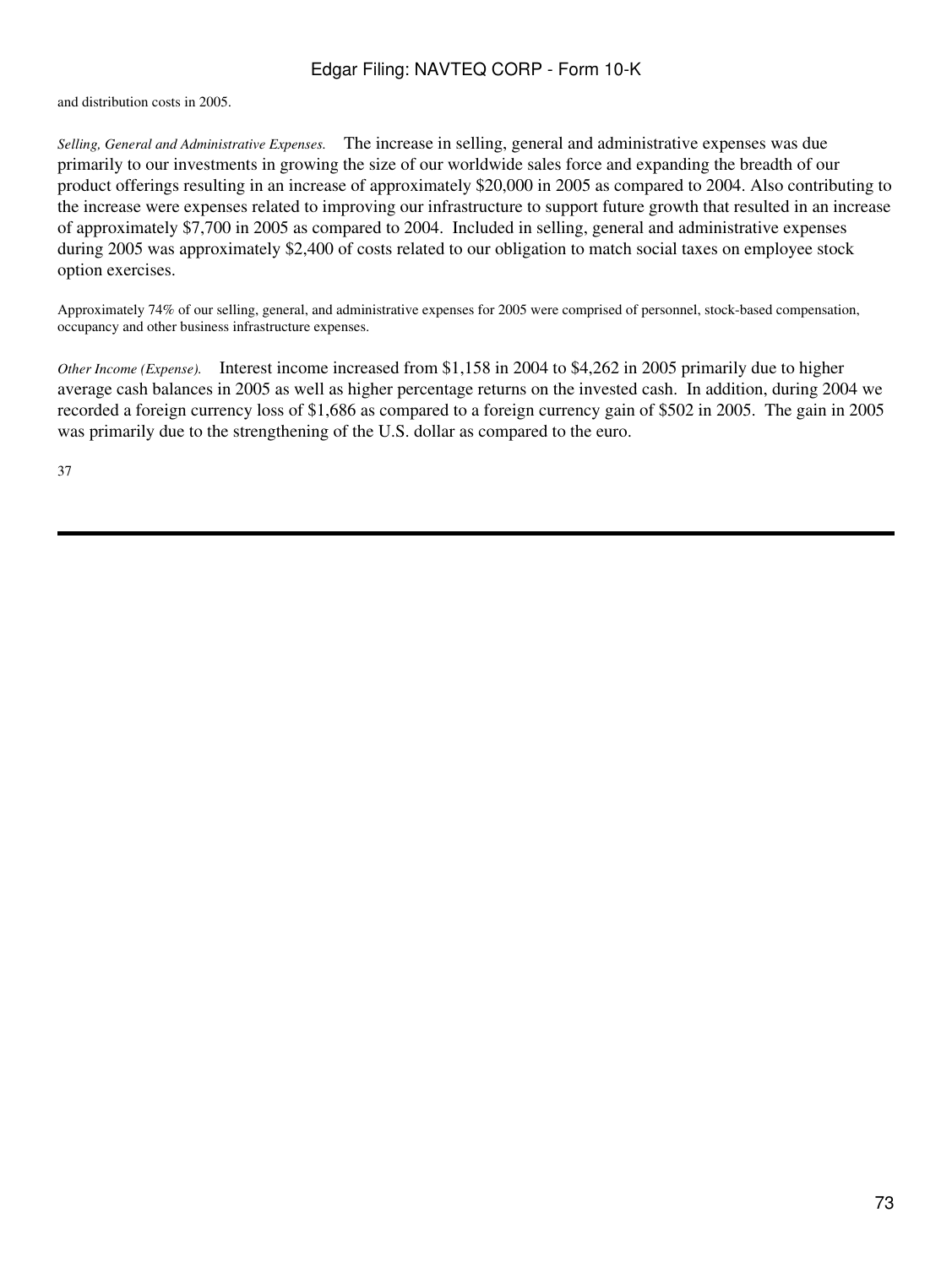*Income Tax Benefit (Expense).* The decrease in income tax expense is primarily due to the income tax benefit of \$83,270 recorded in the third quarter of 2005, as a result of the reversal of the valuation allowance on a portion of our deferred tax asset. In addition, we recorded expense of \$1,836 related to deferred compensation and expense of \$720 related to the revaluation of our deferred tax asset due to changes in statutory income tax rates in the Netherlands and changes in the apportionment of income among states in the United States. Excluding the effects of the net income tax benefit recorded in 2005, the effective tax rate in 2005 was 35.16% as compared to 38.3% in 2004. The decrease in the effective tax rate was primarily due to legislation in the Netherlands enacted during the fourth quarter of 2004 that reduced statutory corporate income tax rates from 34.5% to 30% in stages over a four-year period starting in 2005.

### **Liquidity and Capital Resources**

Since 2002, we have financed our operations through cash generated from operating income. As of December 31, 2006, cash and cash equivalents and marketable securities totaled \$322,531 compared to cash and cash equivalents and marketable securities as of December 31, 2005 in the amount of \$218,798, which represents an increase of \$103,733.

On November 30, 2006, we extended through our operating subsidiary for North America, our revolving line of credit that was scheduled to mature on December 1, 2006. Pursuant to the terms of the line of credit, we may borrow up to \$50,000 at an interest rate of either U.S. LIBOR plus 0.5% or the greater of the prime rate or the Federal funds rate plus 0.5%. We are required to pay to the bank a quarterly facility fee of 7.5 basis points per annum on the average daily unused commitment. We have guaranteed our operating subsidiarys obligations under this facility. As of December 31, 2006, there were no outstanding borrowings against this line of credit. This line of credit expires on December 1, 2007.

Since the first quarter of 2002, our operations have continued to produce positive cash flows. The cash flows have been driven by increased demand for our products and our ability to deliver these products profitably and collect receivables from our customers effectively. These funds have allowed us to make investments required to grow the business and have provided us excess cash. Since August 2004, we have invested cash balances in excess of our short-term operational needs in cash equivalents and marketable securities of high credit quality.

The following table presents our contractual cash obligations as of December 31, 2006:

### **Payments Due by Period**

|                                     |                  | l vear  |               | $4 - 5$ | After 5 |
|-------------------------------------|------------------|---------|---------------|---------|---------|
| <b>Contractual Cash Obligations</b> | <b>Total</b>     | or less | vears         | vears   | Years   |
| <b>Operating leases</b>             | \$ 94.382 15.557 |         | 21.949 13.545 |         | 43,331  |

We do not have any off-balance sheet arrangements other than the operating leases identified in the table above. Additionally, the amounts in the table above include amounts related to rents for our new headquarters in Chicago, IL that we will be moving into in September 2007.

We believe that our current cash resources on hand, temporary excess cash deposited in cash equivalents and marketable securities, and cash flows from operations, together with funds available from the revolving line of credit, will be adequate to satisfy our anticipated working capital needs and capital expenditure requirements at our current level of operations for at least the next twelve months. We do, however, consider additional debt and equity financing from time to time and may enter into these financings in the future.

In 2007, we expect to utilize a portion of our cash in the acquisition of Traffic.com. A total of approximately \$49,000 in cash will be utilized to fund this acquisition, which would reduce our cash and liquidity. The remainder of the merger consideration will be paid in shares of our common stock.

Cash and cash equivalents increased by \$37,265 during the year ended December 31, 2006. The changes in cash and cash equivalents for the periods ended are as follows:

|                                                 | Year Ended Dec. 31, |          |            |  |  |  |
|-------------------------------------------------|---------------------|----------|------------|--|--|--|
|                                                 | 2004                | 2005     | 2006       |  |  |  |
| Cash provided by operating activities           | 106.422             | 137.753  | 140,008    |  |  |  |
| Cash used in investing activities               | (34.124)            | (94.530) | (134, 813) |  |  |  |
| Cash provided by (used in) financing activities | (45.766)            | 14.190   | 26.256     |  |  |  |
| Effect of exchange rates on cash                | 1.587               | (2.444   | 5.814      |  |  |  |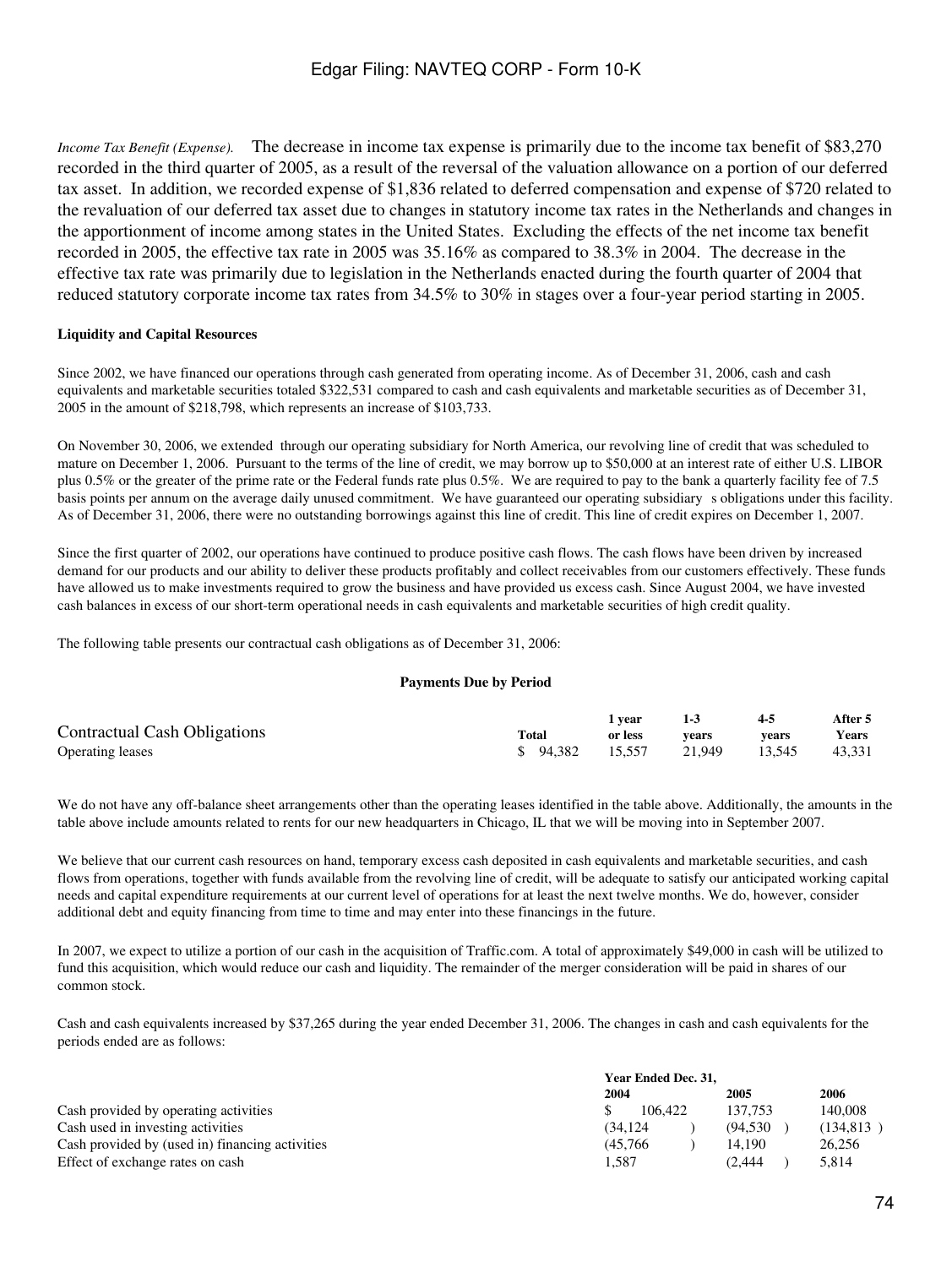| Increase in cash and cash equivalents |  | $\frac{1}{28}$ , 28, 119 54, 969 37, 265 |  |
|---------------------------------------|--|------------------------------------------|--|
|                                       |  |                                          |  |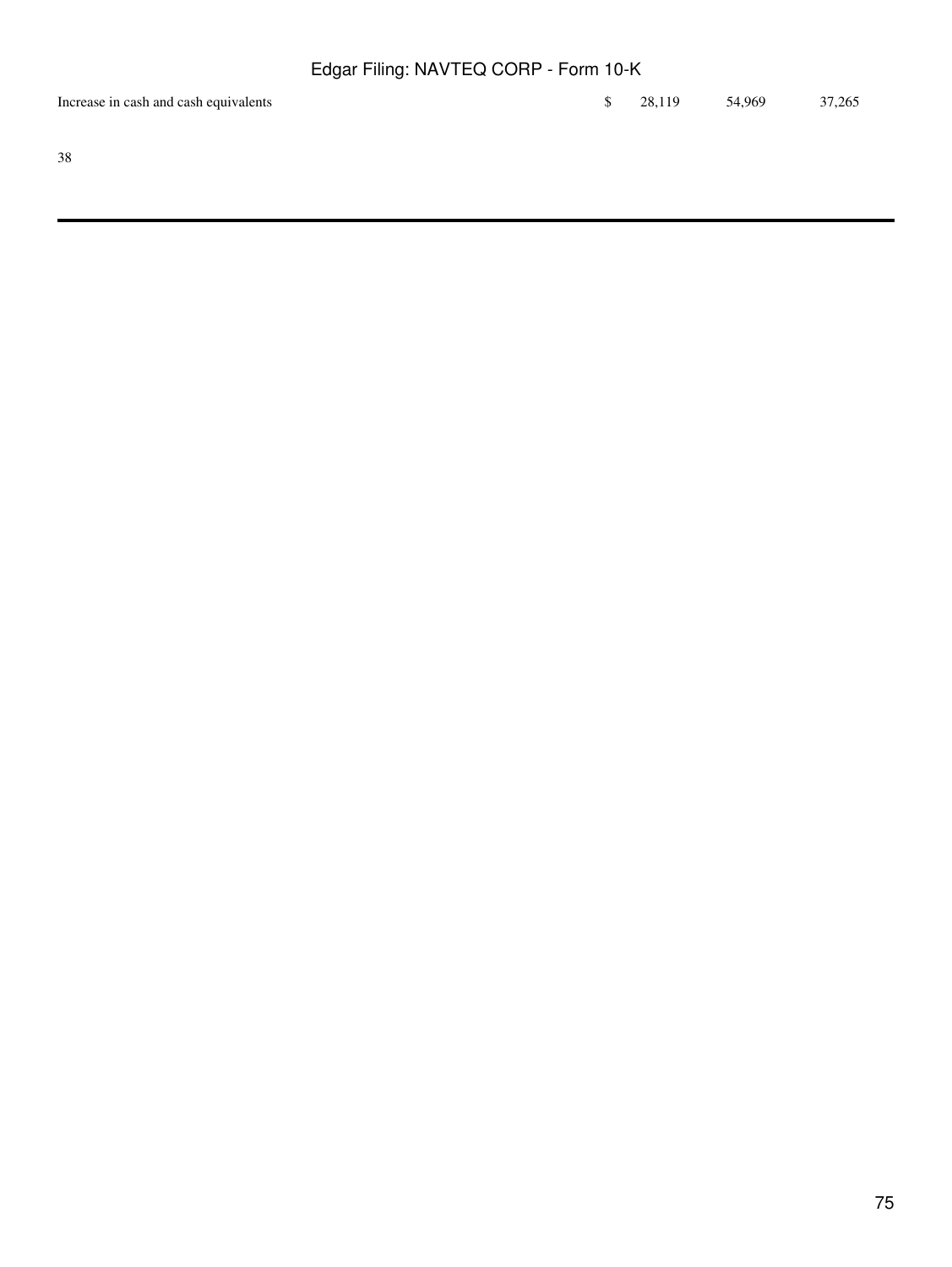#### *Operating Activities*

For each of the past three fiscal years, net cash provided by operating activities has improved significantly, primarily as a result of improved operating results driven by increased demand for our products. In general, the growth in our operating assets and liabilities has coincided with the profitable growth in our business. Accounts receivable increased \$10,086, \$29,693 and \$40,213 for the years ended December 31, 2004, 2005 and 2006, respectively, primarily due to the overall growth in our revenue. In 2004, our balance of deposits and other assets increased \$8,711 primarily due to payments for third party content for our database. Accounts payable increased \$6,057 during the year ended December 31, 2005 primarily due to expenses incurred related to the growth of our operations and the timing of the related payments. Accrued payroll and related liabilities increased \$6,536 during 2004 primarily due to the accrual of annual employee compensation programs that were paid in the first quarter of 2005. Deferred revenue increased \$14,431 during 2004 primarily due to a \$30,000 prepayment by a customer as described in the following paragraph, offset by revenue recognized.

The \$30,000 payment was the result of an agreement that we entered into with a customer during the first quarter of 2004 whereby the customer agreed to prepay \$30,000. The customer may apply a portion of the prepayment for license fees due to us in any calendar year under the agreement. In the event the prepayment is not fully exhausted by the end of calendar year 2009, the customer may extend the term of the agreement to the end of calendar year 2010. The prepayment was initially recorded as deferred revenue and will be recognized according to our revenue recognition policy as we receive royalty reports from the customer evidencing their use of the prepaid licenses. The amount of recognition for prepaid licenses was limited to \$10,000 each fiscal year for 2004, 2005 and 2006. With respect to the prepayment, we have no obligation to refund any unused amounts nor are there any restrictions on the nature or timing of our use of the cash received. The \$30,000 prepayment in 2004 was completely utilized by the customer as of December 31, 2006. In addition, the customer had an obligation to us of \$20,000 that was paid in January 2007 related to license fees in 2007 and 2008, which has not been reflected in the accompanying consolidated balance sheets.

#### *Investing Activities*

Cash used in investing activities has primarily consisted of capitalized costs related to software developed for internal use, amounts placed on deposit with Philips, purchases of marketable securities, capital expenditures and acquisitions. We experienced temporary excess funds that were provided from operations for 2004, 2005 and 2006. We put those funds on deposit with Philips until August 11, 2004, since which we have invested such funds in cash equivalents and marketable securities. For the year ended December 31, 2004, net deposits decreased by \$65,199 because the related deposit agreements with Philips expired upon completion of our initial public offering. Upon expiration of these deposit agreements, we invested cash balances in excess of our short-term operational needs in cash equivalents and marketable securities. During 2004, 2005 and 2006, we invested \$73,166, \$62,260 and \$65,408, respectively, in marketable securities.

In 2005, we paid \$8,234, net of the cash received, for the acquisition of our Korean subsidiary. In 2006, we paid \$42,216, net of the cash received, for the acquisitions of The Map Network, Inc. and a digital mapping business from gedas Mexico, S.A. de C.V.

Costs for software developed for internal use have been capitalized in accordance with SOP 98-1 and are related to applications used internally to improve the effectiveness of database creation and updating activities, enhancements to internal applications that enable our core database to operate with emerging technologies and applications to facilitate usage of our map database by customers. Capitalized costs totaled \$12,792, \$12,369 and \$9,055 for 2004, 2005, and 2006, respectively. We expect the capitalized costs related to software developed for internal use to be approximately \$15,000 to \$17,000 in 2007.

We have continued to invest in property and equipment to meet the demands of growing our business by expanding our facilities and providing the necessary infrastructure. Capital expenditures totaled \$12,875, \$10,466 and \$17,834 during 2004, 2005 and 2006, respectively. We expect capital expenditures to total approximately \$60,000 in 2007. This higher amount is related to our move to a new corporate headquarters during 2007 and funding the capital expenditures of Traffic.com. For purposes of estimating these future capital expenditures, we have assumed that the acquisition will close in early March 2007.

#### *Financing Activities*

In April 2004, we declared a special cash dividend of \$47,159, which was paid on June 18, 2004 to our common stockholders of record as of April 19, 2004. We currently intend to retain future earnings, if any, to finance the expansion of our business and do not expect to pay any cash dividends in the foreseeable future.

#### **Recent Accounting Pronouncements**

In July 2006, the FASB issued FASB Interpretation 48, Accounting for Uncertainty in Income Taxes an interpretation of FASB Statement 109. This interpretation clarifies the accounting for uncertainty in income taxes recognized in an enterprise s financial statements in accordance with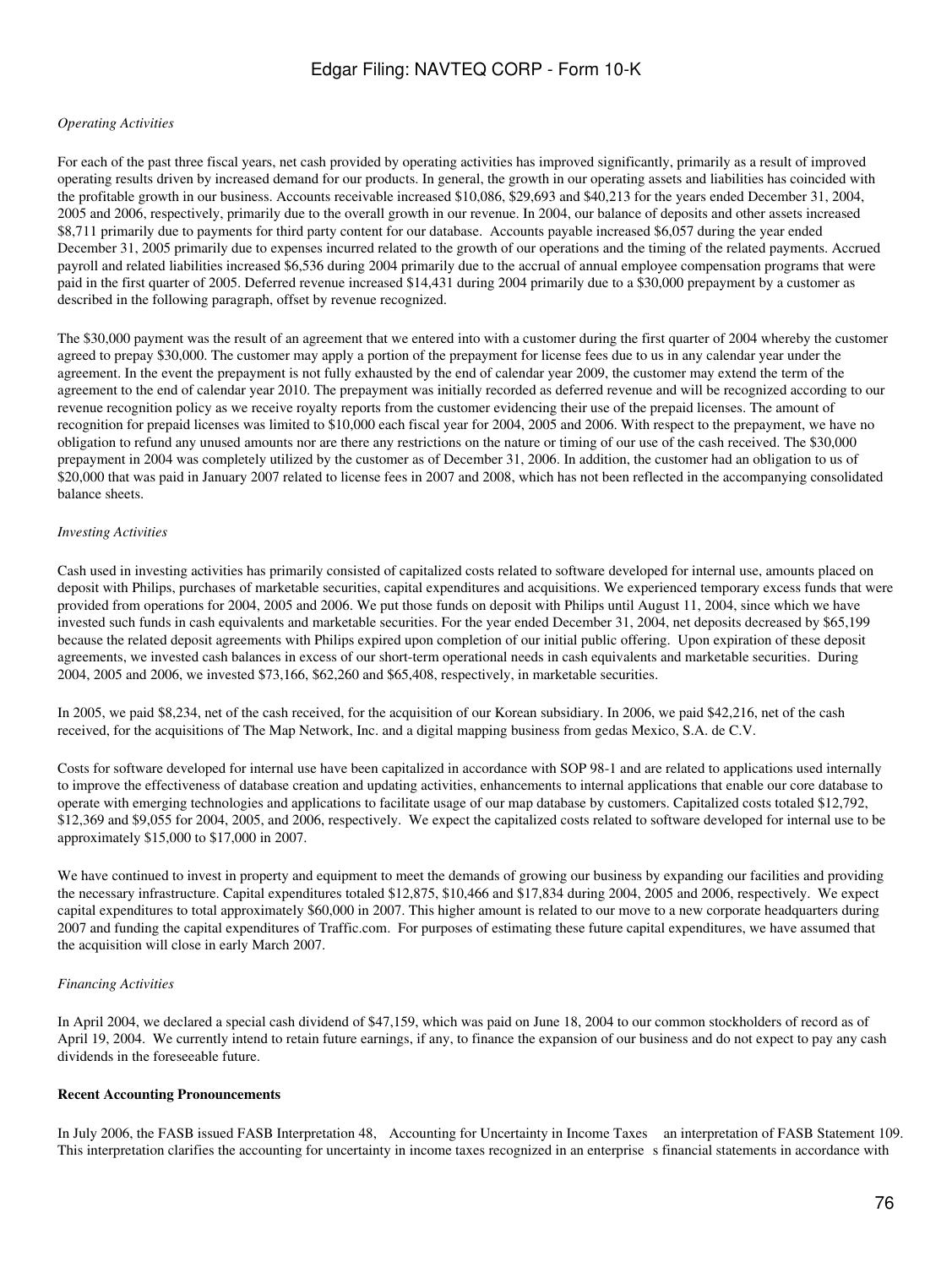SFAS No. 109, Accounting for Income Taxes. This interpretation prescribes a recognition threshold and measurement attribute for the financial statement recognition and measurement of a tax position taken or expected to be taken in a tax return. This interpretation also provides guidance on derecognition, classification, interest and penalties, accounting in interim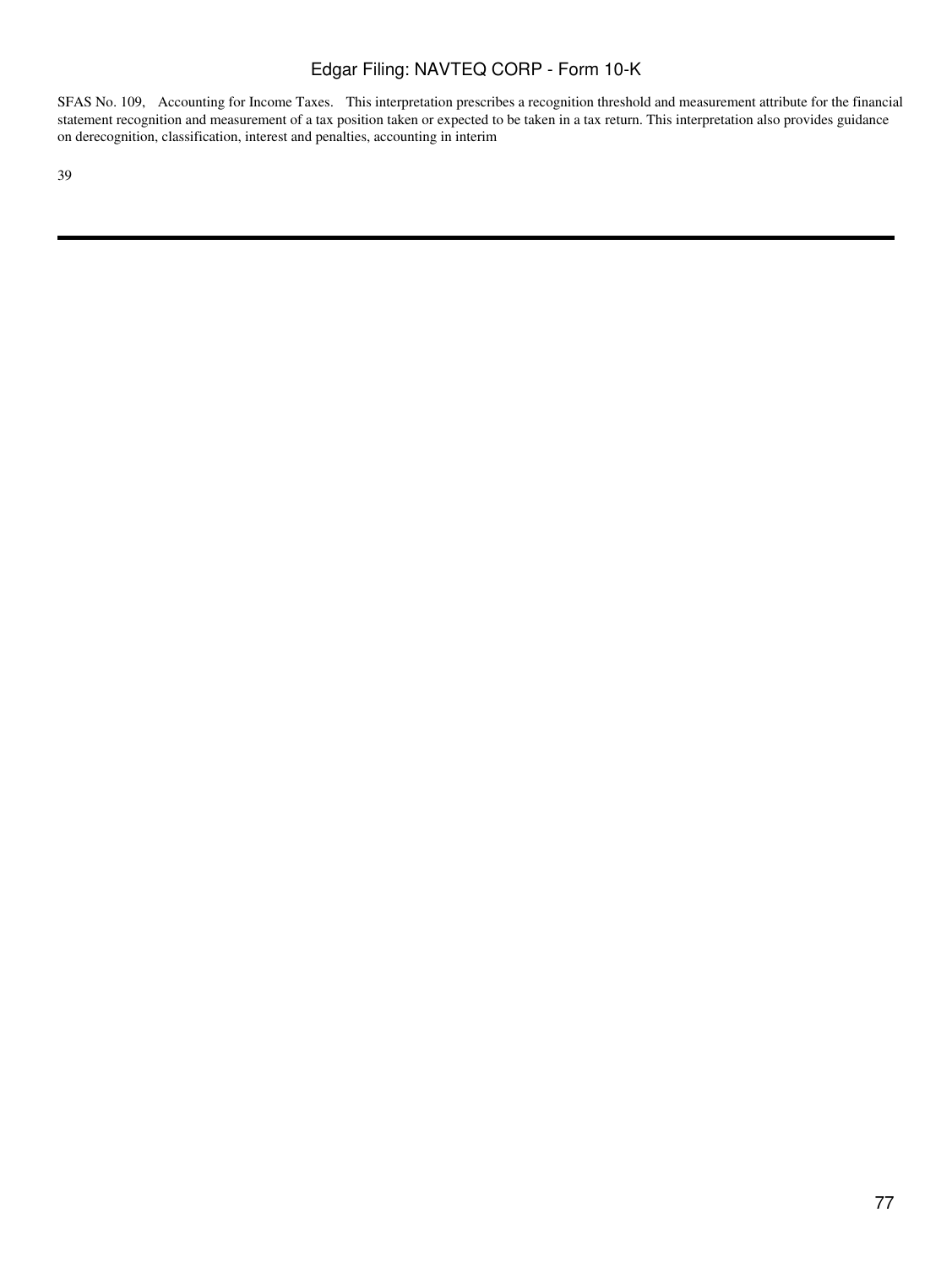periods, disclosure, and transition. This interpretation is effective for fiscal years beginning after December 15, 2006. We are still evaluating the effect this interpretation will have on our consolidated financial statements.

In September 2006, the FASB issued SFAS No. 157, Fair Value Measurements. This statement defines fair value, establishes a framework for measuring fair value in GAAP, and enhances disclosures about fair value measurements. This statement applies when other accounting pronouncements require fair value measurements; it does not require new fair value measurements. This statement responds to investors requests for expanded information about the extent to which companies measure assets and liabilities at fair value, the information used to measure fair value, and the effect of fair value measurement on earnings. This statement is effective for fiscal years beginning after November 15, 2007 and interim periods within those years. We are evaluating the effect this statement will have on our financial statements.

### **Item 7A. Quantitative and Qualitative Disclosures About Market Risk.**

We invest our cash in highly liquid cash equivalents and marketable securities. A percentage point change in interest rates would result in an approximately \$2,000 increase or decrease to interest income depending on the direction of the interest rate change.

Material portions of our revenue and expenses have been generated by our European operations, and we expect that our European operations will account for a material portion of our revenue and expenses in the future. In addition, substantially all of our expenses and revenue related to our international operations are denominated in foreign currencies, principally the euro.

#### **Item 8. Financial Statements and Supplementary Data.**

See Financial Statements beginning on page F-1 following the Exhibit Index and the Financial Statement Schedule beginning immediately following the financial statements.

#### **Item 9. Changes in and Disagreements With Accountants On Accounting and Financial Disclosure.**

Not applicable.

### **Item 9A. Controls and Procedures.**

### *Evaluation of Disclosure Controls and Procedures.*

Our disclosure controls and procedures (as defined in Rule 13a-15(e) under the Securities Exchange Act of 2004, as amended (the Exchange Act) are designed to provide reasonable assurance that information required to be disclosed by us in the reports we file or submit under the Exchange Act, is recorded, processed, summarized and reported within the time periods specified in the rules and forms of the Securities and Exchange Commission and that such information is accumulated and communicated to our management, including our principal executive officer and principal financial officer, as appropriate to allow timely decisions regarding required disclosure. As required by Rule 13a-15(b) under the Exchange Act, our management carried out an evaluation, with the participation of our Chief Executive Officer and Chief Financial Officer, of the effectiveness of our disclosure controls and procedures as of December 31, 2006. Based upon that evaluation, our Chief Executive Officer and Chief Financial Officer concluded that, as of December 31, 2006, our disclosure controls and procedures were effective in providing such reasonable assurance.

#### *Management s Report on Internal Control over Financial Reporting.*

Our management is responsible for establishing and maintaining adequate internal control over financial reporting, as defined in Rule 13a-15(f) of the Exchange Act. Management has assessed the effectiveness of our internal control over financial reporting as of December 31, 2006 based on criteria established in Internal Control Integrated Framework issued by the Committee of Sponsoring Organizations of the Treadway Commission. As a result of this assessment, management concluded that, as of December 31, 2006, our internal control over financial reporting was effective in providing reasonable assurance regarding the reliability of financial reporting and the preparation of financial statements for external purposes in accordance with generally accepted accounting principles. Management s assessment of the effectiveness of our internal control over financial reporting as of December 31, 2006 has been audited by KPMG LLP, an independent registered public accounting firm, as stated in their report appearing below.

#### *Changes in Internal Control Over Financial Reporting*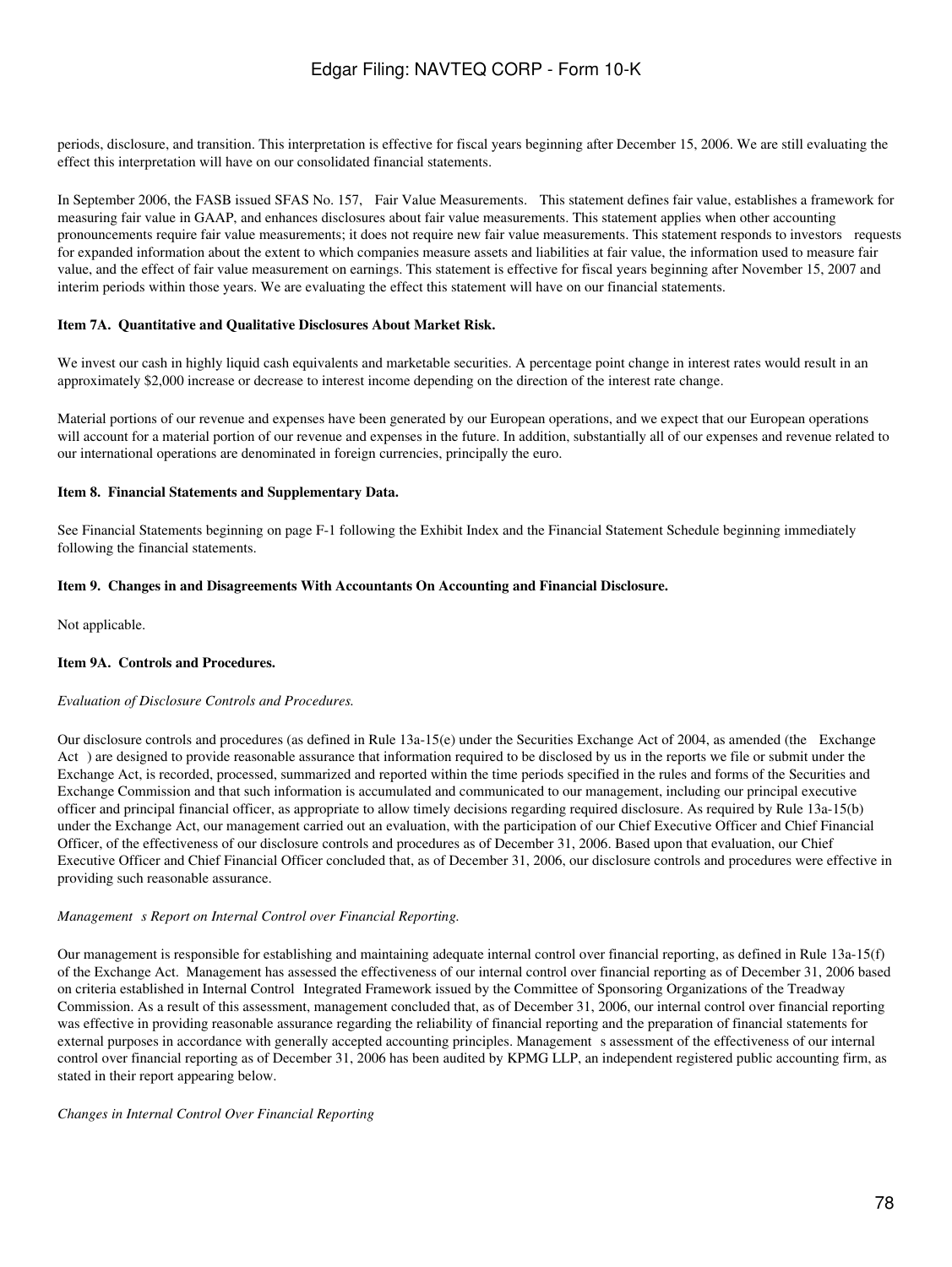There have been no changes in our internal control over financial reporting identified in connection with management s evaluation that occurred during our last fiscal quarter (the fourth quarter of 2006) that have materially affected, or are reasonably likely to materially affect, our internal control over financial reporting.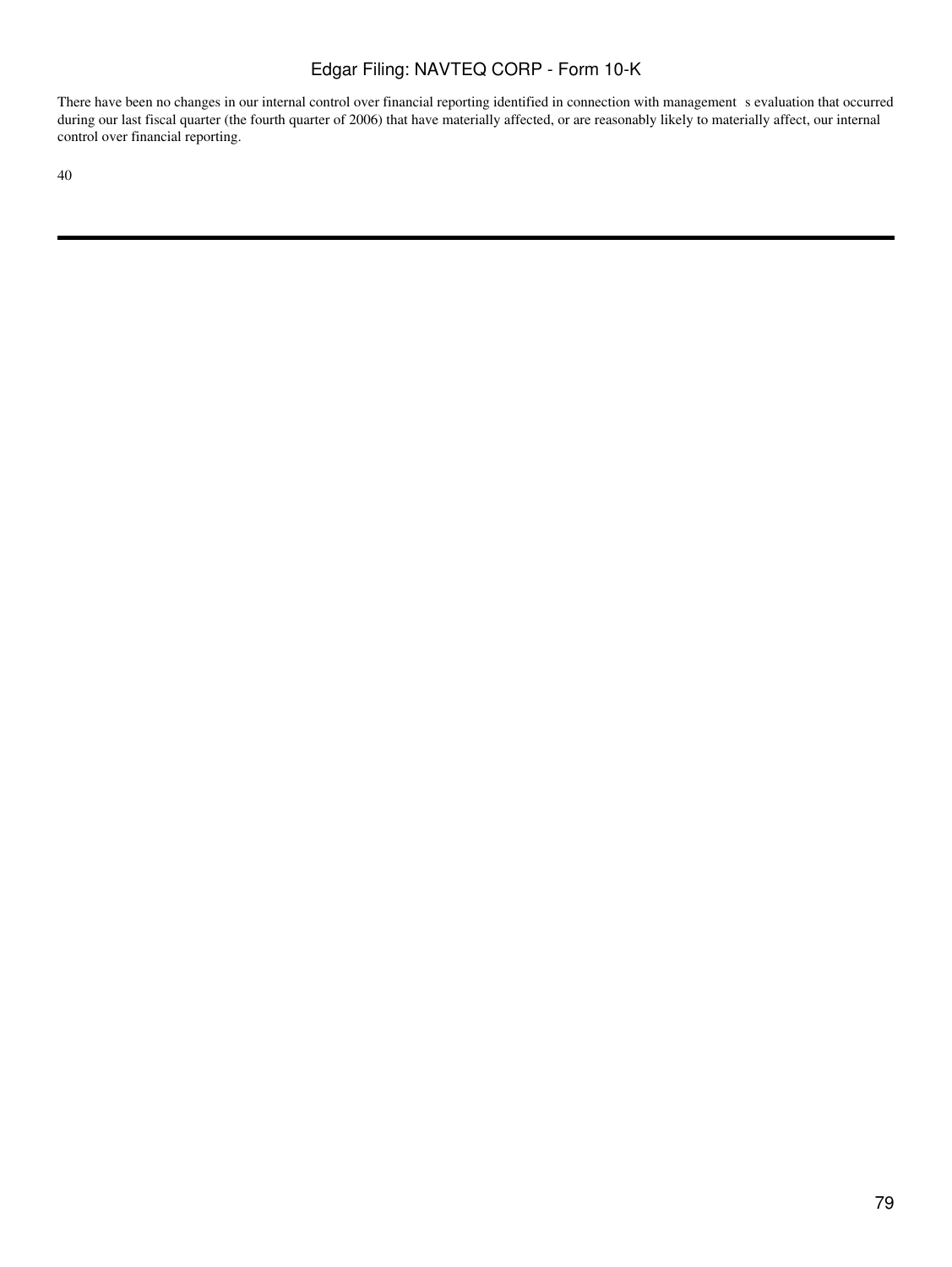### *Limitations on Controls*

Management does not expect that our disclosure controls and procedures or our internal control over financial reporting will prevent or detect all errors and fraud. Any control system, no matter how well designed and operated, is based upon certain assumptions and can only provide reasonable, not absolute, assurance that its objectives will be met. Further, no evaluation of controls can provide absolute assurance that misstatements due to error or fraud will not occur or that all control issues and instances of fraud, if any, have been detected.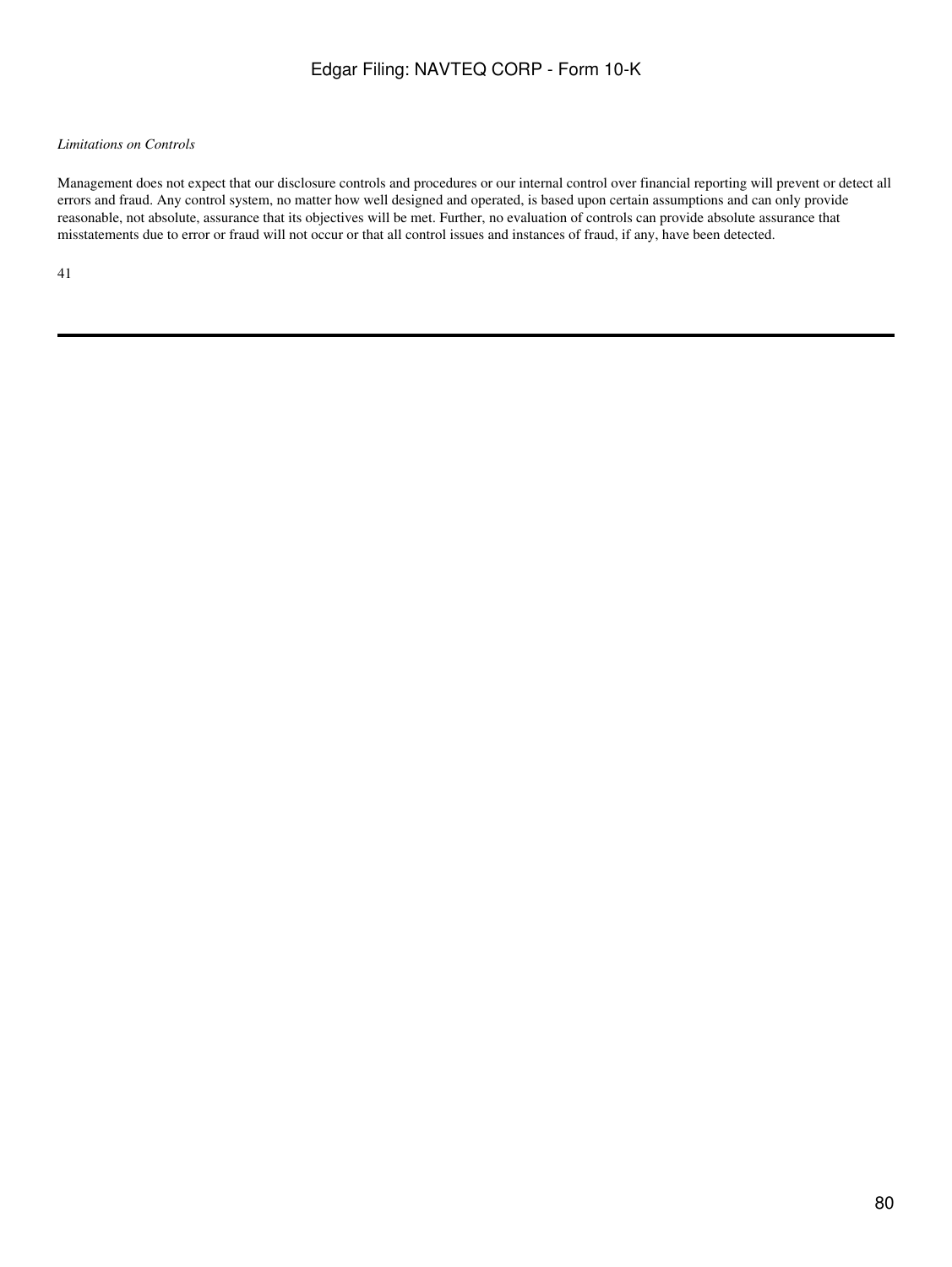#### **Report of Independent Registered Public Accounting Firm**

The Board of Directors and Stockholders

#### NAVTEQ Corporation:

We have audited management s assessment, included in Management s Report on Internal Control over Financial Reporting in Item 9A of this Form 10-K, that NAVTEQ Corporation (the Company) maintained effective internal control over financial reporting as of December 31, 2006, based on criteria established in Internal Control Integrated Framework issued by the Committee of Sponsoring Organizations of the Treadway Commission (COSO) .. NAVTEQ Corporation s management is responsible for maintaining effective internal control over financial reporting and for its assessment of the effectiveness of internal control over financial reporting. Our responsibility is to express an opinion on management s assessment and an opinion on the effectiveness of the Company s internal control over financial reporting based on our audit.

We conducted our audit in accordance with the standards of the Public Company Accounting Oversight Board (United States). Those standards require that we plan and perform the audit to obtain reasonable assurance about whether effective internal control over financial reporting was maintained in all material respects. Our audit included obtaining an understanding of internal control over financial reporting, evaluating management s assessment, testing and evaluating the design and operating effectiveness of internal control, and performing such other procedures as we considered necessary in the circumstances. We believe that our audit provides a reasonable basis for our opinion.

A companys internal control over financial reporting is a process designed to provide reasonable assurance regarding the reliability of financial reporting and the preparation of financial statements for external purposes in accordance with generally accepted accounting principles. A companys internal control over financial reporting includes those policies and procedures that (1) pertain to the maintenance of records that, in reasonable detail, accurately and fairly reflect the transactions and dispositions of the assets of the company; (2) provide reasonable assurance that transactions are recorded as necessary to permit preparation of financial statements in accordance with generally accepted accounting principles, and that receipts and expenditures of the company are being made only in accordance with authorizations of management and directors of the company; and (3) provide reasonable assurance regarding prevention or timely detection of unauthorized acquisition, use, or disposition of the company s assets that could have a material effect on the financial statements.

Because of its inherent limitations, internal control over financial reporting may not prevent or detect misstatements. Also, projections of any evaluation of effectiveness to future periods are subject to the risk that controls may become inadequate because of changes in conditions, or that the degree of compliance with the policies or procedures may deteriorate.

In our opinion, management s assessment that NAVTEQ Corporation maintained effective internal control over financial reporting as of December 31, 2006, is fairly stated, in all material respects, based on criteria established in Internal Control Integrated Framework issued by the Committee of Sponsoring Organizations of the Treadway Commission (COSO). Also, in our opinion, NAVTEQ Corporation maintained, in all material respects, effective internal control over financial reporting as of December 31, 2006, based on criteria established in Internal Control Integrated Framework issued by the Committee of Sponsoring Organizations of the Treadway Commission (COSO).

We also have audited, in accordance with the standards of the Public Company Accounting Oversight Board (United States), the consolidated balance sheets of NAVTEQ Corporation and subsidiaries as of December 31, 2005 and 2006, and the related consolidated statements of operations, stockholders equity and comprehensive income, and cash flows for each of the years in the three-year period ended December 31, 2006, and our report dated March 1, 2007 expressed an unqualified opinion on those consolidated financial statements.

/s/ KPMG LLP

Chicago, Illinois

March 1, 2007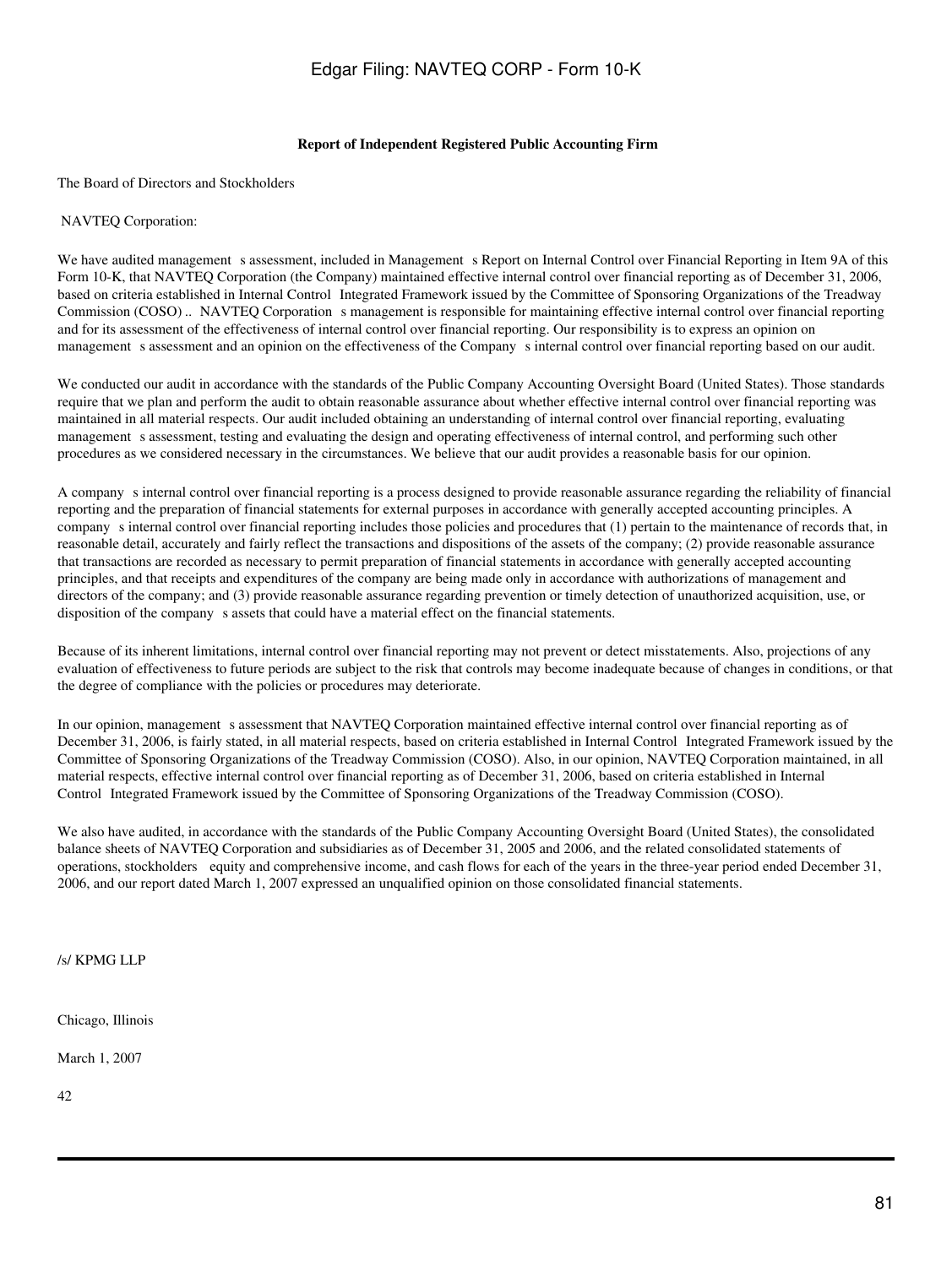# **Item 9B. Other Information**

None.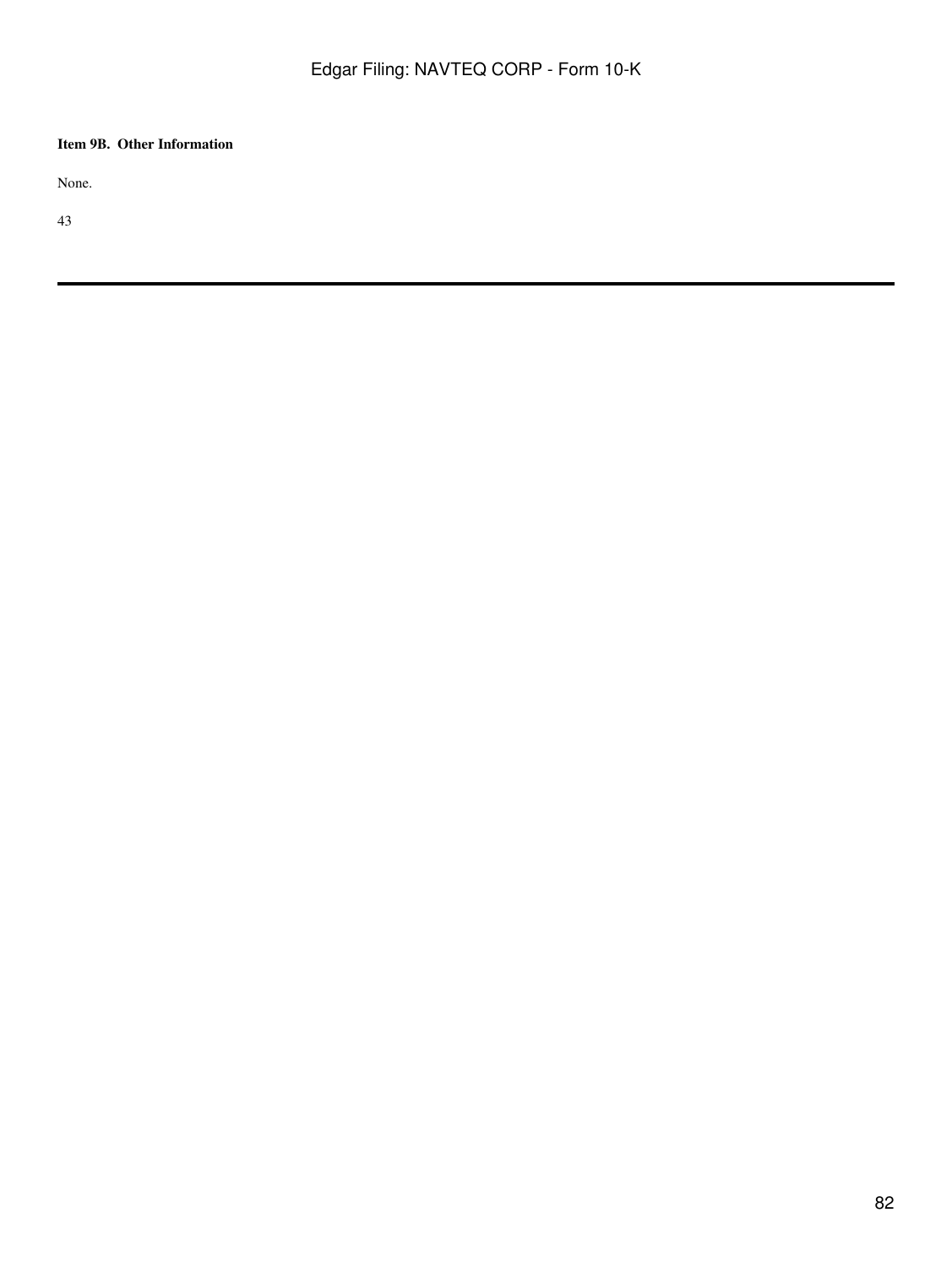### **PART III**

### **Item 10. Directors and Executive Officers.**

### **Executive Officers and Directors.**

The information required by this item relating to our directors and nominees, and compliance with Section 16(a) of the Securities Act of 1934 is included under the captions Proposal No. 1 Election of Directors, Information About the Board of Directors and Other Matters - Section 16(a) Beneficial Ownership Reporting Compliance, in our Proxy Statement related to the 2007 Annual Meeting of Stockholders and is incorporated herein by reference.

The information required by this item relating to our executive officers is included under the caption Executive Officers of the Registrant in Part I of this report and is incorporated by reference into this section.

#### **Code of Ethics**

The Company has adopted a code of ethics, known as our Code of Ethics and Business Conduct, that applies to all employees including the Companys principal executive officer, principal financial officer, principal accounting officer and controller and persons performing similar functions. This code of ethics can be found on our web site at www.navteq.com by completing the following steps:

- First, click on Investor Relations;
- Click on Corporate Governance; and

• Finally, click on either Code of Conduct NA, Code of Conduct EU or Code of Conduct - Korea, for our North America, European and Korean codes of ethics, respectively.

Stockholders may also obtain a copy of the Code of Ethics and Business Conduct by submitting a request for such copy to NAVTEQ, c/o Corporate Secretary, 222 Merchandise Mart, Suite 900, Chicago, Illinois 60654.

### **Committee Charters and Corporate Governance Guidelines**

A copy of the charters for the Audit Committee, the Compensation Committee and the Nominating and Corporate Governance Committee as well as our Corporate Governance Guidelines are available on our web site at *www.navteq.com* under Investor Relations Corporate Governance. Stockholders may also obtain copies of these charters and our Corporate Governance Guidelines by submitting a request for any such copy to NAVTEQ, c/o Corporate Secretary, 222 Merchandise Mart, Suite 900, Chicago, Illinois 60654.

#### **Procedures to Recommend Nominees**

There has not been any material change to the procedures by which security holders may recommend nominees to our board of directors that were implemented since the description of such policy in our Proxy Statement related to the 2006 Annual Meeting of Stockholders.

#### **Audit Committee**

The Board of Directors has adopted a written charter that outlines the duties of the Audit Committee. A copy of this charter is available on our web site at www.navteq.com under Investor Relations Corporate Governance. A hard copy of the charter is also available upon written request to the Corporate Secretary, 222 Merchandise Mart, Suite 900, Chicago, Illinois 60654. The Audit Committee is primarily concerned with the accuracy and effectiveness of the audits conducted by our internal audit staff and the audits of our financial statements by our independent auditors. Its duties include:

- selecting independent auditors;
- reviewing the scope of the audit to be conducted by the independent auditors and the results of their audit;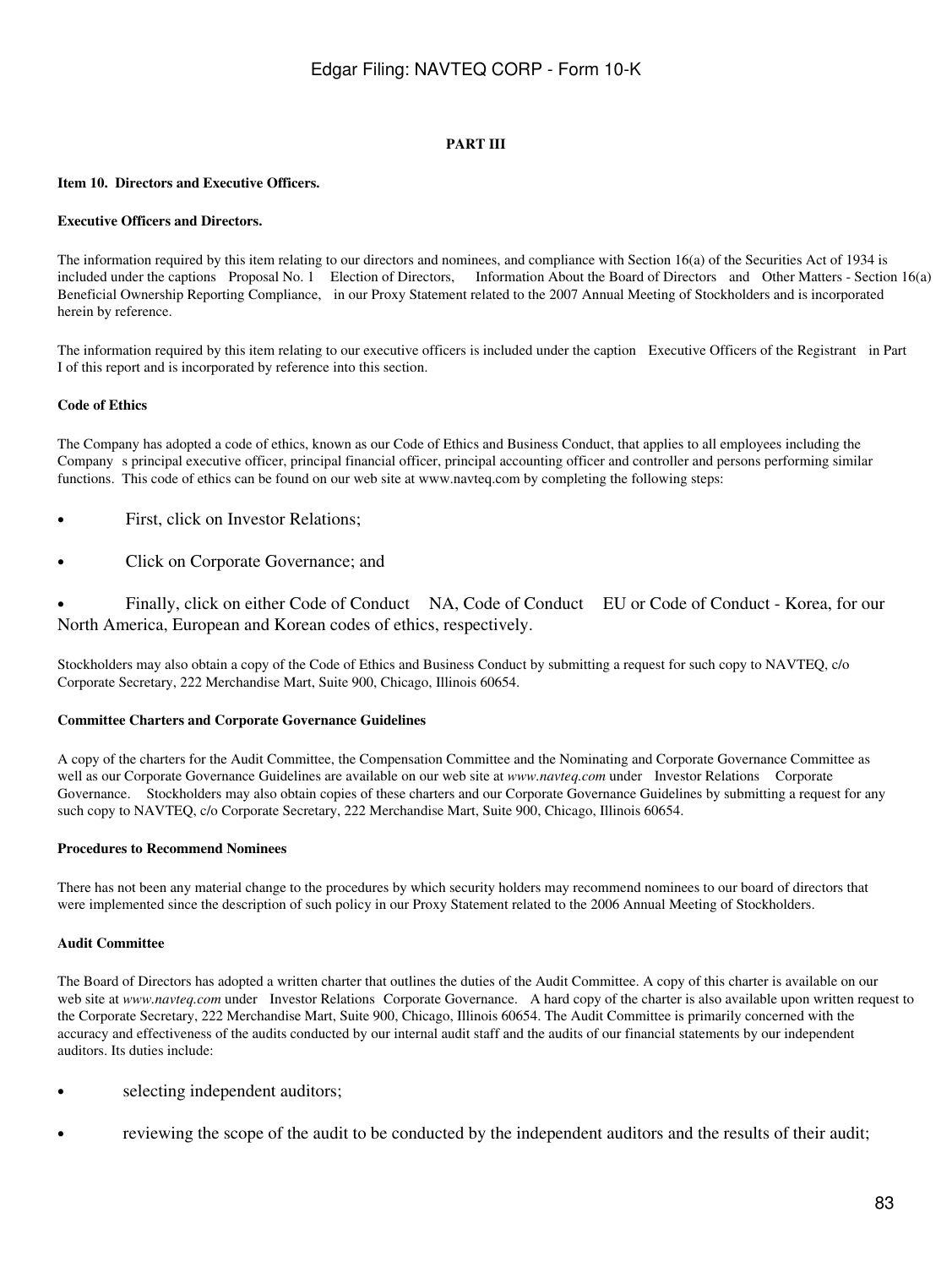- approving non-audit services provided to us by the independent auditor;
- reviewing the integrity, adequacy and effectiveness of our financial reporting process and internal controls;

• reviewing and discussing our financial reporting practices, including the disclosures in our annual and quarterly reports and the accounting standards and principles followed;

• reviewing the scope and results of the work performed by our internal audit staff; and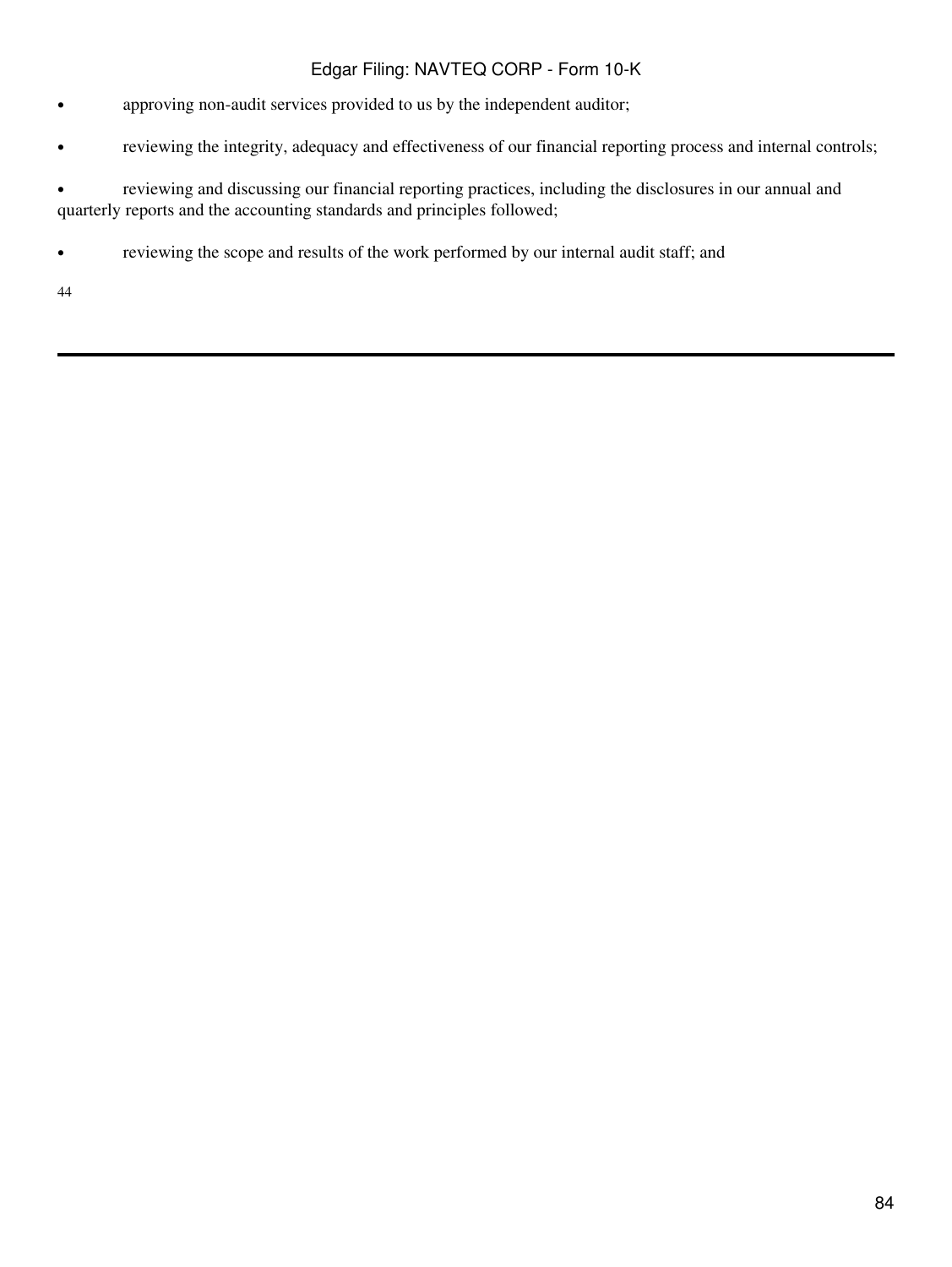• conducting other reviews relating to compliance by our employees with our policies and applicable laws.

*Members:* Mr. Kimsey (Chairman), Mr. Miller and Mr. van Ommeren. The Board of Directors has determined that all of the members of the Audit Committee are independent as defined by the applicable rules and regulations of the New York Stock Exchange and the Securities and Exchange Commission and that Mr. Kimsey and Mr. van Ommeren are each audit committee financial experts as that term is defined in the Securities and Exchange Commission s rules and regulations. In addition, in accordance with the New York Stock Exchange listed company requirements, the Board has determined that Mr. Kimsey s service on the audit committees of three other public companies will not impair Mr. Kimsey s ability to serve on our Audit Committee.

### **Item 11. Executive Compensation**

The information required by this item is included under the caption Information about the Board of Directors Board of Directors Compensation and Executive Compensation in our Proxy Statement related to the 2007 Annual Meeting of Stockholders and is incorporated herein by reference.

### **PART IV**

### **Item 12. Security Ownership of Certain Beneficial Owners and Management and Related Stockholder Matters.**

The information required by this item related to security ownership of certain beneficial owners and management is included under the caption Security Ownership of NAVTEQ in our Proxy Statement related to the 2007 Annual Meeting of Stockholders and is incorporated herein by reference.

### **Securities Authorized for Issuance under Equity Compensation Plans**

The following table provides information as of December 31, 2006, regarding the number of shares of common stock that may be issued under the Company s equity compensation plans.

| <b>Plan Category</b>                                                                       | Number of securities<br>to be issued upon<br>exercise of<br>outstanding options,<br>warrants and rights | Weighted-average<br>exercise price of<br>outstanding options,<br>warrants and rights | <b>Number of securities</b><br>remaining available<br>for future issuance under<br>equity compensation plans<br>(excluding securities reflected<br>in the first column) |  |  |
|--------------------------------------------------------------------------------------------|---------------------------------------------------------------------------------------------------------|--------------------------------------------------------------------------------------|-------------------------------------------------------------------------------------------------------------------------------------------------------------------------|--|--|
| Equity compensation plans approved<br>by security holders<br>Equity compensation plans not | 5,473,605                                                                                               | \$<br>13.26                                                                          | 8,836,608                                                                                                                                                               |  |  |
| approved by security holders<br>Total                                                      | 5,473,605                                                                                               | \$<br>13.26                                                                          | 8.836.608                                                                                                                                                               |  |  |

The number of securities remaining available for future issuance under equity compensation plans set forth above represents shares available for issuance under the Company s Amended and Restated 2001 Stock Incentive Plan.

### **Item 13. Certain Relationships and Related Transactions.**

None.

**Item 14. Principal Accountant Fees and Services.**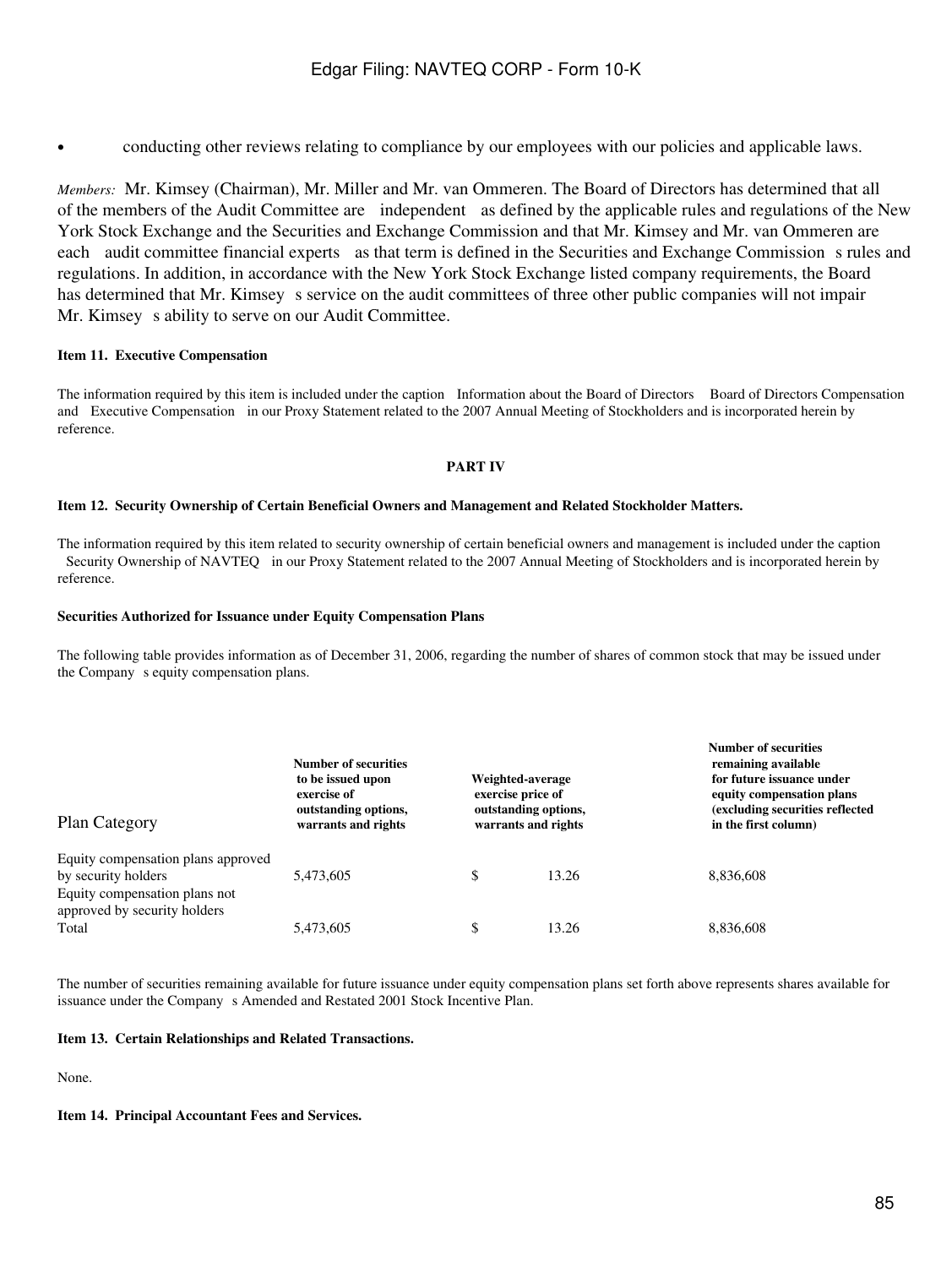The information required by this item is set forth under the caption Other Matters in our Proxy Statement related to our 2007 Annual Meeting of Stockholders and is incorporated herein by reference.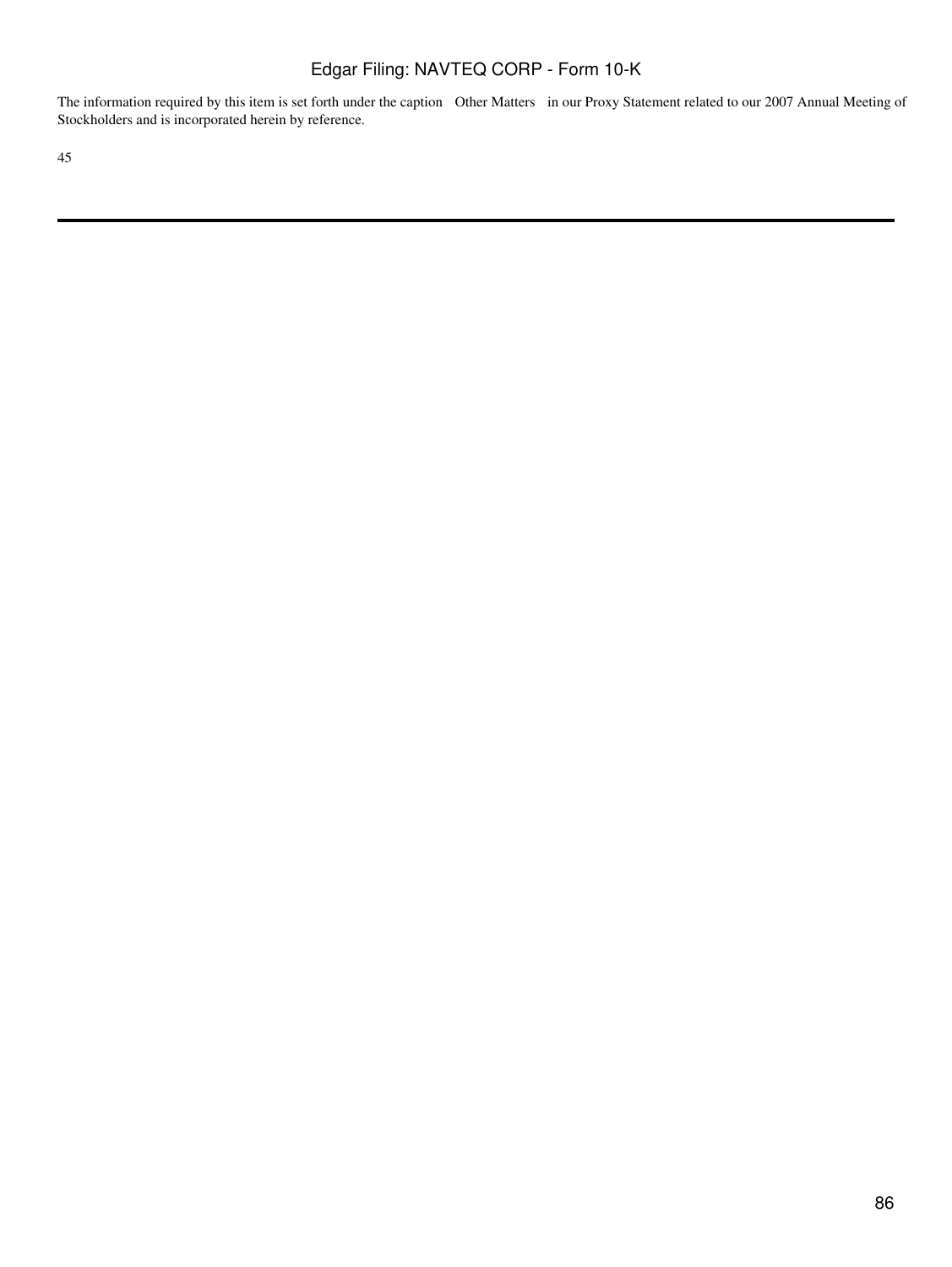### **PART V**

### **Item 15. Exhibits, Financial Statement Schedules and Reports on Form 8-K.**

- $(a)(1)$  See Item 8.
- $(a)(2)$  See Item 8.
- (a)(3) Exhibits. See Exhibit Index immediately following the Signature Page.
- (b) Exhibits. See Exhibit Index immediately following the Signature Page.
- (c) Additional financial statement schedules. Schedule II Valuation and Qualifying Accounts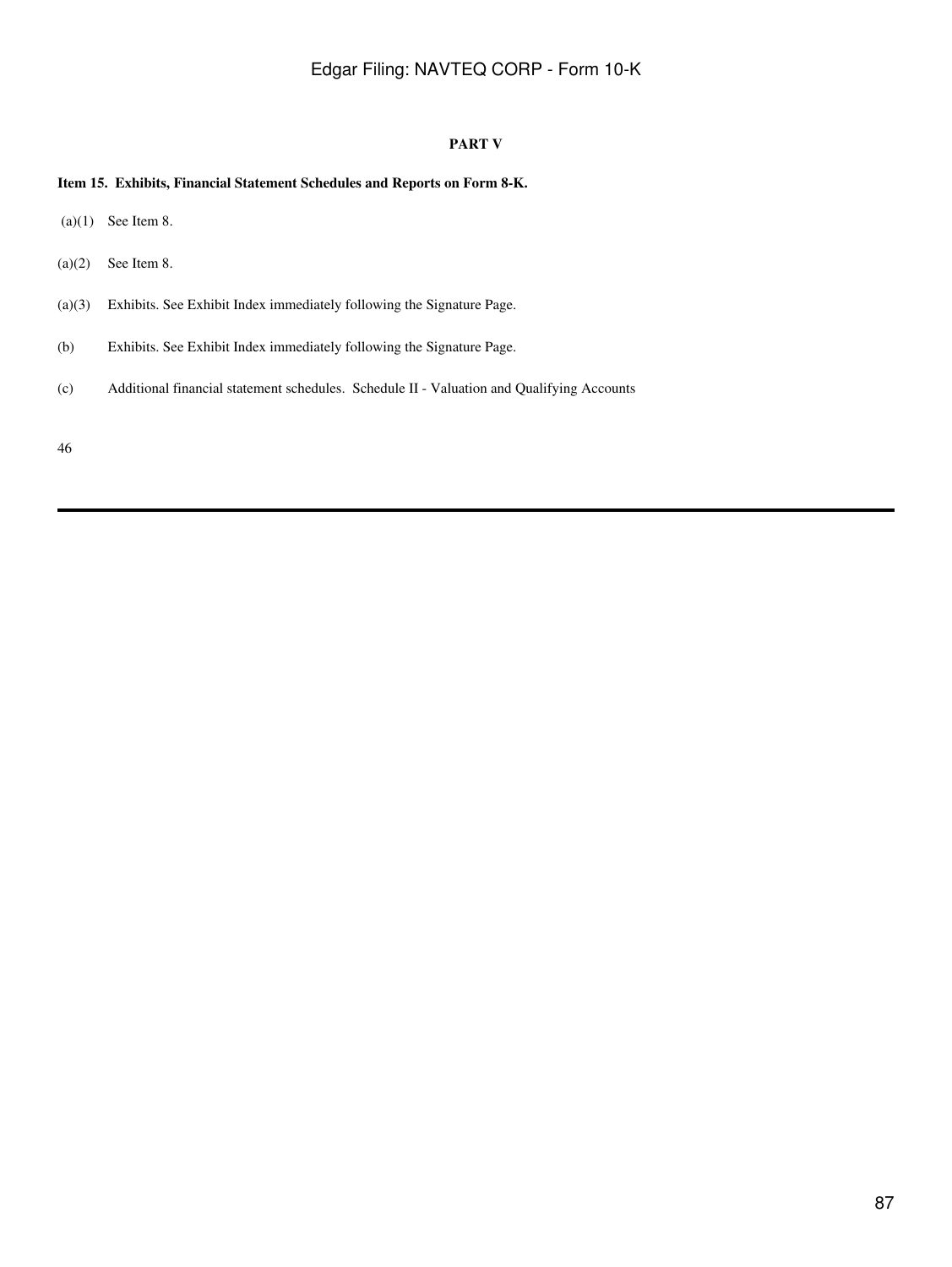### **SIGNATURES**

Pursuant to the requirements of Section 13 or 15(d) of the Securities Exchange Act of 1934, the registrant has duly caused this report to be signed on its behalf by the undersigned, thereunto duly authorized.

Dated: March 1, 2007

### **NAVTEQ CORPORATION**

By:  $\frac{1}{s}$  Judson C. Green Judson C. Green *President and Chief Executive Officer*

Pursuant to the requirements of the Securities Exchange Act of 1934, this report has been signed by the following persons on behalf of the registrant and in the capacities and on the dates indicated.

| Signatures                                                                                                                                       | Date          |
|--------------------------------------------------------------------------------------------------------------------------------------------------|---------------|
| /s/ Judson C. Green<br>Judson C. Green<br>President, Chief Executive Officer and<br>a Director (Principal Executive Officer)                     | March 1, 2007 |
| /s/ David B. Mullen<br>David B. Mullen<br><b>Executive Vice President and</b><br><b>Chief Financial Officer</b><br>(Principal Financial Officer) | March 1, 2007 |
| /s/ Neil T. Smith<br>Neil T. Smith<br>Vice President and Corporate Controller<br>(Principal Accounting Officer)                                  | March 1, 2007 |
| $\ast$<br>Richard J.A. de Lange<br>Director                                                                                                      | March 1, 2007 |
| $\ast$<br>Christopher Galvin<br>Director                                                                                                         | March 1, 2007 |
| $\ast$<br>Andrew J. Green<br>Director                                                                                                            | March 1, 2007 |
| $\ast$<br>William L. Kimsey<br>Director                                                                                                          | March 1, 2007 |
| $\ast$<br>Scott D. Miller<br>Director                                                                                                            | March 1, 2007 |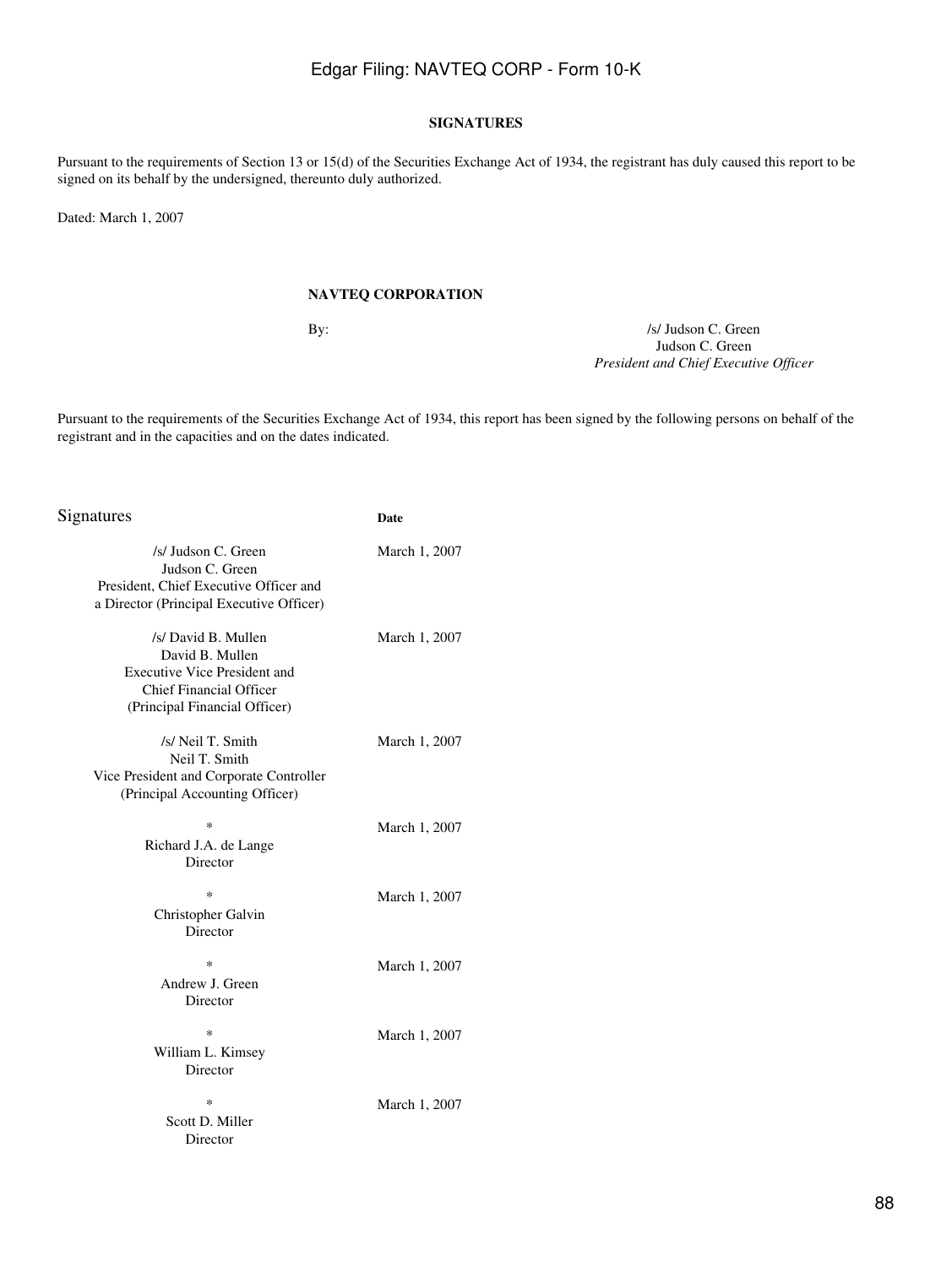\* March 1, 2007

Dirk-Jan van Ommeren Director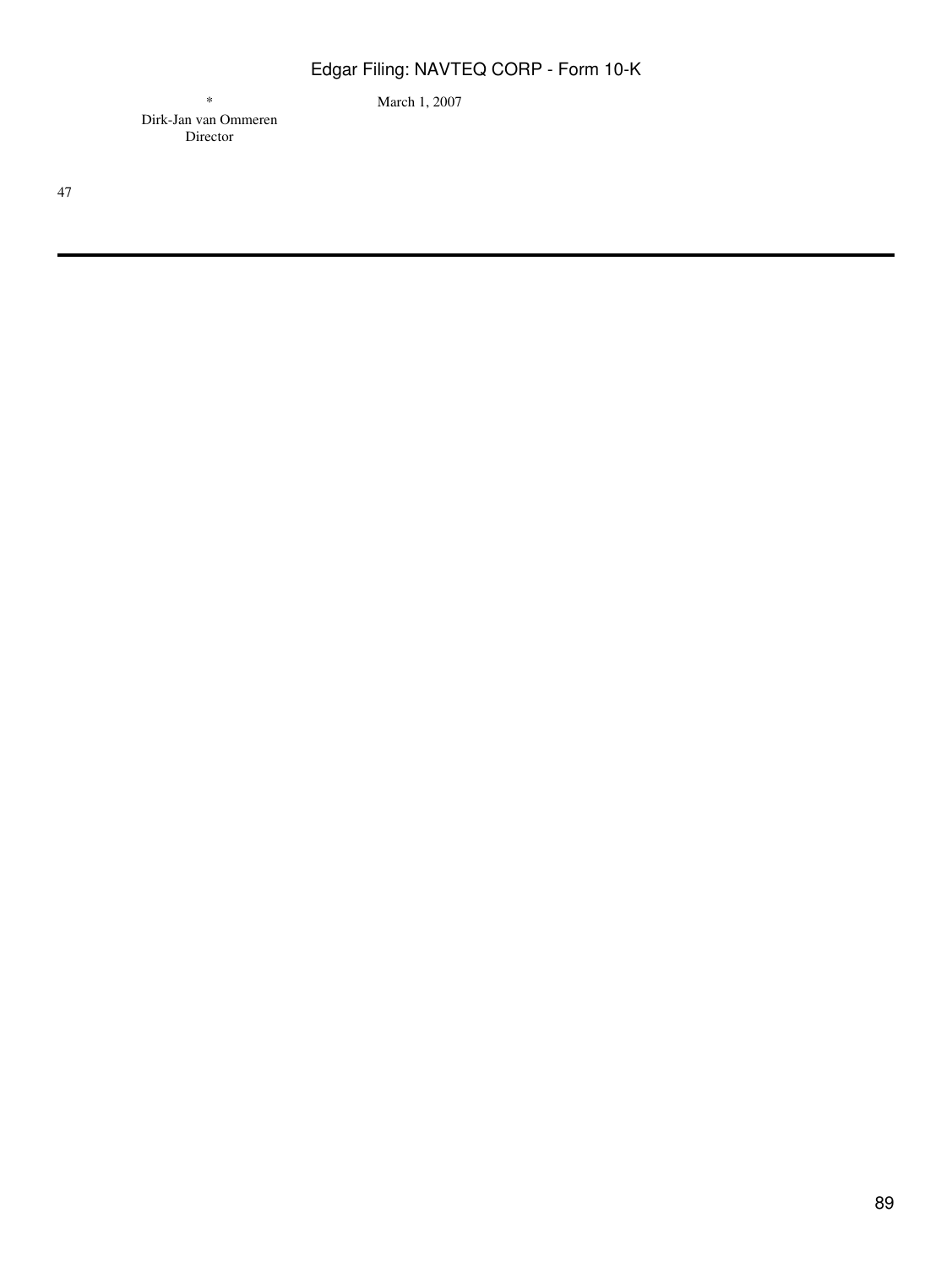\*By: /s/ Judson C. Green March 1, 2007 *Judson C. Green, as Attorney-in-Fact*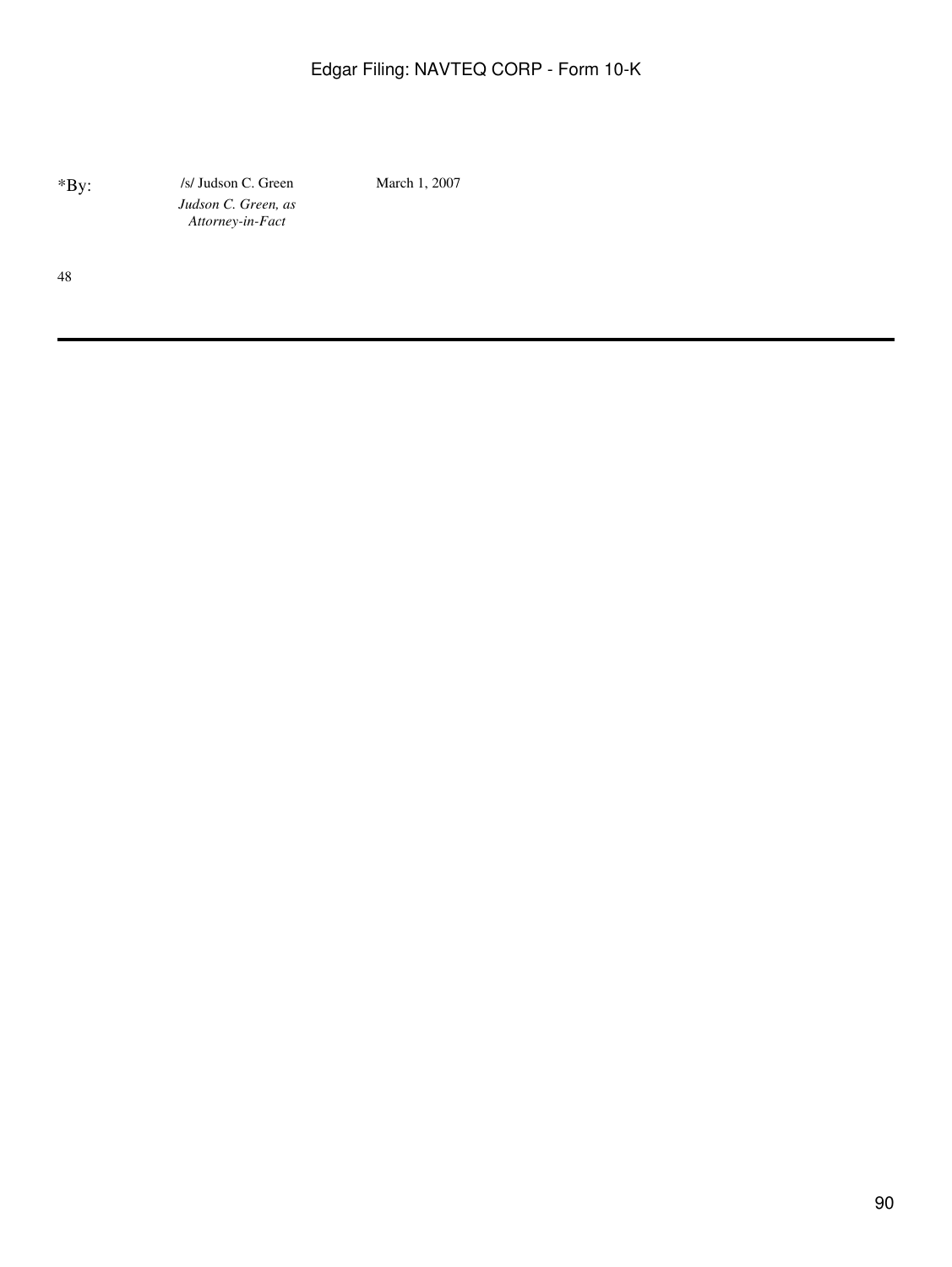### **EXHIBIT INDEX**

### Exhibit

### Number **Description**

- 2.1 Agreement and Plan of Merger by and among NAVTEQ Corporation, NAVTEQ Holdings, B.V., NAVTEQ Holdings Delaware, Inc. and Traffic.com, Inc. dated as of November 5, 2006. (1)
- 2.2 Agreement and Plan of Merger by and among NAVTEQ Corporation, NAVTEQ Holdings, B.V., NAVTEQ Holdings Delaware II, Inc., The Map Network, Inc. and Gannett Satellite Information Network, Inc. dated as of December 5, 2006. (2)
- 3.1 Amended and Restated Certificate of Incorporation. (3)
- 3.2 Amended and Restated Bylaws. (3)
- 4.1 Specimen Common Stock Certificate. (3)
- 4.2 Stock Option Agreement dated as of May 15, 2002 between Navigation Technologies and Judson C. Green. (\*)(4)
- 4.3(a) Stock Option Agreement dated as of May 15, 2002 between Navigation Technologies and John K. MacLeod. (\*)(4)
- 4.3(b) Stock Option Agreement dated as of May 15, 2002 between Navigation Technologies and John K. MacLeod. (\*)(4)
	- 4.4 Form of Subscription and Registration Rights Agreement by and between NAVTEQ Corporation and the Shareholders of Picture Map International Co., Ltd. (5)
	- 10.1 Amended and Restated Employment Agreement dated as of April 30, 2004 between NAVTEQ Corporation and Judson C. Green.  $(*)(3)$
	- 10.2 Employment Agreement dated as of September 18, 2000 between Navigation Technologies and John K. MacLeod.(\*)(6)
	- 10.3 Employment Agreement dated as of December 1, 2002 between Navigation Technologies Corporation and David B. Mullen. (\*)(2)
- 10.4 Letter Agreement dated February 3, 1998 from Navigation Technologies agreed to and accepted by M. Salahuddin Khan.(\*)(6)
- 10.5 Form of Indemnification Agreement. (3)
- 10.6(i) BMW Group International Terms and Conditions for the Purchase of Production Materials and Automotive Components dated September 24, 2001. (7)
- 10.6(ii) Purchasing Terms and Conditions between BMW North America, Inc. and Navigation Technologies. (c)(8)
- 10.6(iii) Agreement between BMW (South Africa) (Proprietary) Limited and Navigation Technologies B.V. commencing June 1, 1999 (the South Africa Agreement ). (c)(8)
- 10.6(iv) Amendment to South Africa Agreement. (c)(7)
- 10.6(v) Warranty Agreement dated August 8, 1998 between Bayerische Motoren Werke and Navigation Technologies BV (the Warranty Agreement  $(c)(7)$
- 10.6(vi) Letter regarding Warranty Agreement dated May 22, 2002 from Bayerische Motoren Werke to Navigation Technologies BV. (7)
- 10.6(vii) Addendum to BMW Group International terms and conditions for the purchase of production materials and automotive components by and between BMW of North America (Buyer) and NAVTEQ (Seller). (c)(9)
	- 10.7 Deal Request by Navigation Technologies to Koninklijke Philips Electronics N.V. dated April 22, 2003 (10)
	- 10.8 Letter Agreement regarding Cross Currency Swap between Navigation Technologies B.V. and Koninklijke Philips Electronics N.V. dated May 23, 2003 (10)
	- 10.9 Letter Agreement regarding Cross Currency Swap between NAVTEQ B.V. and ABN AMRO Bank N.V. dated July 27, 2004. (3)
	- 10.10 Confirmation between ABN AMRO Bank N.V. and NAVTEQ B.V. regarding Swap Transaction dated July 27, 2004. (11)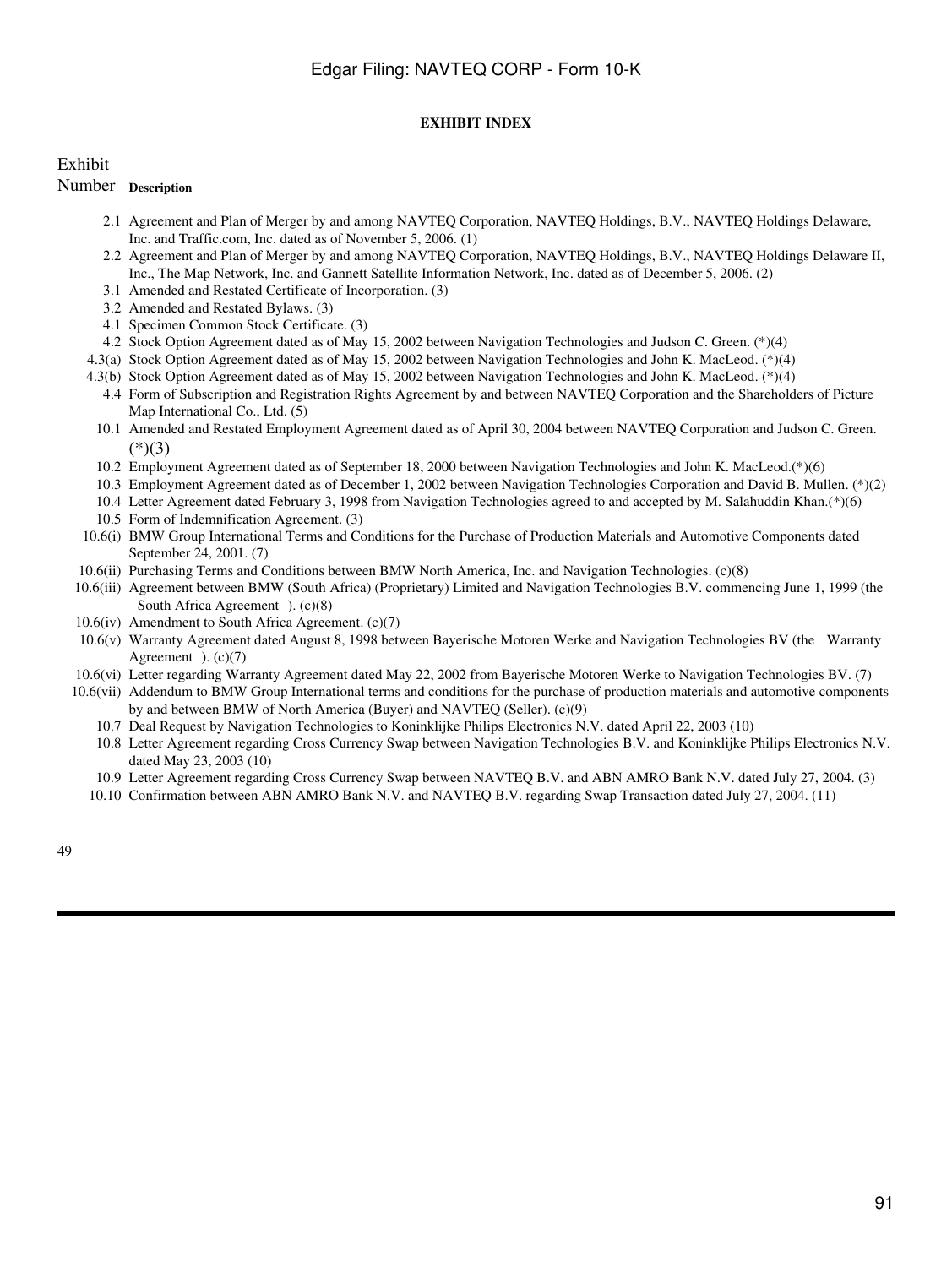- 10.11 Credit Agreement dated as of November 9, 2004 between NAVTEQ North America, LLC and LaSalle Bank, National Association. (12)
- 10.12 Guaranty by NAVTEQ Corporation dated as of November 9, 2004 in favor of LaSalle Bank, National Association. (12)
- 10.13 Amendment No. 1 dated as of November 30, 2005 to Credit Agreement between NAVTEQ North America, LLC, NAVTEQ Corporation and LaSalle Bank, National Association. (13)
- 10.14 Amendment No. 2 dated as of November 30, 2006 to Credit Agreement between NAVTEQ North America, LLC, NAVTEQ Corporation and LaSalle Bank, National Association. (14)
- 10.15 Memorandum regarding Director Compensation.\*
- 10.16 Form of Stock Option Agreement under NAVTEQ Corporation s Amended and Restated 2001 Stock Incentive Plan.\*
- 10.17 Form of Restricted Stock Unit Agreement (Not Performance-Based) under NAVTEQ Corporations Amended and Restated 2001 Stock Incentive Plan. \*
- 10.18 Form of Restricted Stock Unit Agreement (Qualified Performance-Based Compensation under Section 162(m) of the Internal Revenue Code) under NAVTEQ Corporation s 2001 Stock Incentive Plan.\*
- 10.19 Form of Restricted Stock Unit Agreement (Performance-Based) under NAVTEQ Corporations Amended and Restated 2001 Stock Incentive Plan.\*
- 10.20 Stock Purchase Agreement by and among NAVTEQ B.V., NAVTEQ Corporation, Picture Map International Co., Ltd. and All Shareholders of Picture Map International Co., Ltd. dated as of July 8, 2005. (5)
- 10.21 Amended and Restated 2001 Stock Incentive Plan (15)
- 10.22 Amendments to stock option agreements between NAVTEQ Corporation and Denis Cohen dated August 17, 2006 (15)
- 10.23(a) Stockholder Voting Agreement dated as of November 6, 2006 by and among NAVTEQ Corporation, NAVTEQ Holdings B.V., NAVTEQ Holdings Delaware, Inc., Traffic.com, Inc. and the person whose name appears on the signature page hereto as a Stockholder. (1)
- 10.23(b) Stockholder Voting Agreement dated as of November 6, 2006 by and among NAVTEQ Corporation, NAVTEQ Holdings BV., NAVTEQ Holdings, Inc., Traffic.com, Inc. and the person whose name appears on the signature page hereto as a Stockholder (1)
	- 21 Subsidiaries of NAVTEQ.
	- 23 Consent of KPMG LLP.
	- 24 Power of Attorney by the Directors and Certain Officers.
	- 31.1 Certification of Principal Executive Officer pursuant to Section 302 of the Sarbanes Oxley Act of 2002.
	- 31.2 Certification of Principal Financial Officer pursuant to Section 302 of the Sarbanes Oxley Act of 2002.
	- 32.1 Certification of Principal Executive Officer pursuant to Section 906 of the Sarbanes Oxley Act of 2002.
	- 32.2 Certification of Principal Financial Officer pursuant to Section 906 of the Sarbanes Oxley Act of 2002.
- (\*) Indicates management employment contracts or compensatory plans or arrangements.
- (c) Portions omitted pursuant to a request for confidential treatment.
- (1) Filed with NAVTEQ s Current Report on Form 8-K dated November 6, 2006.
- (2) Filed with NAVTEQ s Current Report on Form 8-K dated December 6, 2006.
- (3) Filed with NAVTEO s Registration Statement on Form S-1 (Registration No. 333-114637), as amended, and incorporated herein by reference.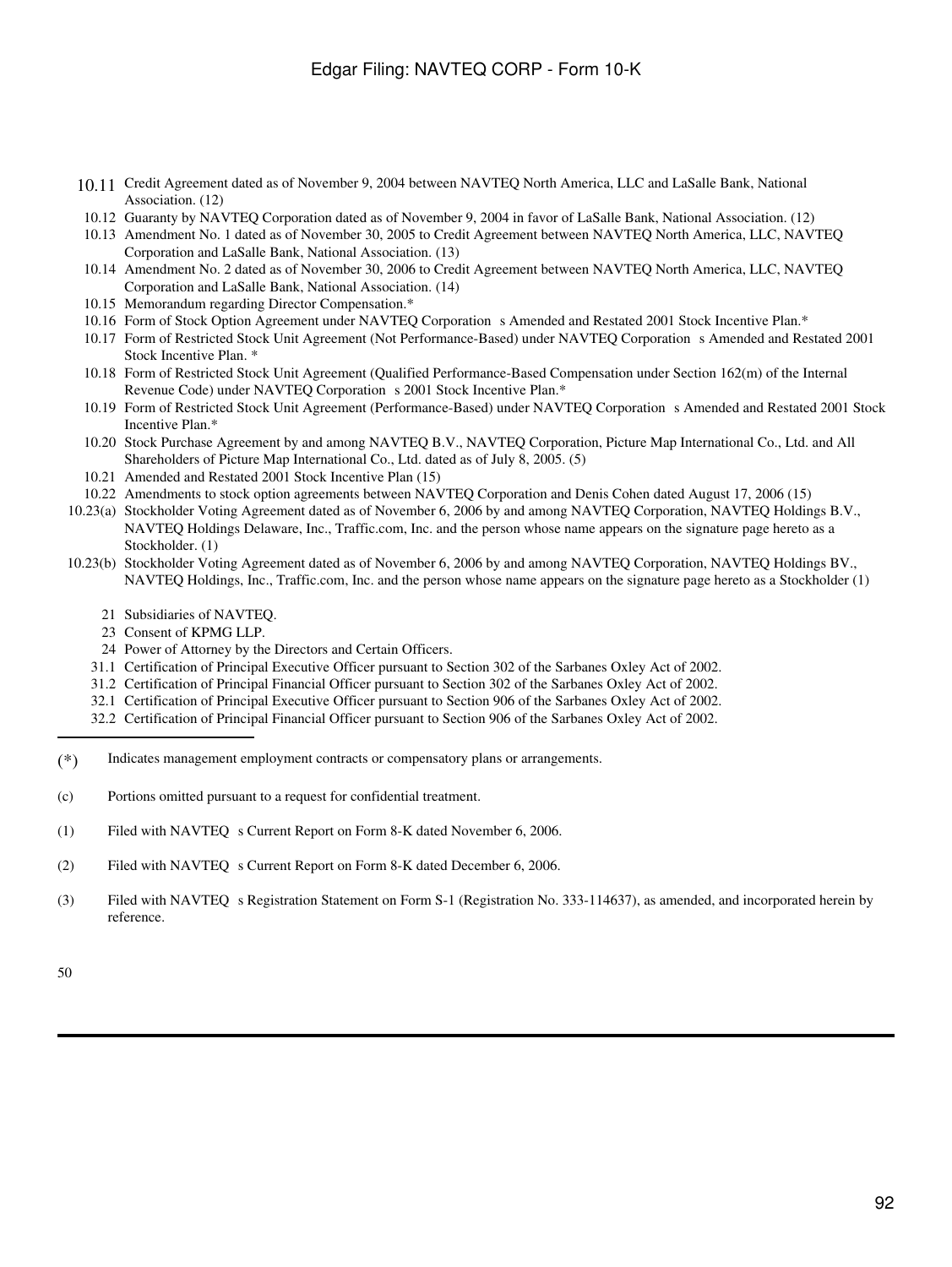- (4) Filed with NAVTEQ s Annual Report on Form 10-K for the year ended December 31, 2002 and incorporated herein by reference.
- (5) Filed with NAVTEQ s Current Report on Form 8-K filed on July 12, 2005 and incorporated herein by reference.
- (6) Filed with NAVTEQ s Registration Statement on Form 10, Registration No. 000-21323 and incorporated herein by reference.
- (7) Filed with NAVTEQ s Amendment No. 2 to Annual Report on Form 10-K/A for the fiscal year ended December 31, 2001 and incorporated herein by reference.
- (8) Filed with NAVTEQ s Amendment No. 3 to the Annual Report on Form 10-K/A for the fiscal year ended December 31, 2001 and incorporated herein by reference.
- (9) Filed with NAVTEQ s Quarterly Report on Form 10-Q for the quarter ended September 25, 2005.
- (10) Filed with NAVTEQ s Quarterly Report on Form 10-Q for the quarter ended June 29, 2003 and incorporated herein by reference.
- (11) Filed with NAVTEQ s Quarterly Report on Form 10-Q for the quarter ended September 26, 2004 and incorporated herein by reference.
- (12) Filed with NAVTEO s Current Report on Form 8-K filed on November 12, 2004 and incorporated herein by reference.
- (13) Filed with NAVTEQ s Current Report on Form 8-K filed on December 5, 2005 and incorporated herein by reference.
- (14) Filed with NAVTEQ s Current Report on Form 8-K dated December 4, 2006.
- (15) Filed with NAVTEQ s Quarterly Report on Form 10-Q for the quarter ended October 1, 2006.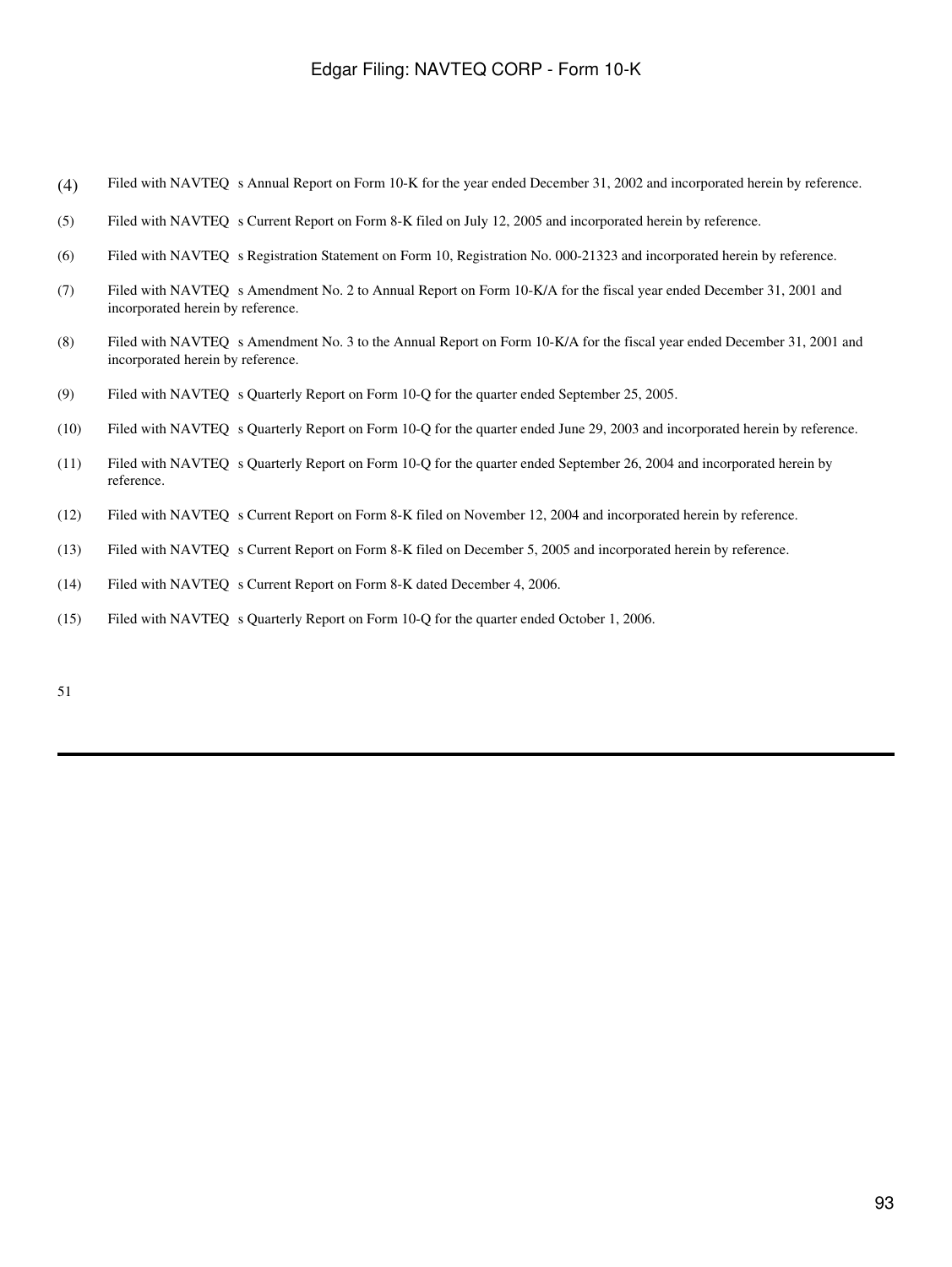#### **NAVTEQ CORPORATION AND SUBSIDIARIES**

### **INDEX TO FINANCIAL STATEMENTS**

| Report of Independent Registered Public Accounting Firm                                                                       | $F-2$  |
|-------------------------------------------------------------------------------------------------------------------------------|--------|
| Consolidated Balance Sheets as of December 31, 2005 and 2006                                                                  | $F-3$  |
| Consolidated Statements of Operations for the years ended December 31, 2004, 2005, and 2006                                   | F-4    |
| Consolidated Statements of Stockholders Equity and Comprehensive Income for the years ended December 31, 2004, 2005, and 2006 | $F-5$  |
| Consolidated Statements of Cash Flows for the years ended December 31, 2004, 2005, and 2006                                   | F-6    |
| <b>Notes to Consolidated Financial Statements</b>                                                                             | $F-7$  |
| Schedule II Valuation and Qualifying Accounts                                                                                 | $F-24$ |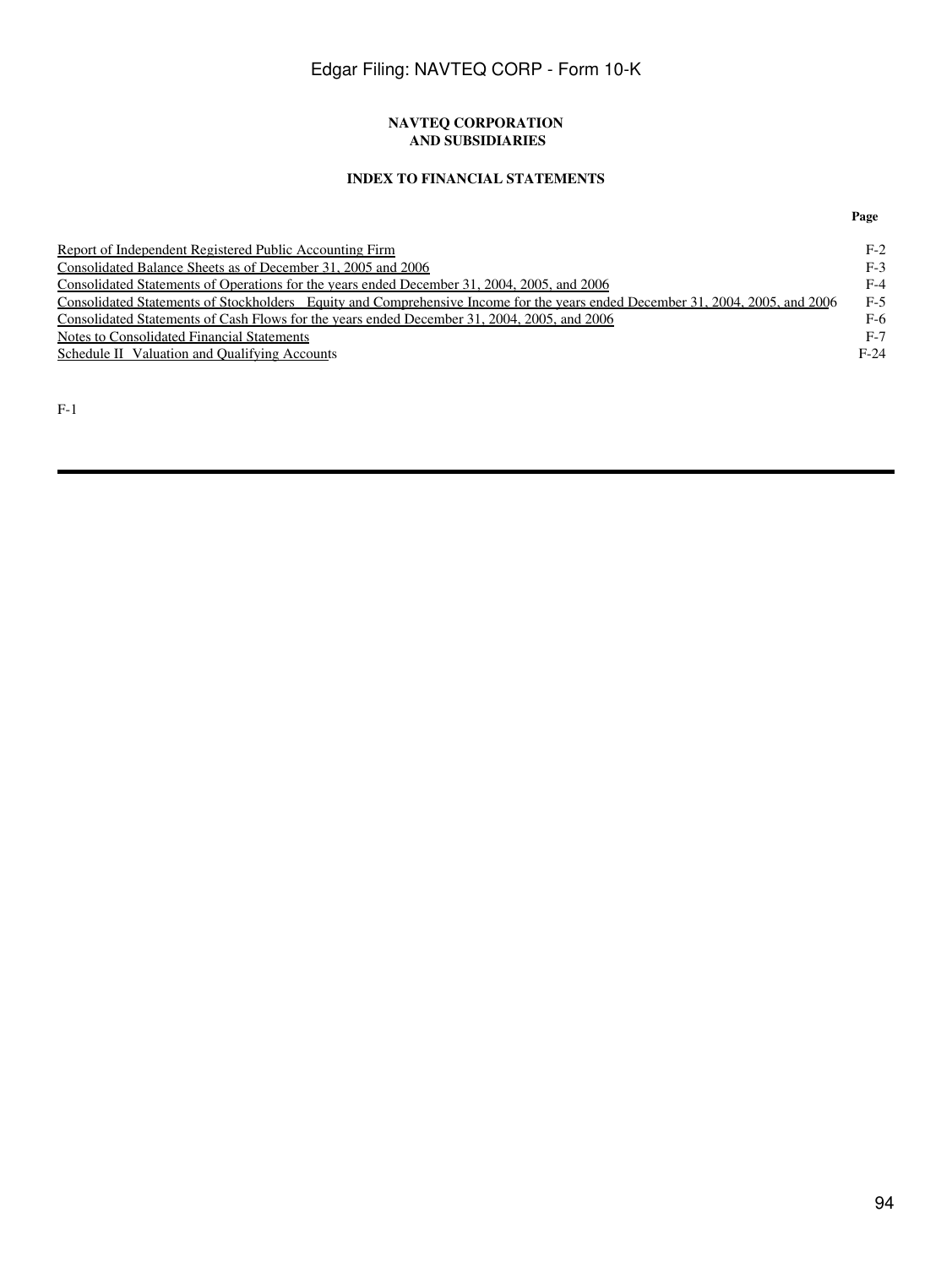#### **Report of Independent Registered Public Accounting Firm**

<span id="page-94-0"></span>The Board of Directors and Stockholders

#### NAVTEQ Corporation:

We have audited the accompanying consolidated balance sheets of NAVTEQ Corporation and subsidiaries (the Company) as of December 31, 2005 and 2006, and the related consolidated statements of operations, stockholders equity and comprehensive income, and cash flows for each of the years in the three-year period ended December 31, 2006. In connection with our audits of the consolidated financial statements, we have also audited the financial statement schedule as listed in the accompanying index. These consolidated financial statements and financial statement schedule are the responsibility of the Companys management. Our responsibility is to express an opinion on these consolidated financial statements and financial statement schedule based on our audits.

We conducted our audits in accordance with the standards of the Public Company Accounting Oversight Board (United States). Those standards require that we plan and perform the audit to obtain reasonable assurance about whether the financial statements are free of material misstatement. An audit includes examining, on a test basis, evidence supporting the amounts and disclosures in the financial statements. An audit also includes assessing the accounting principles used and significant estimates made by management, as well as evaluating the overall financial statement presentation. We believe that our audits provide a reasonable basis for our opinion.

In our opinion, the consolidated financial statements referred to above present fairly, in all material respects, the financial position of NAVTEQ Corporation and subsidiaries as of December 31, 2005 and 2006, and the results of their operations and their cash flows for each of the years in the three-year period ended December 31, 2006, in conformity with U.S. generally accepted accounting principles. Also, in our opinion, the related financial statement schedule, when considered in relation to the basic consolidated financial statements taken as a whole, presents fairly, in all material respects, the information set forth therein.

As discussed in Note 1 to the consolidated financial statements, during 2006 the Company adopted Statement of Financial Accounting Standards No. 123(R), Share-Based Payment.

We also have audited, in accordance with the standards of the Public Company Accounting Oversight Board (United States), the effectiveness of NAVTEQ Corporation s internal control over financial reporting as of December 31, 2006, based on criteria established in Internal Control Integrated Framework issued by the Committee of Sponsoring Organizations of the Treadway Commission (COSO), and our report dated March 1, 2007 expressed an unqualified opinion on management s assessment of, and the effective operation of, internal control over financial reporting.

/s/ KPMG LLP

Chicago, Illinois March 1, 2007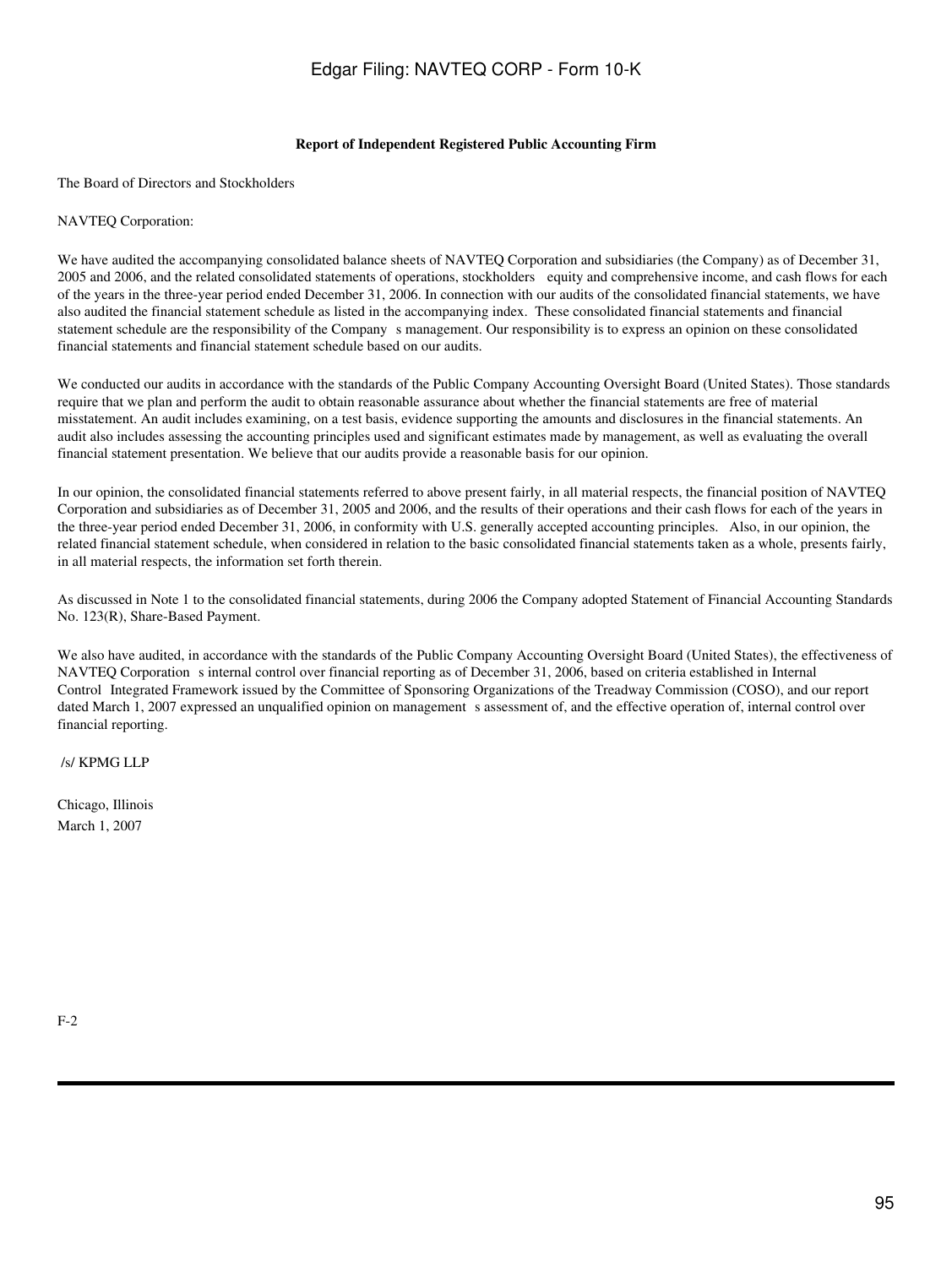### **NAVTEQ CORPORATION AND SUBSIDIARIES Consolidated Balance Sheets (In thousands, except per share amounts)**

<span id="page-95-0"></span>

|                                                                                                      |         | December 31,<br>2005 |               | December 31,<br>2006 |                          |
|------------------------------------------------------------------------------------------------------|---------|----------------------|---------------|----------------------|--------------------------|
| <b>Assets</b>                                                                                        |         |                      |               |                      |                          |
| Current assets:                                                                                      |         |                      |               |                      |                          |
| Cash and cash equivalents                                                                            | \$      | 85,070               |               | 122,335              |                          |
| Short-term marketable securities                                                                     |         | 84,299               |               | 137,163              |                          |
| Accounts receivable, net of allowance for doubtful accounts of \$4,852 and \$6,637 in 2005 and 2006, |         |                      |               |                      |                          |
| respectively                                                                                         |         | 82,352               |               | 126,081              |                          |
| Deferred income taxes, net                                                                           |         | 42,584               |               | 9,232                |                          |
| Prepaid expenses and other current assets                                                            |         | 15,203               |               | 17,744               |                          |
| Total current assets                                                                                 |         | 309,508              |               | 412,555              |                          |
| Property and equipment, net                                                                          |         | 20,828               |               | 27,462               |                          |
| Capitalized software development costs, net                                                          |         | 25,761               |               | 18,844               |                          |
| Long-term deferred income taxes, net                                                                 |         | 169,264              |               | 187,391              |                          |
| Long-term marketable securities                                                                      |         | 49,429               |               | 63,033               |                          |
| Acquired intangible assets, net                                                                      |         | 16,815               |               | 27,035               |                          |
| Goodwill                                                                                             |         | 11,778               |               | 45,779               |                          |
| Deposits and other assets                                                                            |         | 12,505               |               | 12,602               |                          |
| Total assets                                                                                         | \$      | 615,888              |               | 794,701              |                          |
| Liabilities and Stockholders Equity                                                                  |         |                      |               |                      |                          |
| Current liabilities:                                                                                 |         |                      |               |                      |                          |
| Accounts payable                                                                                     | \$      | 19,572               |               | 22,874               |                          |
| Accrued payroll and related liabilities                                                              |         | 28,365               |               | 33,571               |                          |
| Fair value of derivative                                                                             | 3,265   |                      |               |                      |                          |
| Other accrued expenses                                                                               |         | 28,658               |               | 40,327               |                          |
| Deferred revenue                                                                                     |         | 38,703               |               | 43,639               |                          |
| Total current liabilities                                                                            |         | 118,563              |               | 140,411              |                          |
| Long-term deferred revenue                                                                           | 3,446   |                      |               | 2,874                |                          |
| Other long-term liabilities                                                                          | 3,815   |                      |               | 2,035                |                          |
| <b>Total liabilities</b>                                                                             |         | 125,824              |               | 145,320              |                          |
| Stockholders equity:                                                                                 |         |                      |               |                      |                          |
| Common stock, \$0.001 par value; 400,000 shares authorized; 92,086 and 93,560 shares issued and      |         |                      |               |                      |                          |
| outstanding in 2005 and 2006, respectively                                                           | 92      |                      |               | 94                   |                          |
| Additional paid-in capital                                                                           |         | 822,356              |               | 853,197              |                          |
| Deferred compensation expense                                                                        | (9,096) |                      | $\mathcal{E}$ |                      |                          |
| Accumulated other comprehensive loss:                                                                |         |                      |               |                      |                          |
| Cumulative translation adjustment                                                                    |         | (25, 890)            |               | (17, 486)            |                          |
| Unrealized holding gain (loss) on available-for-sale marketable securities, net of tax               | (514)   |                      |               | 490                  |                          |
| Total accumulated other comprehensive loss                                                           |         | (26, 404)            |               | (16,996)             |                          |
| Accumulated deficit                                                                                  |         | (296, 884)           |               | (186, 914)           | $\overline{\phantom{a}}$ |
| Total stockholders equity                                                                            |         | 490,064              |               | 649,381              |                          |
| Total liabilities and stockholders equity                                                            | \$      | 615,888              |               | 794,701              |                          |
| See accompanying notes to consolidated financial statements.                                         |         |                      |               |                      |                          |

F-3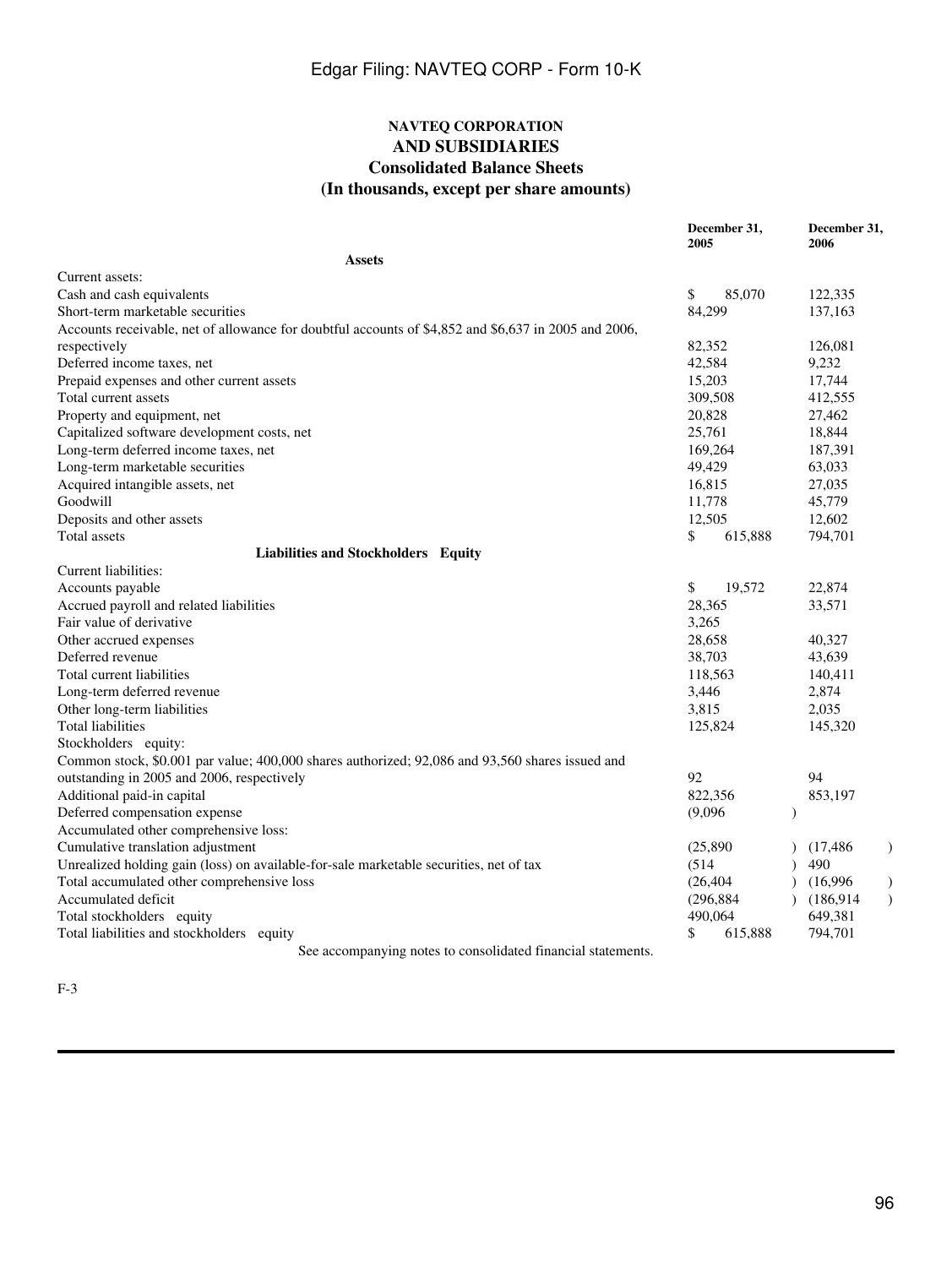# **NAVTEQ CORPORATION AND SUBSIDIARIES Consolidated Statements of Operations (In thousands, except per share data)**

<span id="page-96-0"></span>

|                                               |         | <b>Years Ended December 31,</b>                              |           |               |         |  |
|-----------------------------------------------|---------|--------------------------------------------------------------|-----------|---------------|---------|--|
|                                               | 2004    |                                                              | 2005      |               | 2006    |  |
| Net revenue                                   | \$      | 392,858                                                      | 496,512   |               | 581,619 |  |
| Operating costs and expenses:                 |         |                                                              |           |               |         |  |
| Database creation and distribution costs      | 197,089 |                                                              | 236,405   |               | 275,449 |  |
| Selling, general, and administrative expenses | 101,183 |                                                              | 125,851   |               | 152,474 |  |
| Total operating costs and expenses            | 298,272 |                                                              | 362,256   |               | 427,923 |  |
| Operating income                              | 94,586  |                                                              | 134,256   |               | 153,696 |  |
| Other income (expense):                       |         |                                                              |           |               |         |  |
| Interest income, net                          | 1,134   |                                                              | 4,237     |               | 11,257  |  |
| Foreign currency gain (loss)                  | (1,686) |                                                              | 502       |               | (984)   |  |
| Other expense                                 | (206)   |                                                              | (4)       | $\mathcal{E}$ | (24)    |  |
| Income before income taxes                    | 93,828  |                                                              | 138,991   |               | 163,945 |  |
| Income tax (benefit) expense                  | 39,762  |                                                              | (31, 839) | $\lambda$     | 54,481  |  |
| Net income before cumulative effect of change |         |                                                              |           |               |         |  |
| in accounting principle                       | 54,066  |                                                              | 170,830   |               | 109,464 |  |
| Cumulative effect of change in accounting     |         |                                                              |           |               |         |  |
| principle, net of income tax of \$312         |         |                                                              |           |               | 506     |  |
| Net income                                    | \$      | 54,066                                                       | 170,830   |               | 109,970 |  |
| Earnings per share of common stock before     |         |                                                              |           |               |         |  |
| cumulative effect of change inaccounting      |         |                                                              |           |               |         |  |
| principle:                                    |         |                                                              |           |               |         |  |
| <b>Basic</b>                                  | \$      | 0.62                                                         | 1.90      |               | 1.18    |  |
| Diluted                                       | \$      | 0.59                                                         | 1.81      |               | 1.14    |  |
| Cumulative effect of change in accounting     |         |                                                              |           |               |         |  |
| principle per share of common stock:          |         |                                                              |           |               |         |  |
| <b>Basic</b>                                  | \$      |                                                              |           |               | 0.01    |  |
| Diluted                                       | \$      |                                                              |           |               | 0.01    |  |
| Earnings per share of common stock:           |         |                                                              |           |               |         |  |
| <b>Basic</b>                                  | \$      | 0.62                                                         | 1.90      |               | 1.18    |  |
| Diluted                                       | \$      | 0.59                                                         | 1.81      |               | 1.15    |  |
| Weighted average shares of common stock       |         |                                                              |           |               |         |  |
| outstanding:                                  |         |                                                              |           |               |         |  |
| <b>Basic</b>                                  | 86,509  |                                                              | 90,115    |               | 93,029  |  |
| Diluted                                       | 92,001  |                                                              | 94,198    |               | 95,713  |  |
|                                               |         | See accompanying notes to consolidated financial statements. |           |               |         |  |

F-4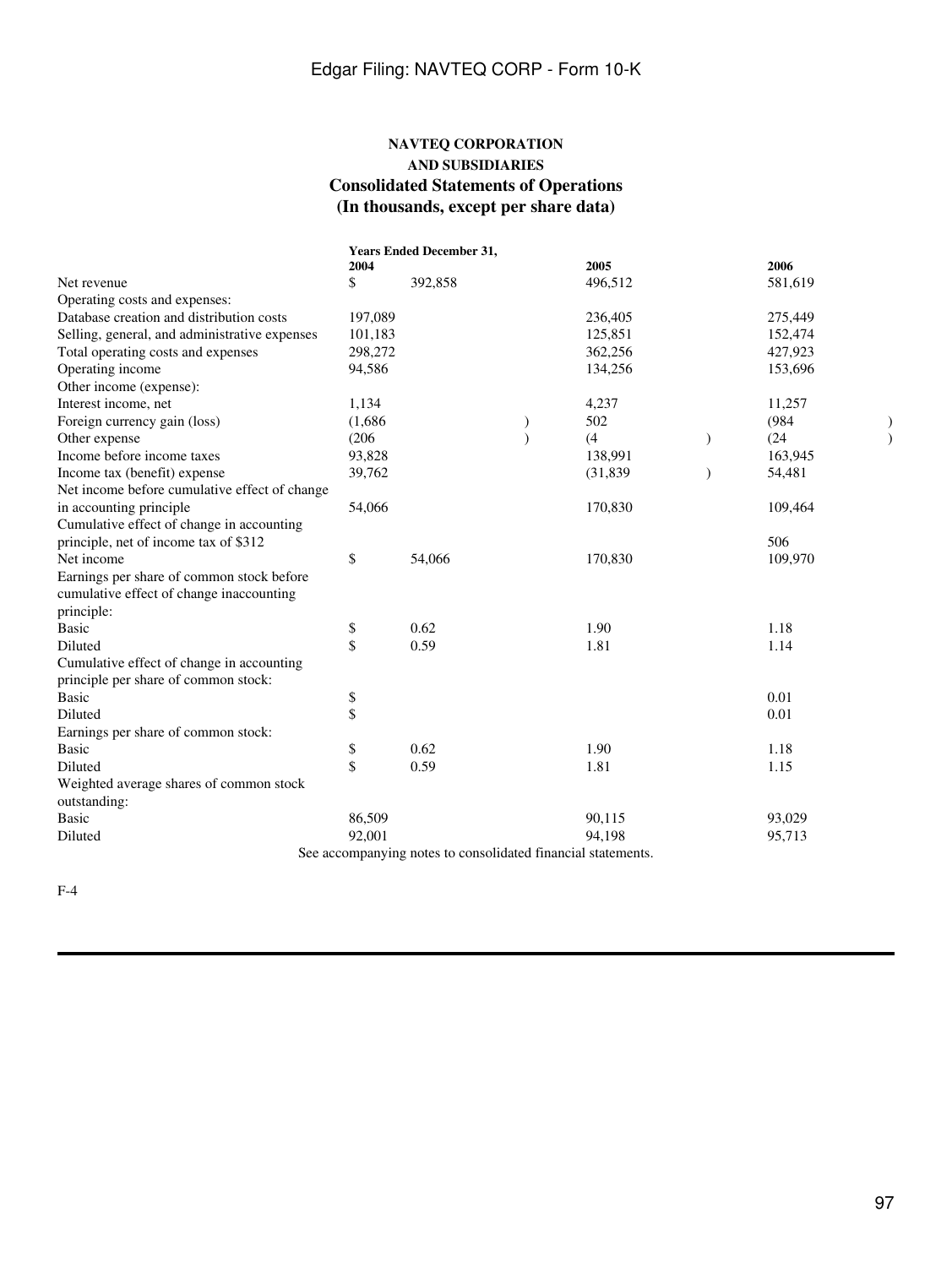# **NAVTEQ CORPORATION AND SUBSIDIARIES Consolidated Statements of Stockholders Equity and Comprehensive Income (In thousands)**

<span id="page-97-0"></span>

|                                                  |        |               | <b>Common stock</b> |       | <b>Additional</b><br>paid-in<br>capital | <b>Note</b><br>receivable<br>for<br>common<br>stock | <b>Deferred</b><br>compensation<br>expense | Accumulated<br>other<br>comprehensive<br>income (loss) | Accumulated<br>deficit | <b>Total</b><br>stockholders<br>equity |           |
|--------------------------------------------------|--------|---------------|---------------------|-------|-----------------------------------------|-----------------------------------------------------|--------------------------------------------|--------------------------------------------------------|------------------------|----------------------------------------|-----------|
| Balances as of<br>December 31, 2003              | 84,153 |               | \$                  | 1,178 | 767,709                                 | (219)                                               | )(2,332)                                   | (26, 645)                                              | $)$ (521,780)          | 217,911                                |           |
| Exercise of warrants                             | 3,384  |               | 47                  |       | 427                                     |                                                     |                                            |                                                        |                        | 474                                    |           |
| Reverse stock split                              |        |               | (1,140)             |       | ) 1,140                                 |                                                     |                                            |                                                        |                        |                                        |           |
| Exercise of stock options 215                    |        |               | 3                   |       | 2,533                                   |                                                     |                                            |                                                        |                        | 2,536                                  |           |
| Dividends paid                                   |        |               |                     |       | (47, 159)                               | $\mathcal{E}$                                       |                                            |                                                        |                        | (47, 159)                              | $\lambda$ |
| Stock compensation                               |        |               |                     |       |                                         |                                                     |                                            |                                                        |                        |                                        |           |
| expense                                          |        |               |                     |       | 17,087                                  |                                                     | (10,071)                                   | $\mathcal{E}$                                          |                        | 7,016                                  |           |
| Settlement of note<br>receivable for common      |        |               |                     |       |                                         |                                                     |                                            |                                                        |                        |                                        |           |
| stock                                            | (11)   | $\mathcal{E}$ |                     |       | (289)                                   | )219                                                |                                            |                                                        |                        | (70)                                   |           |
| Comprehensive income:                            |        |               |                     |       |                                         |                                                     |                                            |                                                        |                        |                                        |           |
| Foreign currency                                 |        |               |                     |       |                                         |                                                     |                                            |                                                        |                        |                                        |           |
| translation adjustment                           |        |               |                     |       |                                         |                                                     |                                            | (1,858)                                                | $\mathcal{E}$          | (1, 858)                               |           |
| Unrealized holding loss                          |        |               |                     |       |                                         |                                                     |                                            |                                                        |                        |                                        |           |
| on available-for-sale                            |        |               |                     |       |                                         |                                                     |                                            |                                                        |                        |                                        |           |
| marketable securities (net                       |        |               |                     |       |                                         |                                                     |                                            |                                                        |                        |                                        |           |
| of taxes of \$61)<br>Net income                  |        |               |                     |       |                                         |                                                     |                                            | (98)                                                   | $\lambda$              | (98)<br>54,066                         |           |
| Total comprehensive                              |        |               |                     |       |                                         |                                                     |                                            |                                                        | 54,066                 |                                        |           |
| income                                           |        |               |                     |       |                                         |                                                     |                                            |                                                        |                        | 52,110                                 |           |
| Balances as of                                   |        |               |                     |       |                                         |                                                     |                                            |                                                        |                        |                                        |           |
| December 31, 2004                                | 87,741 |               | 88                  |       | 741,448                                 |                                                     | (12, 403)                                  | (28, 601)                                              | (467, 714)             | ) 232,818                              |           |
| Common stock issued for                          |        |               |                     |       |                                         |                                                     |                                            |                                                        |                        |                                        |           |
| acquisition                                      | 545    |               | 1                   |       | 19,976                                  |                                                     |                                            |                                                        |                        | 19,977                                 |           |
| Exercise of stock options                        |        |               |                     |       |                                         |                                                     |                                            |                                                        |                        |                                        |           |
| and vesting of restricted<br>stock units         | 3,800  |               | 3                   |       | 55,122                                  |                                                     |                                            |                                                        |                        | 55,125                                 |           |
| Stock compensation                               |        |               |                     |       |                                         |                                                     |                                            |                                                        |                        |                                        |           |
| expense                                          |        |               |                     |       | 5,810                                   |                                                     | 3,307                                      |                                                        |                        | 9,117                                  |           |
| Comprehensive income:                            |        |               |                     |       |                                         |                                                     |                                            |                                                        |                        |                                        |           |
| Foreign currency                                 |        |               |                     |       |                                         |                                                     |                                            |                                                        |                        |                                        |           |
| translation adjustment                           |        |               |                     |       |                                         |                                                     |                                            | 2,613                                                  |                        | 2,613                                  |           |
| Unrealized holding loss                          |        |               |                     |       |                                         |                                                     |                                            |                                                        |                        |                                        |           |
| on available-for-sale                            |        |               |                     |       |                                         |                                                     |                                            |                                                        |                        |                                        |           |
| marketable securities (net<br>of taxes of \$256) |        |               |                     |       |                                         |                                                     |                                            | (416)                                                  |                        | (416)                                  |           |
| Net income                                       |        |               |                     |       |                                         |                                                     |                                            |                                                        | 170,830                | 170,830                                |           |
| Total comprehensive                              |        |               |                     |       |                                         |                                                     |                                            |                                                        |                        |                                        |           |
| income                                           |        |               |                     |       |                                         |                                                     |                                            |                                                        |                        | 173,027                                |           |
| Balances as of                                   |        |               |                     |       |                                         |                                                     |                                            |                                                        |                        |                                        |           |
| December 31, 2005                                | 92,086 |               | 92                  |       | 822,356                                 |                                                     | (9,096)                                    | (26, 404)                                              | $)$ (296,884)          | )490,064                               |           |
| Exercise of stock options                        |        |               |                     |       |                                         |                                                     |                                            |                                                        |                        |                                        |           |
| and vesting of restricted                        |        |               |                     |       |                                         |                                                     |                                            |                                                        |                        |                                        |           |
| stock units<br>Stock compensation                | 1,474  |               | 2                   |       | 26,254                                  |                                                     |                                            |                                                        |                        | 26,256                                 |           |
| expense                                          |        |               |                     |       | 14,501                                  |                                                     |                                            |                                                        |                        | 14,501                                 |           |
| Cumulative effect of                             |        |               |                     |       |                                         |                                                     |                                            |                                                        |                        |                                        |           |
| change in accounting                             |        |               |                     |       |                                         |                                                     |                                            |                                                        |                        |                                        |           |
| principle                                        |        |               |                     |       | (818)                                   | $\mathcal{E}$                                       |                                            |                                                        |                        | (818)                                  |           |
|                                                  |        |               |                     |       |                                         |                                                     |                                            |                                                        |                        |                                        |           |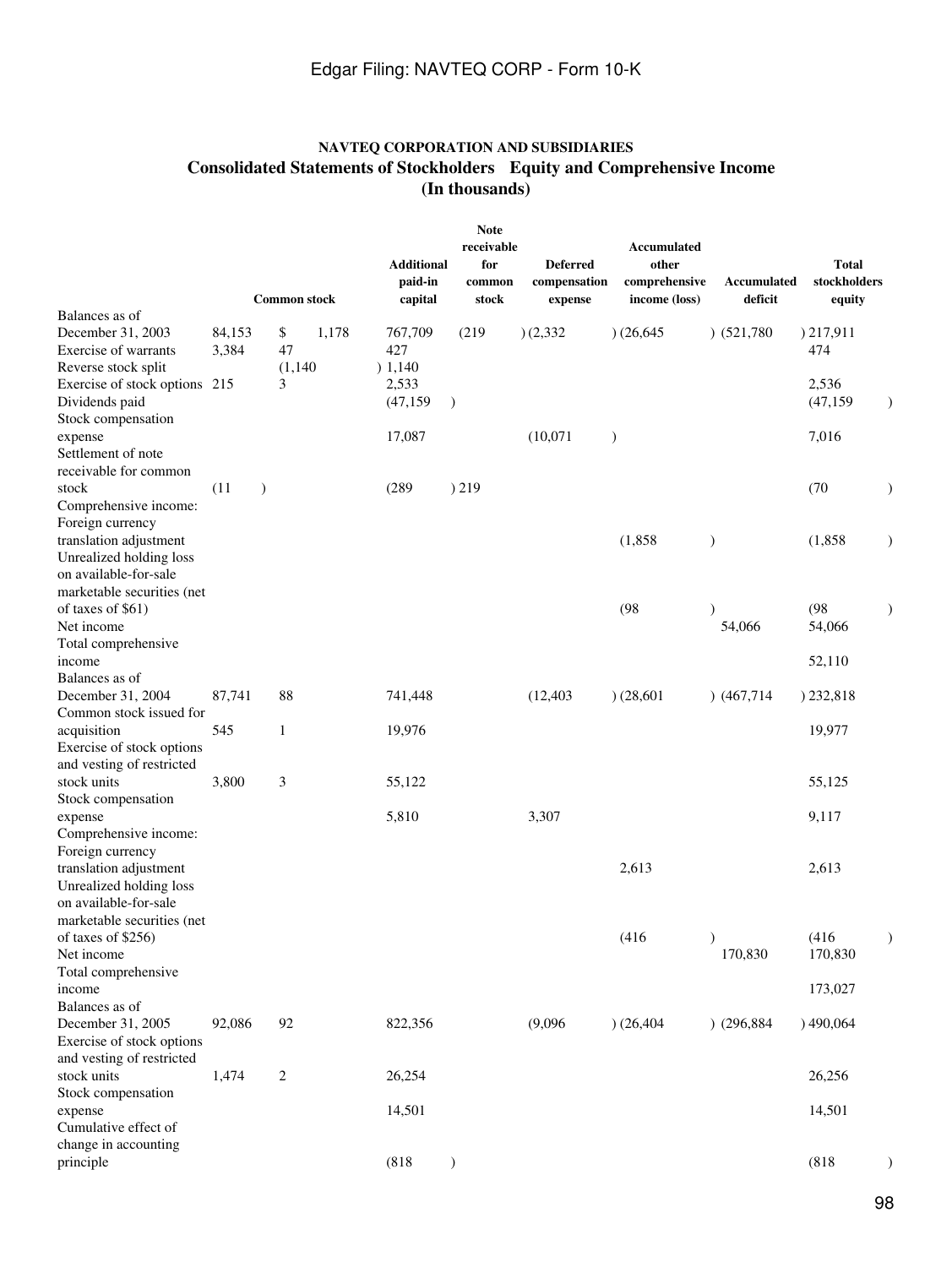| Reversal of deferred<br>compensation balance<br>upon adoption of SFAS |        |          |         |                                                              |          |           |           |
|-----------------------------------------------------------------------|--------|----------|---------|--------------------------------------------------------------|----------|-----------|-----------|
| 123R                                                                  |        |          | (9,096) | 9,096                                                        |          |           |           |
| Comprehensive income:                                                 |        |          |         |                                                              |          |           |           |
| Foreign currency                                                      |        |          |         |                                                              |          |           |           |
| translation adjustment                                                |        |          |         |                                                              | 8,404    |           | 8,404     |
| Unrealized holding gain                                               |        |          |         |                                                              |          |           |           |
| on available for sale                                                 |        |          |         |                                                              |          |           |           |
| marketable securities (net                                            |        |          |         |                                                              |          |           |           |
| of taxes of $$623)$                                                   |        |          |         |                                                              | 1,004    |           | 1,004     |
| Net income                                                            |        |          |         |                                                              |          | 109,970   | 109.970   |
| Total comprehensive                                                   |        |          |         |                                                              |          |           |           |
| income                                                                |        |          |         |                                                              |          |           | 119,378   |
| Balances as of December                                               |        |          |         |                                                              |          |           |           |
| 31, 2006                                                              | 93,560 | \$<br>94 | 853,197 |                                                              | (16.996) | (186.914) | 0.649,381 |
|                                                                       |        |          |         | See accompanying notes to consolidated financial statements. |          |           |           |

F-5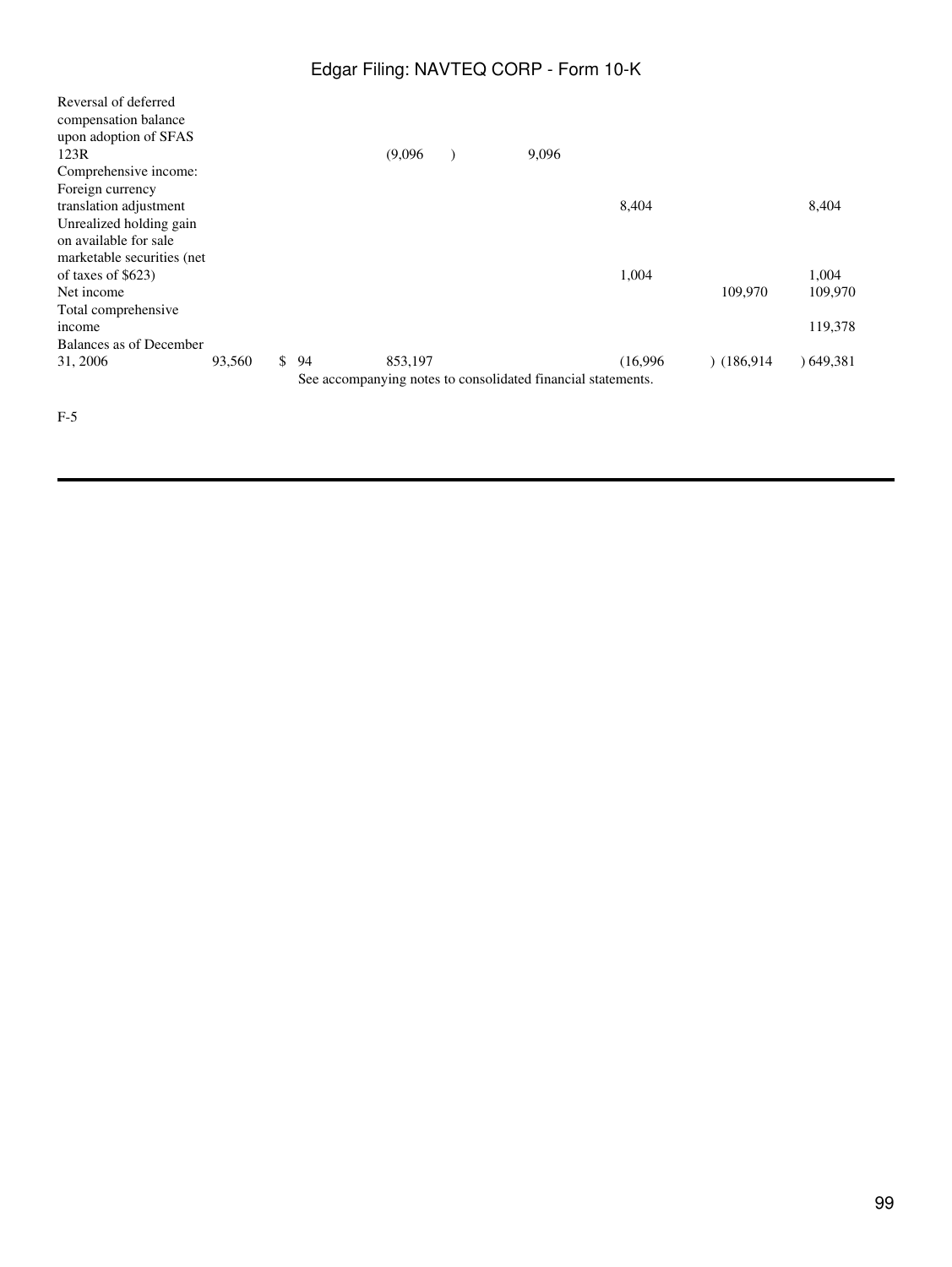# **NAVTEQ CORPORATION AND SUBSIDIARIES Consolidated Statements of Cash Flows**

**(In thousands)**

<span id="page-99-0"></span>

|                                                                                   | <b>Years Ended December 31,</b><br>2004 | 2006      |               |            |               |                           |
|-----------------------------------------------------------------------------------|-----------------------------------------|-----------|---------------|------------|---------------|---------------------------|
| Cash flows from operating activities:                                             |                                         |           |               |            |               |                           |
| Net income                                                                        | \$                                      | 54,066    |               | 170,830    |               | 109,970                   |
| Adjustments to reconcile net income to net cash provided by operating activities: |                                         |           |               |            |               |                           |
| Cumulative effect of change in accounting principle                               |                                         |           |               |            |               | (506)<br>$\lambda$        |
| Deferred income taxes                                                             | 31,841                                  |           |               | (77, 737)  |               | 15,046                    |
| Depreciation and amortization                                                     | 6,414                                   |           |               | 8,717      |               | 11,663                    |
| Amortization of software development costs                                        | 9,154                                   |           |               | 12,851     |               | 14,460                    |
| Amortization of acquired intangible assets                                        |                                         |           |               | 1,502      |               | 3,577                     |
| (Gain) loss on foreign currency derivatives                                       | 1,306                                   |           |               | (660)      | $\mathcal{L}$ | (234)<br>$\mathcal{Y}$    |
| Provision for (recovery of) bad debts                                             | (461)                                   |           | $\mathcal{F}$ | 2,303      |               | 2,548                     |
| Stock compensation expense                                                        | 7,016                                   |           |               | 9,117      |               | 14,501                    |
| Tax benefit on non-qualified stock options                                        | 1,547                                   |           |               | 40,936     |               |                           |
| Noncash other                                                                     | 308                                     |           |               | 1,804      |               | 1,449                     |
| Changes in operating assets and liabilities, net of effect of acquisitions:       |                                         |           |               |            |               |                           |
| Accounts receivable                                                               | (10,086)                                |           |               | (29,693)   | $\lambda$     | (40,213)<br>$\rightarrow$ |
| Prepaid expenses and other current assets                                         | (1,705)                                 |           |               | (5,006)    | $\mathcal{L}$ | (1,577)<br>$\lambda$      |
| Deposits and other assets                                                         | (8,711)                                 |           | $\mathcal{L}$ | (1,483)    | $\lambda$     | 904                       |
| Accounts payable                                                                  | (2,198)                                 |           | $\lambda$     | 6,057      |               | 1,612                     |
| Accrued payroll and related liabilities                                           | 6,536                                   |           |               | 2,100      |               | 3,215                     |
| Other accrued expenses                                                            | (3,443)                                 |           | $\mathcal{L}$ | (3,576)    | $\mathcal{L}$ | 5,120                     |
| Deferred revenue                                                                  | 14,431                                  |           |               | (823)      | $\lambda$     | 564                       |
| Other long-term liabilities                                                       | 407                                     |           |               | 514        |               | (2,091)<br>$\mathcal{E}$  |
| Net cash provided by operating activities                                         |                                         | 106,422   |               | 137,753    |               | 140,008                   |
| Cash flows from investing activities:                                             |                                         |           |               |            |               |                           |
| Acquisition of property and equipment                                             | (12, 875)                               |           | $\mathcal{F}$ | (10, 466)  | $\rightarrow$ | (17,834)                  |
| Capitalized software development costs                                            | (12,792)                                |           | $\mathcal{E}$ | (12, 369)  | $\rightarrow$ | (9,055)<br>$\lambda$      |
| Purchases of marketable securities                                                |                                         | (118,100) | $\lambda$     | (198, 743) |               | (327, 470)                |
| Sales of marketable securities                                                    | 44,934                                  |           |               | 136,483    |               |                           |
|                                                                                   |                                         |           |               |            |               | 262,062                   |
| Purchase of investments                                                           |                                         |           |               | (1,201)    | $\mathcal{L}$ |                           |
| Payment for acquisition, net of cash acquired                                     |                                         |           |               | (8,234)    | $\mathcal{L}$ | (42,216)                  |
| Investment in joint venture                                                       | (490)                                   |           |               |            |               |                           |
| Note receivable                                                                   |                                         |           |               |            |               | (300)                     |
| Cash on deposit with affiliate, net                                               | 65,199                                  |           |               |            |               |                           |
| Net cash used in investing activities                                             | (34, 124)                               |           | $\mathcal{L}$ | (94, 530)  | $\rightarrow$ | (134, 813)                |
| Cash flows from financing activities:                                             |                                         |           |               |            |               |                           |
| Issuance of common stock and related tax benefits                                 | 1,393                                   |           |               | 14,190     |               | 26,256                    |
| Dividends paid                                                                    | (47, 159)                               |           | $\mathcal{F}$ |            |               |                           |
| Net cash provided by (used in) financing activities                               | (45,766)                                |           | $\lambda$     | 14,190     |               | 26,256                    |
| Effect of exchange rate changes on cash                                           | 1,587                                   |           |               | (2, 444)   | $\lambda$     | 5,814                     |
| Net increase in cash and cash equivalents                                         | 28,119                                  |           |               | 54,969     |               | 37,265                    |
| Cash and cash equivalents at beginning of year                                    | 1,982                                   |           |               | 30,101     |               | 85,070                    |
| Cash and cash equivalents at end of year                                          | \$                                      | 30,101    |               | 85,070     |               | 122,335                   |
| Supplemental disclosure of cash flow information:                                 |                                         |           |               |            |               |                           |
| Cash paid during the year for interest                                            | \$                                      | 24        |               | 24         |               | 12                        |
| Cash paid during the year for income taxes                                        | \$                                      | 2,569     |               | 1,425      |               | 8,734                     |
| Non-cash transactions:                                                            |                                         |           |               |            |               |                           |
| Value of common stock issued in connection with acquisition                       | \$                                      |           |               | 19,977     |               |                           |
| Intangible assets acquired in non-cash exchanges                                  |                                         |           |               |            |               | 3,333                     |

See accompanying notes to consolidated financial statements.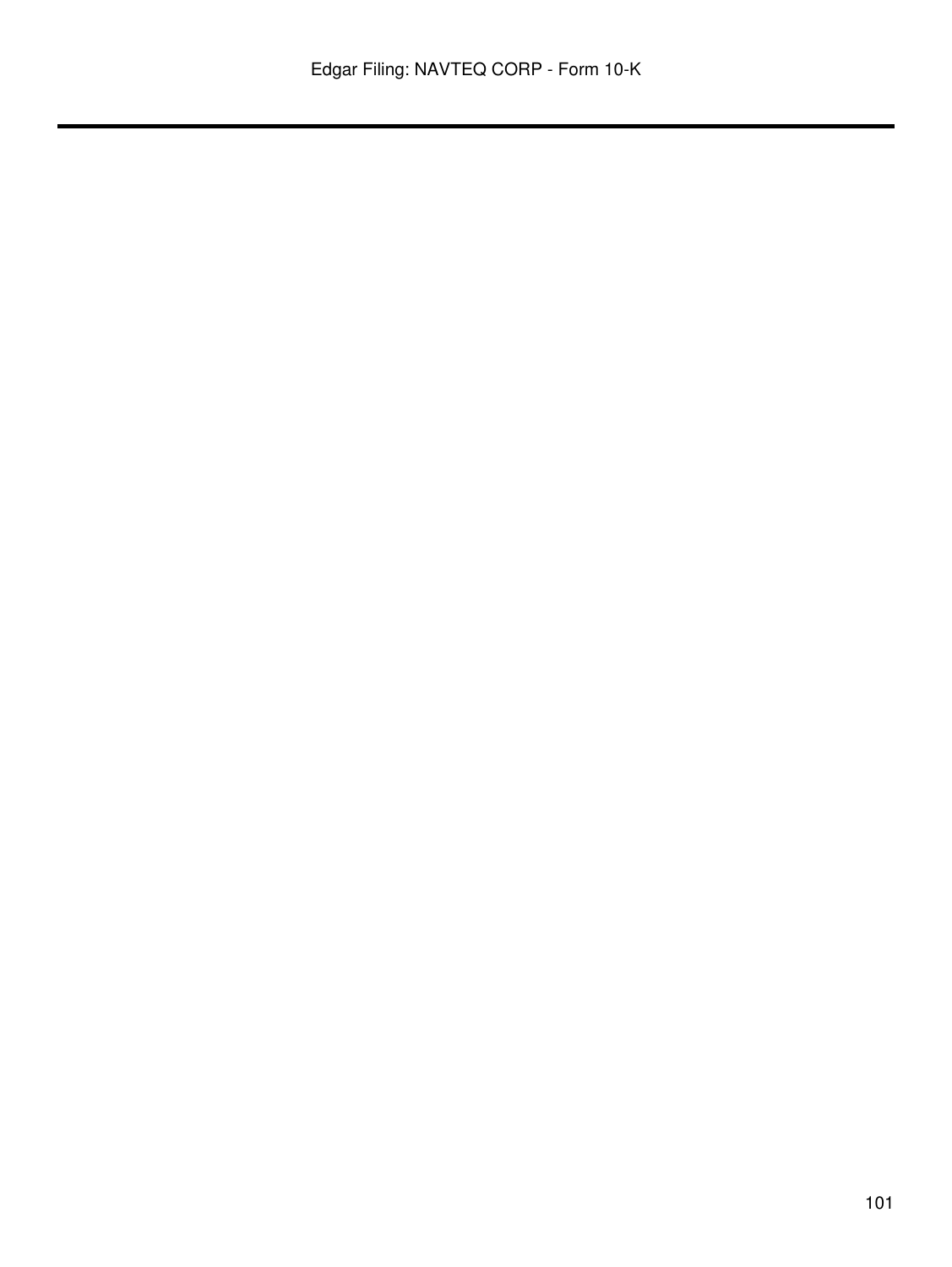#### **Notes to Consolidated Financial Statements**

#### **(amounts in thousands, except per share amounts)**

#### <span id="page-101-0"></span>**(1)Description of the Business and Summary of Significant Accounting Policies**

#### *(a) The Business*

NAVTEQ Corporation (the Company) is a leading provider of digital map information and related software and services used in a wide range of navigation, mapping and geographic-related applications, including products and services that provide maps, driving directions, turn-by-turn route guidance, fleet management and tracking and geographic information systems. These products and services are provided to end users by our customers on various platforms, including: self-contained hardware and software systems installed in vehicles; personal computing devices, such as personal navigation devices (PNDs) and mobile phones; server-based systems, including internet and wireless services; and paper media.

The Company is engaged primarily in the creation, updating, enhancing, licensing and distribution of its database for North America and Europe. The Companys database is a digital representation of road transportation networks constructed to provide a high level of accuracy and the useful level of detail necessary to support route guidance products and similar applications. The Companys database is licensed to leading automotive electronics manufacturers, automotive manufacturers and dealers, mobile navigation device manufacturers, developers of advanced transportation applications, developers of geographic-based information products and services, location-based service providers and other product and service providers. The Company is currently realizing revenue primarily from license fees charged to customers who incorporate the Company s database into their products or services.

#### *(b) Principles of Consolidation*

The accompanying consolidated financial statements include the accounts of the Company and its wholly-owned subsidiaries. All significant intercompany accounts and transactions have been eliminated in consolidation.

#### *(c) Use of Estimates*

The preparation of financial statements in conformity with accounting principles generally accepted in the United States of America (GAAP) requires management to make estimates and assumptions that affect the reported amounts of assets and liabilities and disclosure of contingent assets and liabilities at the date of the financial statements, and the reported amounts of revenue and expenses during the reporting period. Actual results could differ from those estimates.

#### *(d) Cash Equivalents*

The Company considers all highly liquid debt instruments purchased with original maturities of three months or less to be cash equivalents.

#### *(e) Marketable Securities*

The Company invests in marketable securities and classifies the securities as available-for-sale under Statement of Financial Accounting Standard (SFAS) No. 115, Accounting for Certain Investments in Debt and Equity Securities. In accordance with SFAS 115, available-for-sale marketable securities are accounted for at market prices, with the unrealized gain or loss, less applicable deferred income taxes, shown as a separate component of stockholders equity.

### *(f) Accounts Receivable*

Accounts receivable are recorded at the invoiced amounts and do not bear interest. The allowance for doubtful accounts is recorded to provide for estimated losses resulting from uncollectible accounts, and is based principally upon specifically identified amounts where collection is deemed doubtful. Additional non-specific allowances are recorded based on historical experience and management s assessment of a variety of factors related to the general financial condition and business prospects of the Company s customer base. The Company reviews the collectibility of individual accounts and assesses the adequacy of the allowance for doubtful accounts monthly. Account balances are charged off against the allowance after all means of collection have been exhausted and the potential for recovery is considered remote. The Company does not have any off-balance-sheet credit exposure related to its customers.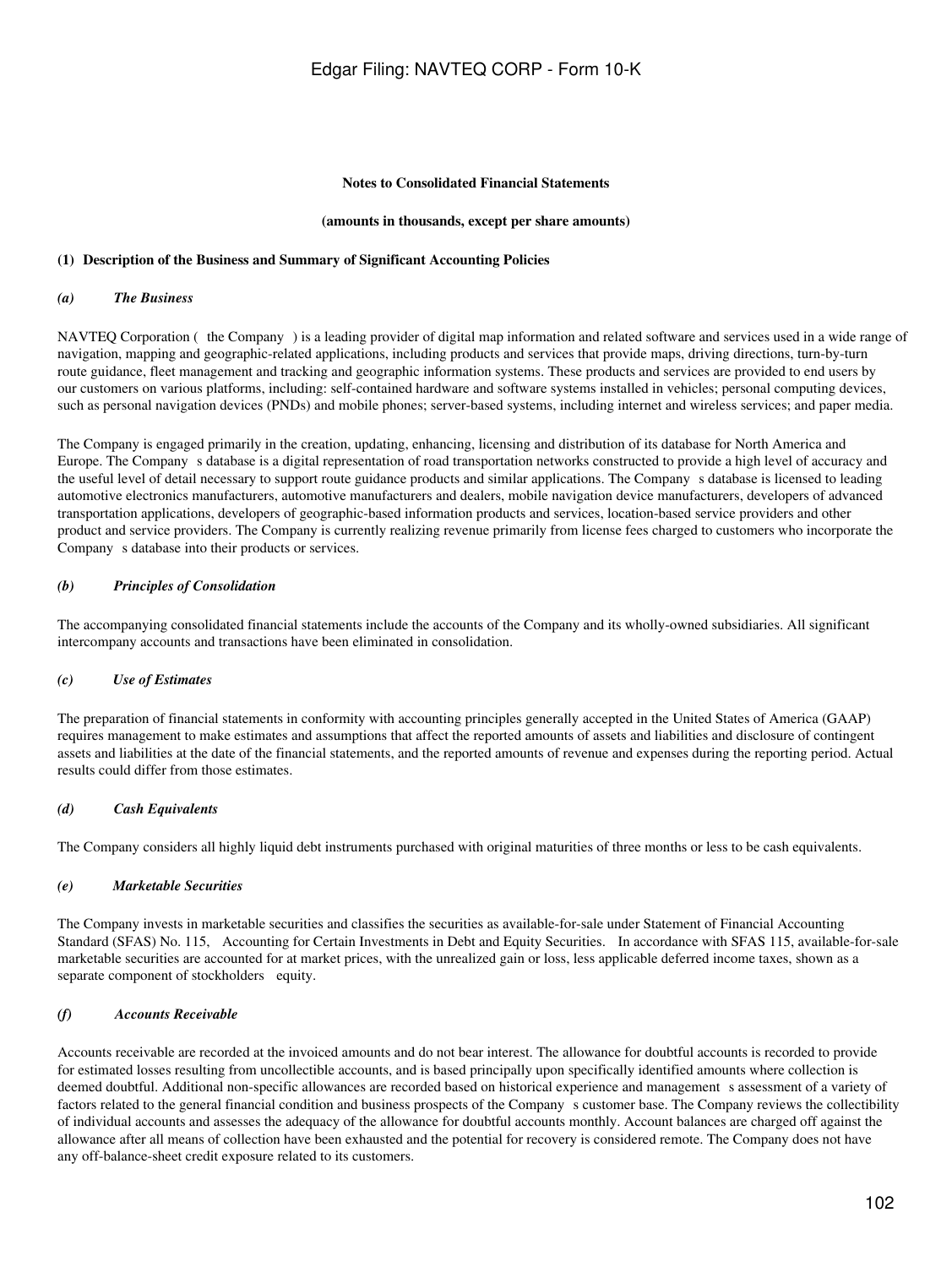### *(g) Fair Value of Financial Instruments*

The carrying values of cash equivalents, cash on deposit with affiliate, receivables, payables and accrued expenses approximate their fair values due to the short maturity of these instruments.

F-7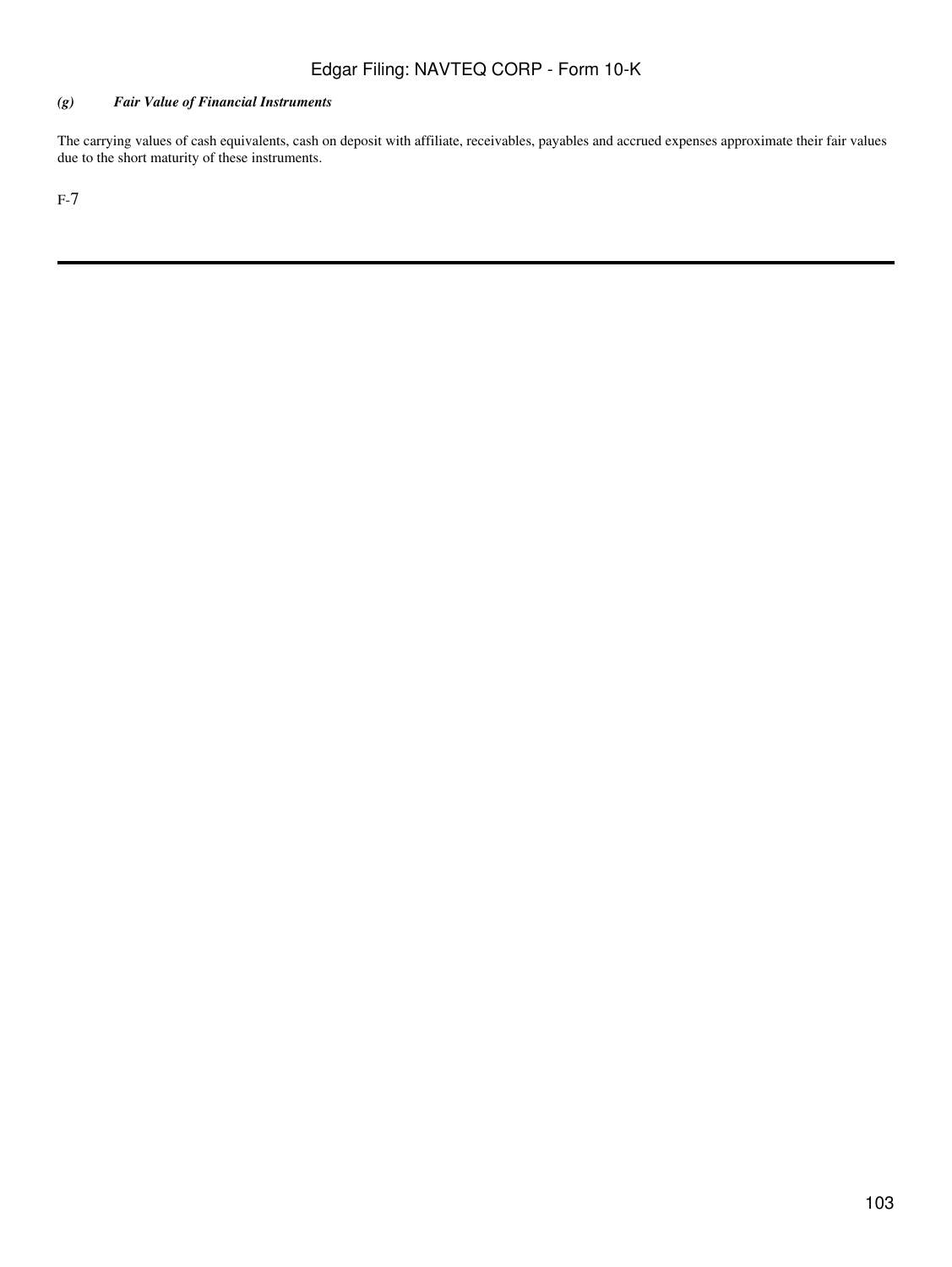### *(h) Property and Equipment*

Property and equipment are stated at cost. Depreciation and amortization are computed using the straight-line method over the estimated useful lives of the assets. Computers and equipment and purchased software are amortized over three years. Furniture and fixtures are amortized over five years. Leasehold improvements are amortized over the lesser of their estimated useful lives or the remaining lease terms.

### *(i) Derivatives*

The Company used a derivative financial instrument to manage foreign currency exchange rate risk. Derivative instruments were stated at fair value in the consolidated balance sheet. The Company did not designate the derivative as a hedge as defined by SFAS No. 133, Accounting for Derivative Instruments and Hedging Activities. Therefore, the changes in fair value of the derivative were recognized in the consolidated statements of operations.

### *(j) Revenue Recognition*

Revenue is recognized when evidence of an arrangement exists, delivery has occurred, the fee is fixed or determinable and collection is probable, following the guidance in Securities and Exchange Commission (SEC) Staff Accounting Bulletin (SAB) 104, Revenue Recognition. Where arrangements have multiple elements, the Company applies the guidance prescribed by Emerging Issues Task Force (EITF) Issue No. 00-21, Revenue Arrangements with Multiple Deliverables.

The Company derives a substantial majority of its revenue from licensing its database. Revenue is recognized net of provisions for estimated uncollectible amounts and anticipated returns. Database licensing revenue includes revenue associated with nonrefundable minimum licensing fees, license fees from usage (including license fees in excess of nonrefundable minimum fees), prepaid licensing fees from distributors and customers and direct sales to end users. License fees from usage (including license fees in excess of nonrefundable minimum fees) are recognized in the period in which the customer reports them to the Company. Nonrefundable minimum licensing fees are recognized as revenue ratably over the period of the arrangement, until such time that cumulative license fees from usage exceeds the nonrefundable minimum licensing fee. At that time, the Company recognizes the additional licensing revenue. Prepaid licensing fees are recognized in the period in which the distributor or customer reports that they have shipped the database to the end user. Revenue for direct sales of licenses is recognized when the database is shipped to the end user. Licensing arrangements that entitle the customer to unspecified updates over a period of time are recognized as revenue ratably over the period of the arrangement.

### *(k) Database Creation and Distribution Costs*

Database creation and distribution costs include the costs of database creation and updating, database licensing and distribution, and database-related software development. Database creation and updating costs of \$93,156, \$115,278, and \$146,245 in 2004, 2005, and 2006, respectively, include the direct costs of database creation and validation, costs to obtain information used to construct the database and ongoing costs for updating and enhancing the database content. Database creation and updating costs are expensed as incurred, except costs of internal-use software, which are capitalized in accordance with American Institute of Certified Public Accountants (AICPA) Statement of Position No. 98-1 (SOP 98-1), Accounting for the Costs of Computer Software Developed or Obtained for Internal Use, and are then amortized on a straight-line basis over their estimated useful life, generally three years.

Database licensing and distribution costs of \$80,326, \$101,574 and \$104,758 in 2004, 2005, and 2006, respectively, include direct costs related to reproduction of the database for licensing, professional services, and per copy sales (including shipping and handling costs of \$5,351, \$5,932 and \$6,711 in 2004, 2005, and 2006, respectively). Database licensing and distribution costs are expensed as incurred.

Database-related software development costs consist primarily of costs for the development of software as follows: (i) applications used internally to improve the effectiveness of database creation and updating activities, (ii) enhancements to internal applications that enable the Company s core database to operate with emerging technologies, and (iii) applications to facilitate usage of the Company s map database by customers. Costs of internal-use software are accounted for in accordance with SOP 98-1. Accordingly, certain application development costs relating to internal-use software have been capitalized and are being amortized on a straight-line basis over the estimated useful lives of the assets, generally three to four years. The Company capitalized \$12,792, \$12,369 and \$9,055 of internal-use software development costs during 2004, 2005, and 2006, respectively. Included in database creation and updating costs is the amortization of internal-use software costs of \$9,154, \$12,851 and \$14,460 for the years ended December 31, 2004, 2005, and 2006, respectively. Software development and maintenance costs of \$23,607, \$19,553 and \$24,446 in 2004, 2005, and 2006, respectively, did not qualify for capitalization and were expensed as incurred.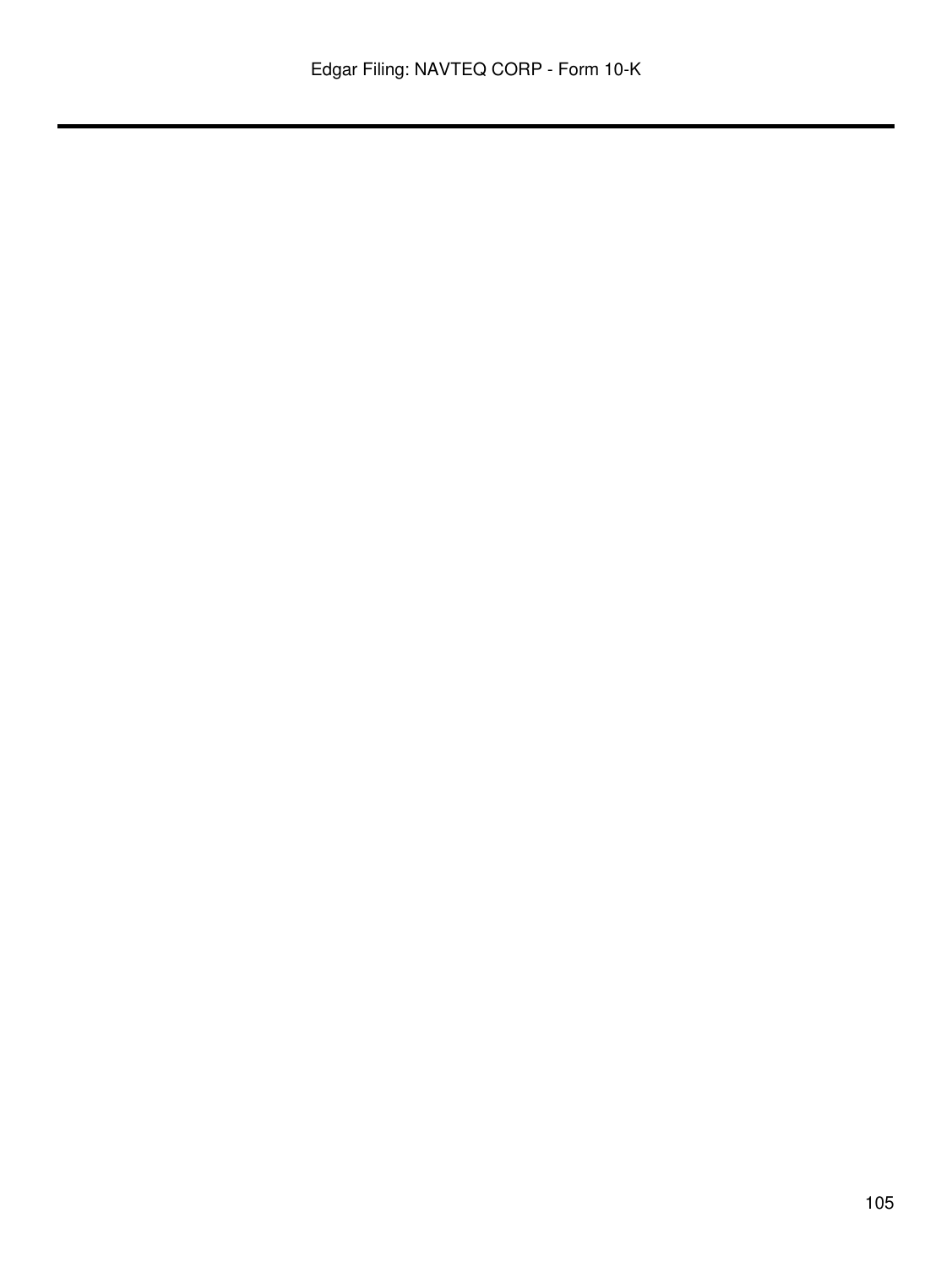### *(l) Income Taxes*

Income taxes are accounted for under the asset and liability method. Deferred tax assets and liabilities are recognized for the future tax consequences attributable to differences between the financial statement carrying amounts of existing assets and liabilities and their respective tax bases and operating loss and tax credit carryforwards. Deferred tax assets and liabilities are measured using enacted tax rates expected to apply to taxable income in the years in which those temporary differences are expected to be recovered or settled. The effect on deferred tax assets and liabilities of a change in tax rates is recognized in operations in the period that includes the enactment date. A valuation allowance is recorded for deferred tax assets if it is more likely than not that some portion or all of the deferred tax assets will not be realized.

### *(m) Foreign Currency Translation*

The financial statements of the Company s foreign subsidiaries are measured using the local currency as the functional currency. Foreign assets and liabilities in the accompanying consolidated balance sheets have been translated at the rate of exchange as of the balance sheet date. Revenue and expenses are translated at the average exchange rate for the year. Translation adjustments are reported as a component of accumulated other comprehensive income (loss) in stockholders equity. Foreign currency transaction gains and losses are included in the consolidated statements of operations.

### *(n) Impairment of Long-lived Assets*

The Company accounts for long-lived assets in accordance with the provisions of SFAS No. 144, Accounting for Impairment or Disposal of Long-lived Assets. In accordance with SFAS No. 144, long-lived assets, such as property, plant, and equipment, capitalized software development costs and intangibles subject to amortization, are reviewed for impairment whenever events or changes in circumstances indicate that the carrying amount of an asset may not be recoverable. Recoverability of assets to be held and used is measured by a comparison of the carrying amount of an asset to estimated undiscounted future cash flows expected to be generated by the asset. If the carrying amount of an asset exceeds its estimated future cash flows, an impairment charge is recognized equal to the amount by which the carrying amount of the asset exceeds the fair value of the asset. Assets to be disposed of would be separately presented in the consolidated balance sheet and reported at the lower of the carrying amount or fair value less costs to sell, and are no longer depreciated.

### *(o) Stock-Based Compensation*

In 2004 and 2005, the Company applied the intrinsic value-based method of accounting prescribed by Accounting Principles Board (APB) Opinion No. 25, Accounting for Stock Issued to Employees, and related interpretations, including Financial Accounting Standards Board (FASB) Interpretation No. 44, Accounting for Certain Transactions involving Stock Compensation, an interpretation of APB Opinion No. 25, to account for its fixed plan stock options. Under this method, compensation expense is recorded on the date of grant only if the fair value of the underlying common stock exceeds the exercise price of the option.

On January 1, 2006, the Company adopted Financial Accounting Standards Board (FASB) Statement of Financial Accounting Standards (SFAS) No. 123(R), Share-Based Payment. SFAS No. 123(R) supersedes SFAS No. 123 and Accounting Principles Board (APB) Opinion No. 25 and requires all share-based payments to employees, including grants of employee stock options, to be recognized as an operating expense in the income statement. The cost will be recognized over the requisite service period based on fair values measured on grant dates. The Company adopted the new standard using the modified prospective transition method. Accordingly, expense required under SFAS 123(R) has been recorded beginning January 1, 2006. As allowed by SFAS No. 123, the Company has elected to continue to apply the intrinsic value-based method of accounting described above and has furnished the pro forma disclosures required by SFAS No. 123, as amended by SFAS No. 148,

Accounting for Stock Based Compensation Transition and Disclosure. The compensation expense for stock options included in the pro forma disclosures is recognized ratably over the vesting periods of each tranche of the stock options. See Footnote 8 to our consolidated financial statements for the disclosures related to SFAS No. 123(R).

### *(p) Comprehensive Income (Loss)*

Accumulated other comprehensive loss is related to the Company s foreign currency translation adjustments and unrealized holding gains and (losses) on available-for-sale marketable securities.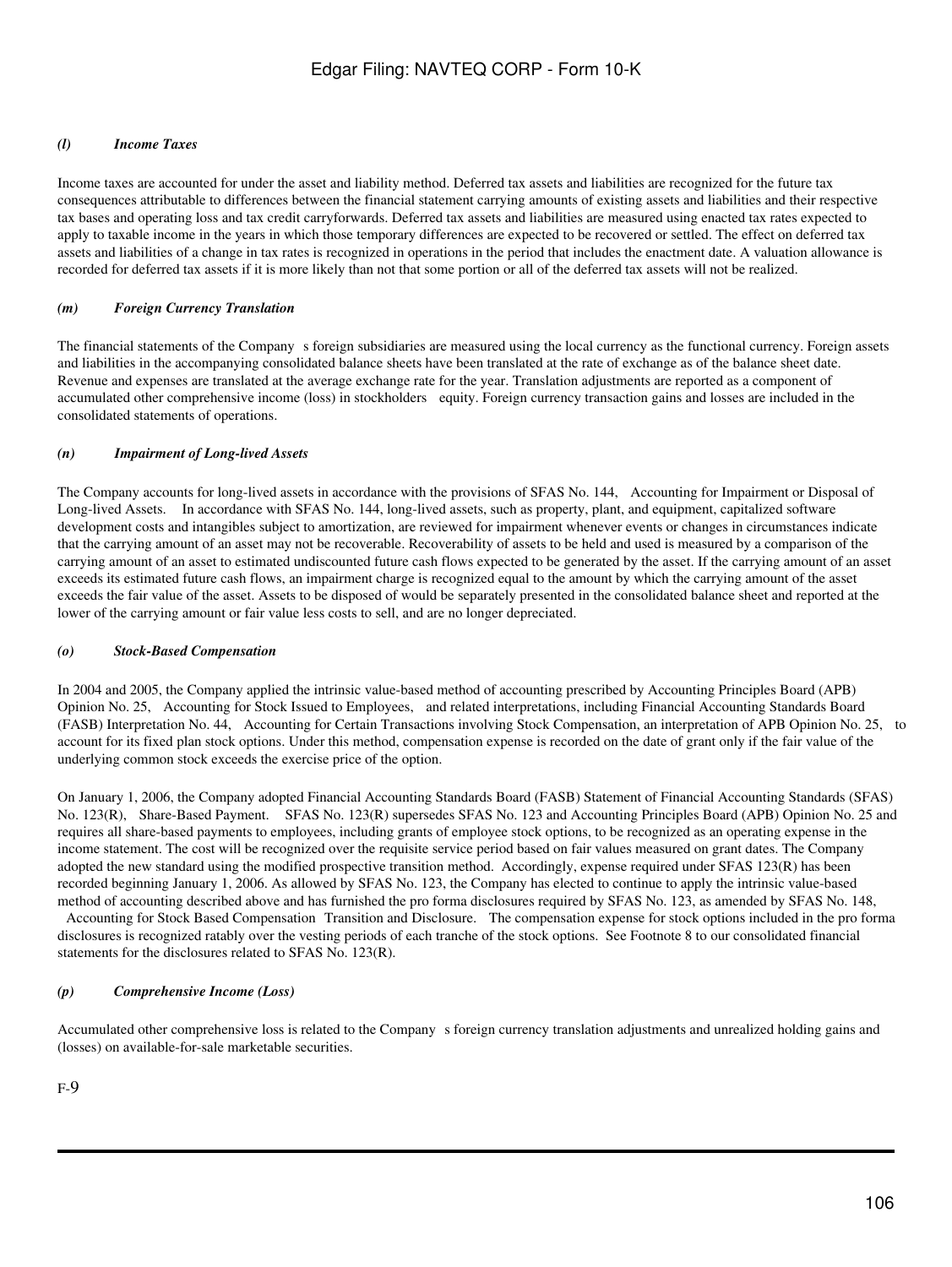### *(q) Earnings Per Share*

Basic and diluted earnings per share is computed based on net income, divided by the weighted-average number of shares of common stock and dilutive common stock equivalents outstanding for the period, in accordance with SFAS No. 128, Earnings Per Share.

The following table sets forth the computation of earnings per share for the years ended December 31:

|                                                                                                |        | 2004   | 2005    | 2006    |  |
|------------------------------------------------------------------------------------------------|--------|--------|---------|---------|--|
| Numerator:                                                                                     |        |        |         |         |  |
| Net income before cumulative effect of change in in accounting principle                       | \$     | 54,066 | 170,830 | 109,464 |  |
| Cumulative effect of change in accounting principle                                            |        |        |         | 506     |  |
| Net income after cumulative change in accounting principle                                     |        | 54,066 | 170,830 | 109,970 |  |
| Denominator:                                                                                   |        |        |         |         |  |
| Denominator for basic earnings per share weighted-average shares outstanding                   |        | 86,509 | 90,115  | 93,029  |  |
| Effect of dilutive securities:                                                                 |        |        |         |         |  |
| Employee stock options                                                                         | 4,238  |        | 3,722   | 2,373   |  |
| Restricted stock units                                                                         | 131    |        | 361     | 311     |  |
| Warrants                                                                                       | 1,123  |        |         |         |  |
| Denominator for diluted earnings per share weighted-average shares outstanding and assumed     |        |        |         |         |  |
| conversions                                                                                    | 92,001 |        | 94,198  | 95,713  |  |
| Earnings per share of common stock before cumulative effect of change in accounting principle: |        |        |         |         |  |
| <b>Basic</b>                                                                                   | \$     | 0.62   | 1.90    | 1.18    |  |
| Diluted                                                                                        | \$     | 0.59   | 1.81    | 1.14    |  |
| Cumulative effect of change in accounting principle per share:                                 |        |        |         |         |  |
| <b>Basic</b>                                                                                   | \$     |        |         | 0.01    |  |
| Diluted                                                                                        | \$     |        |         | 0.01    |  |
| Earnings per share:                                                                            |        |        |         |         |  |
| Basic                                                                                          | \$     | 0.62   | 1.90    | 1.18    |  |
| Diluted                                                                                        | \$     | 0.59   | 1.81    | 1.15    |  |

Options to purchase 4, 36, and 1,321 shares of common stock were outstanding at December 31, 2004, 2005, and 2006, respectively, but were not included in the computation of diluted earnings per share because the effect would be antidilutive.

### *(r) Reclassifications*

Certain 2004 and 2005 amounts in the consolidated financial statements have been reclassified to conform to the 2006 presentation. The reclassification was primarily related to certain expenses reclassified to Database creation and distribution costs that had previously been reported in Selling, general, and administrative expenses.

#### *(s) Recent Accounting Pronouncements*

In July 2006, the FASB issued FASB Interpretative 48, Accounting for Uncertainty in Income Taxes an Interpretation of FASB Statement 109. This interpretation clarifies the accounting for uncertainty in income taxes recognized in an enterprise s financial statements in accordance with SFAS No. 109, Accounting for Income Taxes. This interpretation prescribes a recognition threshold and measurements attribute for the financial statement recognition and measurement of a tax position taken or expected to be taken in a tax return. This interpretation also provides guidance on derecognition, classification, interest and penalties, accounting in interim periods, disclosure, and transition. This interpretation is effective for fiscal years beginning after December 15, 2006. The Company is still evaluating the effect this interpretation will have on the Company s financial statements.

In September 2006, the FASB issued SFAS No. 157 Fair Value Measurements. This statement defines fair value, establishes a framework for measuring fair value in GAAP, and enhances disclosures about fair value measurements. This statement applies when other accounting pronouncements require fair value measurements; it does not require new fair value measurements. This statement responds to investors requests for expanded information about the extent to which companies measure assets and liabilities at fair value, the information used to measure fair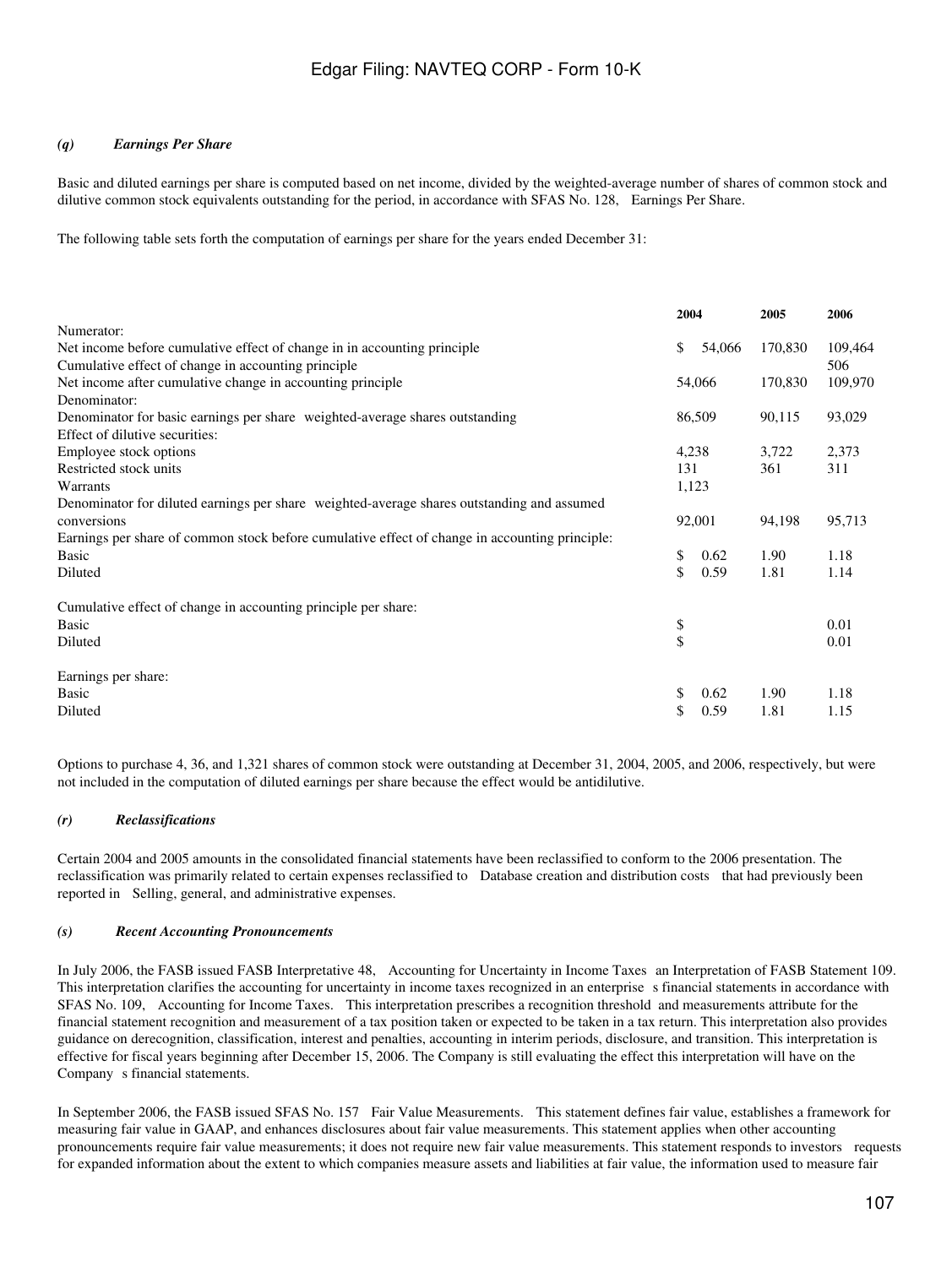value, and the effect of fair value measurement on earnings. This statement is effective for fiscal years beginning after November 15, 2007 and interim periods within those years. The Company is evaluating the effect this statement will have on the Company s financial statements.

F-10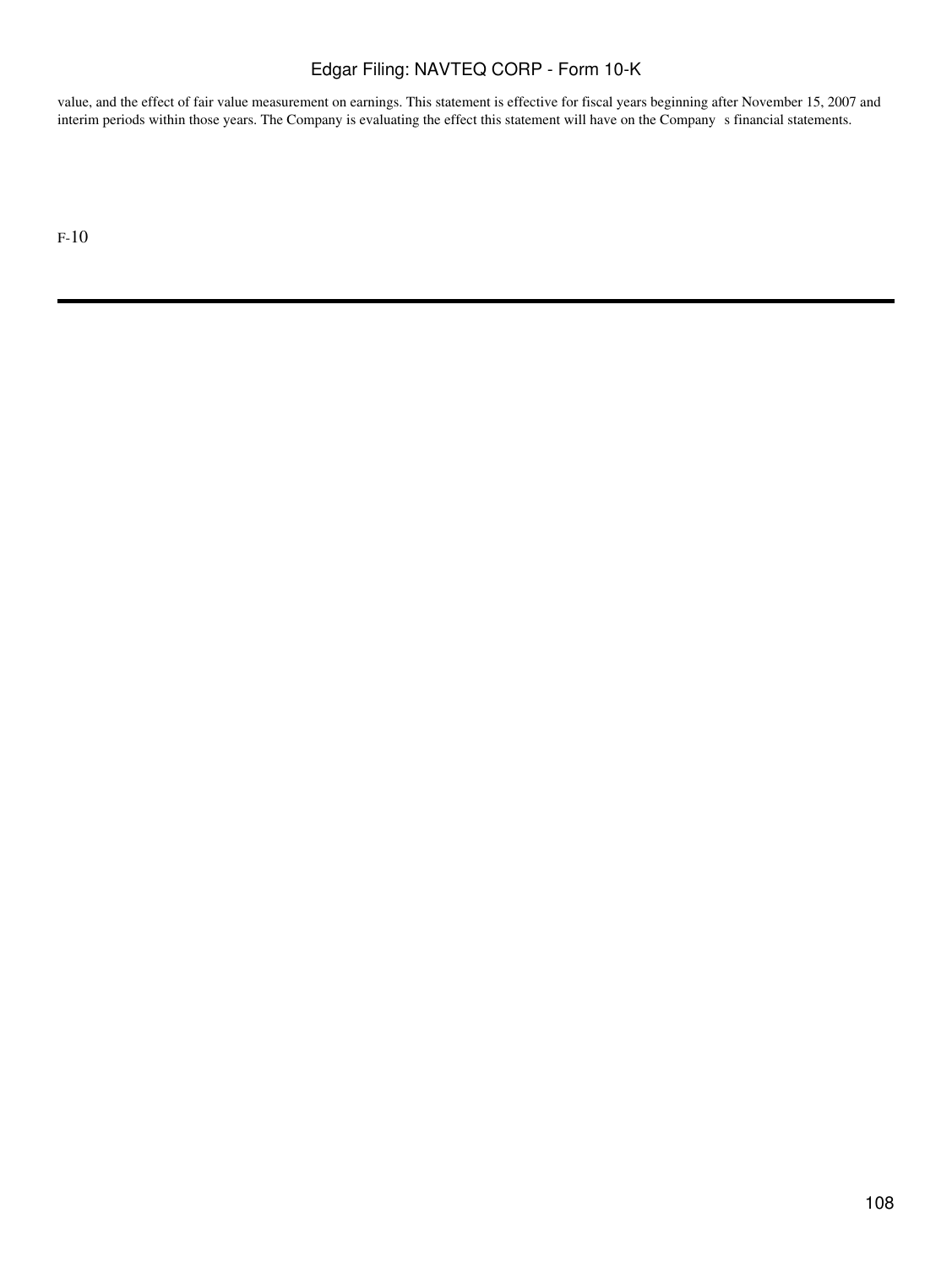## **(2)Marketable Securities**

At December 31, 2005 and 2006, available-for-sale marketable securities consisted of the following:

| 2005                                   | Amortized<br>Cost | <b>Unrealized</b><br>Loss | <b>Market</b><br><b>Value</b> |
|----------------------------------------|-------------------|---------------------------|-------------------------------|
| Short-term marketable securities:      |                   |                           |                               |
| Preferred stock                        | 2.150             |                           | 2,150                         |
| U.S. Government and agency securities  | 13,500            | (170)                     | 13,330                        |
| Municipal bonds                        | 49,150            |                           | 49.150                        |
| Corporate bonds and notes              | 19,862            | (193)                     | 19,669                        |
| Total short-term marketable securities | 84,662            | (363                      | 84,299                        |
| Long-term marketable securities:       |                   |                           |                               |
| Corporate bonds and notes              | 20.433            | (227                      | 20,206                        |
| U.S. Government and agency securities  | 29.465            | (242)                     | 29.223                        |
| Total long-term marketable securities  | 49,898            | (469)                     | 49.429                        |
|                                        | 134.560           | (832)                     | 133.728                       |

|                                        | Amortized     | Unrealized | Unrealized | <b>Market</b> |
|----------------------------------------|---------------|------------|------------|---------------|
| 2006                                   | Cost          | Loss       | Gain       | <b>Value</b>  |
| Short-term marketable securities:      |               |            |            |               |
| Preferred stock                        | \$<br>17,975  |            |            | 17,975        |
| U.S. Government and agency securities  | 29,472        | (121)      |            | 29,351        |
| Municipal bonds                        | 68,900        |            |            | 68,900        |
| Corporate bonds and notes              | 19.987        | (48)       |            | 19,939        |
| Certificate of deposit                 | 999           | (1)        |            | 998           |
| Total short-term marketable securities | 137,333       | (170)      |            | 137,163       |
| Long-term marketable securities:       |               |            |            |               |
| Corporate bonds and notes              | 45,890        | (18)       |            | 45,872        |
| Common stock                           | 2.000         |            | 976        | 2,976         |
| U.S. Government and agency securities  | 14,179        | (9)        | 15         | 14,185        |
| Total long-term marketable securities  | 62,069        | (27        | 991        | 63,033        |
|                                        | \$<br>199,402 | (197)      | 991        | 200,196       |

The Company s marketable securities consist of marketable securities of high credit quality and have contractual maturities of up to thirty nine years.

Other-than-temporary impairments are recognized if the market value of the investment is below its cost basis for an extended period of time or the issuer has experienced significant financial declines or difficulties in raising capital to continue operations. There were no other-than-temporary impairments for the years ended December 31, 2005 and 2006. As of December 31, 2005 and 2006, \$515 and \$26 of the unrealized loss was related to marketable securities that had a loss for less than twelve months. The remaining \$317 and \$171 of the unrealized loss as of December 31, 2005 and 2006, respectively, was related to marketable securities that had a loss for greater than twelve months.

#### **(3) Property and Equipment**

The components of the Company s property and equipment as of December 31, 2005 and 2006 are as follows:

|                                                | 2005         | 2006     |
|------------------------------------------------|--------------|----------|
| Computers and equipment                        | 31,057<br>\$ | 38,711   |
| Furniture and fixtures                         | 3,775        | 5,019    |
| Purchased software                             | 12.397       | 17,668   |
| Leasehold improvements                         | 5.461        | 7.147    |
|                                                | 52,690       | 68.545   |
| Less accumulated depreciation and amortization | (31.862)     | (41,083) |
|                                                | 20,828<br>\$ | 27.462   |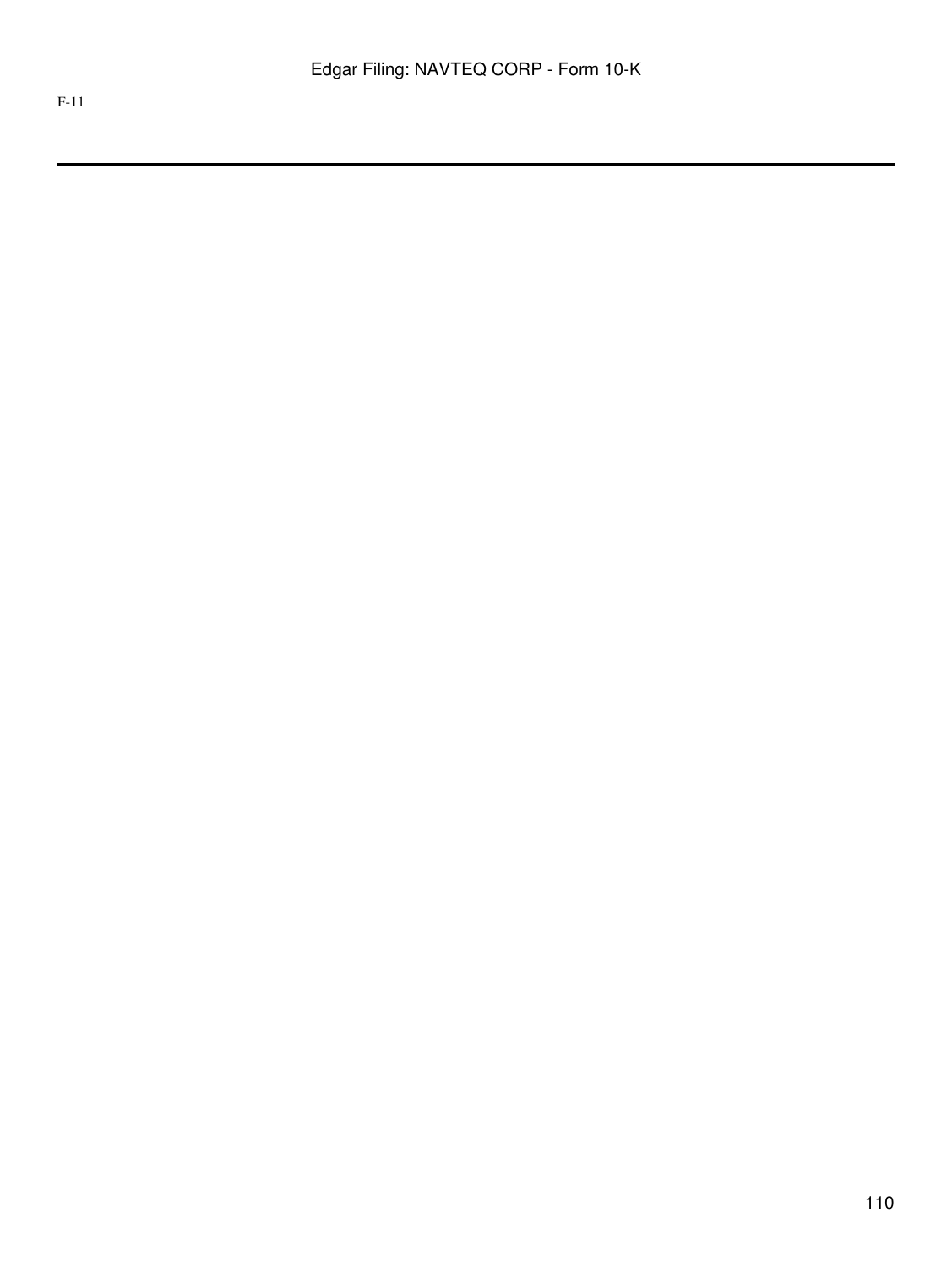#### **(4) Deferred Revenue**

During the first quarter of 2004, the Company entered into a five-year license agreement to provide map database information to a customer. Under the license agreement, the customer paid \$30,000 during the second quarter of 2004 related to license fees for the first three years of the agreement. The customer can use up to \$10,000 of the credits in each of 2004, 2005 and 2006. As of December 31, 2005, \$10,000 remained in the balance of short-term deferred revenue related to this agreement. These credits had been completely used by the customer as of December 31, 2006. In addition, the customer had an obligation to the Company of \$20,000 that was paid in January 2007 related to license fees in 2007 and 2008, which has not been reflected in the accompanying consolidated balance sheets.

#### **(5)Line of Credit**

On November 30, 2006, the Company extended through its operating subsidiary for North America, its revolving line of credit that was scheduled to mature on December 1, 2006. Pursuant to the terms of the line of credit, the Company may borrow up to \$50,000 at an interest rate of either U.S. LIBOR plus 0.5% or the greater of the prime rate or the Federal funds rate plus 0.5%. The Company is required to pay to the bank a quarterly facility fee of 7.5 basis points per annum on the average daily unused commitment. The Company has guaranteed its operating subsidiary s obligations under this facility. As of December 31, 2006, there were no outstanding borrowings against this line of credit. This line of credit expires on December 1, 2007.

#### **(6)Income Taxes**

The domestic and foreign components of pretax income for the years ended December 31, 2004, 2005, and 2006 are as follows:

|                            | 2004          |                    | 2005    | 2006    |
|----------------------------|---------------|--------------------|---------|---------|
| Domestic                   |               | $\frac{\$}{2.716}$ | 32.939  | 35,607  |
| Foreign                    | 91.112        |                    | 106.052 | 128.338 |
| Income before income taxes | $\mathcal{S}$ | 93.828             | 138.991 | 163.945 |

The current and deferred components of income tax expense (benefit) for the years ended December 31, 2004, 2005, and 2006 are as follows:

|                              | 2004   |        | 2005      | 2006   |  |
|------------------------------|--------|--------|-----------|--------|--|
| Current:                     |        |        |           |        |  |
| Federal                      | \$     | 123    |           | (20)   |  |
| <b>State</b>                 | 89     |        | 21        |        |  |
| Foreign                      | 1,877  |        | 1,871     | 24,394 |  |
| Total current                | 2.089  |        | 1,892     | 24,374 |  |
| Deferred:                    |        |        |           |        |  |
| Federal                      | (692)  |        | (63, 699) | 13,392 |  |
| <b>State</b>                 | (147)  |        | (6, 455)  | 1,950  |  |
| Foreign                      | 38,512 |        | 36,423    | 14,765 |  |
| Total deferred               | 37,673 |        | (33, 731) | 30,107 |  |
| Income tax expense (benefit) | \$     | 39,762 | (31, 839) | 54,481 |  |
|                              |        |        |           |        |  |

Total income tax expense (benefit) differed from the amount computed by applying the U.S. Federal statutory tax rate of 35% to income before income taxes for the years ended December 31, 2004, 2005, and 2006, respectively, due to the following:

|                                                                               | 2004  |        | 2005     | 2006    |  |
|-------------------------------------------------------------------------------|-------|--------|----------|---------|--|
| Tax expense at U.S. Federal statutory rate                                    | \$.   | 32,839 | 48.647   | 57.386  |  |
| State tax expense, net of Federal tax effect                                  | 78    |        | 1.053    | 1,267   |  |
| Foreign withholding tax, net of Federal tax effect                            | 444   |        |          |         |  |
| Deferred compensation                                                         |       |        | 3.347    | 988     |  |
| Impact of foreign rates                                                       | (326) |        | (4,362)  | (5,956) |  |
| Impact of adjustments to deferred taxes due to changes in statutory tax rates | 3.824 |        | 720      | 1390    |  |
| Increase (decrease) in valuation allowance                                    | (24)  |        | (83,290) | 206     |  |
| Other                                                                         | 2.927 |        | 2.046    | 980     |  |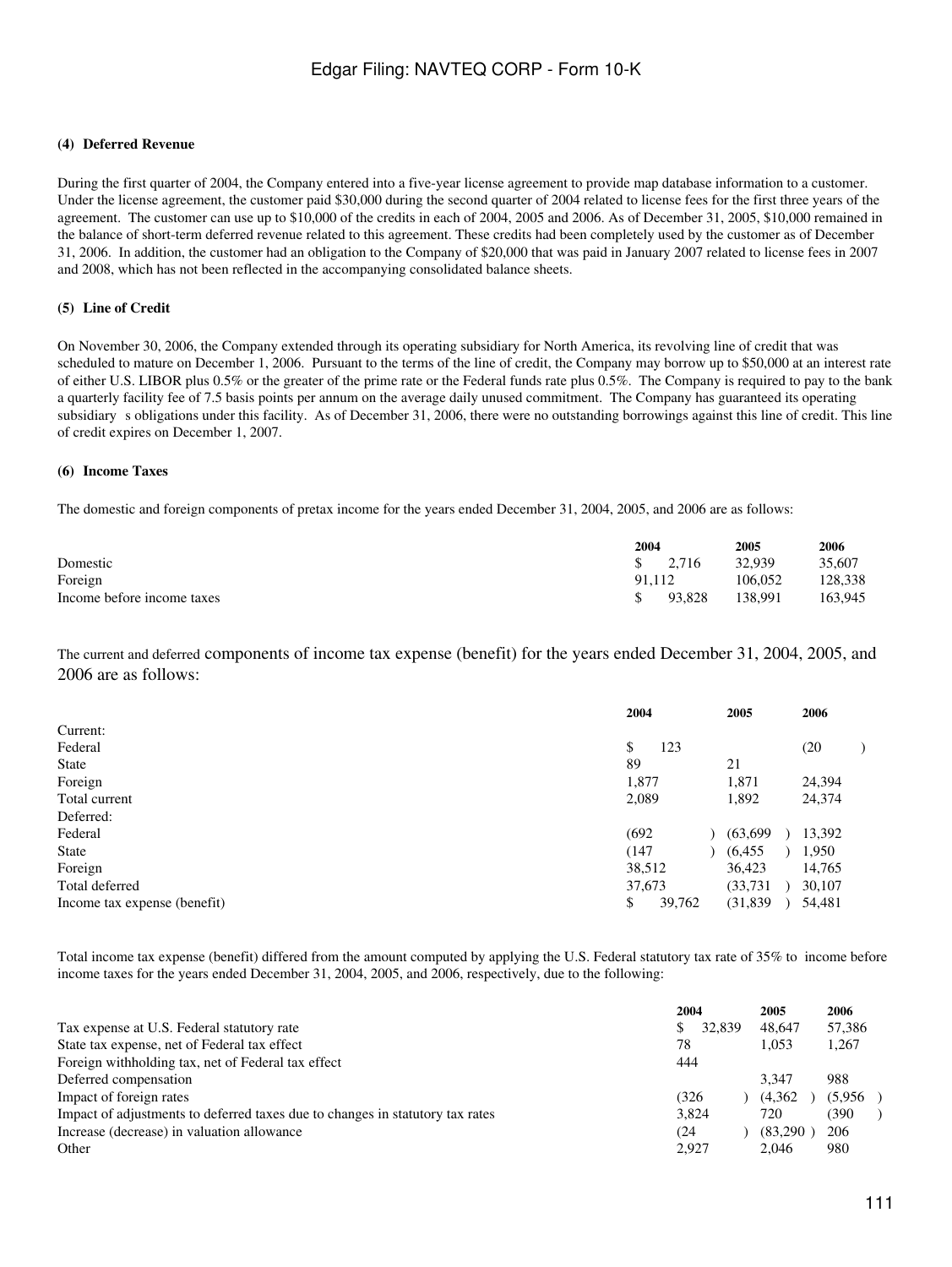Income tax expense (benefit) \$ 39,762 (31,839 ) 54,481 F-12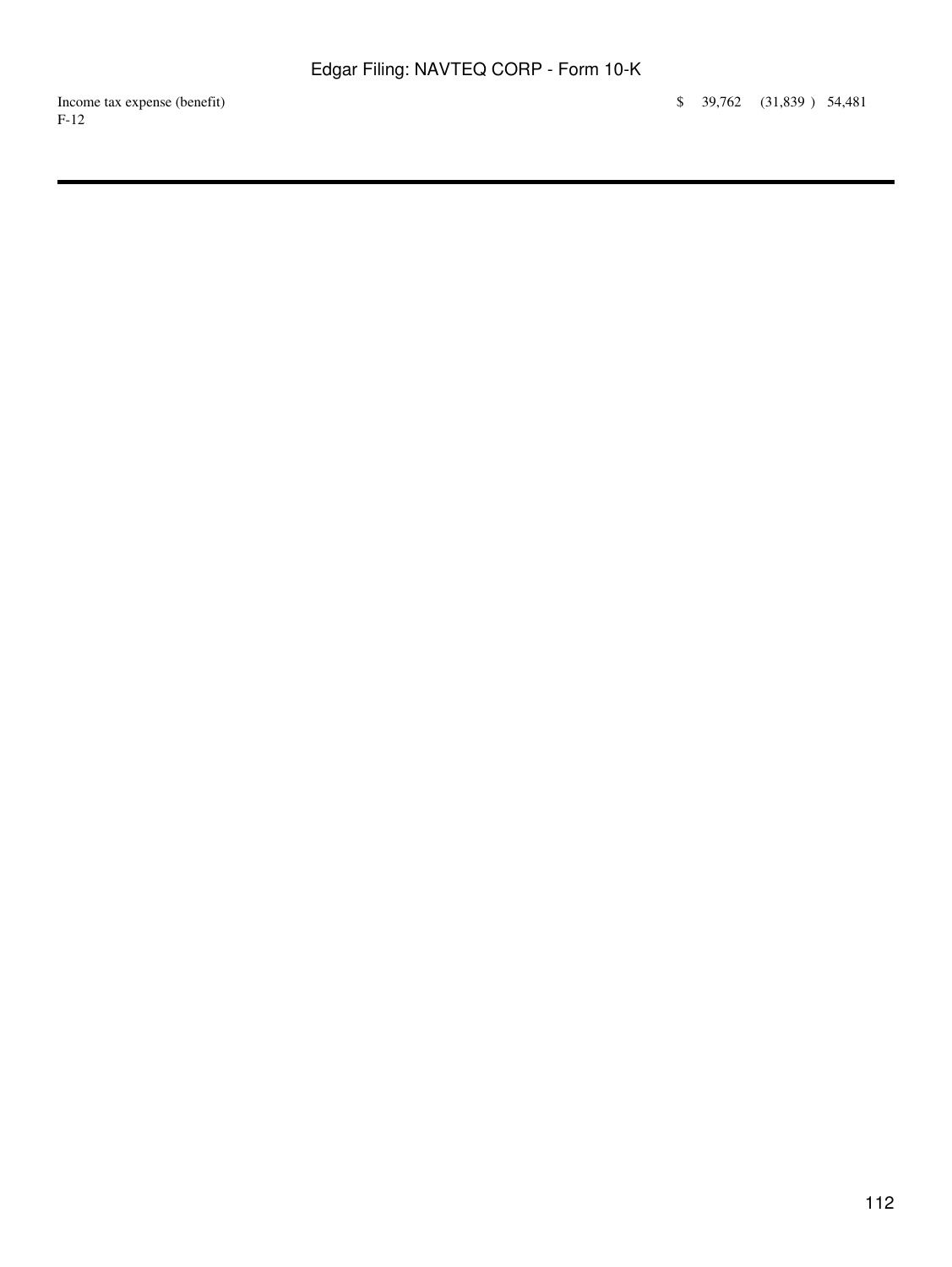Deferred tax assets and liabilities as of December 31, 2005 and 2006 are summarized as follows:

|                                               | 2005          | 2006      |               |
|-----------------------------------------------|---------------|-----------|---------------|
| Deferred tax assets:                          |               |           |               |
| Current:                                      |               |           |               |
| Net operating loss carryforwards              | \$<br>22,381  | 54        |               |
| Deferred revenue                              | 9,266         | 6,165     |               |
| Interest not currently deductible             | 5,991         | 54        |               |
| Other deductible temporary differences        | 5,357         | 3,405     |               |
| Total current deferred tax assets             | 42,995        | 9,678     |               |
| Non-current:                                  |               |           |               |
| Research and development credit carryforwards | 6,373         | 6,373     |               |
| Interest not currently deductible             | 72,311        | 78,584    |               |
| Net operating loss carryforwards              | 91,093        | 107,670   |               |
| Stock compensation                            | 1,978         | 4,676     |               |
| Deferred revenue                              | 1,141         | 815       |               |
| Other deductible temporary differences        | 7,926         | 1,940     |               |
| Total non-current deferred tax assets         | 180,822       | 200,058   |               |
| Gross deferred tax assets                     | 223,817       | 209,736   |               |
| Less valuation allowance                      | (2,728)       | (2, 439)  | $\rightarrow$ |
| Net deferred tax assets                       | 221,089       | 207,297   |               |
| Deferred tax liabilities:                     |               |           |               |
| Current:                                      |               |           |               |
| Other deductible temporary differences        | (182)         | (351)     | $\mathcal{E}$ |
| Total current deferred tax liabilities        | (182)         | (351)     |               |
| Non-current:                                  |               |           |               |
| Acquired intangible assets                    | (5, 194)      | (7,675)   | $\mathcal{E}$ |
| Capitalized software development costs, net   | (3,865)       | (2,648)   |               |
| Total non-current deferred tax liabilities    | (9.059)       | (10, 323) | $\rightarrow$ |
| Gross deferred tax liabilities                | (9,241)       | (10,674)  | $\rightarrow$ |
| Deferred income taxes                         | \$<br>211,848 | 196,623   |               |

During 2006, the deferred tax asset valuation allowance decreased \$289 consisting of a decrease of \$495 for expired Canada and state net operating losses, offset by an increase of \$206 for Federal and State Credit carry forwards.

In accordance with APB Opinion No. 23, Accounting for Income Taxes Special Areas, and SFAS No. 109, the Company has not provided for U.S. or foreign income taxes related to approximately \$76,630 of undistributed earnings from its foreign operations at December 31, 2006, as the Company considers these earnings to be permanently reinvested. Determination of the additional income taxes and applicable withholding that would be payable on the remittance of such undistributed earnings is not practicable because such liability, if any, is dependent upon circumstances existing if and when the Company no longer considers all or a portion of such undistributed earnings to be permanently reinvested.

In assessing the realizability of deferred tax assets, management considers whether it is more likely than not that some portion or all of the deferred tax assets will not be realized. The ultimate realization of deferred tax assets is dependent upon the generation of future taxable income during the periods in which those temporary differences become deductible. Management considers the scheduled reversal of deferred tax liabilities, projected future taxable income, and tax planning strategies in making this assessment.

Prior to 2003, the Company had provided a valuation allowance for the entire balance of deferred tax assets due to the uncertainty of generating future taxable income that would allow for the realization of such deferred tax assets. During 2003, the Company made the determination that it was more likely than not that it would be able to realize the benefits of the deferred tax assets related to net operating loss carryforwards and other temporary items in Europe and North America. In reaching the determination, the Company considered both positive and negative evidence. Positive evidence included the Company s strong recent revenue growth and operating performance, expectations regarding the generation of future taxable income, the length of available carryforward periods, the Companys market position and the expected growth of the market. Negative evidence included the Companys history of operating losses through 2001 and the likelihood of increased competition and loss of a significant customer. From that analysis, the Company determined that sufficient evidence existed to conclude that it was more likely than not that the benefits of certain of the deferred tax assets will be realized. Accordingly, the Company reversed the related valuation allowance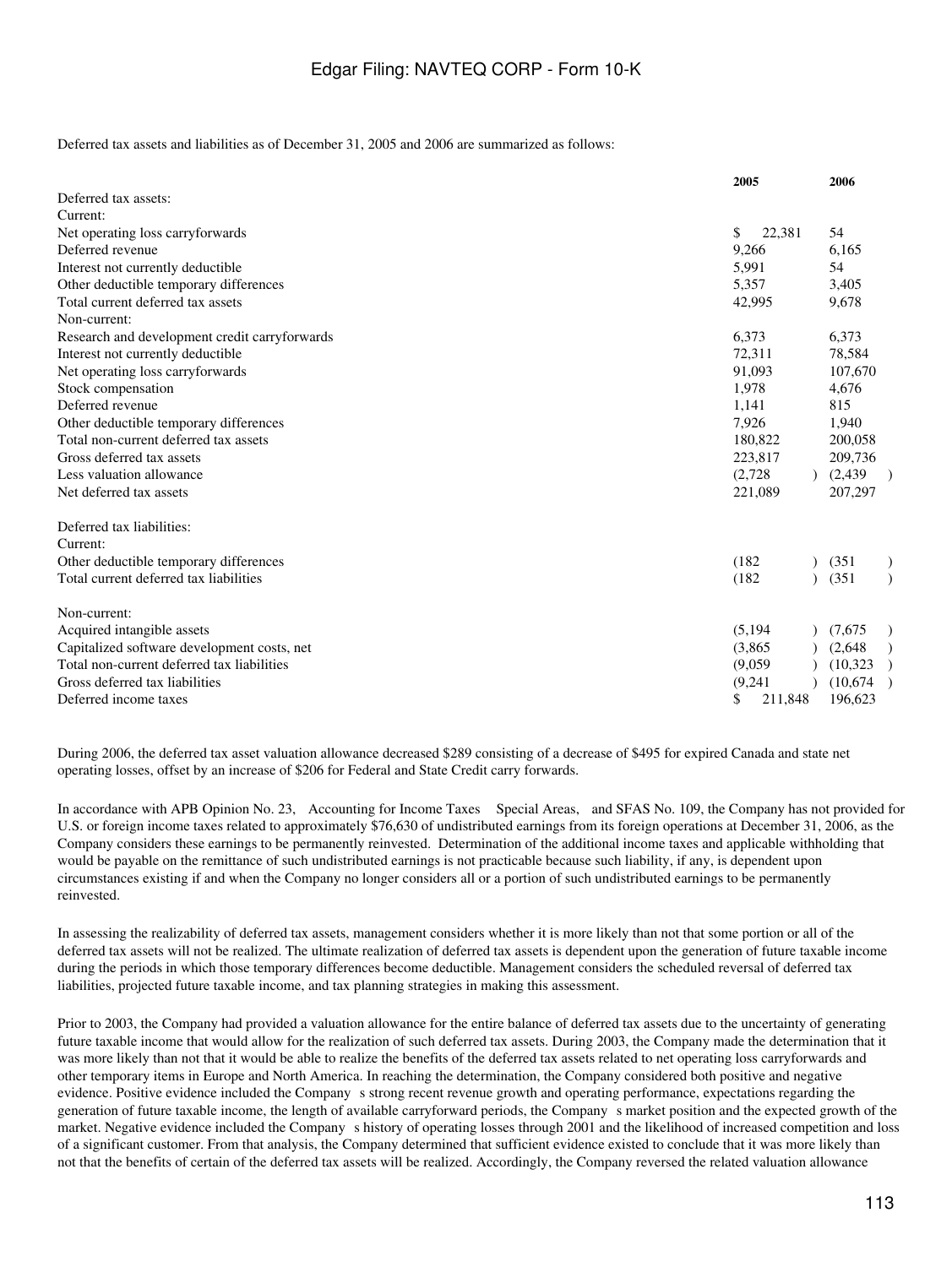resulting in the recognition of a deferred income tax benefit of \$168,752.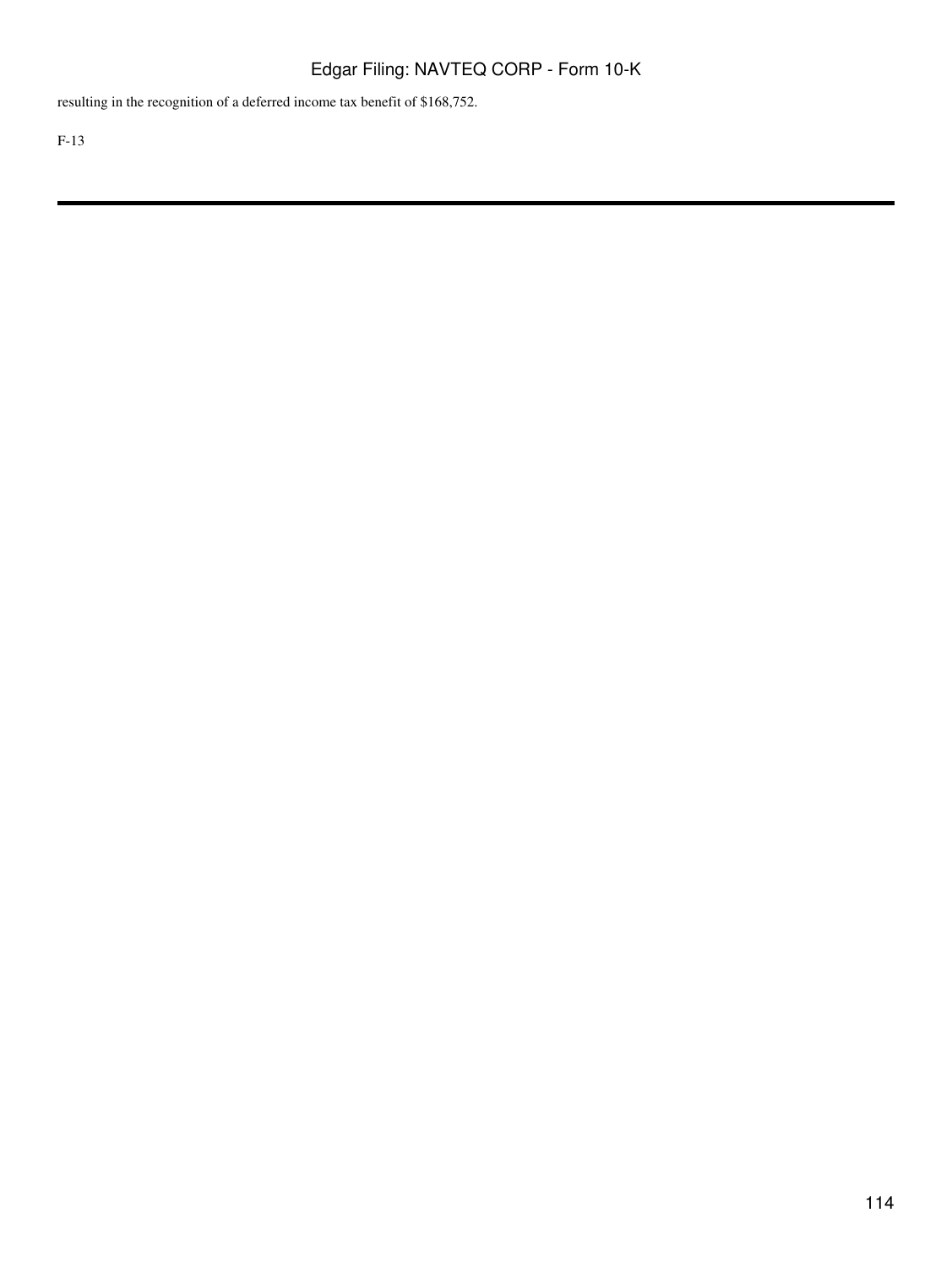As of December 31, 2005, the Company had U.S. interest expense carryforwards for both Federal and state income tax purposes of approximately \$205,328. As of December 31, 2003, the Company had fully reserved for the tax benefits related to the interest expense carryforwards as management believed it was more likely than not that the benefits would not be realized. At such time, the Company believed it was more likely than not that the Company would not realize the benefit associated with the interest expense carryforwards due to (1) restrictions placed on the deductibility of the interest as a result of Philips Consumer Electronics B.V. s (Philips B.V.) controlling interest in the Company and (2) uncertainty about the Companys ability to generate sufficient incremental future taxable income in the United States to offset the additional interest expense deductions. During the third quarter of 2004, Philips B.V. relinquished its controlling interest in the Company following the initial public offering. As a result, the Company is now allowed to deduct the deferred interest expense in tandem with the net operating loss carryforwards. Following the initial public offering, the Company reevaluated whether it is more likely than not that the tax benefits associated with the U.S. net operating loss carryforwards together with the interest expense carryforwards will be realized. Based on that evaluation, the Company concluded that the recorded valuation allowance for deferred tax assets reflected the amount that management believes is more likely than not to expire before realization and, accordingly, that no adjustment to the balance of the related valuation allowance was required.

During the third quarter of 2005, the Company made the determination that it was more likely than not that it would be able to realize the benefits of the deferred tax assets related to the aforementioned net operating loss carryforwards and deferred interest credits in the United States. In reaching the determination, the Company considered both positive and negative evidence. Positive evidence included the Companys strong recent revenue growth and operating performance, expectations regarding the generation of future taxable income, the length of available carryforward periods, the Company s market position and the expected growth of the market. Negative evidence included the Company s history of operating losses through 2001 and the likelihood of increased competition and loss of a significant customer. From that analysis, the Company determined that sufficient evidence existed to conclude that it was more likely than not that the benefits of certain of the deferred tax assets will be realized. Accordingly, the Company reversed the related valuation allowance and recorded an income tax benefit of \$83,270. As of December 31, 2006, the Company had a valuation allowance for deferred tax assets of \$2,439 related to Canadian net operating loss carryforwards and research and experimental tax credits.

As of December 31, 2006, the Company had net operating loss carryforwards for U.S. Federal and state income tax purposes of approximately \$294,691 and \$127,370, respectively. The difference between the U.S. Federal loss carryforwards and the state loss carryforwards results primarily from a 50% limitation on California loss carryforwards, capitalized research and development costs for California tax purposes, and a five-year limit on California net operating loss carryforwards. As of December 31, 2006, the Company also had net operating loss carryforwards in Canada of approximately \$1,103. If not utilized, these carryforwards will expire in 2007.

The Company also has available tax credit carryforwards of approximately \$4,443 and \$1,930 for U.S. Federal and state tax purposes, respectively.

If not utilized, U.S. Federal and state net operating loss carryforwards expire through 2026 and U.S. Federal tax credit carryforwards expire through 2022, as follows:

| Year of expiration      | <b>Federal net</b><br>operating loss<br>carryforwards | <b>State net</b><br>operating loss<br>carryforwards | <b>Federal tax</b><br>credit<br>carryforwards |
|-------------------------|-------------------------------------------------------|-----------------------------------------------------|-----------------------------------------------|
| 2007                    | \$                                                    | 704                                                 | 152                                           |
| 2008                    | 4,039                                                 | 284                                                 | 114                                           |
| 2009                    | 5.715                                                 | 244                                                 | 28                                            |
| 2010                    | 25,772                                                | 6,706                                               | 102                                           |
| 2011                    | 34,609                                                | 670                                                 | 185                                           |
| Thereafter through 2026 | 224,556                                               | 118.762                                             | 3,862                                         |
|                         | \$<br>294,691                                         | 127,370                                             | 4.443                                         |

There is no expiration date for state tax credit carryforwards and U.S. Federal interest expense carryforwards.

#### (7) Stockholders Equity

In connection with a registration rights agreement between Philips B.V. and the Company, Philips B.V. exercised its first demand registration right on April 16, 2004. Pursuant to this request, the Company filed a Registration Statement on Form S-1 (Reg. No. 333-114637) on April 20, 2004 with the Securities and Exchange Commission to register the Companys common stock in an initial public offering, which became effective on August 5, 2004. The Company s initial public offering was completed on August 11, 2004. At closing, the Company s selling stockholders, Philips B.V. and NavPart I B.V. (NavPart I), received all of the proceeds from the sale of shares in the offering. As of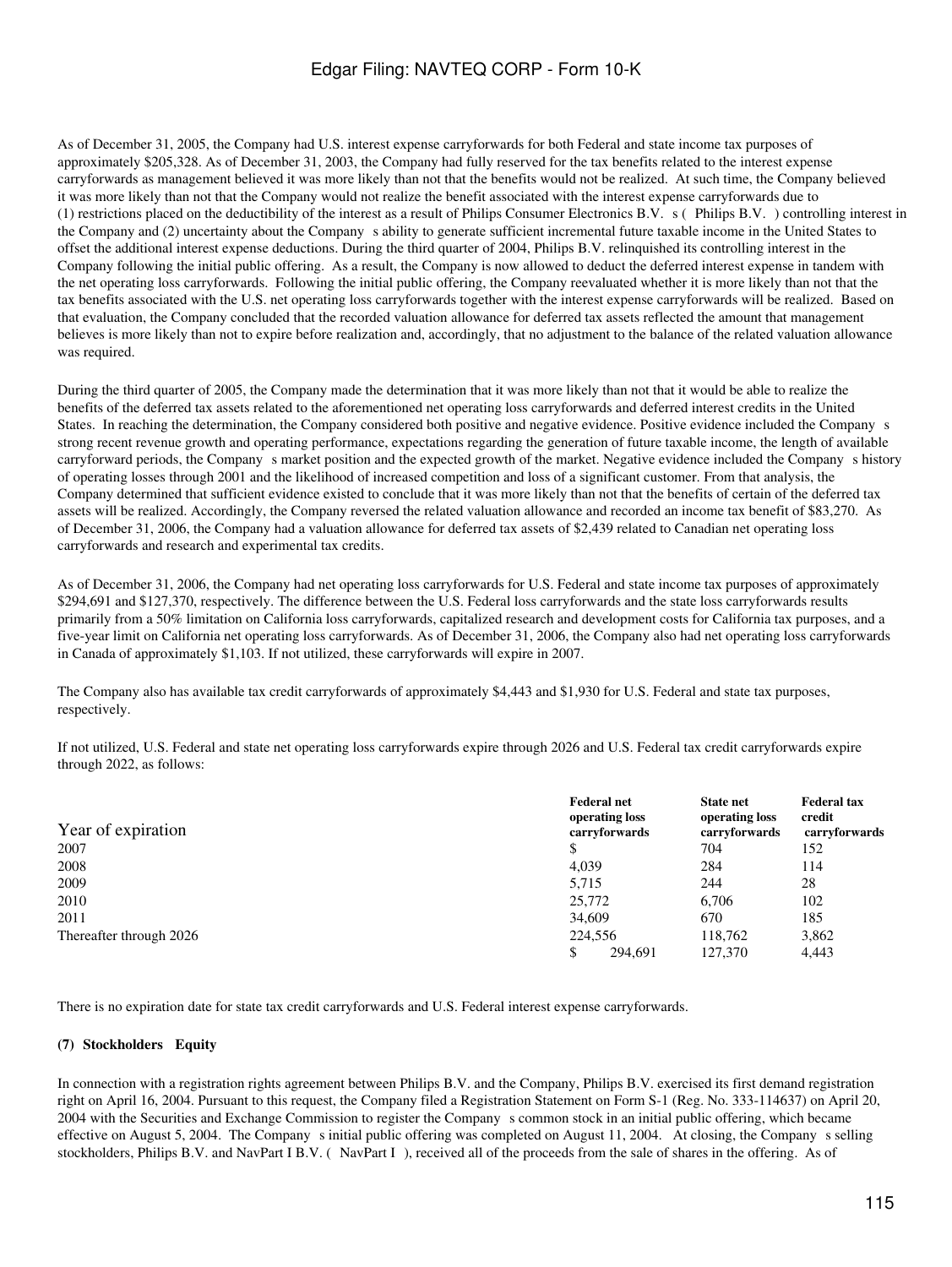December 31, 2004, Philips B.V. owned 30,521 shares of common stock, or approximately 34.8%, of the Company. Philips B.V. had certain call rights with respect to 2,580 shares owned by NavPart II B.V (NavPart II), a wholly-owned subsidiary of NavPart I. Philips B.V.delivered an exercise notice to NavPart I in August 2004 with respect to the aforementioned shares owned by NavPart II. The transfer of these shares was completed in March 2005. Philips B.V. s ownership, after the transfer of these shares, was 33,101 shares of the Company s common stock, or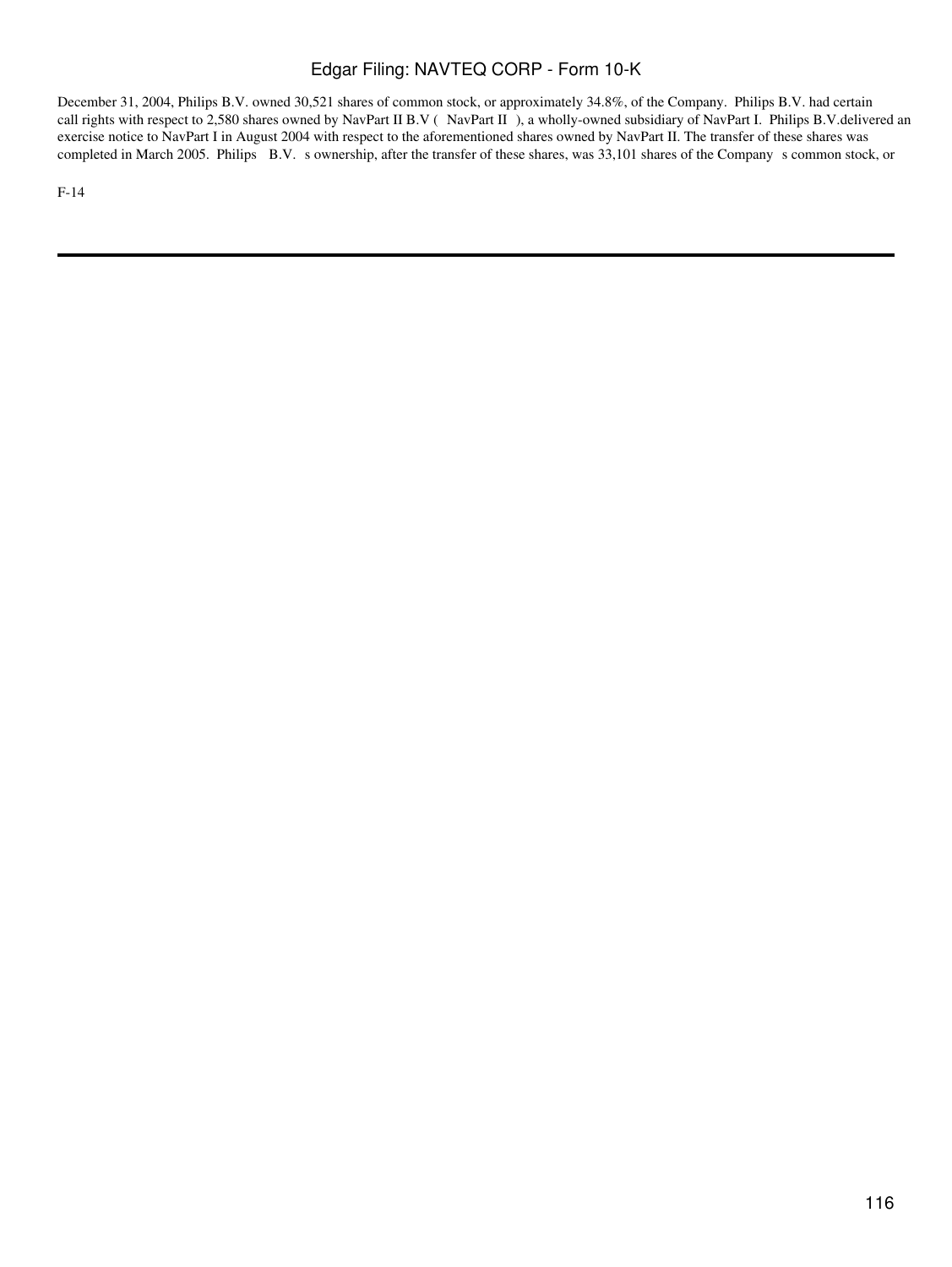approximately 37.7% of the shares outstanding. Philips B.V. exercised its second demand registration right on March 11, 2005. Pursuant to this request, the Company filed a Registration Statement on Form S-3 (Reg. No. 333-123628) on March 28, 2005 with the Securities and Exchange Commission to register the Company s common stock held by Philips B.V. in a secondary public offering, which was consummated on May 10, 2005. The Companys selling stockholder, Philips B.V., received all of the proceeds from the sale of shares in the offering. In the offering, Philips B.V. sold 33,101 shares of common stock, which represented its entire remaining interest in the Company.

In April 2004, the Company declared a special cash dividend to common stockholders of record as of April 19, 2004 in the amount of \$47,159, which was paid on June 18, 2004.

On April 27, 2004, the Company s board of directors and stockholders approved a reverse split of the Company s common stock. The ratio for the reverse split was 1-for-14, as determined by the Companys board of directors. The Company amended its amended and restated certificate of incorporation on August 5, 2004 to effect this reverse split and to change the number of authorized shares of common stock to 400,000. All previously reported share amounts have been retroactively adjusted to give effect to the reverse split.

On April 28, 2004, Philips B.V. exercised its warrants to acquire 3,384 shares of the Companys common stock at a purchase price of \$0.14 per share. The Company received \$474 in proceeds related to the exercise of the warrants. The shares issued upon exercise of the warrants were not included in Philips B.V. s outstanding common stock for purposes of the special cash dividend paid to the Company s stockholders on June 18, 2004.

#### *Deferred Compensation Expense*

During 2003, the Company granted stock options to its employees where the exercise price was less than the fair value of the Company s common stock on the date of grant. The grant resulted in an aggregate measurement of compensation cost of \$3,148, which will be recognized over the vesting period of the awards. The Company expensed \$792 and \$764 of the total measured compensation cost during 2004 and 2005, respectively. During 2004 and 2005, the Company granted restricted stock units to certain directors and employees. The Company recorded \$17,061 and \$5,810 in net deferred compensation and amortized to expense \$6,224 and \$8,353 in compensation cost related to the grants in 2004 and 2005, respectively. As of December 31, 2005, deferred compensation totaling \$9,096 remained. In 2006, the Company reversed the deferred compensation balance in conjunction with the adoption of SFAS No. 123(R) Share-Based Payment.

#### **(8) Share-Based Payments**

On January 1, 2006, the Company adopted SFAS No. 123(R). SFAS No. 123(R) supersedes SFAS No. 123 and Accounting Principles Board (APB) Opinion No. 25 and requires all share-based payments to employees, including grants of employee stock options, to be recognized as an operating expense in the income statement. The cost will be recognized over the requisite service period based on fair values measured on grant dates. The Company adopted the new standard using the modified prospective transition method. Accordingly, expense required under SFAS No.123(R) has been recorded beginning January 1, 2006. In connection with the adoption of SFAS No. 123(R), the Company recorded a cumulative effect of a change in accounting principle resulting in income of \$506 (net of income tax expense of \$312). The Company also eliminated the December 31, 2005 balance of deferred compensation of \$9,096 by reducing additional paid-in capital.

The Company recognized compensation cost totaling \$7,016, \$9,117, and \$14,501 related to its share-based payment arrangements for the years ended December 31, 2004, 2005 and 2006, respectively, in the consolidated statements of operations. The total income tax benefit recognized in the income statement was \$871, \$1,498, and \$3,996 for the years ended December 31, 2004, 2005, and 2006, respectively.

The total income tax benefit recognized in additional paid in capital for the years ended December 31, 2005 and December 31, 2006 for share-based payment arrangements was \$40,936 and \$23,902, respectively. The Company has elected to use tax law ordering rules when calculating the income tax benefit associated with its share-based payment arrangements. In addition, the Company elected to use the simplified method of calculating the pool of excess tax benefits available to absorb tax deficiencies recognized subsequent to the adoption of SFAS No. 123(R) as prescribed by FASB Staff Position 123(R)-3, Transition Election related to Accounting for the Tax Effects of Share-Based Payment Awards. The Company records the realized income tax benefits related to fully vested share based payments as financing activities on the statement of cash flows. The total compensation cost related to nonvested awards not yet recognized as of December 31, 2006 was \$24,824 and will be recognized over a weighted-average period of 1.29 years.

In April 1996, the Company s Board of Directors approved the 1996 Stock Option Plan (1996 Plan). The 1996 Plan was amended and restated by the Company s Board of Directors in June 1996, and amended in August 2000. The 1996 Plan, as amended, provides for grants of incentive stock options, nonstatutory stock options, and stock purchase rights to employees (including employees who are officers) of the Company and its subsidiaries; provided, however, that no employee may be granted an option for more than 1,429 shares in any one fiscal year. The 1996 Plan also provides for grants of nonstatutory stock options and stock purchase rights to consultants. Stock options granted under the 1996 Plan prior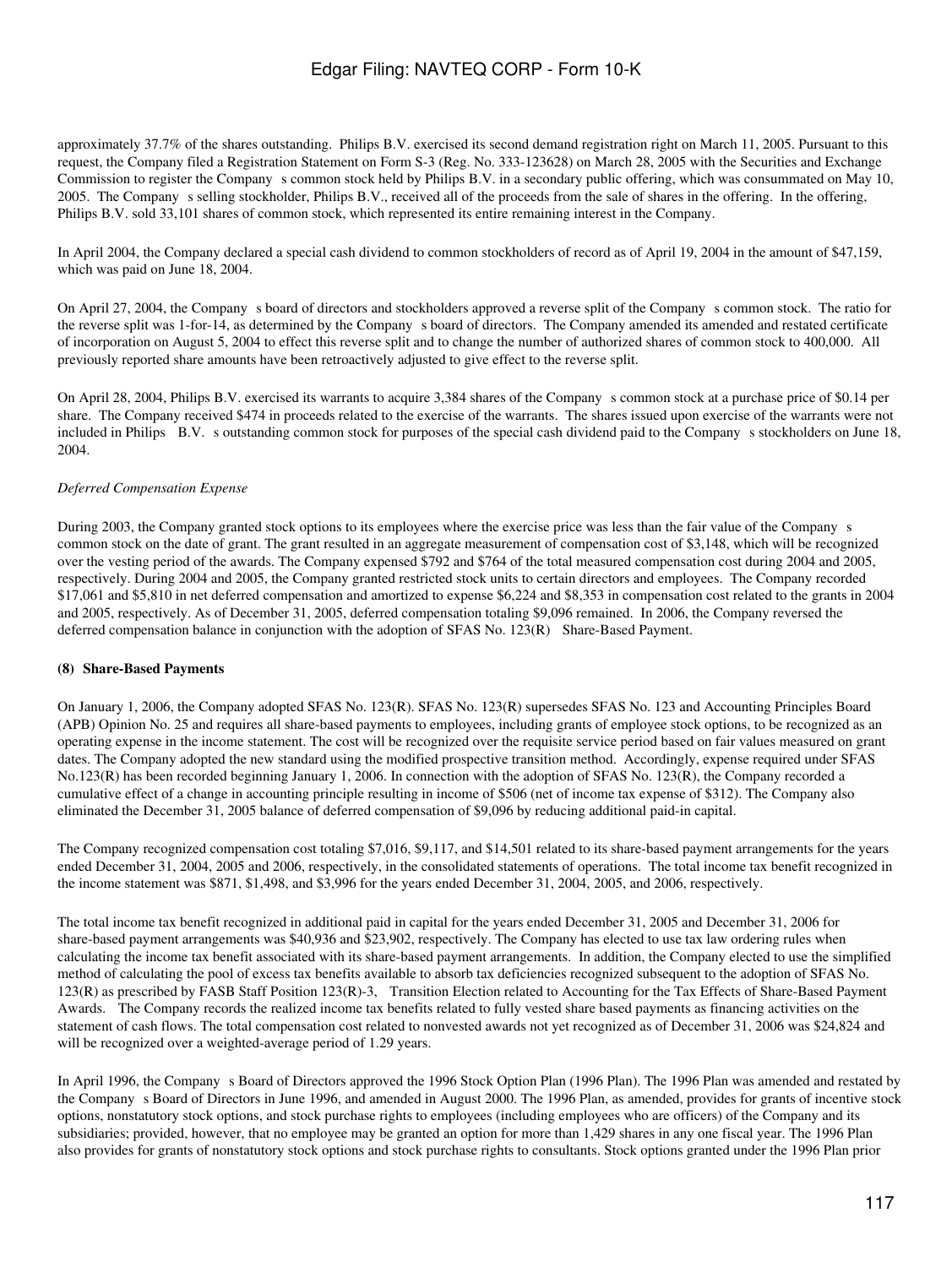to August 2000 generally have 10-year terms and vest monthly over 48 months. Stock options granted under the 1996 Plan after the amendment in August 2000 generally have 10-year terms and vest as follows: 25% of the options granted vest on the first day of the month following the employee s date of hire and the remaining options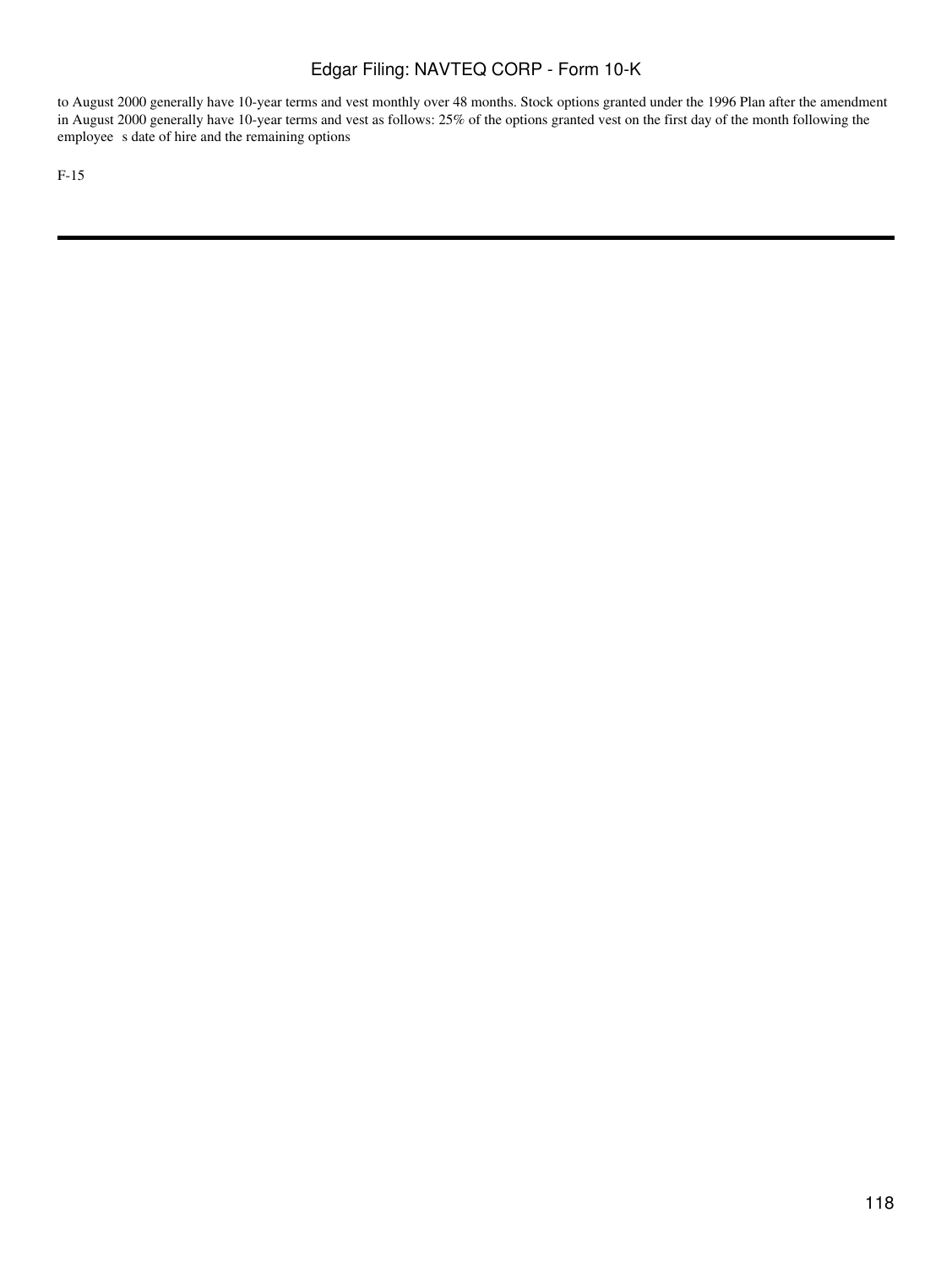vest monthly in equal installments over the next 36 months.

In October 1998, the Company s Board of Directors approved the 1998 California Stock Option Plan (1998 Plan). The 1998 Plan was amended in August 2000. The 1998 Plan provides for grants of incentive stock options, nonstatutory stock options, and stock purchase rights to employees (including employees who are officers) of the Company and its subsidiaries. The 1998 Plan also provides for grants of nonstatutory stock options and stock purchase rights to consultants. Stock options granted under the 1998 Plan prior to August 2000 generally have 10-year terms and vest monthly over 48 months. Stock options granted under the 1998 Plan after the August 2000 amendment generally have 10-year terms and vest as follows: 25% of the options granted vest on the first day of the month following the anniversary of the date of grant or the employee s date of hire and the remaining options vest monthly in equal installments over the next 36 months.

In August 2001, the Company s Board of Directors approved the 2001 Stock Incentive Plan (2001 Plan). The 2001 Plan provides for grants of incentive stock options, nonstatutory stock options, and stock purchase rights to employees (including employees who are officers) of the Company and its subsidiaries. The 2001 Plan also provides for grants of nonstatutory stock options and stock purchase rights to consultants. Stock options granted under the 2001 Plan prior to May 9, 2006 generally had 10-year terms and vest as follows: 25% of the options granted vest on the anniversary of the date of grant and the remaining options vest monthly in equal installments over the next 36 months.

In February 2006, the Companys Board of Directors approved the Amended and Restated 2001 Stock Incentive Plan (2001 Amended Plan) (i) to permit compensation payable to our named executive officers under the 2001 Amended Plan to constitute qualified performance-based compensation and to therefore be deductible to the Company without regard to the limitations imposed by Section 162(m) of the Internal Revenue Code, (ii) to limit the number of shares of our common stock that may be issued under the 2001 Amended Plan in respect of restricted stock, restricted stock units or other similar full value: awards, (iii) to eliminate the automatic termination of the 2001 Amended Plan in 2011, (iv) to limit the terms of stock options and stock appreciation rights granted under the 2001 Amended Plan to eight years, (v) to prohibit the Company from repricing (without stockholder approval) stock options or stock appreciation rights granted under the 2001 Amended Plan, (vi) to prohibit the grant of stock options or stock appreciation rights with an exercise price less than the per share fair market value of our common stock on the date of grant, and (vii) to clarify certain existing provisions of the 2001 Plan. The Company s stockholders approved the 2001 Amended Plan in May 2006. Stock options granted under the 2001 Amended Plan generally have 8-year terms and vest as follows: 25% of the options granted vest on the anniversary of the date of grant and the remaining options vest monthly over the next 36 months. The Company has reserved 10,931 shares of common stock for issuance under the 2001 Amended Plan. All options issued under the 2001 Amended Plan are adjusted pro rata for any stock dividends, stock splits and reverse stock splits.

As of December 31, 2006, there were 8,924 shares available for grant under the 2001 Amended Plan, and there were no shares available for grant under the 1996 or 1998 Plans. The Company has reserved 7,360 and 3,571 shares of common stock for issuance under the 1996 and 1998 Plans, respectively. All options issued under the 1996 and 1998 Plans are adjusted pro rata for any stock dividends, stock splits and reverse stock splits.

#### *Stock Options*

For grants made prior to the adoption of SFAS No. 123(R), compensation expense is recognized ratably over the vesting periods of each tranche of the stock options using a fair value calculated as of the date of grant based on the Black-Scholes method with the following weighted-average assumptions for the year ended December 31, 2005: no dividends, 60% volatility, risk-free interest rate of 3.89%, and expected life of 4.9 years. The weighted-average fair value for grants made during the years ended December 31, 2004 and 2005 were \$13.38 per share and \$23.15 per share, respectively.

For grants made subsequent to the adoption of SFAS No. 123(R), compensation expense is recognized on a straight-line basis over the vesting period of the full award using a fair value calculated based on a binomial model. The binomial model utilizes expected volatility, risk-free interest rate, dividend yields, as well as early exercise multiples and post-vesting exit rates to determine an expected life of the option. The weighted-average assumptions for the year ended December 31, 2006 were as follows: no dividends, 45% expected volatility, risk-free interest rate of 4.74%, and an expected life of 5.3 years. The expected volatility was estimated by using the implied volatility derived from the Company s publicly traded stock options. The weighted-average fair value for grants made during the year ended December 31, 2006 was \$20.47 per share.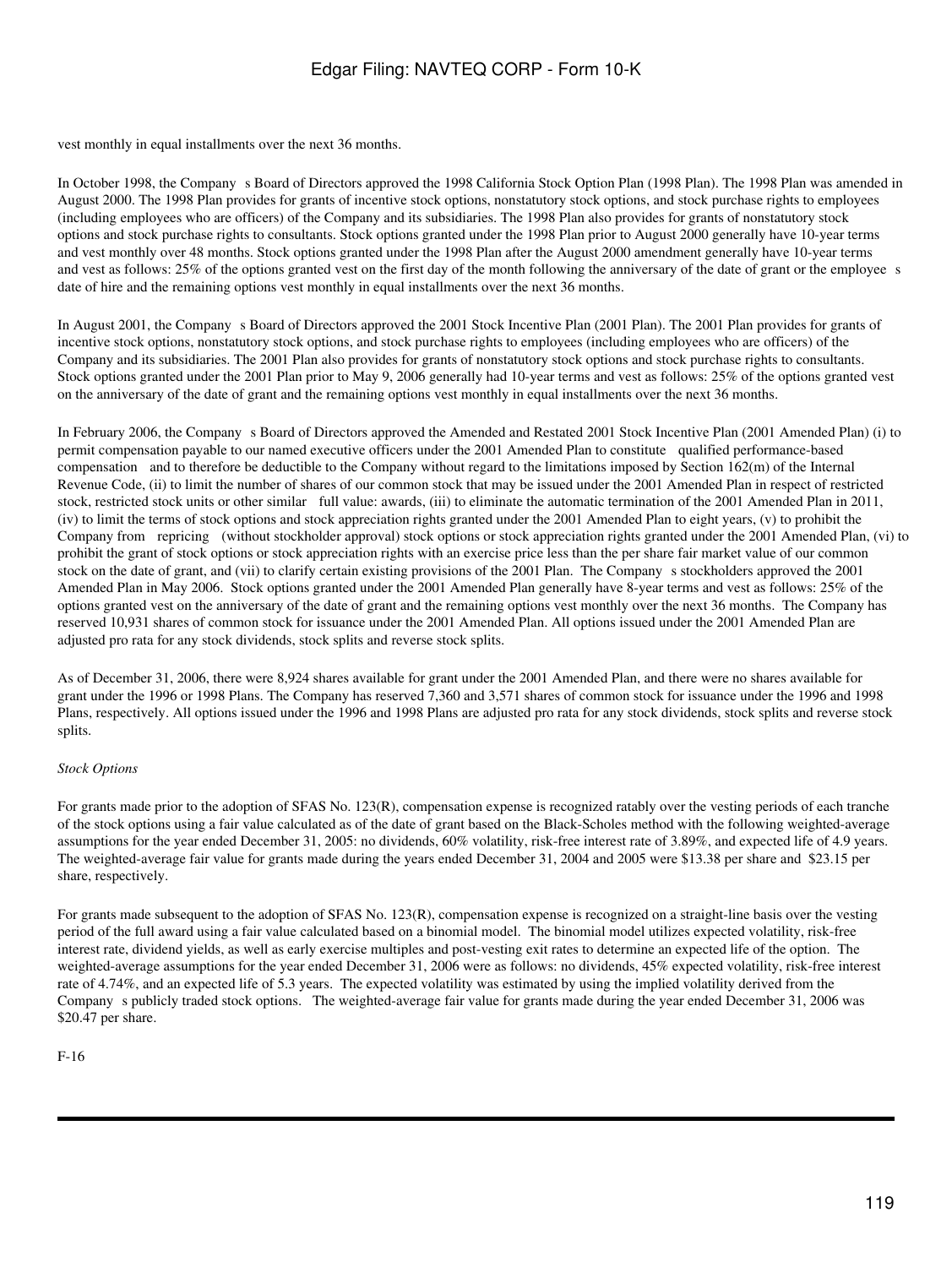Stock option activity during the year ended December 31, 2006 is as follows:

|                                     | <b>Number</b><br>of<br>options | Weighted-<br>average<br>exercise<br>price |       | Weighted-average<br>remaining<br>contractual life<br>(vears) | value | <b>Aggregate intrinsic</b> |
|-------------------------------------|--------------------------------|-------------------------------------------|-------|--------------------------------------------------------------|-------|----------------------------|
| Outstanding as of December 31, 2005 | 5,378                          | ъ                                         | 8.70  |                                                              |       |                            |
| Granted                             | 771                            | 44.96                                     |       |                                                              |       |                            |
| Exercised                           | (1, 332)                       | 4.43                                      |       |                                                              |       |                            |
| Forfeited                           | (86                            | 37.70                                     |       |                                                              |       |                            |
| Outstanding as of December 31, 2006 | 4.731                          | \$.                                       | 15.35 | 6.49                                                         |       | 105.375                    |
| Exercisable as of December 31, 2006 | 3.471                          | \$                                        | 6.12  | 5.79                                                         | \$    | 102,025                    |

The total intrinsic value of all options exercised during the years ended December 31, 2004, 2005 and 2006 were \$4,328, \$142,965 and \$51,934, respectively.

#### *Restricted Stock Units*

The Company also grants restricted stock units (RSUs) to certain directors and employees under the Company s 2001Amended Plan. The RSUs are securities that require the Company to deliver one share of common stock to the holder for each vested unit. The RSUs vest 25% per year over a four-year period. For grants made prior to the adoption of SFAS No. 123(R), compensation expense is recognized ratably over the vesting periods of each tranche of the restricted stock units using a fair value equal to the fair market value of the Company s common stock on the date of grant. For grants made subsequent to the adoption of SFAS No. 123(R), compensation expense is recognized on a straight-line basis over the vesting period of the full award using a fair value equal to the fair market value of the Companys common stock on the date of grant. The weighted-average fair value of grants made during 2004, 2005 and 2006 were \$22.19, \$42.77 and \$44.00, respectively.

In addition, the Company also granted performance-based RSUs to certain employees for the year ended December 31 2006. The number of these RSUs that will be earned is dependent upon meeting revenue and net income goals for fiscal year 2006. The fair value of each RSU is based on the fair market value of the Company s stock on the date of grant. The total expense is determined each period during 2006 based on the expected number of RSUs that will be earned, which is 88 as of December 31, 2006. Restricted stock unit activity during the year ended December 31, 2006 is as follows:

|                                     | <b>Number</b><br>of<br>units | value | Weighted-average<br>grant date fair |
|-------------------------------------|------------------------------|-------|-------------------------------------|
| Outstanding as of December 31, 2005 | 712                          | S     | 26.21                               |
| Granted                             | 186                          | 44.00 |                                     |
| Vested                              | (226                         | 25.34 |                                     |
| Forfeited                           | 17                           | 36.64 |                                     |
| Outstanding as of December 31, 2006 | 655                          | S     | 31.28                               |

The total fair value of all restricted stock units that vested during the years ended December 31, 2004, 2005 and 2006 were \$0, \$7,099 and \$9,507, respectively.

#### *Pre-Adoption Pro Forma Information*

Prior to adopting SFAS No.123(R), the Company applied the intrinsic value-based method of accounting prescribed by APB Opinion No. 25, Accounting for Stock Issued to Employees, and related interpretations, including FASB Interpretation No. 44, Accounting for Certain Transactions involving Stock Compensation, an interpretation of APB Opinion No. 25, to account for its fixed plan stock-based awards to employees.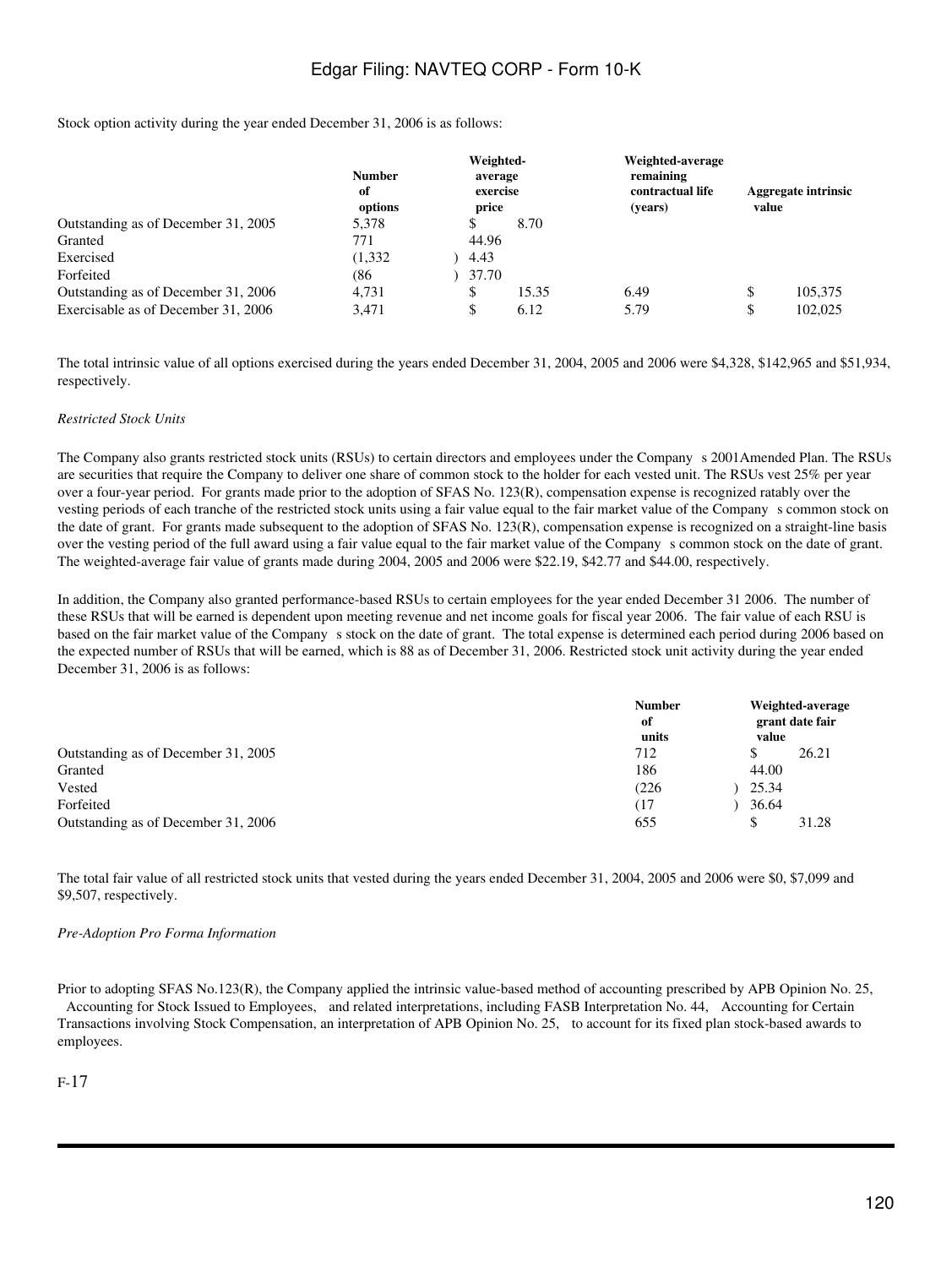The following table illustrates the effect on net income and earnings per share if the fair value based method had been applied for the years ended December 31, 2004 and December 31, 2005, respectively:

|                                                                                          |     | <b>Year Ended</b><br><b>Year Ended</b><br>December 31, 2004<br><b>December 31, 2005</b> |         |
|------------------------------------------------------------------------------------------|-----|-----------------------------------------------------------------------------------------|---------|
| Information as Reported                                                                  |     |                                                                                         |         |
| Stock-based employee compensation expense included in net income, net of tax             | ۰D  | 4.329                                                                                   | 5.911   |
| Net income                                                                               |     | 54,066                                                                                  | 170,830 |
| Basic earnings per share                                                                 |     | 0.62                                                                                    | 1.90    |
| Diluted earnings per share                                                               |     | 0.59                                                                                    | 1.81    |
| Information calculated as if fair value method had applied to all awards:                |     |                                                                                         |         |
| Stock-based employee compensation expense determined under fair value method, net of tax | \$. | 7.331                                                                                   | 11.468  |
| Pro forma net income                                                                     |     | 51,064                                                                                  | 165,273 |
| Pro forma basic earnings per share                                                       |     | 0.59                                                                                    | 1.83    |
| Pro forma diluted earnings per share                                                     |     | 0.55                                                                                    | 1.75    |

#### **(9)Related Party Transactions**

#### *Philips and Affiliates*

Immediately prior to the secondary public offering described in Note 7, Philips B.V. s ownership was 33,101 shares of the Company s common stock, or approximately 37.7% of the total outstanding.

As of December 31, 2003, Philips B.V. held warrants to purchase 3,384 shares of the Companys common stock. The per share exercise price of the warrants was \$0.14. The warrants were granted on various dates between 1997 and 2000 pursuant to the loan agreement described below. The warrants were exercisable through and would have expired on April 1, 2007, were subject to adjustment for stock splits or dividends and had certain antidilution provisions for below market issuances. The warrants were exercised on April 28, 2004 as described in Note 7.

#### *Letter of Credit Guarantee*

The Company obtained an irrevocable standby letter of credit with LaSalle Bank N.A. in conjunction with one of its facility leases. The original face amount of \$2,000 declined annually until November 30, 2007, which is the end of the facility lease. Koninklijke Philips Electronics N.V. (Philips N.V.) issued an unconditional and irrevocable guarantee to the bank as the primary obligor, in accordance with the Companys obligations regarding this facility lease. The Company issued a counter guarantee to Philips N.V. in which it agreed to pay a fee of 1.5% per annum of the original \$2,000 face value amount of the stand-by letter of credit as reduced from time to time in accordance with its terms. In 2003, the Company paid \$60 related to the counter guarantee. The letter of credit, the Philips N.V. guarantee and the counter guarantee were cancelled in 2004.

#### *Cash on Deposit with Affiliate*

The Company entered into a deposit agreement dated as of May 21, 2002 with Philips N.V., the parent company of the Company s majority stockholder prior to the Company s initial public offering, which was subsequently assigned to the Company s U.S. operating subsidiary. The Company s European operating subsidiary also entered into a deposit agreement with Philips N.V. dated as of September 26, 2003. These deposit agreements were for the purpose of optimizing the returns on temporary excess cash and earned interest at a rate of U.S. LIBOR minus ¼% for a U.S. dollar deposit and EURIBOR/EONIA minus ¼% for euro deposits.

The deposit agreements with Philips N.V. expired on August 11, 2004 upon completion of the Companys initial public offering, at which time the Company invested cash balances in excess of short-term operational needs in cash equivalents and marketable securities.

During 2004, the Company received \$256, respectively, in interest income related to the deposit agreements.

#### *Swap Agreement*

On April 22, 2003, the Company entered into a U.S. dollar/euro currency swap agreement (the Swap) with Philips N.V., which was subsequently assigned to an unaffiliated third party in the third quarter of 2004. The purpose of the Swap was to minimize the exchange rate exposure between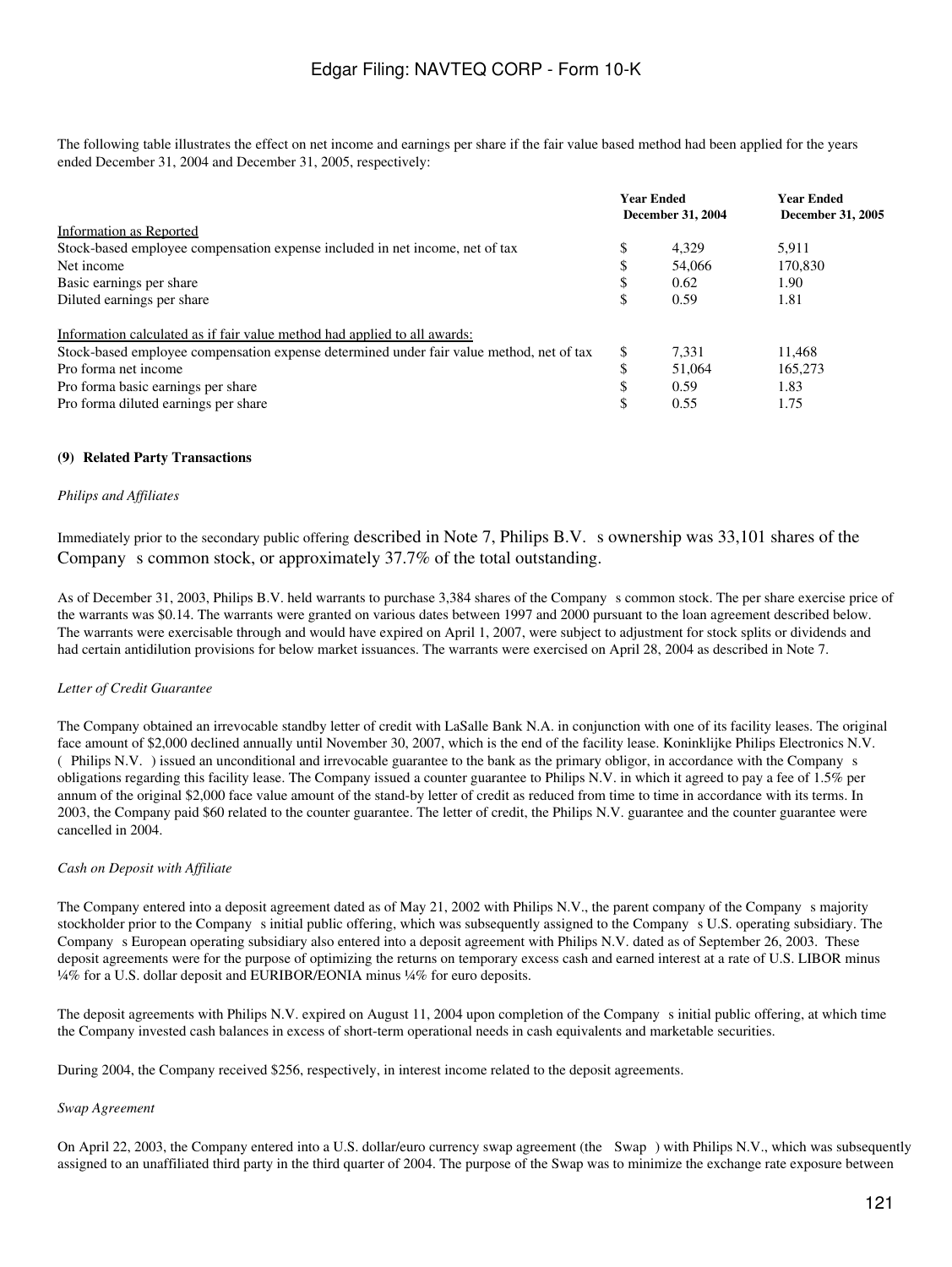the U.S. dollar and the euro on the expected repayment of an intercompany obligation. The intercompany balance was payable by one of the Company s European subsidiaries to the Company and one of its U.S. subsidiaries, and was due in U.S. dollars. Through December 31, 2002, this intercompany balance was considered permanent in nature, as repayment was not expected to occur in the foreseeable future. However, primarily as a result of improved operating performance in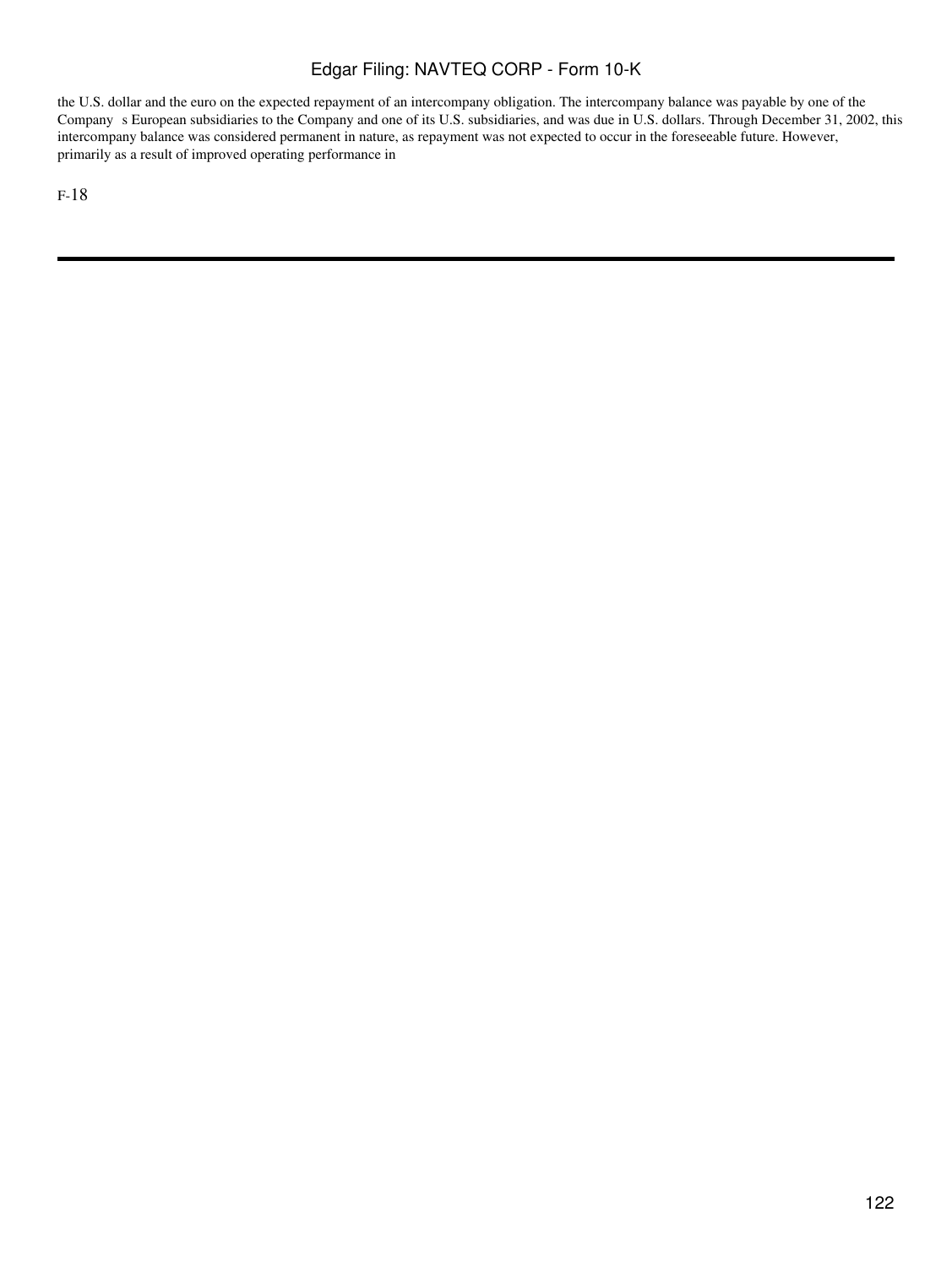the Company s European business, management concluded that cash flows would be sufficient to support repayment over the next several years. Accordingly, effective January 1, 2003, the Company adopted a plan for repayment and the loan was no longer designated as permanent in nature. The intercompany loan underlying the Swap was repaid settled in the second quarter of 2006. The terms of the Swap are described in Note 10.

#### *Other*

The Company entered into transactions with affiliates of Philips N.V. under which the Company received software, software-related consulting services, tax consulting services, fleet services, insurance services, and purchasing services. The Company did not obtain any such services or incur any fees related thereto after May 10, 2005. Total fees incurred for these services of \$1,336, \$137 and \$0 are included in operating costs and expenses for the years ended December 31, 2004, 2005 and 2006, respectively.

#### **(10)Foreign Currency Derivatives**

On April 22, 2003, the Company entered into a U.S. dollar/euro currency swap agreement (the Swap) with Philips N.V. to minimize the exchange rate exposure between the U.S. dollar and the euro on the expected repayment of an intercompany obligation. The Swap was subsequently assigned to an unaffiliated third party in the third quarter of 2004. Under the terms of the Swap, the Company s European subsidiary made payments to the other party to the Swap in euros in exchange for the U.S. dollar equivalent at a fixed exchange rate of \$1.0947 U.S. dollar/euro. The U.S. dollar proceeds obtained under the Swap were be utilized to make payments of principal on the intercompany loan. The outstanding principal balance under the intercompany loan was \$187,136 at April 22, 2003. The Swap had a maturity date of December 22, 2006 and provided for settlement on a monthly basis in proportion to the repayment of the intercompany obligation; however, the Swap was settled in the second quarter of 2006. As of December 31, 2006, the outstanding intercompany obligation was \$0 and the fair value of the Swap was a liability of \$0.

The intercompany loan incurred interest at one-month U.S. LIBOR. The Swap also provided that the European subsidiary of the Company was required to pay interest due in euros on a monthly basis to the other party to the Swap in exchange for U.S. dollars at the one-month U.S. LIBOR rate.

The Swap was not designated for hedge accounting and therefore changes in the fair value of the Swap were recognized in current period earnings. Gains on the fair value of the Swap of \$16,155 and \$3,508 were recorded for the years ended December 31, 2005 and 2006, respectively. The Company recorded a loss of \$11,676 and a gain of \$2,128 as a result of the remeasurement of the outstanding intercompany obligation for the years ended December 31, 2005 and 2006, respectively. The Company recorded foreign currency transaction losses of \$4,451 and \$5,656 during the years ended December 31, 2005 and 2006, respectively, resulting from foreign currency exchange differences arising on the repayments of the intercompany obligation.

#### **(11)Employee Benefit Plans**

The Company sponsors a Savings and Investment Plan (the Plan) that qualifies as a thrift plan under Section 401(k) of the Internal Revenue Code. All of the Company s U.S. employees who have completed three months of service are eligible to participate in the Plan. The Plan allows participants to contribute up to 20% of eligible compensation, subject to the maximum amount allowable under Internal Revenue Service regulations. The Plan permits, but does not require, additional matching contributions by the Company. In addition, the Company has sponsored savings and investment plans in its European subsidiaries. The Company contributed \$2,347, \$2,688 and \$3,909 to these defined contribution employee benefit plans for the years ended December 31, 2004, 2005, and 2006, respectively.

#### **(12)Enterprise-wide Disclosures**

The Company operates in one business segment and therefore does not report operating income, identifiable assets and/or other resources related to business segments. Revenues for geographic data of Europe, North America and Korea are attributed to Europe, Middle East, and Africa (EMEA), Americas and Asia Pacific. Revenues for geographic data for Central and South America are attributed to Americas. Revenues for geographic data for countries outside of Europe, the Americas and Korea are attributed to EMEA, and are not material.

The following summarizes net revenue on a geographic basis for the years ended December 31, 2004, 2005 and 2006 (in thousands):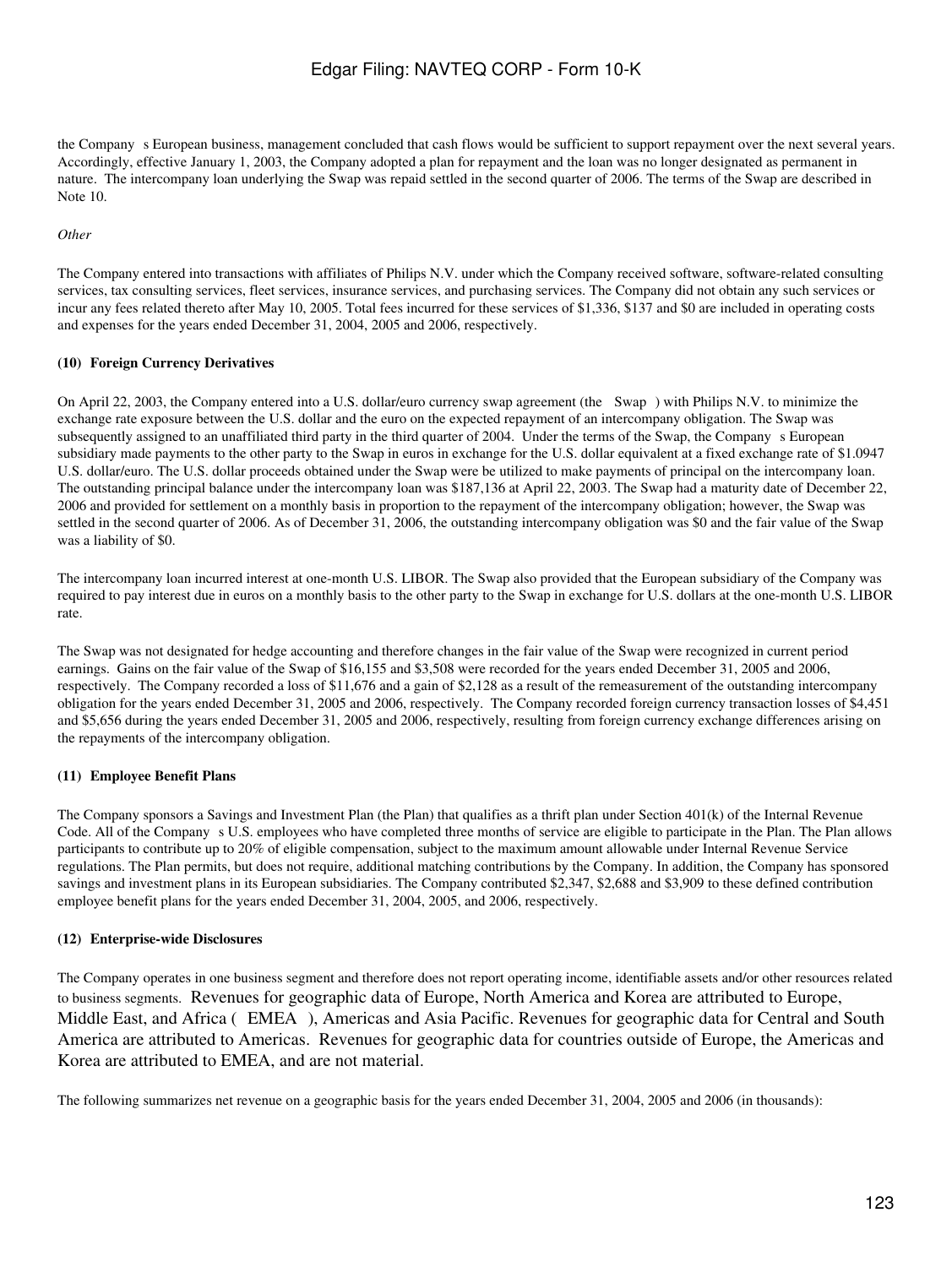|                   | <b>Years Ended December 31,</b> |         |         |  |
|-------------------|---------------------------------|---------|---------|--|
|                   | 2004                            | 2005    | 2006    |  |
| Net revenue:      |                                 |         |         |  |
| <b>EMEA</b>       | 267,541<br>\$                   | 316,208 | 360,056 |  |
| Americas          | 125,317                         | 172,789 | 216,150 |  |
| Asia Pacific      |                                 | 7.515   | 5,413   |  |
| Total net revenue | 392,858<br>\$                   | 496.512 | 581,619 |  |
| $F-19$            |                                 |         |         |  |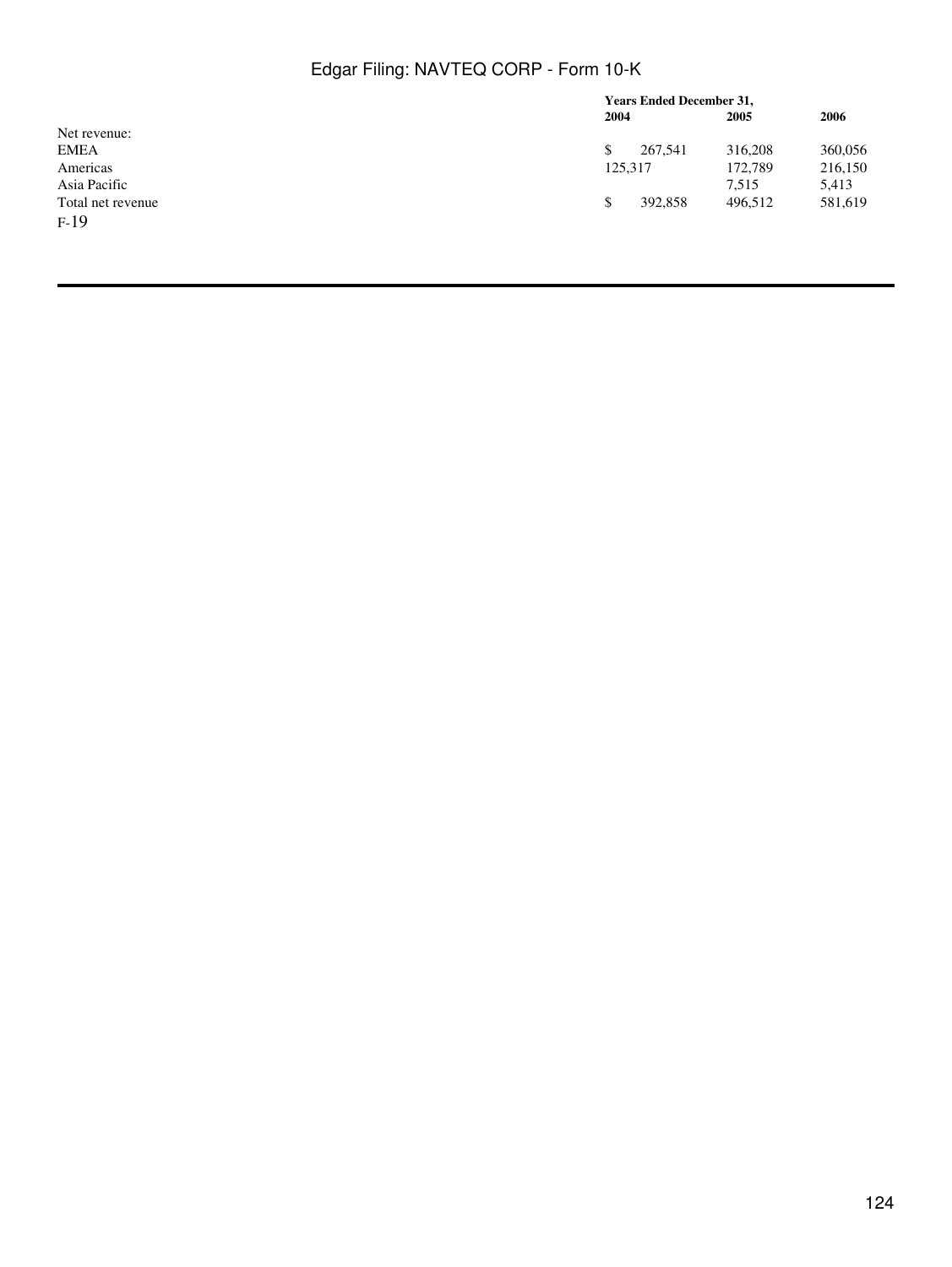The following summarizes long-lived assets on a geographic basis as of December 31, 2005 and 2006 (in thousands):

|                                                   | December 31.<br>2005 | 2006   |  |
|---------------------------------------------------|----------------------|--------|--|
| Property and equipment, net:                      |                      |        |  |
| <b>EMEA</b>                                       | \$<br>5.731          | 7,077  |  |
| Americas                                          | 14,396               | 19,810 |  |
| Asia Pacific                                      | 701                  | 575    |  |
| Total property and equipment, net                 | \$<br>20,828         | 27,462 |  |
| Capitalized software development costs, net:      |                      |        |  |
| <b>EMEA</b>                                       | \$                   | 1,454  |  |
| Americas                                          | 25,761               | 17,390 |  |
| Asia Pacific                                      |                      |        |  |
| Total capitalized software development costs, net | \$<br>25,761         | 18,844 |  |

#### **(13)Concentrations of Risk**

For the year ended December 31, 2006, one customer accounted for 12% of total revenue. For the year ended December 31, 2005, one customer accounted for 13% of total revenue. No other customer accounted for 10% or more of total revenue for the years ended December 31, 2005 and 2006. For the year ended December 31, 2004, two customers accounted for 16% and 10%, respectively, of total revenue.

#### **(14)Lease Obligations**

The Company leases its facilities, automobiles, and certain equipment under operating leases expiring through 2022. Monthly payments under certain facility leases are subject to fixed increases. For accounting purposes, rent expense is based on a straight-line amortization of the total payments required over the lease term. The leases require the Company to pay property taxes, insurance, maintenance, and repair costs.

The Company s aggregate future minimum lease obligations as of December 31, 2006 are as follows:

| Year ending December 31: |              |
|--------------------------|--------------|
| 2007                     | 15,557<br>\$ |
| 2008                     | 11,985       |
| 2009                     | 9,964        |
| 2010                     | 8,042        |
| 2011                     | 5,503        |
| Thereafter               | 43,331       |
|                          | 94,382<br>S  |

Total rent expense under operating leases for facilities and equipment was \$10,795, \$11,449 and \$13,589 for the years ended December 31, 2004, 2005 and 2006, respectively.

#### **(15) Business Combinations**

On July 8, 2005, the Company acquired Picture Map International Co., Ltd., a South Korean digital map company (PMI), through its wholly owned subsidiary, NAVTEQ B.V., pursuant to a Stock Purchase Agreement (the Agreement) dated the same date by and among NAVTEQ B.V., the Company, PMI and all of the shareholders of PMI (the PMI Shareholders). Under the Agreement, NAVTEQ B.V. acquired all of the outstanding shares of PMI for an aggregate purchase price of \$28,500 (the Purchase Price), subject to post-closing adjustments based on working capital and net indebtedness. Each of the PMI Shareholders received the shareholder s proportionate share of thirty percent of the Purchase Price in cash. The PMI Shareholders also received cash through a payment agent in Korea for the remaining seventy percent of the Purchase Price, but the PMI Shareholders were then required to use this cash to purchase an aggregate of 545 shares of the Company s common stock (the NVT Stock). The number of shares of the Company s common stock issued was based on a per share price of \$36.60, the average price of the common stock as quoted on the New York Stock Exchange for the twenty consecutive trading days immediately prior to the closing date.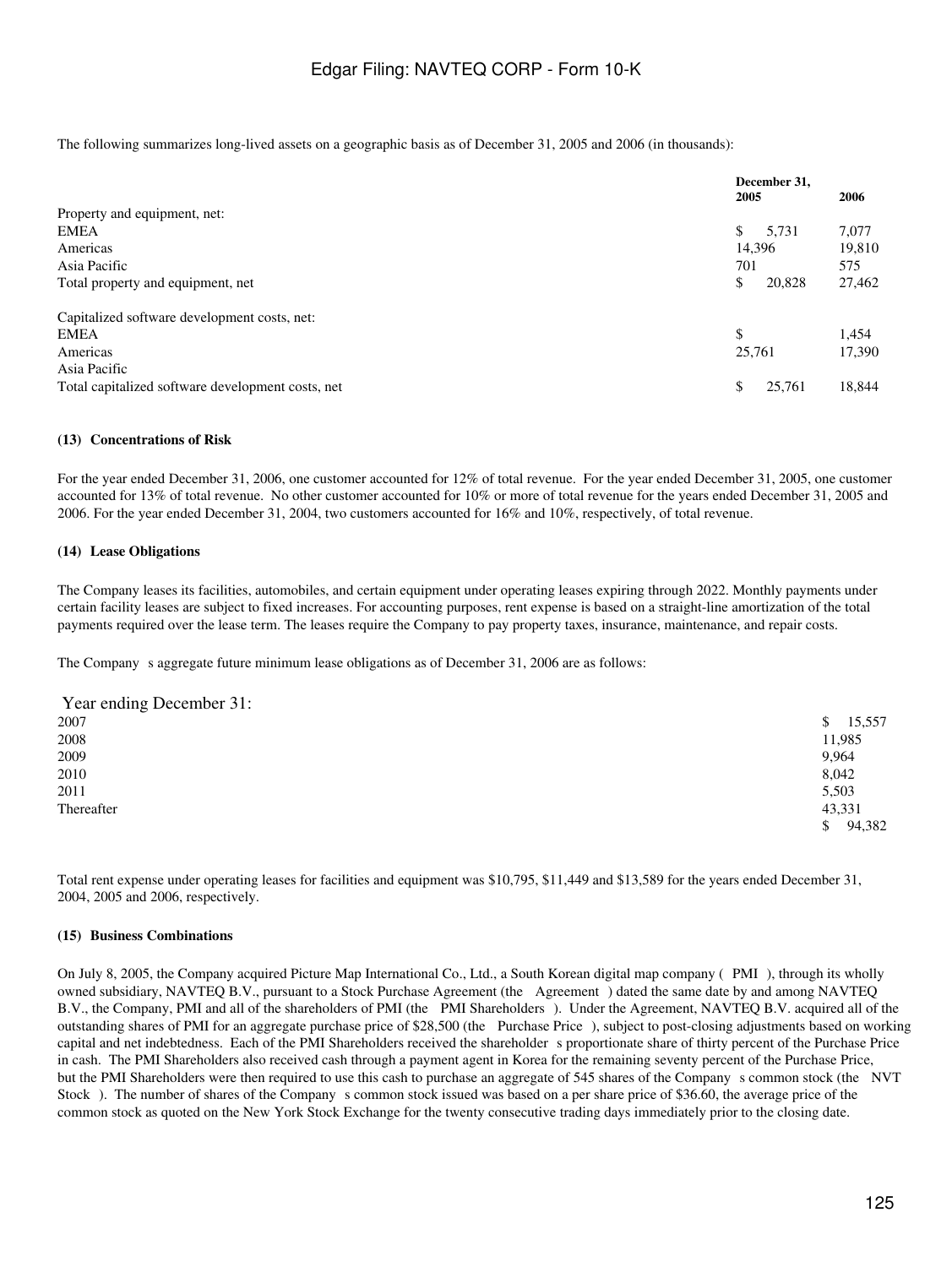The Agreement contained customary representations, warranties and related indemnification provisions. In addition, to secure the indemnification obligations of the PMI Shareholders, fifteen percent of the Purchase Price was deposited in escrow and \$500 of the Purchase Price was deferred for payment until the second anniversary of the Closing Date. On August 18, 2005, the Company filed a registration statement on Form S-3 with the SEC under the Securities Act of 1933, as amended, to register for resale the shares of NVT Stock held by the PMI Shareholders. The registration statement was declared effective on September 7, 2005.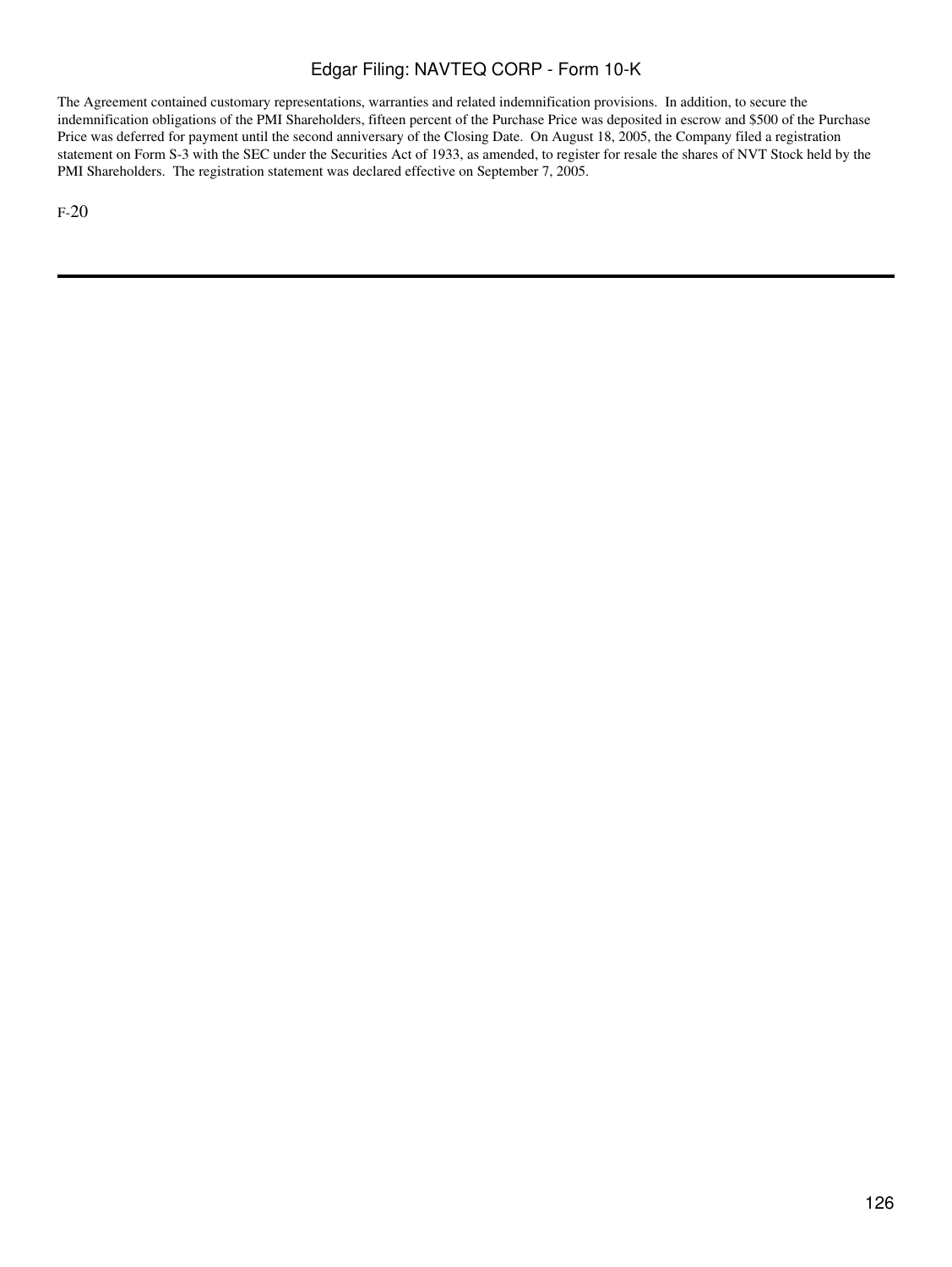In addition to the aforementioned consideration, the Company paid \$598 in direct costs to acquire the shares of PMI to bring the total purchase price to \$29,125. As part of the purchase price allocation, the Company recorded \$35,129 in assets and \$6,004 in liabilities. Included in the total assets were the following intangible assets:

|                        |       | <b>Estimated</b>   |
|------------------------|-------|--------------------|
| Intangible Asset       | Value | <b>Useful Life</b> |
| Database               | 8.000 | 10 years           |
| Customer relationships | 5.600 | vears              |
| Software               | 4.000 | 3 years            |

The acquired intangible assets are being amortized on a straight-line basis over their estimated useful lives. In addition, the Company recorded \$12,156 in goodwill as of the acquisition date. The goodwill is not tax-deductible. During the fourth quarter of 2005, the Company decreased goodwill by \$872 due to the reallocation of the purchase price. Pro forma results of the Company, assuming the acquisition occurred at the beginning of each period presented, would not be materially different from the results presented.

On December 15, 2006, the Company acquired The Map Network (TMN), through its wholly owned subsidiary, NAVTEQ Holdings B.V. to increase its portfolio of localized map content and ability to efficiently map destinations and events. TMN produces detailed, accurate maps, in both print and online form, for a number of leading convention centers, stadiums, and hotels. Map content includes detailed building layouts (interior and exterior), robust event listings and locally relevant community and business points of interest and information. The results of operations for TMN for the 16 days ended December 31, 2006 are included in the statements of operations.

Pursuant to the merger agreement, each TMN stockholder and holder of TMN convertible securities received his, her or its allocable portion of the total consideration, subject to certain purchase price adjustments. In addition, to secure the indemnification obligations, including any purchase price adjustments, \$7,500 of the merger consideration was deposited in escrow; any amount remaining in escrow at the end of 24 months will be released to the participating stockholders to the extent not subject to pending indemnification claims by the Company and its related parties.

The purchase price for TMN was \$36,854. In addition to the aforementioned consideration, the Company paid \$308 in direct costs to purchase TMN to bring the total purchase price to \$37,162. As part of the purchase price allocation, the Company recorded \$41,704 in assets and \$4,542 in liabilities. Included in the total assets were the following intangible assets:

| <b>Intangible Asset</b>  | Value     | <b>Estimated</b><br><b>Useful Life</b> |
|--------------------------|-----------|----------------------------------------|
| Database                 | \$<br>672 | 10 years                               |
| Advertising relationship | 2,863     | 7 years                                |
| Customer relationships   | 2,412     | 10 years                               |
| Customer backlog         | 166       | vear                                   |
| Software                 | 1,011     | 5 years                                |

The acquired intangible assets will be amortized on a straight-line basis over their estimated useful lives. The purchase price allocation resulted in an adjustment to deferred tax liabilities of \$2,746. In addition, the Company recorded \$30,369 in goodwill as of the acquisition date. The goodwill is not tax-deductible. Pro forma results of the Company, assuming the acquisition occurred at the beginning of each period presented, would not be materially different from the results presented. Additionally, we have not finalized the purchase accounting for this transaction.

In January 2006, the Company acquired a digital map business from gedas Mexico, S.A. de C.V. for \$5,044, including the direct costs of the acquisition. In connection with the acquisition, the Company recorded purchase price allocation adjustments of \$267 during 2006. Included in the total assets of this business were the following intangible assets: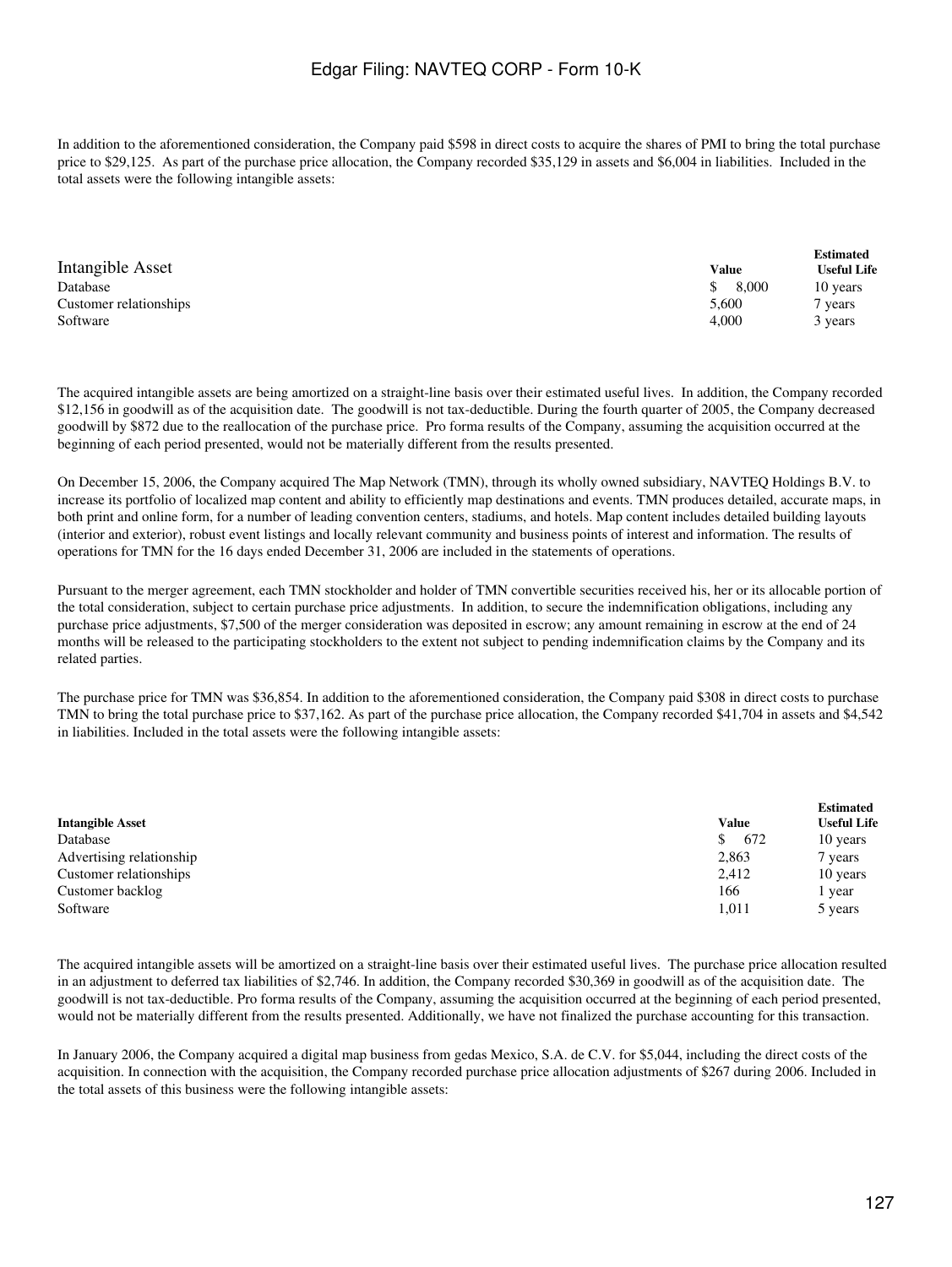|                         |              | <b>Estimated</b><br><b>Useful Life</b> |  |
|-------------------------|--------------|----------------------------------------|--|
| <b>Intangible Asset</b> | <b>Value</b> |                                        |  |
| Database                | S.<br>1,751  | 10 years                               |  |
| Software                | 86           | 3 years                                |  |
| Customer relationships  | 74           | 5 years                                |  |
| $F-21$                  |              |                                        |  |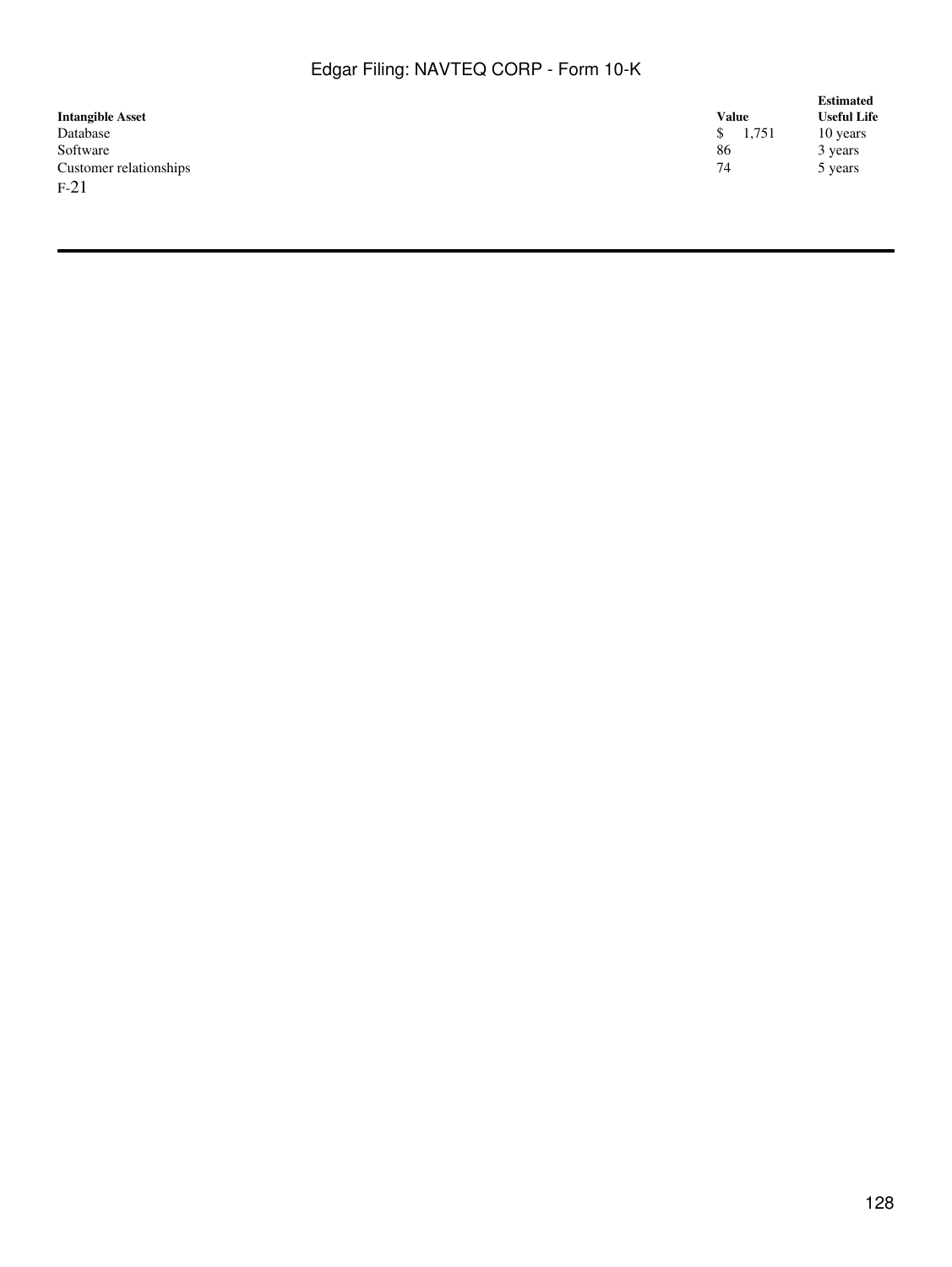#### **(16)Intangible Assets**

The gross carrying amount and accumulated amortization of intangible assets subject to amortization as of December 31, 2005 are:

|                        | Gross<br><b>Assets</b> |         | <b>Net Assets</b> |  |
|------------------------|------------------------|---------|-------------------|--|
| Database               | 8.338                  | (417    | 7,921             |  |
| Customer relationships | 5,837                  | (417    | 5,420             |  |
| Software               | 4,169                  | (695)   | 3,474             |  |
| Total                  | 18.344                 | (1,529) | 16,815            |  |

The gross carrying amount and accumulated amortization of intangible assets subject to amortization as of December 31, 2006 are:

|                          | Gross<br><b>Assets</b> |                    |
|--------------------------|------------------------|--------------------|
| Database                 | 11.514<br>\$           | 9,941<br>(1,573)   |
| Customer relationships   | 10,214                 | (1,400)<br>8,814   |
| Software                 | 5,643                  | (2,310)<br>3,333   |
| Service contract         | 1.969                  | 1,936<br>(33       |
| Customer backlog         | 166                    | 159                |
| Advertising relationship | 2,863                  | 2,852<br>(11       |
| Total                    | 32,369                 | (5, 334)<br>27,035 |

During 2006, the Company recorded an asset of \$1,969 related to a service contract in an exchange transaction. Additionally, in 2006, the Company recorded an asset of \$1,364 related to customer relationships in a separate exchange transaction.

The estimated amortization expense for each of the next five years is as follows:

| 2007 | S     | 5,457 |
|------|-------|-------|
| 2008 | 4,563 |       |
| 2009 | 3.761 |       |
| 2010 | 3,321 |       |
| 2011 | 3,266 |       |

Goodwill balances and the changes therein are as follows:

|                                 | Total    |
|---------------------------------|----------|
| Balance as of December 31, 2005 | \$11.778 |
| Acquisitions                    | 32,776   |
| Purchase price adjustments      | 157      |
| Foreign currency change         | 1.068    |
| Balance as of December 31, 2006 | 45.779   |

#### **(17)Litigation**

On April 22, 2005, Tele Atlas N.V. and Tele Atlas North America (Tele Atlas) filed a complaint against us in the United States District Court for the Northern District of California. The complaint alleges that we violated Sections 1 and 2 of the Sherman Act, Section 3 of the Clayton Act, and Sections 16720, 16727 and 17200 of the California Business and Professions Code, and that we intentionally interfered with Tele Atlass contractual relations and prospective economic advantage with third parties, by allegedly excluding Tele Atlas from the market for digital map data for use in navigation system applications in the United States through exclusionary and predatory practices. On August 16, 2005, Tele Atlas filed an amended complaint based on these same causes of action. Specifically, in its amended complaint, Tele Atlas alleges that we control a predominant share of variously defined markets for digital map data and have entered into exclusive contracts with digital map data customers for the purpose of acquiring or maintaining an illegal monopoly in these alleged markets. Tele Atlas also contends that these allegedly exclusive contracts have interfered with Tele Atlas current and prospective business relationships and amount to unfair competition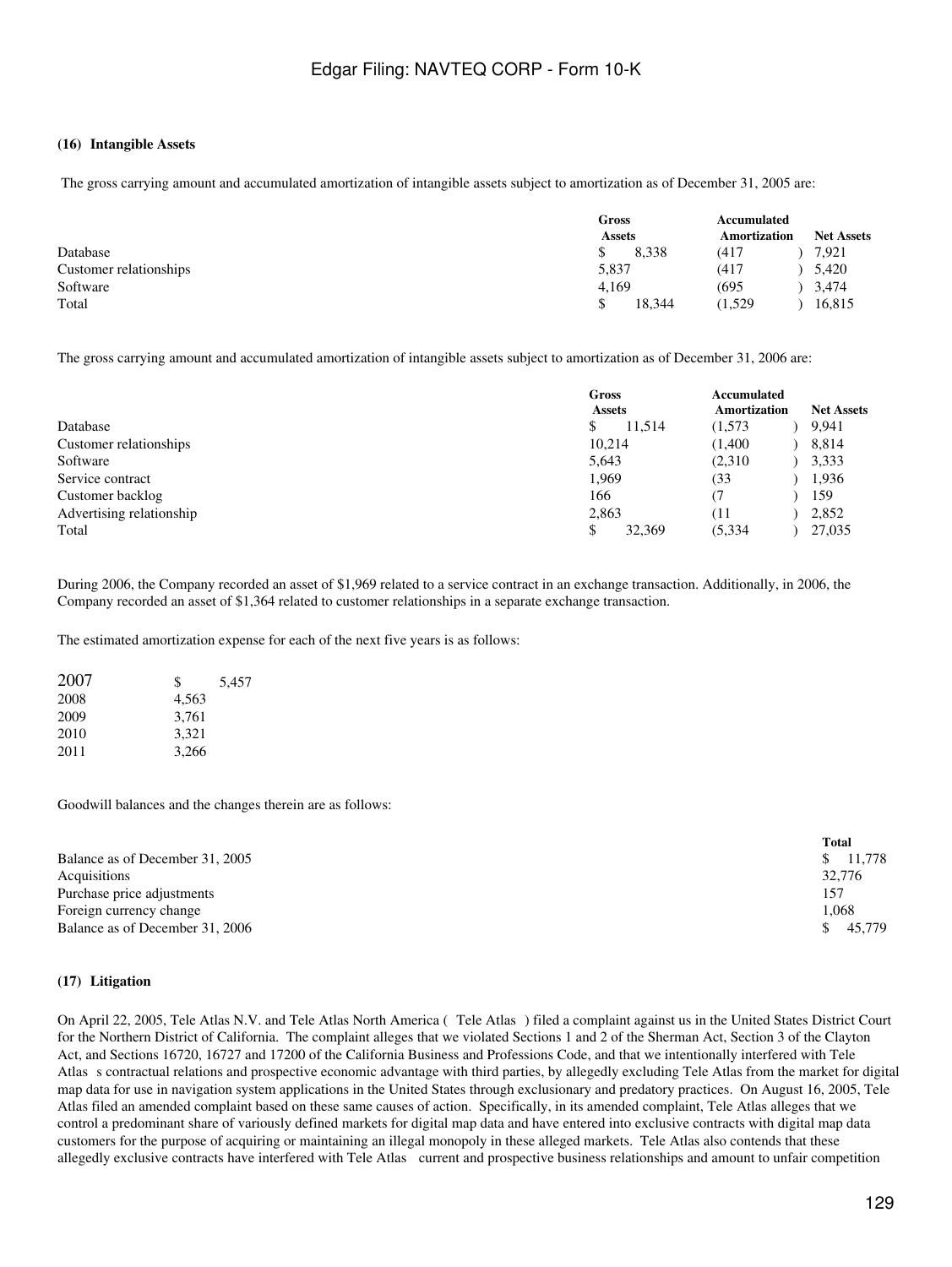under California state law. In addition, Tele Atlas alleges that we, through our license under U.S. Patent No. 5,161,886, control a predominant share of the alleged relevant technology market consisting of methods for displaying portions of a topographic map from an apparent perspective view outside and above a vehicle in the United States, and allegedly have entered into patent licenses and/or other arrangements in a manner that violates the aforesaid laws. On November 2, 2005, the Court dismissed some, but not all, of the Tele Atlas claims for failure to state valid causes of action. On November 22, 2005, Tele Atlas filed a second amended complaint based on the same causes of action and essentially the same allegations as in its first amended complaint and we filed an answer denying Tele Atlas claims. On February 19, 2007, Tele Atlas filed a Motion for Leave to Amend and Supplement Second Amended Complaint, seeking to file a third amended complaint based on the same causes of action and allegations as in its second amended complaint. Tele Atlass proposed third amended complaint adds allegations regarding an additional defined market for digital map data and regarding our control, through our license under U.S. Patent No. 6,735,515, of a technology market consisting of methods and systems designed to continuously provide driver assistance systems with updated data about paths along roads onto which a motor vehicle can travel from its current position, and use of such control to enter into a patent licenses and/or other agreements in a manner that violates federal and state antitrust laws. Tele Atlas seeks preliminary and permanent injunctive relief, unspecified monetary, exemplary and treble damages, and costs and attorneys fees of suit. Based on a review of the second and draft third amended complaint, we believe that the allegations are without merit. We intend to take all necessary steps to vigorously defend ourselves against this action; however, because this matter is in a very early stage, we cannot predict its outcome or potential effect, if any, on our business, financial position or results of operations. A negative outcome could adversely affect our business, results of operations and financial condition. Even if we prevail in this matter, we may incur significant costs in connection with our defense, experience a diversion of management time and attention, realize a negative impact on our reputation with our customers and face similar governmental and private actions based on these allegations.

We are subject to various other legal proceedings and claims arising in the ordinary course of our business. We do not believe that any of these other legal proceedings or claims will materially affect our business, financial position or results of operations.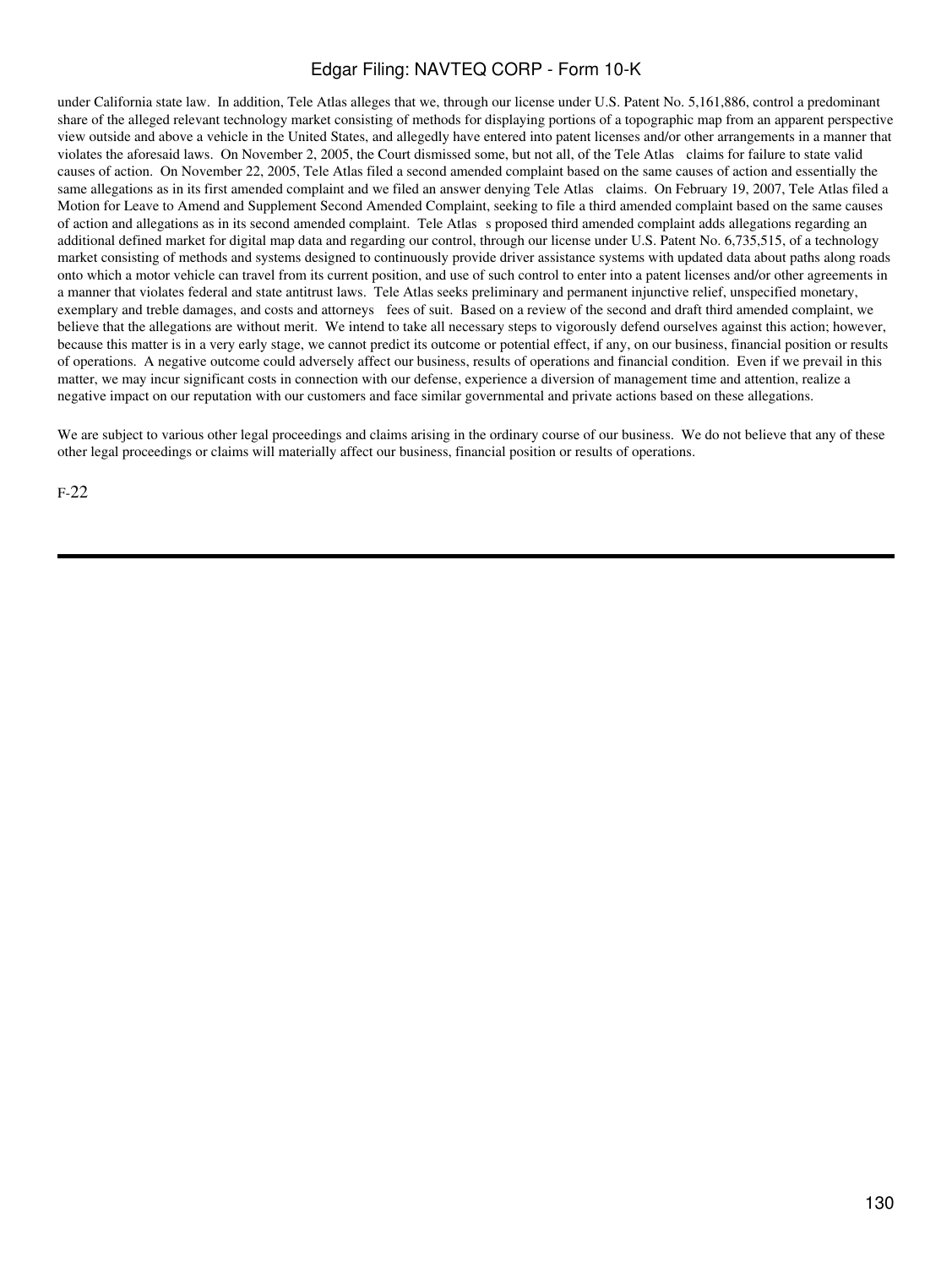#### **(18)Guarantees**

In November 2002, the FASB issued Interpretation (FIN) 45, Guarantors Accounting and Disclosure Requirements for Guarantees, Including Indirect Guarantees of Indebtedness of Others. FIN 45 requires that the Company recognize the fair value for guarantee and indemnification arrangements issue or modified by the Company after December 22, 2002, if these arrangements are within the scope of the Interpretation. In addition, the Company must continue to monitor the conditions that are subject to the guarantees and indemnifications, as required under previously existing GAAP, in order to identify if a loss has occurred. If the Company determines it is probable that a loss has occurred then any such estimable loss would be recognized under those guarantees and indemnifications. Under its standard database licensing agreements, the Company agrees to indemnify, defend and hold harmless its licensees from and against certain losses, damages and costs arising from claims alleging the licensees use of Company data infringes copyrights, and in some cases, other intellectual property rights, of a third party. Historically, the Company has not been required to pay any amounts in connection with claims asserted under these provisions, and, accordingly, the Company has not recorded a liability relating to such provisions.

#### **(19)Quarterly Results (unaudited)**

The following table presents the Company s selected unaudited quarterly results:

|                                             | First<br><b>Ouarter</b> | Second<br><b>Ouarter</b> | <b>Third</b><br><b>Ouarter</b> | Fourth<br><b>Ouarter</b> |
|---------------------------------------------|-------------------------|--------------------------|--------------------------------|--------------------------|
| For the year ended December 31, 2005        |                         |                          |                                |                          |
| Net revenue                                 | \$<br>104.697           | 122,832                  | 123,005                        | 145,978                  |
| Operating income                            | 24.831                  | 37.442                   | 30.423                         | 41,560                   |
| Net income                                  | 16.785                  | 25,264                   | 101.115                        | 27,666                   |
| Basic earnings per share of common stock*   | 0.19                    | 0.28                     | 1.11                           | 0.30                     |
| Diluted earnings per share of common stock* | 0.18                    | 0.27                     | 1.07                           | 0.29                     |
| For the year ended December 31, 2006        |                         |                          |                                |                          |
| Net revenue                                 | \$<br>122,325           | 135,945                  | 142,658                        | 180,691                  |
| Operating income                            | 20.723                  | 33.126                   | 37,044                         | 62,803                   |
| Net income                                  | 16.184                  | 23.764                   | 27,079                         | 42,943                   |
| Basic earnings per share of common stock*   | 0.18                    | 0.26                     | 0.29                           | 0.46                     |
| Diluted earnings per share of common stock* | 0.17                    | 0.25                     | 0.28                           | 0.45                     |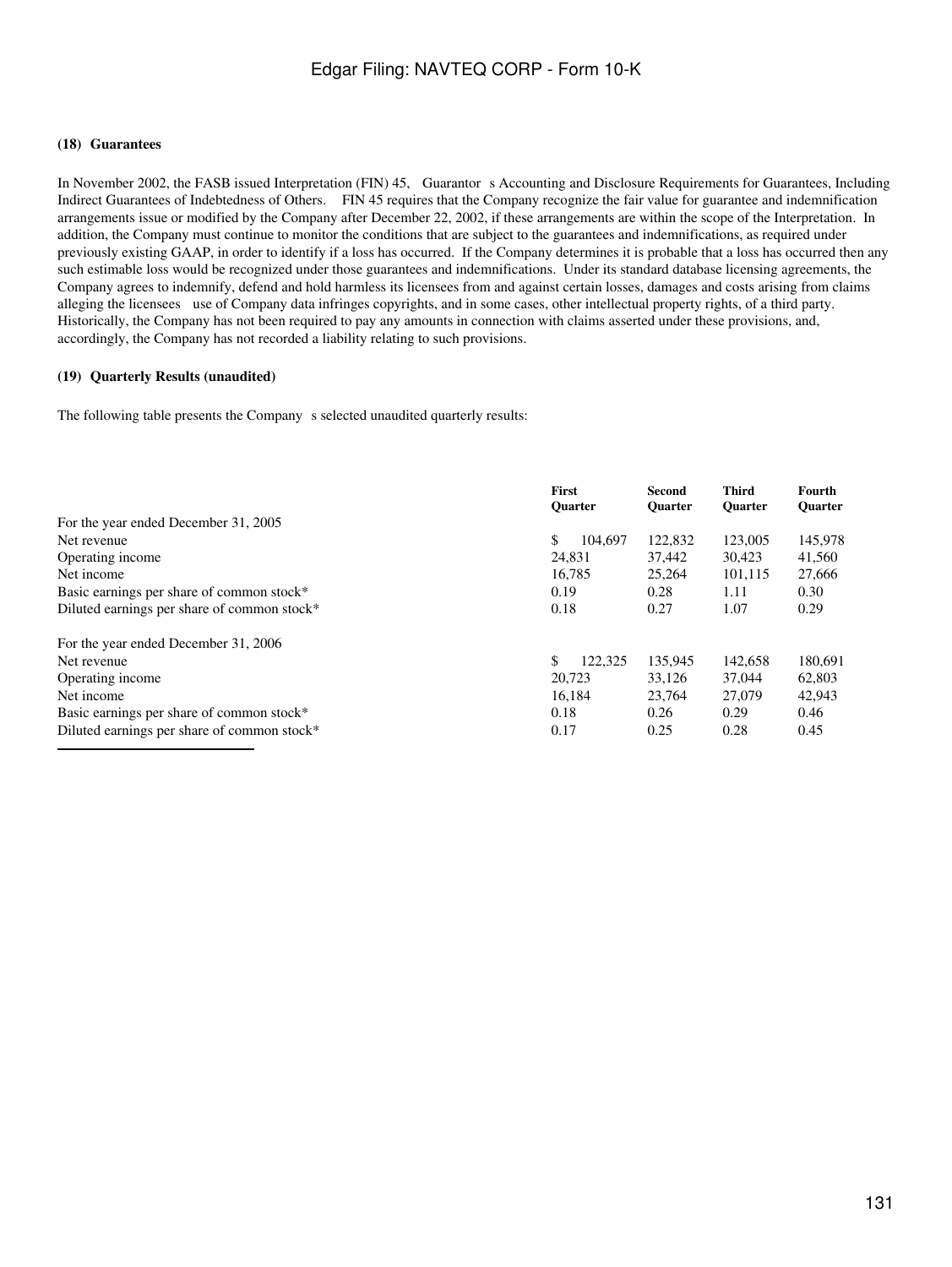*\** The earnings per share computation for the year is a separate, annual calculation. Accordingly, the sum of the quarterly earnings per share amounts does not necessarily equal the earnings per share for the year.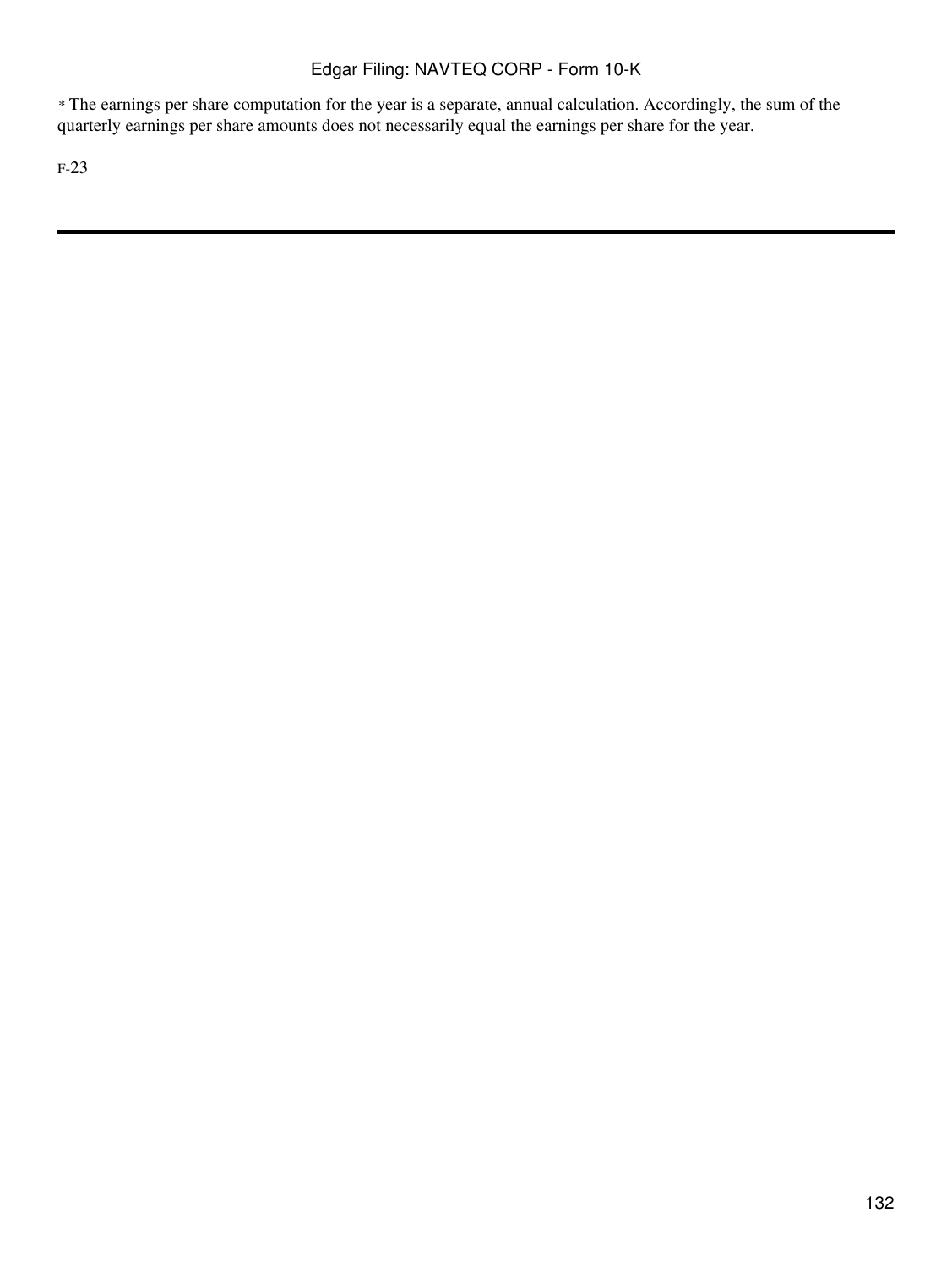## **NAVTEQ CORPORATION**

#### **AND SUBSIDIARIES**

### **FINANCIAL STATEMENT SCHEDULE**

## **SCHEDULE II**

### **Valuation and Qualifying Accounts**

Allowance for Doubtful Accounts (In thousands):

| Year<br>2004<br>2005<br>2006 | <b>Balance at</b><br><b>Beginning</b><br>of Year<br>4.365<br>\$<br>3,571<br>4,852 | $\left( 1\right)$<br><b>Additions</b><br>(461<br>2,303<br>2,548 | (2)<br><b>Deductions</b><br>333<br>(1.022)<br>763 | <b>Balance at</b><br>End<br>of Year<br>3,571<br>4,852<br>6,637 |  |
|------------------------------|-----------------------------------------------------------------------------------|-----------------------------------------------------------------|---------------------------------------------------|----------------------------------------------------------------|--|
|------------------------------|-----------------------------------------------------------------------------------|-----------------------------------------------------------------|---------------------------------------------------|----------------------------------------------------------------|--|